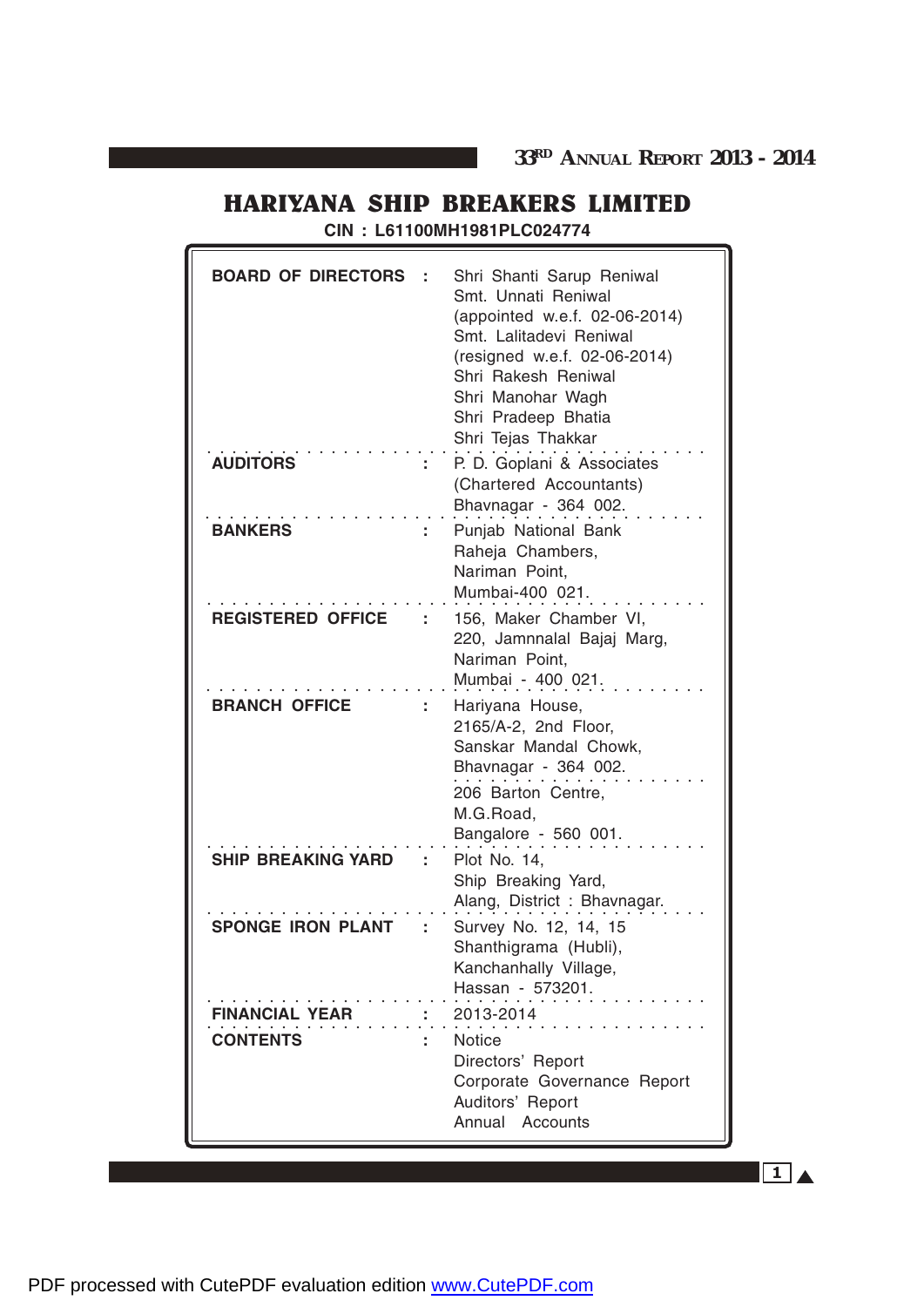# **Go Green Today**

As a responsible corporate citizen, the Company welcomes and supports the 'Green Initiative' taken by the Ministry of Corporate Affairs, enabling the Company to effect electronic delivery of documents. The above initiative will go a long way in conserving paper which is a natural resource as also result in substantial savings on printing and posting of annual reports and other documents of your Company sent to shareholders.

Members are requested to support this green initiative by updating their email address with the respective Depository Participants, in case of electronic shareholding; or registering their email addresses with the Company's Registrar and Transfer Agents, in case of physical shareholding. Join this cause and make the world a cleaner, greener and healthier place to live.

### **CONTENTS**

|                                               | Page No. |
|-----------------------------------------------|----------|
| <b>Notice</b>                                 | 3        |
| Directors' Report                             | 8        |
| Corporate Governance<br>Report                | 17       |
| Auditor's Report                              | 33       |
| <b>Balance Sheet</b>                          | 40       |
| Profit & Loss Accounts                        | 41       |
| Cash Flow Statement                           | 42       |
| <b>Notes Forming Parts</b><br>of the Accounts | 43       |
| Schedules to Accounts                         | 51       |
| Attendance Slip & Proxy                       | 69       |

|      | <b>Annual General Meeting</b>                                                        |
|------|--------------------------------------------------------------------------------------|
| Date | : Tuesday, 30th September, 2014                                                      |
| Time | : 09:00 a.m.                                                                         |
|      | Venue : 156 Maker Chambers VI, 220 Jamnalal Bajaj Marg, Nariman Point, Mumbai 400021 |
|      |                                                                                      |

 $\sqrt{2}$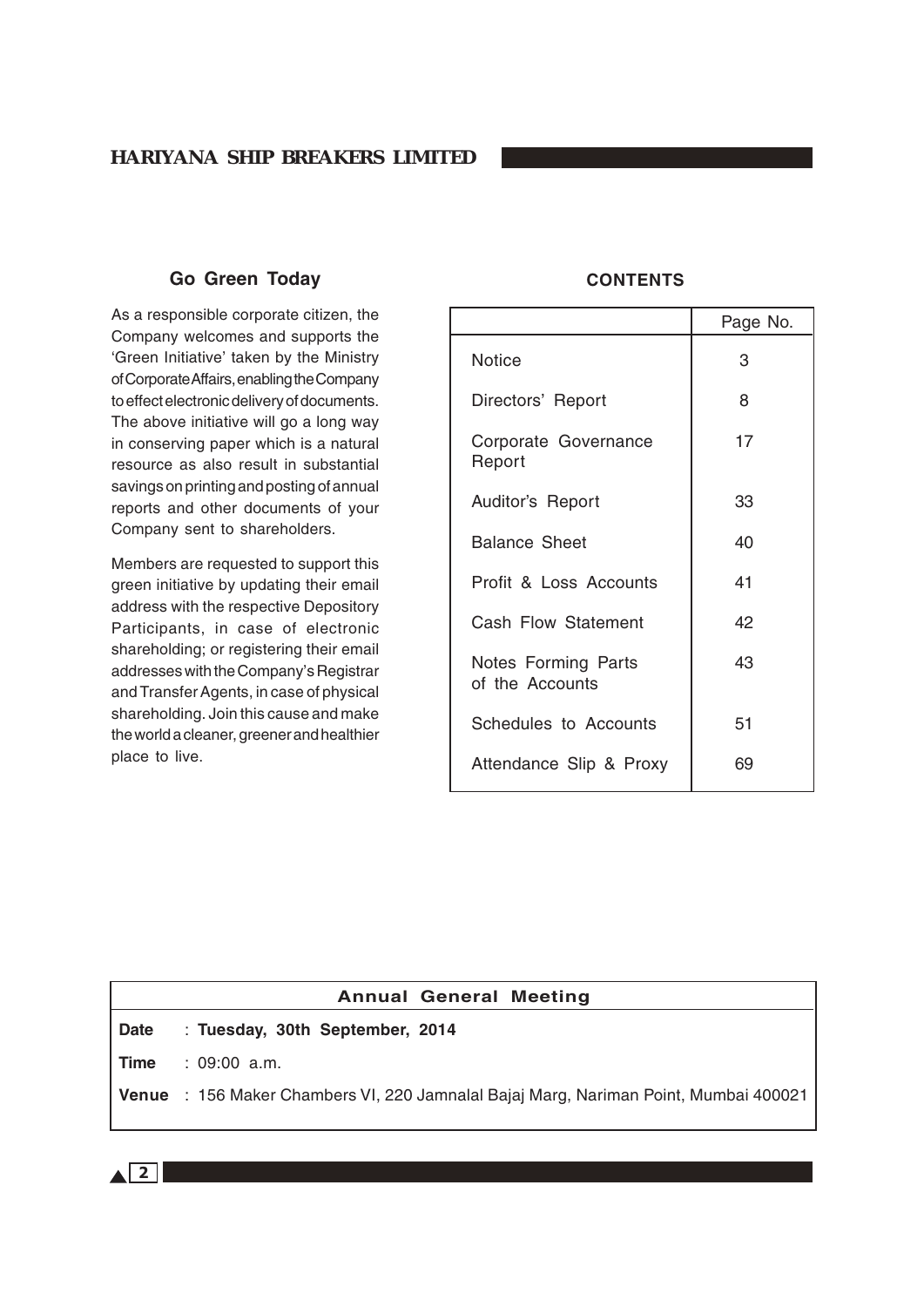### **NOTICE**

Notice is hereby given that the **THIRTY THIRD ANNUAL GENERAL MEETING** of the Members of **HARIYANA SHIP BREAKERS LIMITED** will be held on **Tuesday, 30th September 2014** at the Registered Office of the Company at 156 Maker Chambers VI, 220 Jamnalal Bajaj Marg, Nariman Point, Mumbai 400021 at 9.00 a.m. to transact with or without modification(s) as may be permissible, the following business:

### **ORDINARY BUSINESS :**

- 1. To receive, consider and adopt the Audited Financial Statements comprising of Balance Sheet as at 31<sup>st</sup> March, 2014 and Profit and Loss Account for the Financial Year ended on that date together with the Report of the Board of Directors and Auditors' thereon.
- 2. To appoint a Director in place of Mr. Rakesh Reniwal (DIN: 00029332), who retires by rotation and being eligible, offers himself for re- appointment.
- 3. To appoint M/s. P.D Goplani & Associates, Chartered Accountants, Firm Registration No 118023W as Statutory Auditors of the Company and to fix their remuneration.

To consider and if thought fit, to pass the following resolution, with or without modification(s), as an Ordinary Resolution:

"RESOLVED THAT pursuant to the provisions of Section 139 and other applicable provisions of the Companies Act, 2013 and Rules made thereunder (including any statutory modifications or reenactment thereof for the time being in force) M/S. P.D.Goplani & Associates, Chartered Accountants, bearing Firm Registration No. 118023W, be and are hereby appointed as the Statutory Auditors of the Company, to hold office from the conclusion of this Annual General Meeting till the conclusion of the next Annual General Meeting of the Company at such remuneration as shall be fixed by the Board of Directors of the Company."

### **SPECIAL BUSINESS:**

4. To regularize the appointment of Mrs. Unnati Reniwal (DIN: 00041306) as a Director at this Annual General Meeting and in this regard to consider and if thought fit to pass with or without modification(s), the following resolution as Ordinary Resolution:

"RESOLVED THAT pursuant to the provisions of Sections 149, 152 read with Schedule IV and all other applicable provisions of the Companies Act, 2013 and the Companies (Appointment and Qualification of Directors) Rules, 2014 (including any statutory modification(s) or re-enactment thereof for the time being in force) Mrs. Unnati Reniwal (DIN: 00041306), who was appointed as an Additional Director pursuant to the provisions of Section 260 of the Companies Act, 1956 and who holds office up to the date of this Annual General Meeting and in respect of whom the Company has received a notice in writing under Section 160 of the Companies Act, 2013 from a member proposing her candidature for the office of Director, be and is hereby appointed as the Director of the Company who is liable to retire by rotation.

5. To re-appoint Mr. Pradeep Bhatia (DIN: 02903984) as the Independent Director and in this regard to consider and if thought fit to pass with or without modification, the following

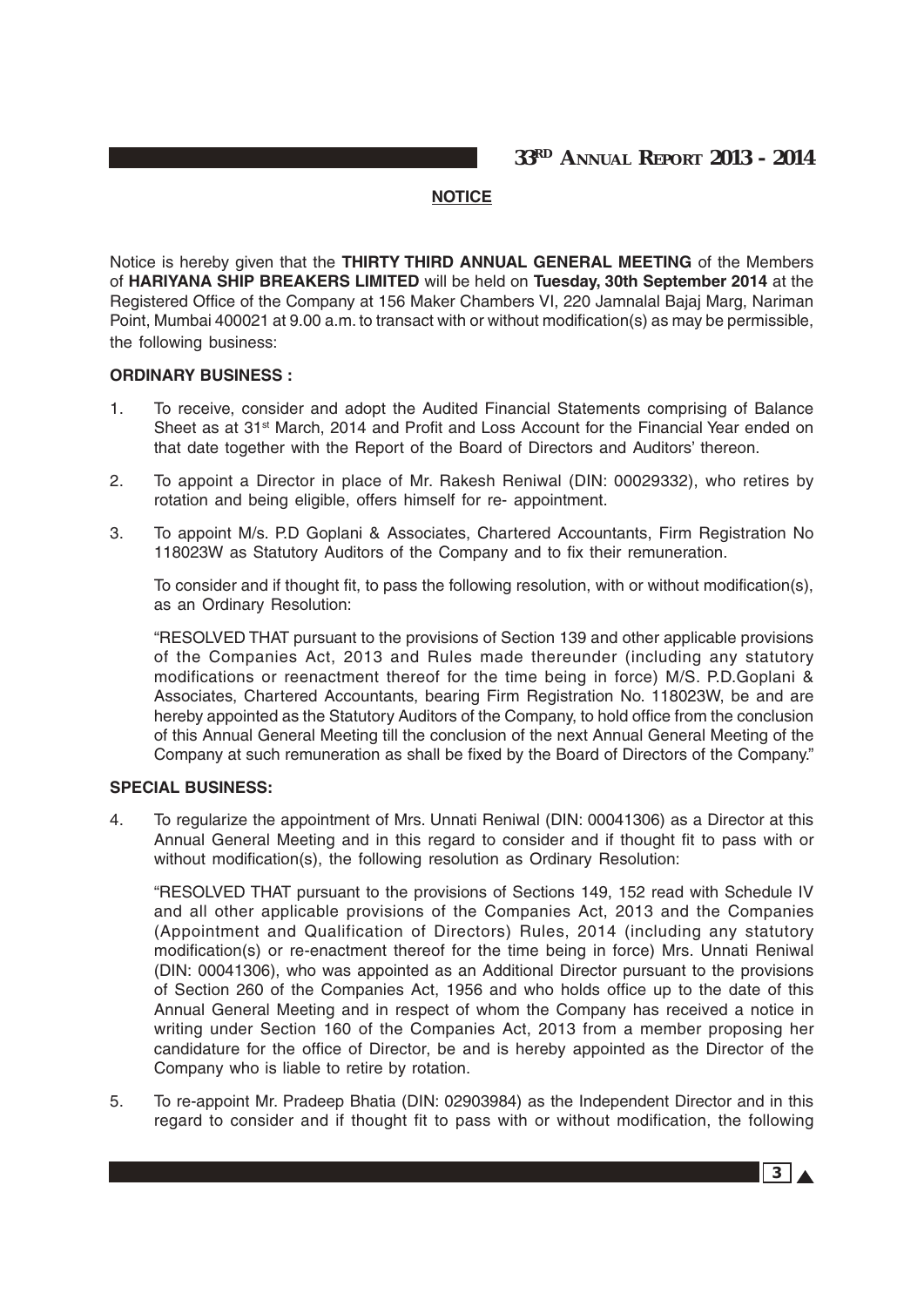resolution as Ordinary Resolution :

**"RESOLVED THAT** pursuant to the provisions of Sections 149, 152 read with Schedule IV and all other applicable provisions of the Companies Act, 2013 and the Companies (Appointment and Qualifications of Directors) Rules, 2014 (including any statutory modifications or reenactment thereof for the time being in force) and Clause 49 of the Listing Agreement, Mr. Pradeep Bhatia (DIN: 02903984) who was appointed as a Director liable to retire by rotation and in respect of whom the Company has received a notice in writing under Section 160 of the Companies Act, 2013 from a member proposing his candidature for the office of Director, be and is hereby appointed as an Independent Director of the Company to hold office for a period of 5 consecutive years for a term upto the conclusion of  $38<sup>th</sup>$  Annual General Meeting of the Company in the calendar year 2019 not liable to retire by rotation."

6. To re-appoint Mr. Tejas Thakkar (DIN:03017277) as the Independent Director and in this regard to consider and if thought fit to pass with or without modification, the following resolution as Ordinary Resolution:

**"RESOLVED THAT** pursuant to the provisions of Sections 149, 152 read with Schedule IV and all other applicable provisions of the Companies Act, 2013 and the Companies (Appointment and Qualifications of Directors) Rules, 2014 (including any statutory modifications or reenactment thereof for the time being in force) and Clause 49 of the Listing Agreement, Mr. Tejas Thakkar (DIN:03017277) who was appointed as a Director liable to retire by rotation and in respect of whom the Company has received a notice in writing under Section 160 of the Companies Act, 2013 from a member proposing his candidature for the office of Director, be and is hereby appointed as an Independent Director of the Company to hold office for a period of 5 consecutive years for a term upto the conclusion of 38th Annual General Meeting of the Company in the calendar year 2019 not liable to retire by rotation."

7. To re-appoint Mr. Shantisarup Reniwal (DIN:00040355) as the Managing Director and in this regard to consider and if thought fit to pass with or without modification, the following resolution as Special Resolution:

**"RESOLVED THAT** in accordance with the resolution passed in the previous Annual General Meeting held on 28<sup>th</sup> September 2012 and pursuant to provisions of Sections 196, 197 and 203 read with Schedule V and all other applicable provisions of the Companies Act, 2013 and the Companies (Appointment and Remuneration of Managerial Personnel), Rules, 2014, approval of the Company be and is hereby accorded to ratify the re-appointment of Mr. Shantisarup Reniwal (DIN:00040355) as Managing Director of the Company who would be considered as a Key Managerial Person (KMP) for a period of Five years with effect from 28.09.2012, on the terms and conditions as passed in the Annual General Meeting dated 28.09.2012, with liberty to the Board to alter and vary the terms and conditions of the said re-appointment and / or remuneration as it may deem fit and as may be acceptable to Mr. Shantisarup Reniwal, subject to the same not exceeding the limits specified under Schedule V to the Companies Act, 2013 or any statutory modification or re-enactment thereof.

"**RESOLVED FURTHER THAT** in the event of loss or inadequacy of profit during the term of Mr. Shantisarup Reniwal acting as Managing Director, the remuneration payable to Mr.

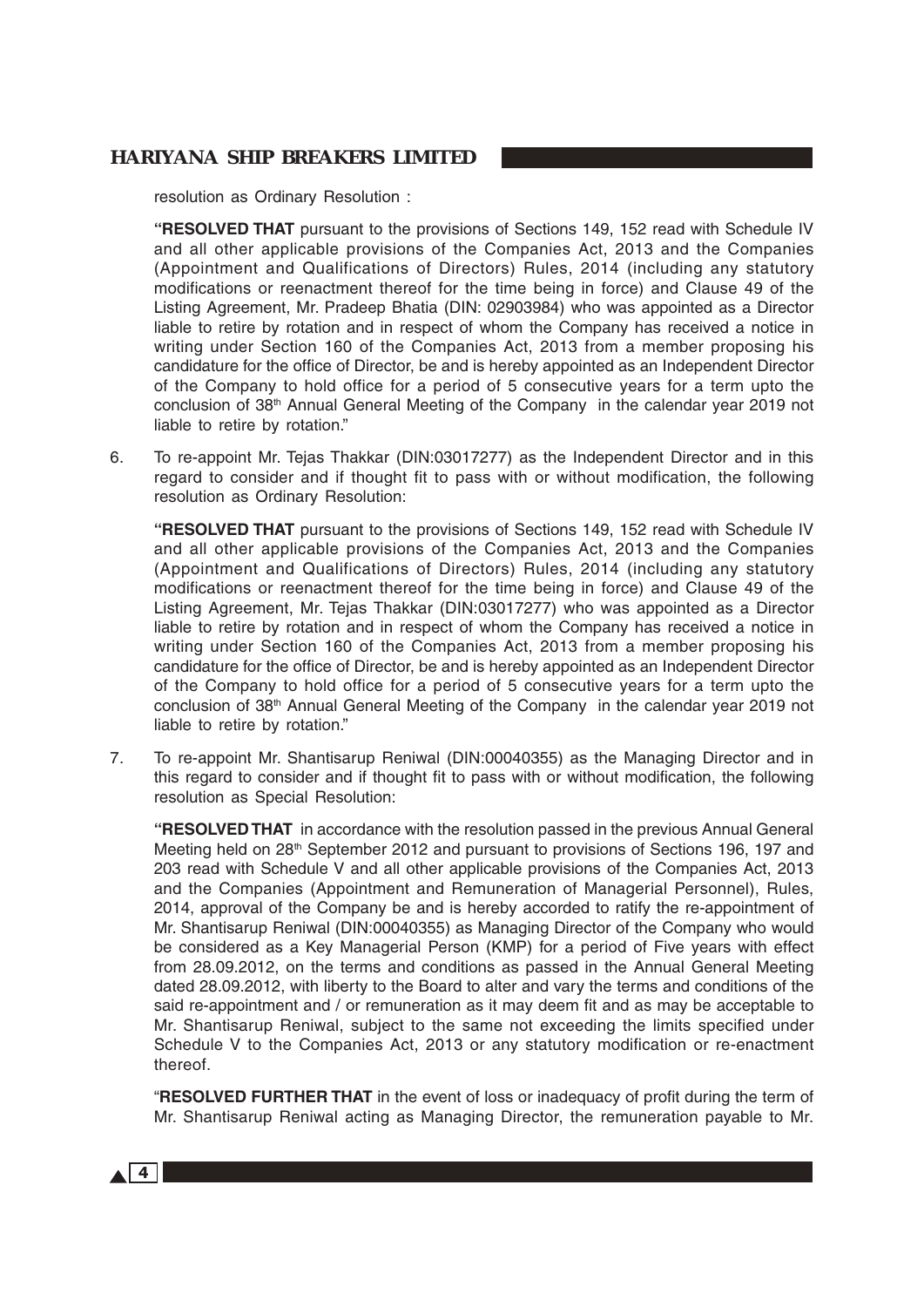Shantisarup Reniwal shall be paid as per the monetary ceiling prescribed under Schedule V to the Companies Act, 2013 or as may be amended from time to time.

"**RESOLVED FURTHER THAT** the Board be and is hereby authorized to do all such acts and take all such steps as may be necessary, proper or expedite to give effect to this resolution.

8. To consider and if thought fit to pass with or without modification, the following resolution as a Special Resolution:

"RESOLVED THAT in supersession of the resolution passed under section 293(1)(d) of the Companies Act, 1956 at the Annual General Meeting of the Company held on September 30, 2011 and pursuant to Section 180(1)(c) and other applicable provisions, if any, of the Companies Act, 2013, read with the Rules framed thereunder, as may be amended from time to time, the consent of the members of the company be and is hereby accorded to the Board of Directors of the Company for borrowing from time to time, any sum or sums of monies, which together with the monies already borrowed by the Company (apart from temporary loans obtained or to be obtained from the company's bankers in the ordinary course of business), may exceed the aggregate of the paid up capital of the Company and its free reserves, that is to say, reserves not set part for any specific purpose, provided that the total outstanding amount so borrowed shall not at any time exceed the limit of Rs. 500 Crores.

"RESOLVED FURTHER THAT the Board be and is hereby authorised and empowered to arrange or settle the terms and conditions on which all such monies, are to be borrowed from time to time as to interest, repayment, security or otherwise howsoever as it may think fit and to do all such acts, deeds and things, to execute all such documents, instruments and writings as may be required to give effect to this resolution."

9. To consider and if thought fit to pass with or without modification, the following resolution as a Special Resolution:

"RESOLVED THAT pursuant to the provisions of Section 14 and all other applicable provisions, if any of the Companies Act, 2013 read with the Rules framed thereunder, as may be amended from time to time, consent of the members of the Company be and is hereby accorded to amend the Articles of Association of the Company by adopting Table F of Schedule I of the Companies Act, 2013

"RESOLVED FURTHER THAT the Board of Directors of the Company be and is hereby authorised to do all such acts, deeds and things and give such directions as may be deemed necessary or expedient to give effect to this Resolution.

By order of the Board

For **HARIYANA SHIP BREAKERS LIMITED**

Sd/-

**Shanti Sarup Reniwal** Chairman & Managing Director (DIN:00040355)

Place : Mumbai Date :23rd August, 2014

 $5\lambda$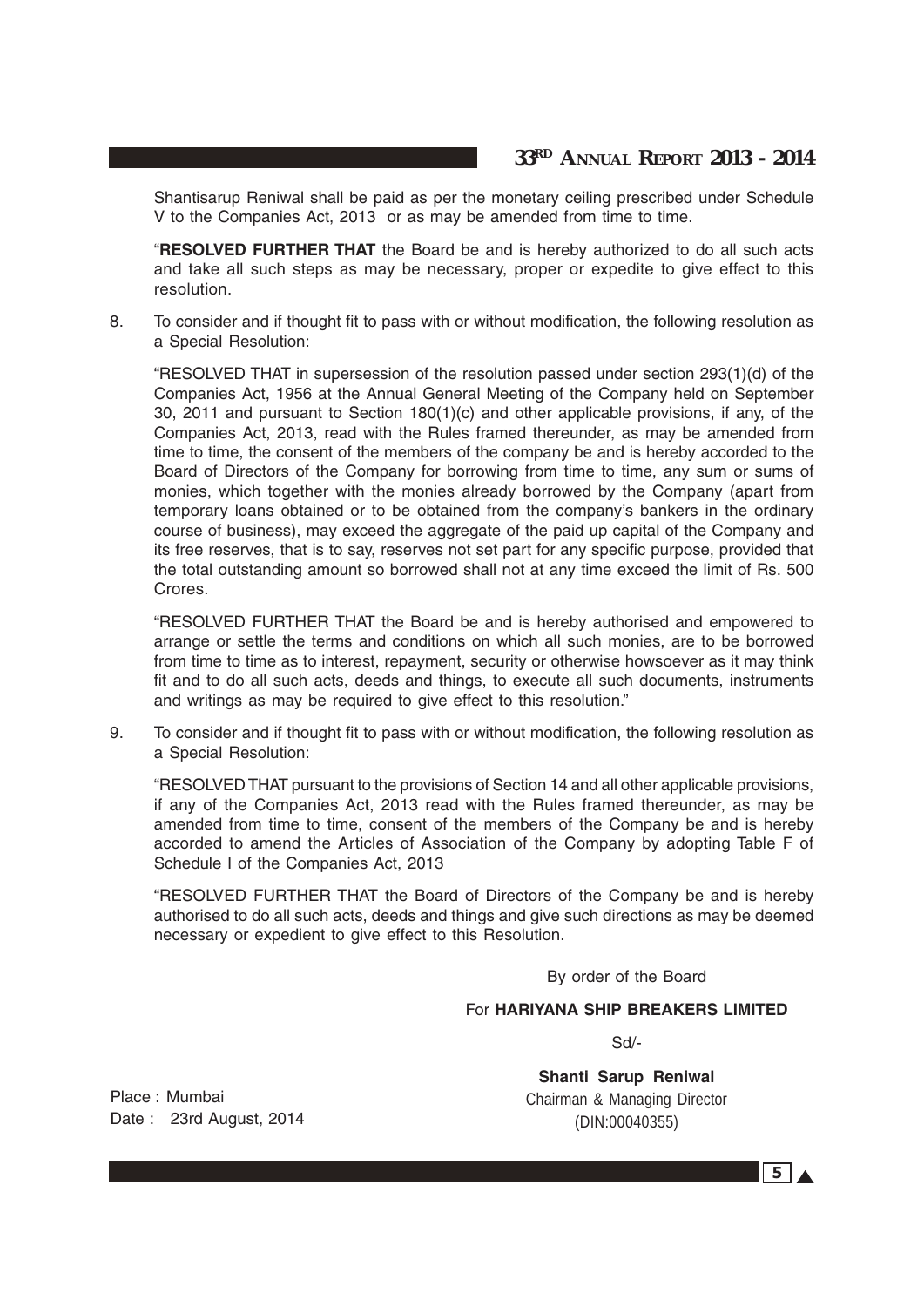### **NOTES :**

(a) A MEMBER ENTITLED TO ATTEND AND VOTE AT THE ANNUAL GENERAL MEETING IS ENTITLED TO APPOINT A PROXY TO ATTEND AND VOTE ON A POLL INSTEAD OF HIMSELF / HERSELF AND THE PROXY NEED NOT BE A MEMBER OF THE COMPANY. A PROXY FORM IS SENT HEREWITH.

A PERSON CAN ACT AS A PROXY ON BEHALF OF MEMBERS NOT EXCEEDING FIFTY (50) MEMBERS AND HOLDING IN THE AGGREGATE NOT MORE THAN TEN PERCENT OF THE TOTAL SHARE CAPITAL OF THE COMPANY. MEMBER HOLDING MORE THAN TEN PERCENT OF THE TOTAL SHARE CAPITAL OF THE COMPANY CARRYING VOTING RIGHTS MAY APPOINT A SINGLE PERSON AS PROXY AND SUCH PERSON SHALL NOT ACT AS A PROXY FOR ANY OTHER PERSON OR SHAREHOLDER. PROXIES IN ORDER TO BE EFFECTIVE MUST BE DEPOSITED AT THE REGISTERED OFFICE OF THE COMPANY, DULY COMPLETED AND SIGNED NOT LESS THAN FORTY – EIGHT (48) HOURS BEFORE THE ANNUAL GENERAL MEETING.

- (b) Corporate Members intending to send their authorised representatives to attend the meeting are requested to send to the company a certified copy of the board Resolution authorizing their representative to attend and vote on their behalf at the meeting.
- (c) A Statement pursuant to the provisions of the Section 102 (1) of the Companies Act, 2013 in respect of special business to be transacted at the Meeting is annexed hereto.
- (d) The Register of Members and transfer register will remain closed from  $20<sup>th</sup>$  September, 2014 to 30<sup>th</sup> September, 2014 (both days inclusive).
- (e) Details required under Clause 49 of the Listing Agreement entered with the Stock Exchanges in respect of Directors seeking appointment / re-appointment at the Annual General Meeting, are given in the relevant section of the Corporate Governance Report included in the Annual Report.
- (f) Shareholders, who still continue to hold shares in physical form, are requested to dematerialise their shares at the earliest and avail of the various benefits of dealing in securities in electronic / dematerialized form. The shareholders have the option to hold Company's shares in demat form through the National Securities Depository Limited (NSDL) or Central Depository Services (India) Limited (CDSL).
- (g) Members who have not encashed their dividend warrant for FY 2008-2009, FY 2009- 2010, FY 2010-2011, FY 2011-2012 and FY 2012-2013 are requested to make their claim to the Company / Registrar and Share Transfer Agent immediately. Members are requested to lodge Share Transfer documents and all other correspondence and queries relating to Share Transfer, Share Certificates, Change of Address etc., at the Office of Registrar & Share Transfer Agent. The relevant address of Registrar and Share Transfer Agent is as under:

| Contact Person: Mr. Shashikumar                                                     | <b>Sharex Dynamic (India) Pvt Ltd</b>        |
|-------------------------------------------------------------------------------------|----------------------------------------------|
| Sharex Dynamic (India) Pvt Ltd                                                      | 17/B, Dena Bank Bldg, 2 <sup>nd</sup> Floor, |
| Unit-1, Luthra Ind. Premises, Safed Pool,                                           | Horniman Circle, Fort, Mumbai 400 001        |
| Andheri Kurla Road, Andheri (E), Mumbai - 400 072.   Ph: 022 22702485/022 22641376, |                                              |
| Ph: 022 28515606, 022 28515644,IFax: 022 28512885   Fax: 022 22641349               |                                              |
| Email:info@sharexindia.com                                                          | Email:info@sharexindia.com                   |

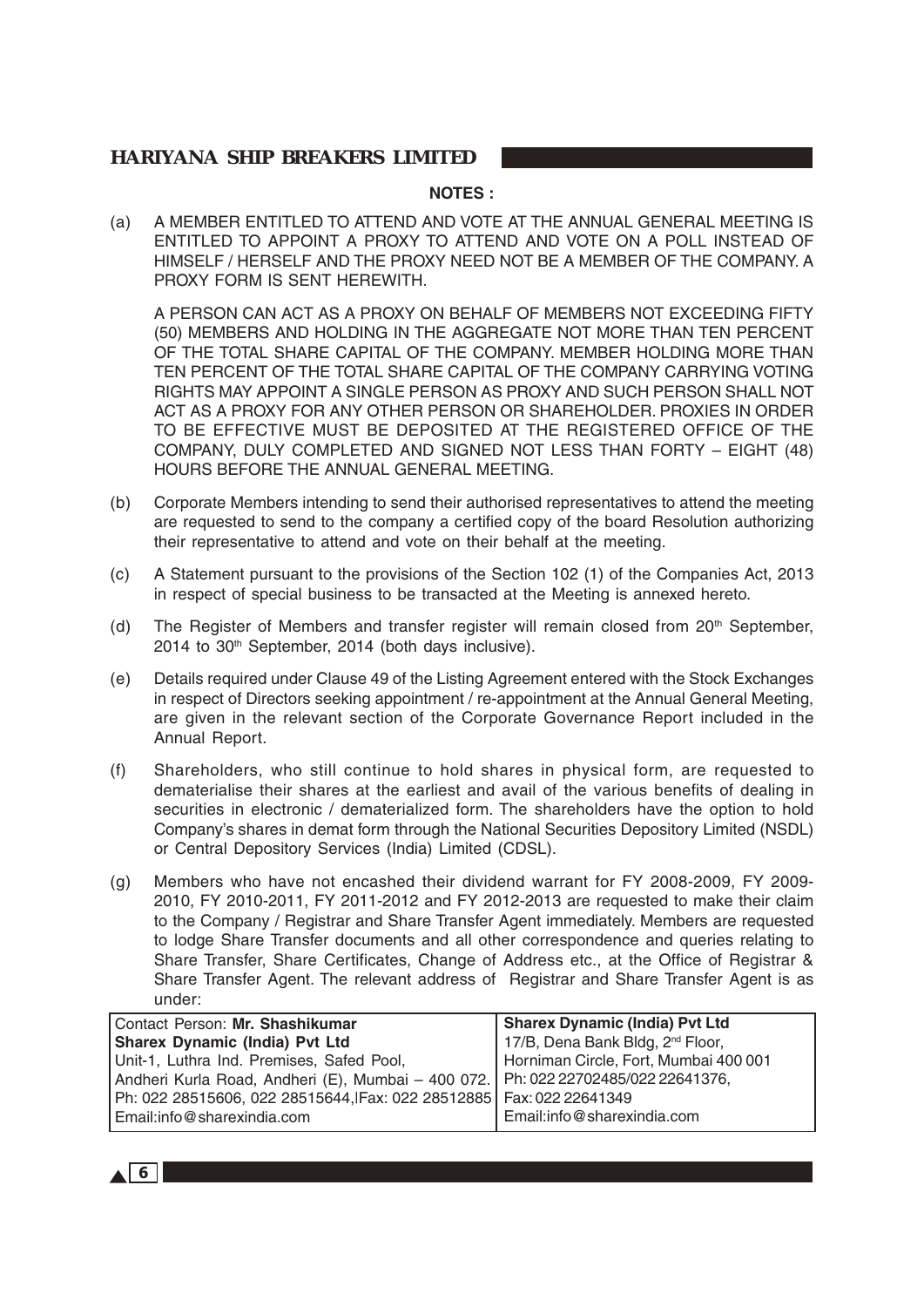# **33RD ANNUAL REPORT 2013 - 2014**

- (h) Members are hereby informed that in terms of the provisions of Section 205A of the Companies Act, 1956, dividend not encashed or claimed within seven years from the date of its transfer to the unpaid dividend account, will be transferred to Investor Education & Protection Fund established by the Central Government. In terms of the provisions of Section 205C of the Companies Act, 1956, no claim shall lie against the Company or said fund after the said transfer.
- (i) Shareholders seeking information with regard to Accounts are requested to write to the Company at an early date so as to enable the management to keep the information ready.
- (j) The Securities Exchange Board of India (SEBI) has mandated the submission of Permanent Account Number (PAN) by every participant in securities market. Members holding shares in the electronic form are, therefore, requested to submit the PAN to their Depository Participants with whom they are maintaining their Demat accounts. Members holding shares in physical form can submit their PAN details to the Company.
- (k) Electronic copy of the Annual Report is being sent to all the members whose email iDs are registered with the Company / depository Participant for communication purposes unless any member has requested for a hard copy of the same. For the Members who have not registered their email address, physical copies of the Annual report is being sent in the permitted mode.
- (l) Members attending the meeting are requested to bring with them the Attendance Slip attached to the Annual Report duly filled in and signed and handover the same at the entrance of the Office.
- (m) Pursuant to Section 108 of the Companies Act, 2013, read with the relevant Rules of the Act, the Company is pleased to provide the facility to Members to exercise their right to vote at 33rd Annual General Meeting by electronic means. The Members whose names appear in the Register of Members / list of Beneficial Owners as on are entitled to vote on the resolutions set forth in this Notice. Members who have acquired shares after the dispatch of the Annual Report and before the book closure may approach the Company for issuance of the User ID and Password for exercising their right to vote by electronic means. The Members desiring to vote through electronic mode may refer to the detailed procedure on evoting given hereafter.

By order of the Board For **HARIYANA SHIP BREAKERS LIMITED** Sd/-

Place : Mumbai Date : 23rd August, 2014

**Shantisarup Reniwal** Chairman & Managing Director

 $7\vert$   $\vert$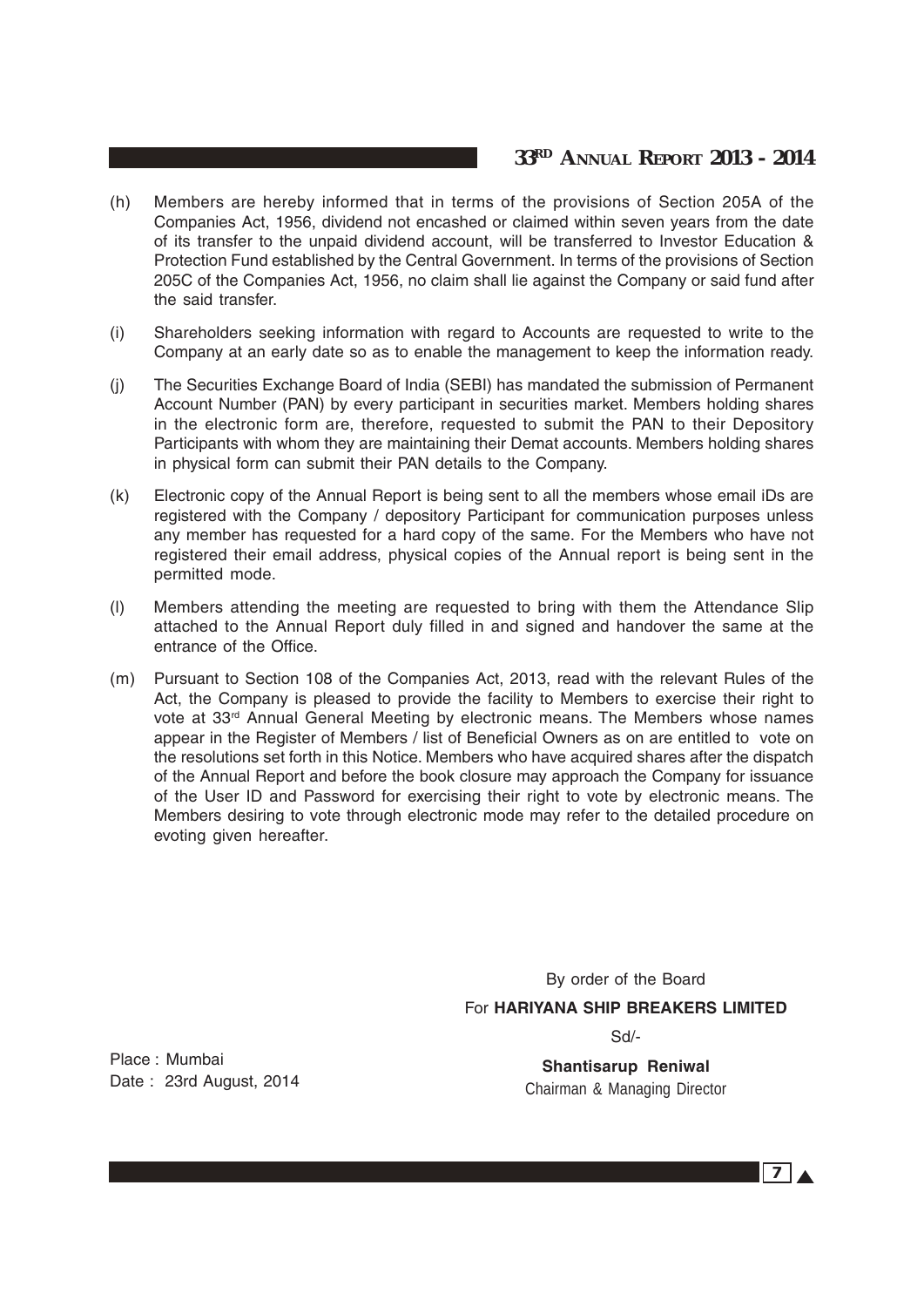### **DIRECTOR'S REPORT**

To, The Members, **Hariyana Ship Breakers Limited** Mumbai

The Board of Directors hereby are present the 33<sup>rd</sup> Annual Report of the Company together with the Audited Annual Accounts of the Company for the year ended 31<sup>st</sup> March, 2014.

### **Financial Results :** (Rs in Lacs)

|                                                     | 2013-14   | 2012-13     |
|-----------------------------------------------------|-----------|-------------|
| Sales/Revenue from Operation                        | 46,912.88 | 1,01,458.92 |
| Add: Other Income                                   | 3,170.07  | 2,388.99    |
| <b>Total Revenues</b>                               | 50,082.95 | 1,03,847.91 |
| Profit before Finance Cost, Depreciation & Tax      | 3,034.81  | 4,728.66    |
| Less: Finance Cost                                  | 1,298.52  | 2,278.80    |
| <b>Profit before Depreciation &amp; Tax</b>         | 1,736.30  | 2,449.87    |
| Less: Depreciation                                  | 181.56    | 183.50      |
| <b>Profit before Tax</b>                            | 1,554.74  | 2,266.36    |
| Less: Provision for Current Tax                     | 255.47    | 641.84      |
| : Provision for Deferred Tax                        | (19.84)   | (18.02)     |
| <b>Profit after tax</b>                             | 1,319.11  | 1,642.54    |
| Add: Balance brought forward from the previous year | 4,507.13  | 3,279.69    |
| <b>Balance Available for Appropriation</b>          | 5,826.25  | 4,922.23    |
| a) Proposed Dividend on Ordinary Shares             |           | 215.83      |
| b) Dividend Distribution Tax thereon                |           | 35.01       |
| c) Transfer to General Reserve                      |           | 164.25      |
| <b>Total apportioned</b>                            |           | 415.10      |
| <b>Balance to be carried forward</b>                | 5,826.25  | 4507.13     |
| Earnings Per Share (Face Value Rs.10/-)             |           |             |
| -Basic and Diluted                                  | 21.39     | 26.64       |

During the year under review, the Sales/ Revenue from operations are Rs. 46,912.88 Lacs as compared to Rs. 1,01,458.92 Lacs in the last year. The net profit is Rs. 1,319.11 Lacs as compared to Rs. 1,642.54 Lacs in the last year. Due to fluctuation in the prices of old ship in the international market and dollar exchange rate fluctuations, the company has not been able to optimize Sales and Net Profit. Your Directors are hopeful that there will be even more improvement in sales and profit margin in the coming year.

### **DIVIDEND :**

The Directors have not proposed payment of dividend on Equity Shares for the Financial Year

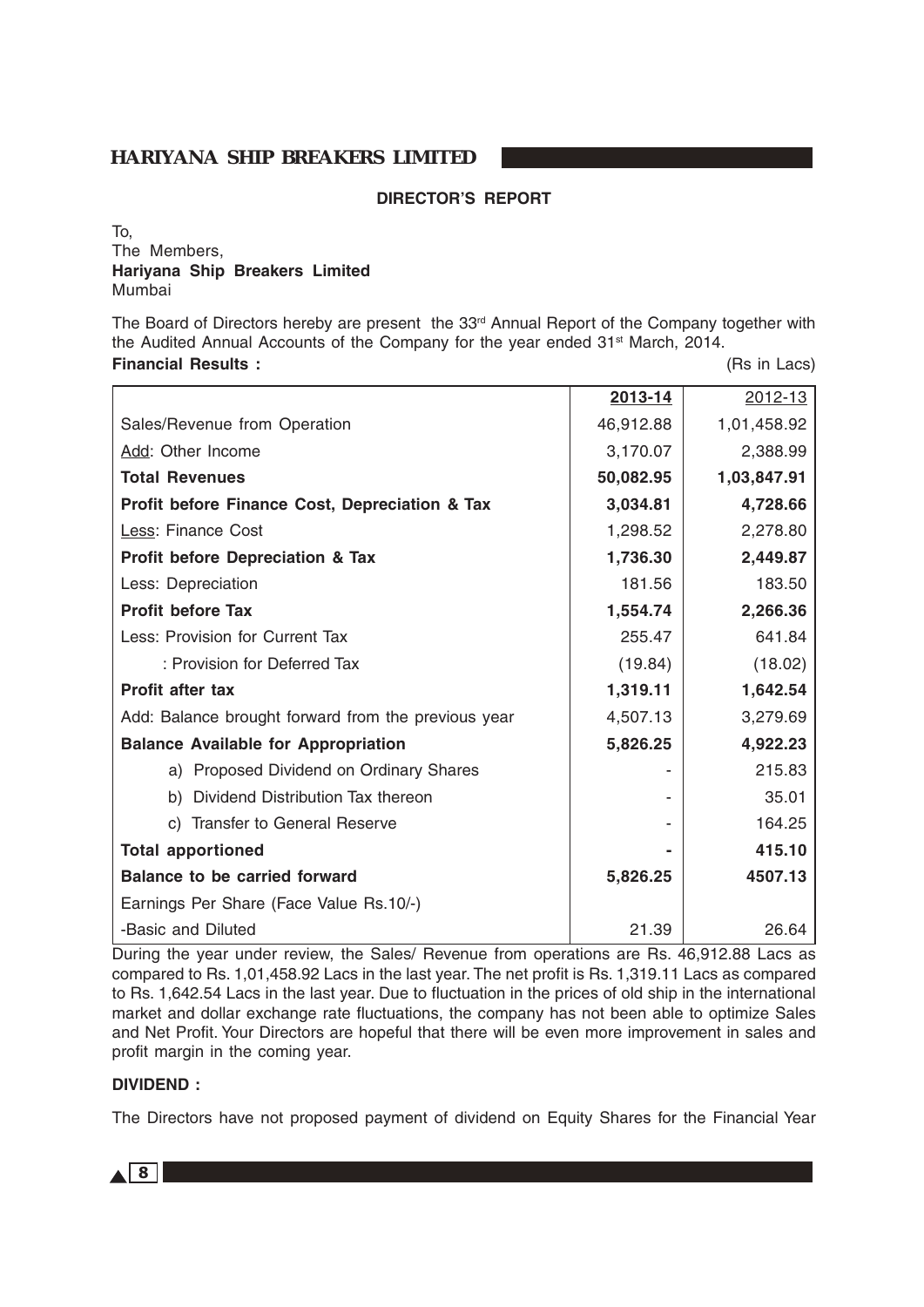2013-14 with regard to requirement of funds for the business of the company.

### **PROSPECTS IN THE COMING YEAR :**

### **Ship Breaking and Iron & Steel**

During the financial year 2013-14, **Ship-Breaking Unit** at Alang Ship Breaking Yard has shown a stable performance in terms of Sales, however, the industry is in its booming trend hence the unit is expected to perform better in coming years. **Trading unit** of the company has not been able to sustain its performance in terms of sales as compared with the preceding financial year due to volatile market conditions and heavy foreign exchange fluctuations; however, it is hoped that the trading unit will show an increase in terms of sales and profits in the coming years. **Sponge and Iron Unit**, however, has not been able to sustain its performance in terms of sales as compared with preceding years because of issues of availability of raw materials and other similar factors at its Hassan, Karnataka, however, the overall scenario of iron and steel is still very positive and it is hoped that the growth story of the unit shall be sustained in the coming years. Overall, since the prices of iron and Steel having reasonably stabilized and the inventory levels of the company and its market position, all the segments of the company, viz. Ship Breaking, Sponge Iron and Trading, are expected to see major increase in terms of Gross Revenues and Net profit Margins in the coming year.

With the changed circumstances, the company is hopeful that in the coming period the company will continue its ship breaking activities and take it to the level of extended growth and will contribute more to the overall growth of the business of the company. The trading in Ferrous and Non Ferrous Metals, Scrap, Coal etc activities of the company are contributing considerably to the profitability of the company. The sponge iron division of the company has not been able to give good results during the year because of various factors like lack of uninterrupted availability of raw materials due to local mining issues, rupee volatility etc, however, with the increased management focus on market environment, the unit is also expected to yield positive results in the current year as well in the coming years. The investment division of the company is also doing well. Your directors see a very positive and bright future prospects ahead for the company looking to the prevailing upward trend in the Iron and Steel sector in India and internationally.

### **Industrial Gases :**

The company is into a partnership in M/s. Hariyana Air Products (with 60% share.) for the manufacture and supply of Industrial Oxygen Gas. During the year the oxygen plant at Bhavnagar, Gujarat has not been able to perform well and the company has earned loss from the said partnership firm of Rs. 27.17 Lacs as against profit of Rs. 8.79 Lacs last year. The reason for the loss is volatile market conditions and a competitive market with liquid oxygen suppliers. However, with proximity to Alang Ship Breaking Yard and huge captive consumption requirements of group companies, the company expects good long term benefits from the said partnership venture.

### **Real Estate & Construction :**

The Company is also taking interest into real estate business. For which has been into Partnership in the name of "White Field Projects" (with 40% share) for construction & selling of residential apartments. The construction work of the Project is fully completed and all of the flats have been sold. The company's share of profit from the firm during the year under report is Rs. 297.86 Lacs for the year ended 2014.

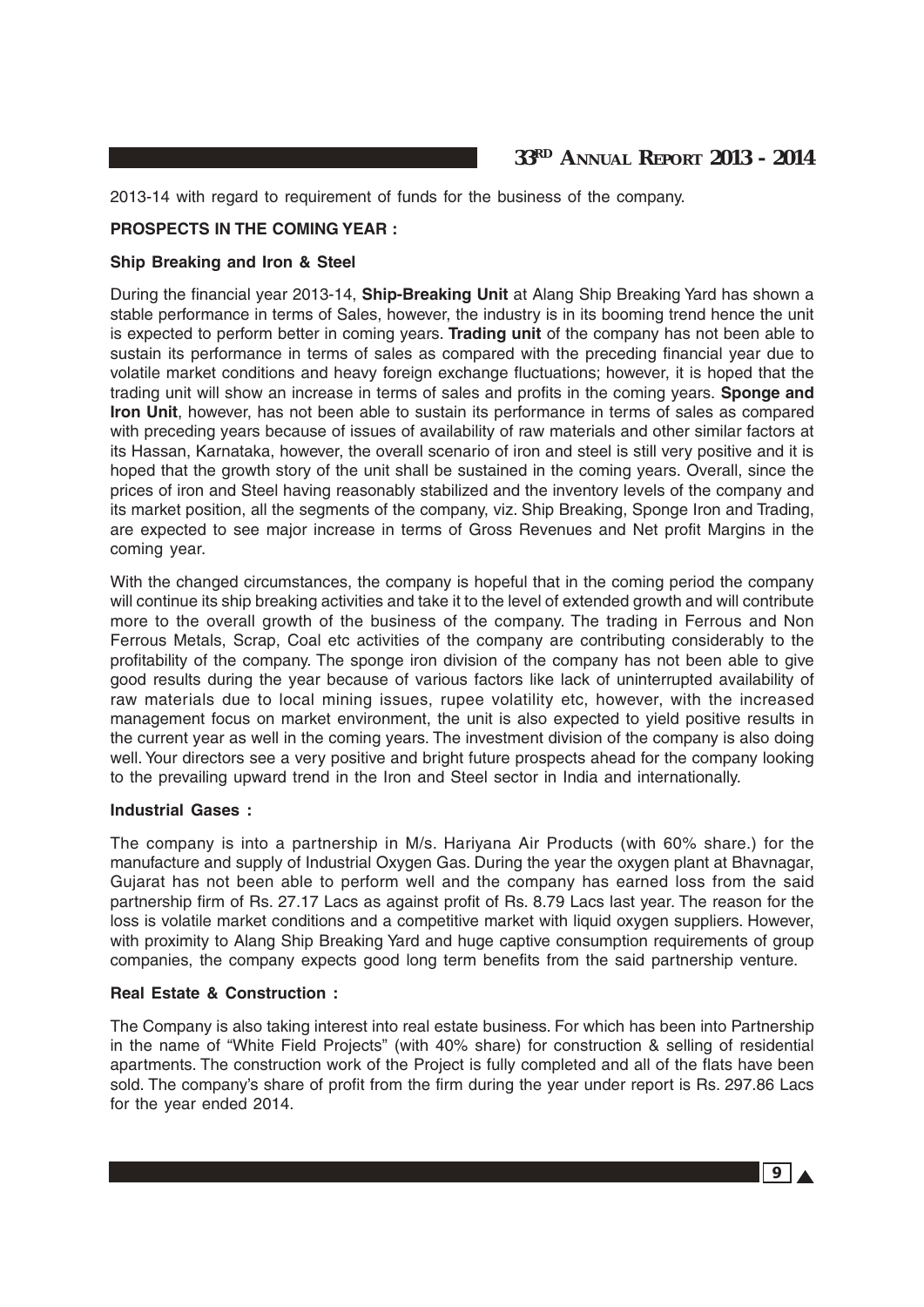The Company has also been into Partnership and formed a Partnership Firm "Orchid Woods Projects" (with 50% share) for construction & selling of residential apartments. The firm has acquired land at Kothanur Village, KrishnarajapuraHobli, Banglore, East Taluk and at Chokkanahalli Village, YelahankaHobli, Banglore, North Taluk with the an object of constructing 1, 2 & 3 BHK Apartments. Likely date of completion of the project at Kothanur Village, KrishnarajapuraHobli, Banglore, East Taluk is in March, 2015. The company has started the construction at Chokkanahalli Village, YelahankaHobli, Banglore, North Taluk on February, 2014 and expected to complete the project by May, 2016. The company's share of profit from the firm is Rs. 556.44 Lacs for the year ended 2014.

The Company has also been into partnership (with 33.33% share) M/s. "Swastik Developers" for construction of building. The firm has acquired 66 Acres of land in Goa. The project is expected to commence soon.

The company has also been into partnership in M/s. "White Mountain" (with 25% share). Presently the firm is having one project at Thindlu, Indrasanahalli & Singrahalli Village, KundanaHobli, Devanahalli Taluk. The firm has acquired 44 acres and 20 Guntas of land with the object of developing 386 plots of various sizes. Likely date of completion of the project is December 2014.

The company has also been into partnership in M/s. "Orchid Lakeview Developers" (with 20% share). The firm is having the project at Bellandur Village, VarthurHobli, Bangalore, East Taluk with the an object of construction 2 & 3 BHK apartments consisting 336 flats. Likely date of completion of the project is March, 2015.

The company has also entered into partnership and formed a partnership firm "Goyal Hariyana Realty " (with 50% share). The firm has acquired land at Kannur Village, Bangalore, with the object of construction of Villas. The firm has already purchased Land and seeking NOC from concern departments. The firm will start construction on July, 2014 and expected to complete the projects on July, 2016.

### **Conservation of Energy, Technology Absorption and Foreign Exchange Earning and outgo:**

In accordance with the provisions of section 217 (1) (e) of the Companies Act, 1956, the required information relating to conservation of energy, technology absorption and foreign exchange earnings and outgo is annexed hereto which is Annexure A forming part of this report.

### **Management Discussion and Analysis – Review of Operations**

Provided in Annexure – B forming part of this report

### **Director's Responsibility Statement :**

Pursuant to the requirement under Section 217(2AA) of the Companies Act, 1956 with respect to the Directors' Responsibility Statement is annexed herewith as provided in Annexure – C.

### **Corporate Governance :**

The disclosures as required under the Corporate Governance standards have been furnished as a part of this report. The Company has been practicing the principles of good corporate governance. In addition to basic governance issues, the Board lays strong emphasis on transparency, accountability and integrity. Annexure-D.

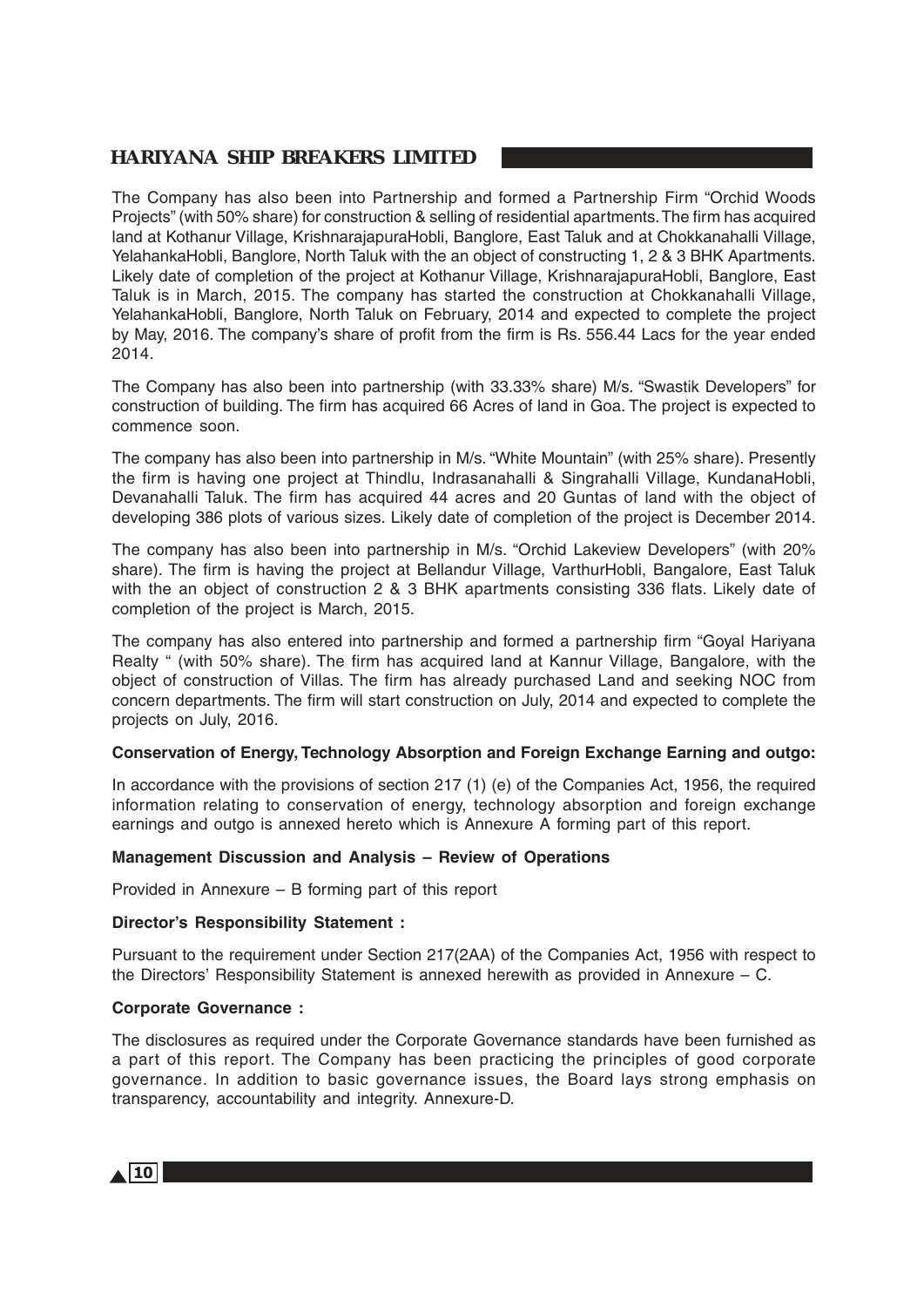### **Board of Directors :**

During the year, there has been no change since the last Annual General Meeting.

Pursuant to provisions of Companies Act, 1956 and in accordance with Article number 130 of the Articles of Association of the Company, Mr Rakesh Reniwal (DIN 00029332) who retire by rotation at the ensuing Annual General Meeting of the Company and being eligible, offer himself for reappointment.

### **Auditor's Observation/qualification :**

The observation/qualification of the auditors are based on the facts stated in the schedules of notes and members are requested to refer to the Note no. 1.2 (a) to (k) of notes on accounts, which are self explanatory and does not require any further clarification/reply.

### **Auditors :**

M/s. P.D. Goplani & Associates, Chartered Accountants, the Statutory Auditors of the Company retires at the ensuing Annual General Meeting. The company has received confirmation and their eligibility and willingness to accept the re-appointment. They have given a certificate to the effect that the appointment, if made, would be within the limits prescribed under Section 224(1B) of the Companies Act, 1956. Your Directors recommend their appointment.

Members are requested to re-appoint M/s. P.D. Goplani & Associates, Chartered Accountants, as Statutory Auditors of the Company for the period commencing from ensuing Annual General Meeting until the conclusion of next Annual General Meeting and fix their remuneration.

### **Particulars of Employees :**

Pursuant to Section 217(2A) of the Companies Act, 1956, read with the Companies (Particulars of Employees) Rules, 1975 as amended, your Company has no person in its employment drawing salary within the monetary ceiling prescribed under section 217 (2A) of the Companies Act, 1956.

### **Listing of Shares :**

The shares of the Company are listed at Bombay Stock Exchange Limited, Mumbai and applicable listing fees have been paid within the prescribed time limits.

### **Acknowledgement :**

Your Directors express their gratitude to all the Shareholders, Investors, Customers, Suppliers and Bankers for their continued support and guidance. Your Directors place on record their appreciation of the consistent contribution made by employees at all levels through their hard work, dedication, solidarity, cooperation and acknowledge that their support has enabled the Company to achieve new heights of success.

### By order of the Board

### For **HARIYANA SHIP BREAKERS LIMITED**

Sd/-

Place : Mumbai Date : 28th May, 2014

**Shantisarup Reniwal** Chairman & Managing Director

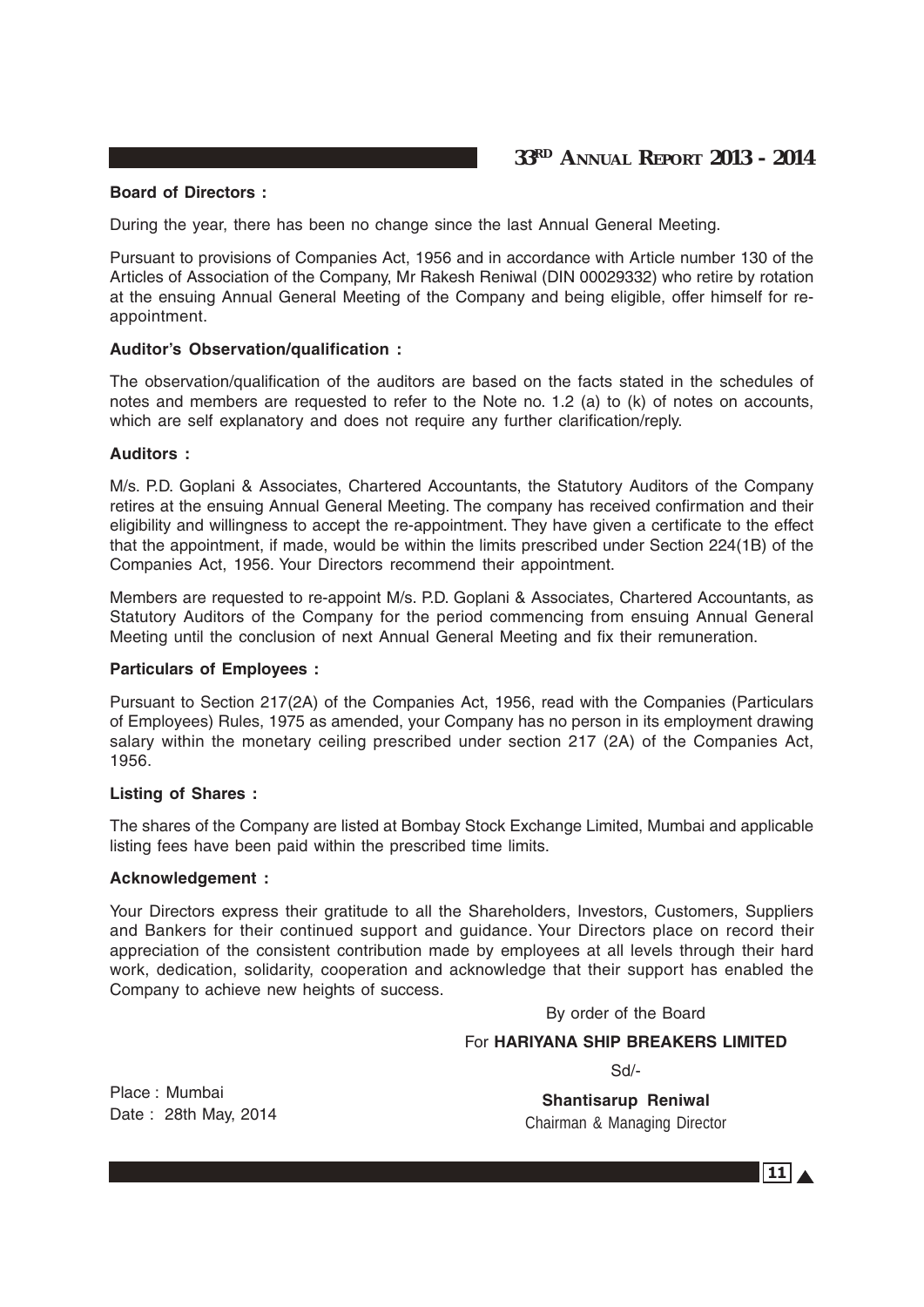### **ANNEXURE - A**

Information as per section 217 (1) (e) read with the Companies (Disclosure of particulars in the Report of Board of Directors) Rule 1988 and forming part of the Director's Report for the period ended on 31st March, 2014.

### **A. Conservation of Energy :**

All manufacturing plants have implemented various initiatives for the conservation of energy and all efforts are made to minimize energy costs. Company is engaged in Ship Breaking, Sponge Iron Manufacture and trading in Iron and Steel. No significant power consumption is required in ship breaking industry as major portion in production process consist of non mechanical processes. However, industrial gases are used in ship dismantling activities and the company has taken various measures to control the consumption of fuel and energy. In its Sponge Iron Unit, the Company has taken various measures to control the consumption of fuel and energy.

The Company is in the process of setting a co-generation unit for utilizing fuel gas from the sponge iron plant therein reducing the dependence on the grid power. This will reduce the dependence of the company on grid power and also will effectively reduce the production cost.

### **B. Technology Absorption :**

1. Specific area in which R&D carried out by the company :

Company is engaged in Ship Breaking, Sponge Iron Manufacture and trading in Iron and Steel. Therefore, no significant consideration is required in R & D.

- 2. No Research & Development work has been carried out by the Company and therefore, there is no expenditure under this head. However, plan of action for Research & Development is being worked out.
- 3. Company has not imported any technology for its plant.

### **C. Foreign Exchange Earnings and Outgo :**

Members are requested to refer the notes to the Financial Statements for the year under report.

### By order of the Board

### For **HARIYANA SHIP BREAKERS LIMITED**

Sd/-

**Shanti Sarup Reniwal** Chairman & Managing Director

Place : Mumbai Date : 28th May, 2014

 $\triangle$  12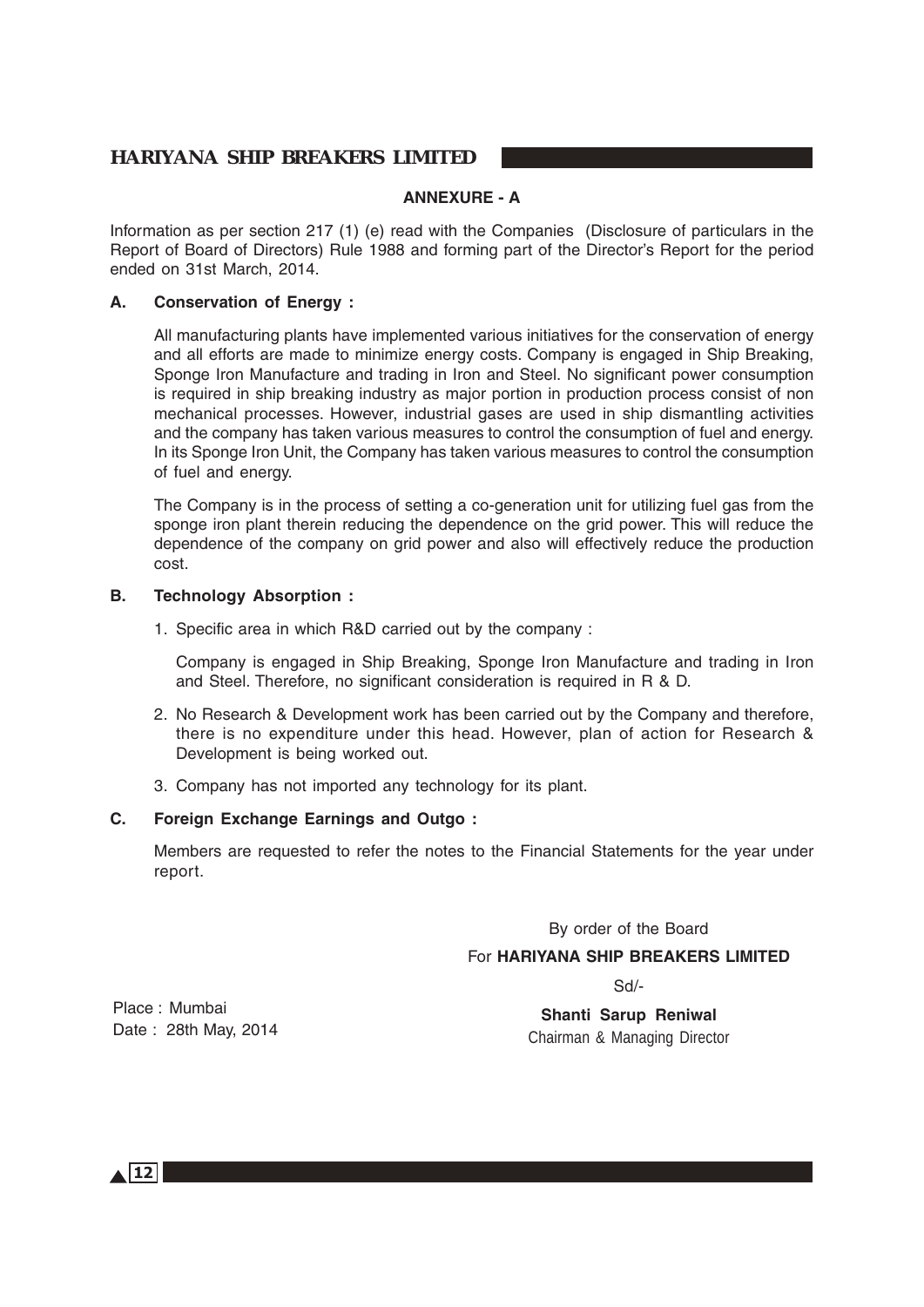**33RD ANNUAL REPORT 2013 - 2014**

### **ANNEXURE – B**

### **MANAGEMENT DISCUSSION AND ANALYSIS**

### **a) Overview :**

The company is now a diversified company with ship breaking, manufacture of sponge & iron, trading activities & investment activities. The company has also diversified into Manufacture of Industrial Gases, Real Estate and Construction by going into partnerships with experienced entrepreneurs in the field.

#### **b) Segmental Review :**

During the financial year 2013-14, ship-breaking industry at Alang Ship Breaking Yard has shown a stable performance in terms of sales, however, the industry is in booming trend, hence, the unit is expected to perform better in the coming years. Trading unit of the company has not been able to sustain its performance in terms of sales as compared with the preceding financial year due to volatile market conditions and heavy foreign exchange fluctuations. Steel and Power unit, however, has not yielded the desired results in terms of sales due to various reasons viz., problems being faced by the industry in the region (Hassan, Karnataka) as whole of raw materials availability and volatile prices in Iron and Steel sector and also depreciation in value of Indian Rupee vis-à-vis US Dollar during the year. However, prices having been reasonably stabilized and the inventory levels of the company and its market position, all the segments of the company, viz. Ship Breaking, Sponge Iron and Trading, are expected to see manifold increase in terms of Gross Revenues and Net profit Margins in the coming year.

### **i) Ship breaking :**

As has been stated in the out-look, due to boom in the availability of old ships in the international market, the company's ship breaking unit at Alang Ship Breaking Yard, Bhavnagar was fully operational throughout the year. During the year, the company has achieved sales turnover of Rs. 14,938.77 Lacs. During the financial year 2013-14, shipbreaking unit could not achieve the desired growth, because management took a very cautious view of the prevailing market conditions like fluctuating and volatile prices of old Ships, Iron and Steel products during the year and also major depreciation in value of Indian Rupee vis-à-vis US Dollar etc. The net profit margins of this segment have also been affected because of all such reasons. Though the year under review saw fluctuation in the international market of old ships coming for breaking, the management was very cautious and purchased ships at proper time and built a good level of inventories to earn better profits in coming years. Now the market has stabilized and your management has some definite business plans and it is hoped that the turnover and the profitability will see a further increase in the current financial year.

#### **ii) Steel & Power :**

As has been stated in the out-look, the performance of the sponge Iron segment has not been as per the targets in terms of sales turnover and has achieved sales turnover of Rs. 748.76 Lacs. Various factors like difficulties in uninterrupted supply and availability of raw materials and other similar factors at its Hassan, Karnataka, fluctuating and volatile prices of Iron and Steel products during the year and also major depreciation in value of Indian Rupee vis-à-vis US Dollar has affected the sales turnover and net profit margin of the unit. However, the management is of the view that the iron and steel industry is

 $13 \Delta$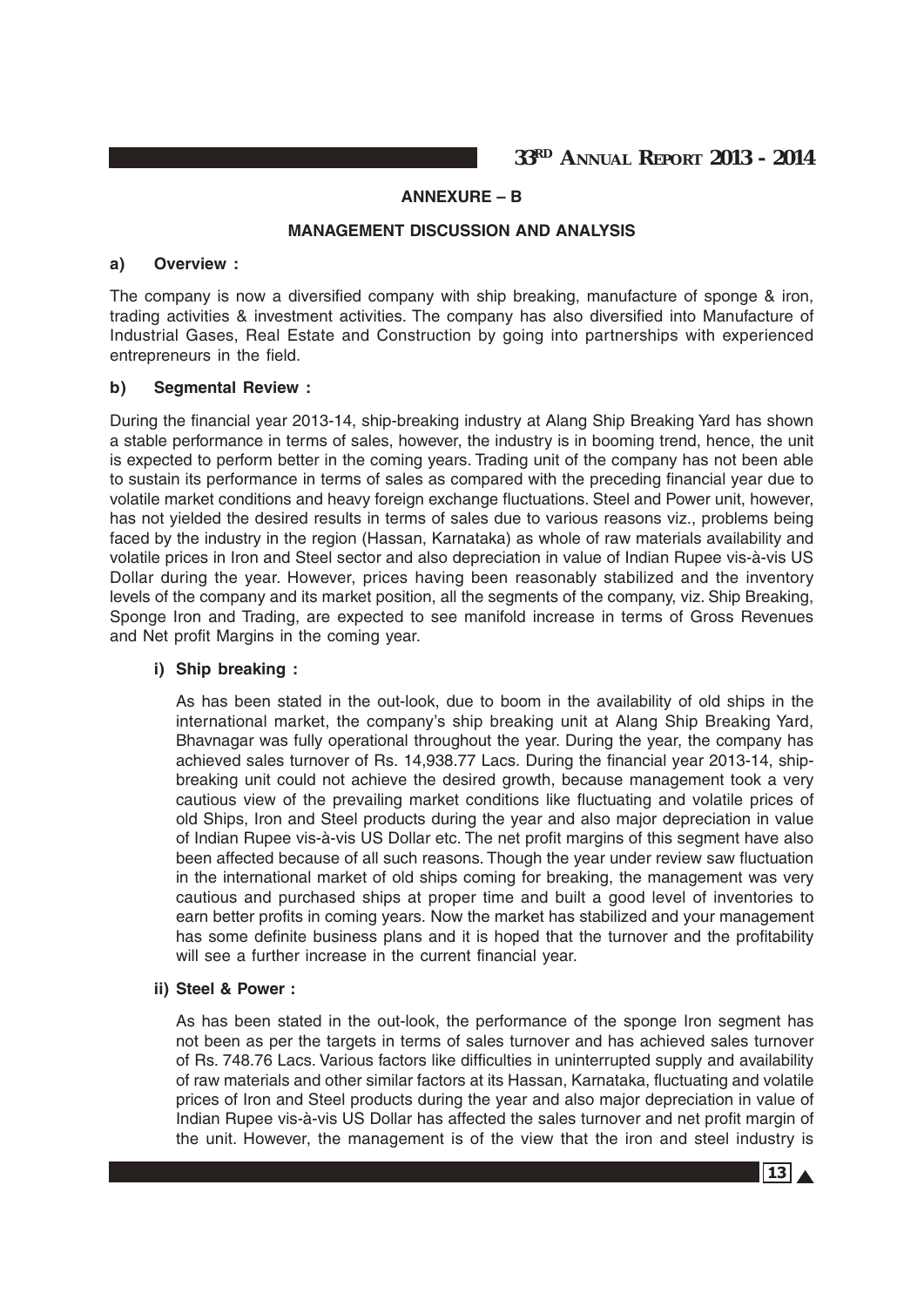doing well and with the expected boost in the economy the requirement of steel and coal is slated to increase and the unit will also move further towards its sustained path of growth.

### **iii) Trading :**

The Trading segment has not been able to sustain its performance in terms of sales as compared with the preceding financial year due to volatile market conditions and heavy foreign exchange fluctuations. The unit has achieved sales at Rs. 31,225.35 lacs as against of Rs. 82,129.63 lacs last year. The segment has achieved profit of Rs. 3,307.29 lacs. The management is of the view that the trading unit will show an increase in terms of sales and profits in the coming years.

### **iii)Investment :**

Investment is not main business of the company. As and when surplus funds are available with the company, the company lent the same with a view to earn interest and short term and long term capital gain. As stated in earlier paras of this annual report, the company has entered into partnership in various construction and real estate projects and has acquired a major share in such real estate investments. Such projects are expected to yield good profits to the company in short to medium term of periods.

|    | <b>Particulars</b>                           | Investment<br>Trading | Ship-<br><b>Breaking</b> | Steel<br>& Power      | Total     |
|----|----------------------------------------------|-----------------------|--------------------------|-----------------------|-----------|
|    | a) External Sales/Revenue                    | 31,225.35             | 14,938.77                | 748.76                | 46,192.88 |
|    | Inter segment Sales/Revenue                  | (244.11)              | 536.81                   | (292.70)              |           |
|    | <b>Total Revenue</b>                         | 30,981.23             | 15,475.58                | 456.06                | 46,912.88 |
| b) | Segment Results Before Interest and<br>Taxes | 4,475.05              |                          | $(540.27)$ (1,081.53) | 2,853.26  |
| C) | Segment results as % of total                | 156.85%               | $(18.95)\%$              | $(37.91)\%$           | 100.00%   |
| d) | <b>Segment Assets</b>                        | 21,015.32             | 12,269.34                | 2,072.35              | 35,357.00 |
| e) | Segment Liabilities                          | 6,083.42              | 20,197.98                | 666.76                | 26,948.17 |

The segmental results for the year are summaries as under.

(Rs. In Lacs)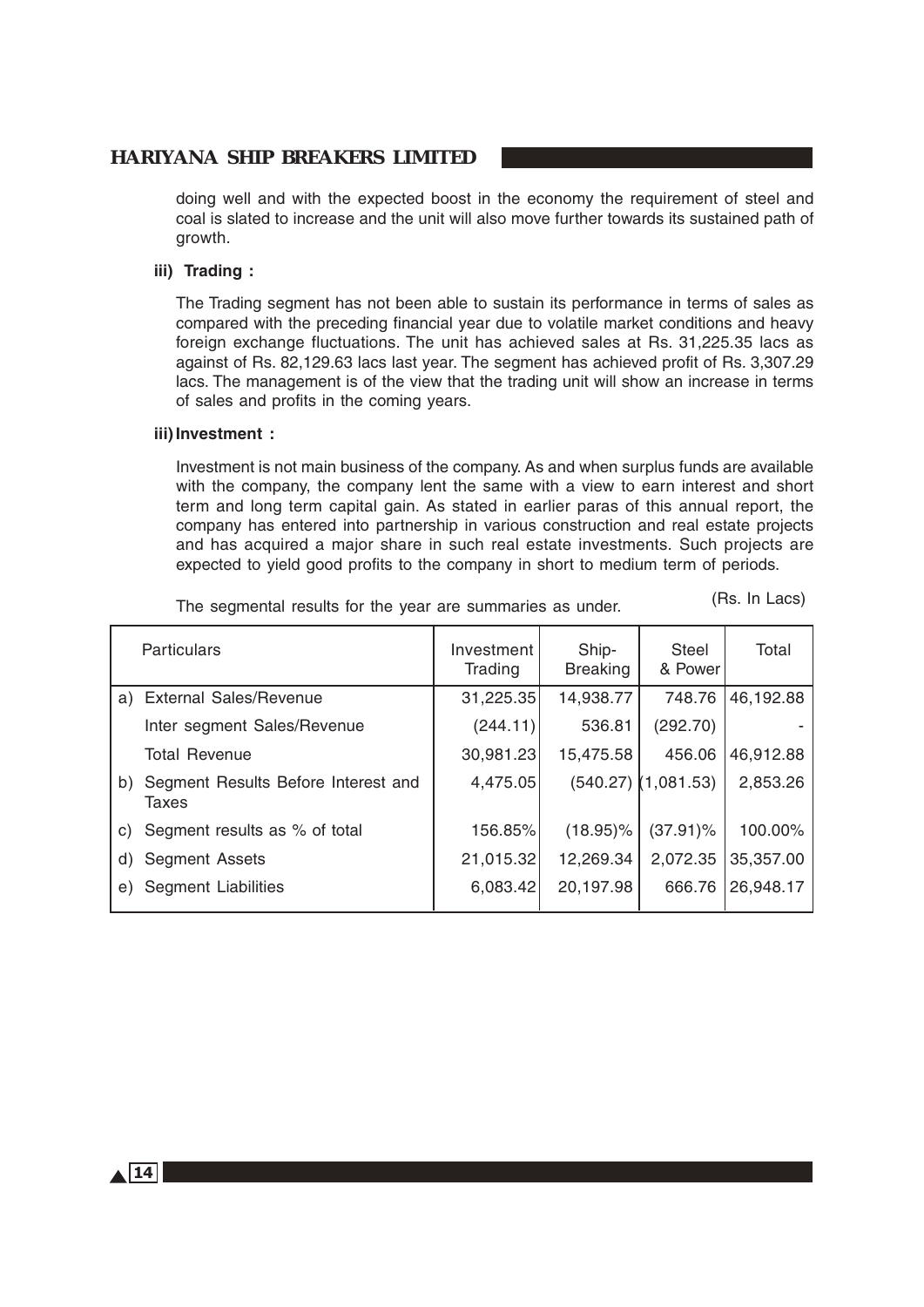### **33RD ANNUAL REPORT 2013 - 2014**

### **c) Financial Review and analysis :**

#### **PERFORMANCE :** (Rs in Lacs)

| <b>Particulars</b>                             | 2013-14   | 2012-13     | % Change |
|------------------------------------------------|-----------|-------------|----------|
| <b>Gross Turnover</b>                          | 46,912.88 | 1,01,458.92 | (53.76)  |
| <b>Net Turnover</b>                            | 46,912.88 | 1,01,458.92 | (53.76)  |
| Other income                                   | 3,170.07  | 2,388.99    | 32.70    |
| Increase/(Decrease) in Stock of Finished Goods | 306.51    | (76.44)     | 301.00   |
| Total Expenditure                              | 46,741.63 | 99,042.81   | (52.81)  |
| <b>Operating Profit (PBIDT)</b>                | 3,034.81  | 4,728.66    | (35.82)  |
| Interest                                       | 1,298.52  | 2,278.80    | (43.02)  |
| <b>Gross Profit (PBDT)</b>                     | 1,736.30  | 2,449.87    | (29.13)  |
| Depreciation                                   | 181.56    | 183.50      | (1.06)   |
| <b>Profit before tax</b>                       | 1,554.74  | 2,266.36    | (31.40)  |
| Provision for current Tax                      | 255.74    | 641.84      | (60.20)  |
| Deferred tax                                   | (19.84)   | (18.02)     | 10.13    |
| Net Profit after tax                           | 1,319.11  | 1,642.54    | (19.69)  |

### **d) Cash Flow Analysis :**

| 2012-13    |
|------------|
| 1,808.03   |
| (3,217.52) |
| (1,409.49) |
| (310.39)   |
| 1,707.09   |
| (12.79)    |
|            |

### **e) Risk Management :**

The Company is exposed to the risk from the foreign exchange fluctuations as well as the fluctuation in the price of iron and steel. In the ship breaking division, the raw material is old ship, and also in trading of various ferrous and non ferrous metals and coal, the materials are purchased from the international market on credit ranging up to 180 days to 360 days. Though the Company is regularly monitoring the foreign exchange movement and suitable remedial measures are taken as and when felt necessary. Though the company is employing such measures, the company is still exposed to the risk of any heavy foreign exchange fluctuation. The company's sponge iron unit is also exposed to the risk of availability of sufficient supply of raw materials due to mining issues in around Hassan region.

Likewise the company's finished products are mainly re-rollable scrap generated from ship breaking and the price of the same is linked to the market rate for iron and steel. Any up and down in the price of the iron and steel will affect the profitability of the company. However based on the past trend any further major down fall in the price of iron and steel is not expected.

 $|15|$   $\triangle$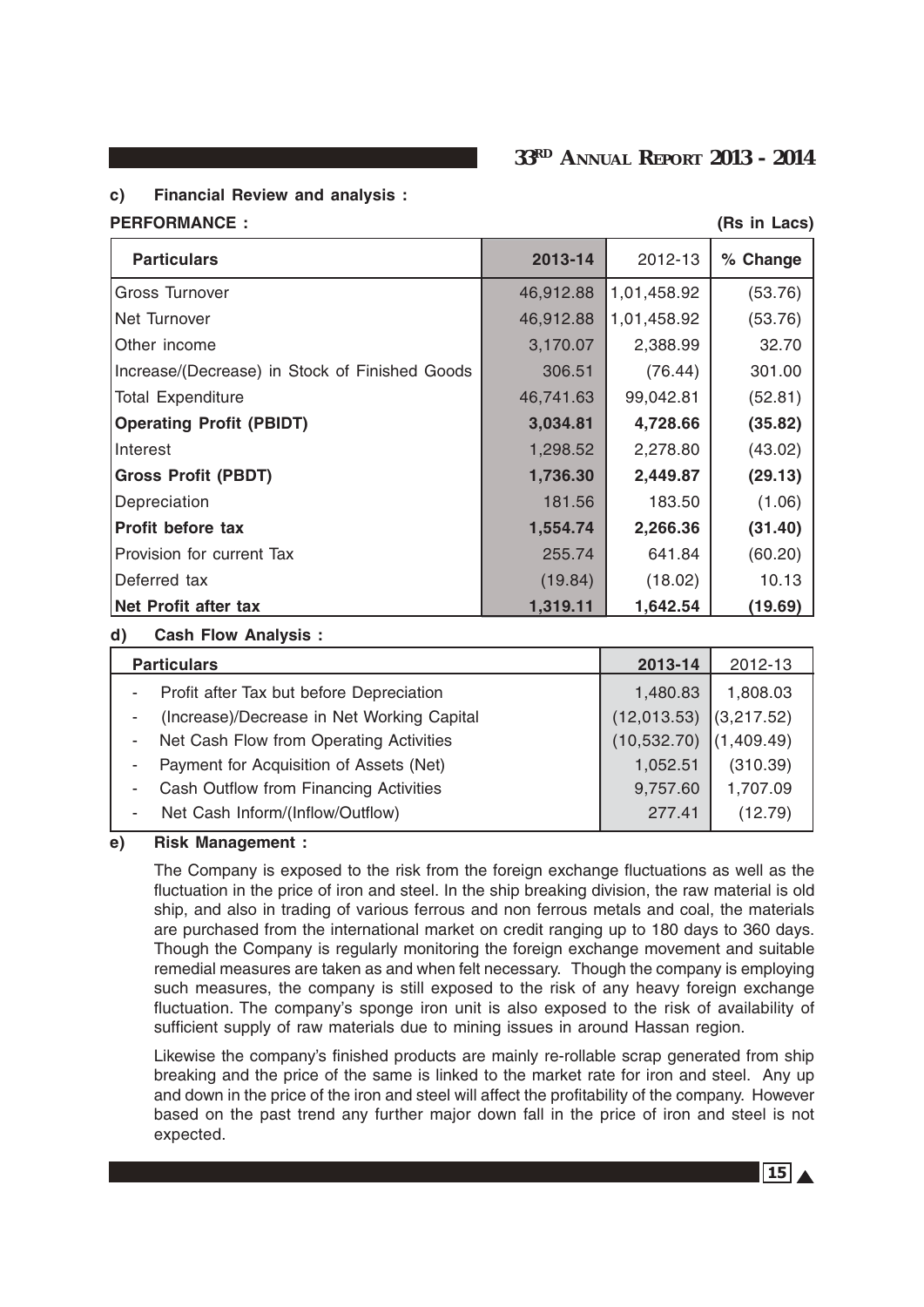### **ANNEXURE – C**

### **Directors' Responsibility Statement**

Pursuant to the requirement under Section 217(2AA) of the Companies Act, 1956 with Respect to the Directors' Responsibility Statement, it is hereby confirmed:

a) The financial statements have been prepared in conformity, in all material respects, with the Generally Accepted Accounting Principles in India and the Accounting Standards prescribed by the Institute of Chartered Accountants of India in a consistent manner and supported by reasonable and prudent judgments and estimates. The Directors believe that the financial statements reflect true and fair view of the financial position as on 31.3.2014 and of the results of operations for the year ended 31.3.2014.

The financial statements have been audited by M/s. P.D. Goplani & Associates, in accordance with generally accepted auditing standards, which include an assessment of the systems of internal controls and tests of transactions to the extent considered necessary by them to support their opinion.

- b) that the Directors had selected such Accounting policies and applied them and made judgments and estimates that were reasonable and prudent so as to give a true and fair view of the state of affairs of the Company at the end of the financial year and of the profit or loss of the Company for the year under review.
- c) that the Directors had taken proper and sufficient care for the maintenance of adequate accounting records as required by virtue of statutes.

Directors have overall responsibility for the Company's internal control system, which is designed to provide a reasonable assurance for safeguarding of assets, reliability of financial records and for preventing and detecting fraud and other irregularities.

- d) In the opinion of the Directors, the Company will be in a position to carry on its existing commercial ship breaking business and accordingly it is considered appropriate to prepare the financial statements on the basis of going concern.
- e) The system of internal control is monitored by the internal audit function, which encompasses the examination and evaluation of the adequacy and effectiveness of the system of internal control and quality of performance in carrying out assigned responsibilities. Internal Audit Department interacts with all levels of management and the Statutory Auditors, and reports significant issues to the Audit Committee of the Board.

Proper systems are in place to ensure compliance of all laws applicable to the Company.

 $\triangle$  16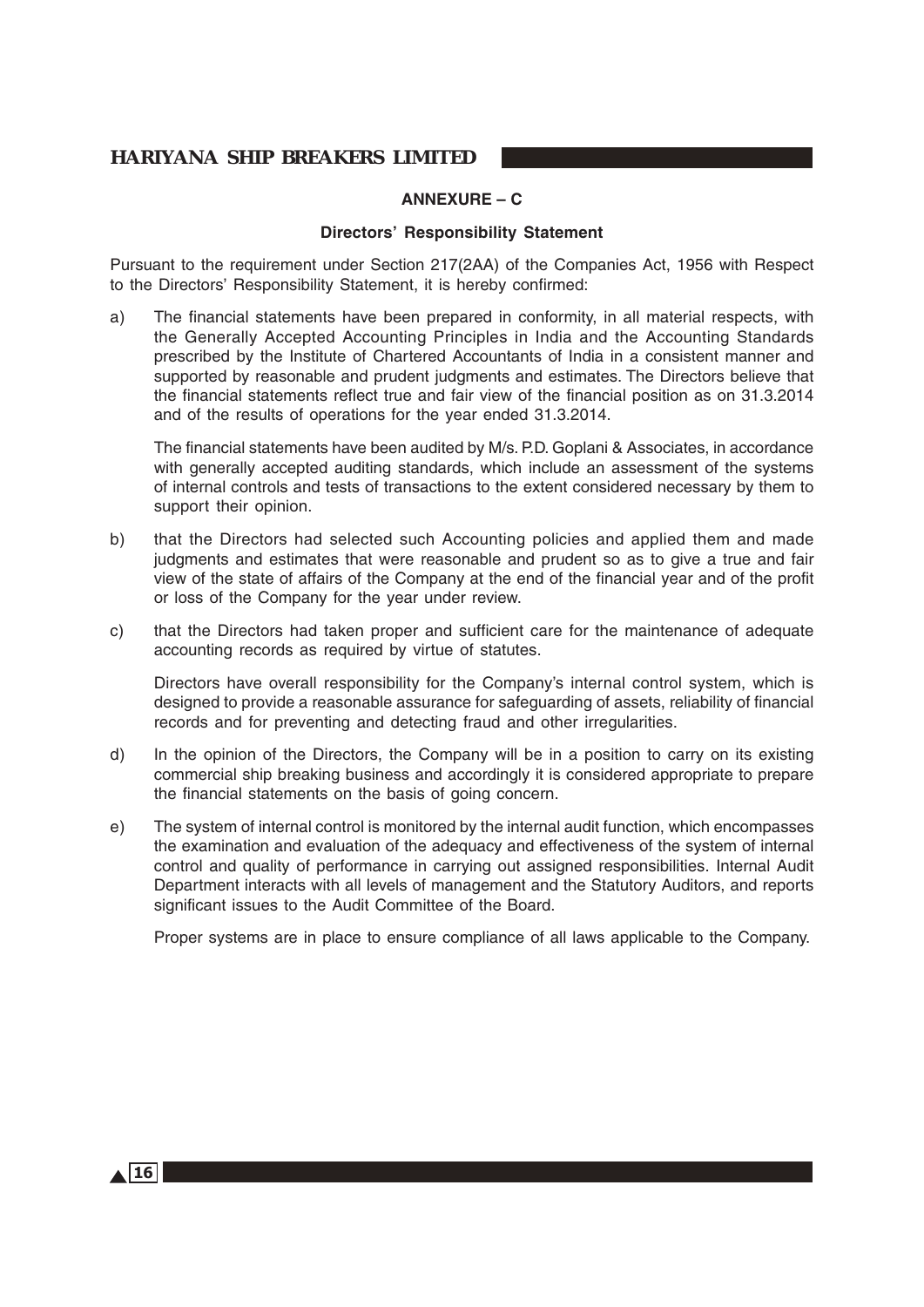**33RD ANNUAL REPORT 2013 - 2014**

# **ANNEXURE – D**

### CORPORATE GOVERNANCE REPORT

**As required under Clause 49 of the Listing Agreement entered into with the Bombay Stock Exchange Limited (BSE), the report on Corporate Governance is given below:**

### **1. Company's philosophy on code of corporate governance :**

The Company believes in adopting best practices in the area of corporate governance and follows the principle of full transparency and accountability by providing information on various issues concerning the Company's business and financial performance to its stakeholders. The Company's activities are carried out in accordance with good corporate practices and the Company is constantly striving to better them and adopt the best practices. It is firmly believed that good governance practices would ensure efficient conduct of the affairs of the Company and help the Company achieve its goal maximizing value for all stakeholders.

The Company is in compliance with the requirements of the guidelines on corporate Governance stipulated under Clause 49 of the Listing Agreements with the Stock Exchanges.

During the period under review, the Board continued its pursuit by adopting and monitoring of corporate strategies, prudent business plans, major risks and ensuring that the Company pursues policies and procedures to satisfy its social, legal and ethical responsibilities.

### **2. Composition of Board of Directors :**

The Board consists of Six (6) Directors of which 3 (Three) are Executive Directors and 3 (Three) Independent Directors having vast experience in the core business activity of the Company. The Chairman of the Board is an Executive & Promoter of the Company. The composition of the Board of the Company is in accordance with the provisions of Clause 49 of the Listing Agreement.

### **Membership, Attendance & Other Directorships :**

`Membership and Attendance of each Director at the Board of Directors' Meetings and the last Annual General Meeting held on 30<sup>th</sup> September, 2013 and the number of other Directorship and Chairmanship / Membership of Board Committees (as on 31st March 2014):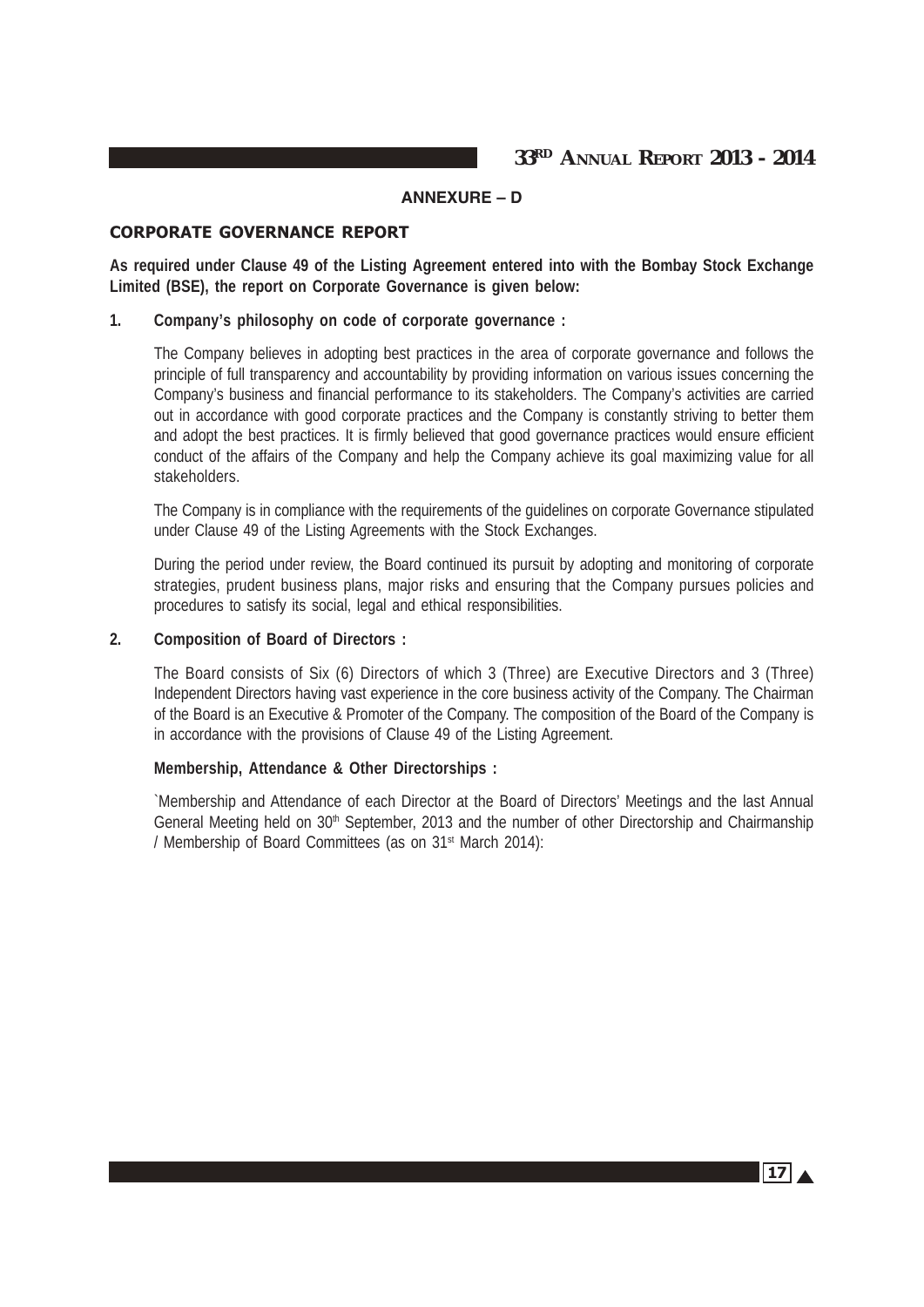| <b>Name of Directors</b>                   | Category of<br><b>Directorship</b>               | *No. of other<br><b>Directorship</b> |                | ## No. of<br><b>Committee</b><br><b>Memberships</b> |                |
|--------------------------------------------|--------------------------------------------------|--------------------------------------|----------------|-----------------------------------------------------|----------------|
|                                            |                                                  | <b>Public</b>                        | <b>Private</b> | <b>Public</b>                                       | <b>Private</b> |
| Mr. Shantisarup Reniwal<br>DIN: 00040355   | Promoter, Chairman &<br><b>Managing Director</b> | Nil                                  | 8              | Nil                                                 | Nil            |
| Mrs. Lalitadevi Reniwal<br>\$DIN: 00385265 | Promoter &<br><b>Executive Director</b>          | Nil                                  | Nil            | Nil                                                 | Nil            |
| Mr. Rakesh Reniwal<br>DIN: 00029332        | Promoter &<br><b>Executive Director</b>          | Nil                                  | 9              | Nil                                                 | Nil            |
| Mr. Manohar Wagh<br>DIN: 02622648          | Independent &<br><b>Executive Director</b>       | Nil                                  | Nil            | Nil                                                 | Nil            |
| Mr. Pradeep Bhatia<br>DIN: 02903984        | Independent &<br>Non - Executive Director        | Nil                                  | Nil            | Nil                                                 | Nil            |
| Mr. Tejas Thakker<br>DIN: 03017277         | Independent &<br>Non - Executive Director        | Nil                                  | Nil            | Nil                                                 | Nil            |

**The composition of the Board as on 31st March, 2014 was as follows :**

\$ Resigned since June 2, 2014 and Mrs. Unnati Reniwal is appointed on the same date. \*Excludes Alternate Directorships, Directorships in Section 8 Companies and Foreign Companies and proprietorship and partnership firms.

## In accordance with Clause 49 of the Listing Agreement with the Stock Exchanges, Membership /Chairmanship of only the Audit Committee, Shareholders'/Investors Grievance Committee of the Public Limited Companies has been considered.

There are no nominees or Institutional Directors in the Company. None of the Directors have pecuniary or Business relationship with the Company other than as mentioned in the elsewhere in the Annual Report. No Director of the Company is either member in more than 10 Committees and/ or Chairman of more than 5 Committees across all Companies in which he is Director.

### **Board Meetings**

The Meetings of the Board of Directors are scheduled well in advance and generally held at the Company's Registered Office in Mumbai. The Board meets at least once a quarter to review the quarterly performance and the financial results.

During the year there were in total 16 (Sixteen) Board Meetings which were held on 01/04/2013, 03/04/2013, 14/05/2013, 28/05/2013, 29/05/2013, 22/07/2013, 12/08/2013, 14/08/2013, 03/09/ 2013, 10/11/2013, 04/12/2013, 15/12/2013, 16/12/2013, 03/01/2014, 08/01/2014 and 12/02/ 2014. The time gap between the two meetings was not more than 4 months. All the information required to be furnished to the Board were made available to them along with detailed Agenda notes.

 $\triangle$  18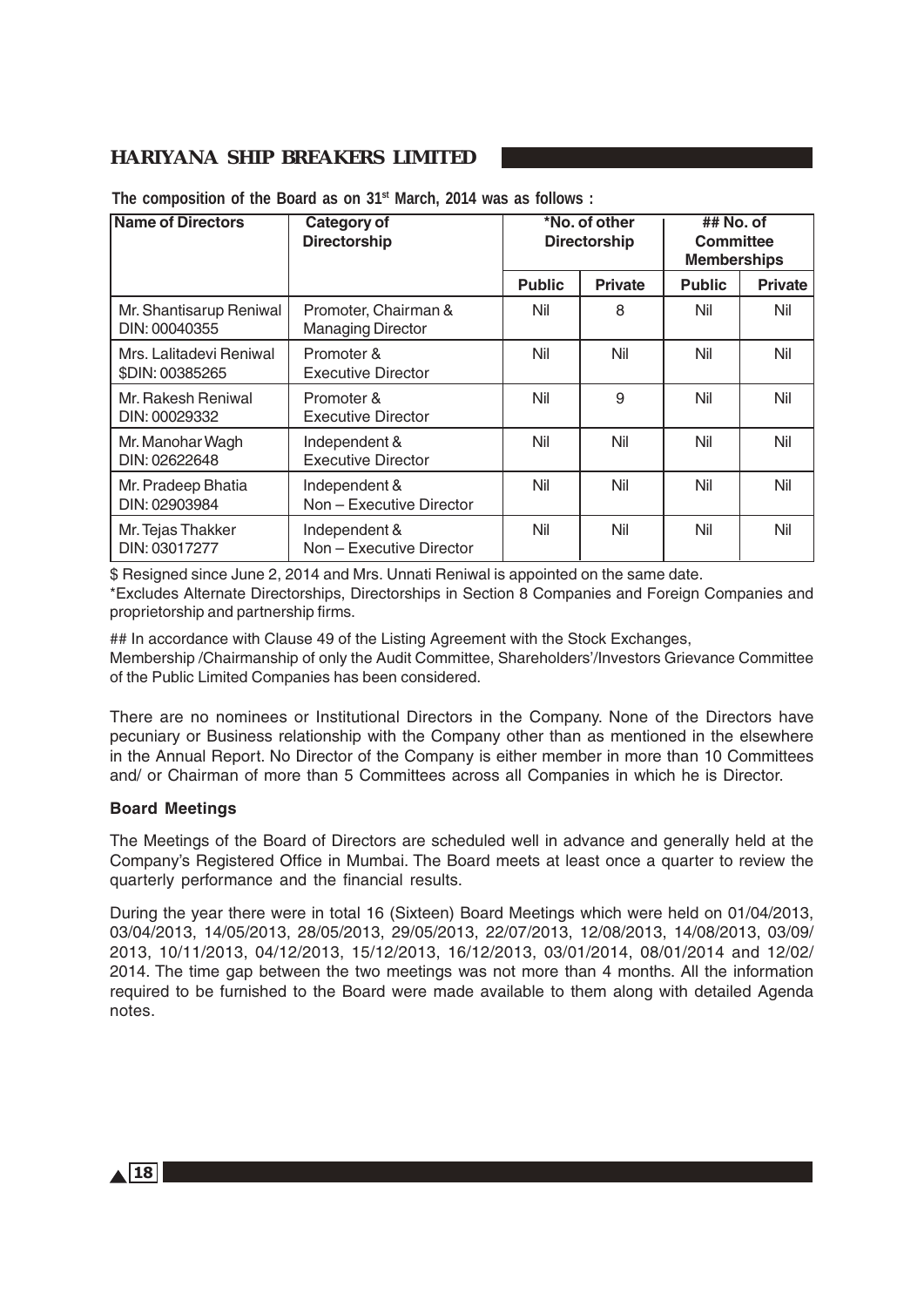| Sr.              | <b>Name of the Director</b>               | <b>Relationship with other</b>                                       |             | No. of Board Meetings | <b>Attended</b> |
|------------------|-------------------------------------------|----------------------------------------------------------------------|-------------|-----------------------|-----------------|
| <b>No</b>        |                                           | <b>Directors</b>                                                     | <b>Held</b> | <b>Attended</b>       | <b>Last AGM</b> |
|                  | Mr. Shantisarup Reniwal<br>DIN: 00040355  | Husband of Smt. Lalitadevi Reniwal,<br>Father of Mr. Rakesh Reniwal. | 16          | 16                    | <b>YES</b>      |
| 2.               | Smt Lalitadevi Reniwal<br>\$DIN: 00385265 | Wife of Mr. ShantiSarup Reniwal<br>and mother of Mr. Rakesh Reniwal. | 16          | <b>NIL</b>            | <b>NO</b>       |
| 3.               | Mr. Rakesh Reniwal<br>DIN: 00029332       | Son of Mr. Shanti Sarup Reniwal<br>and Smt. Lalitadevi Reniwal       | 16          | 16                    | <b>YES</b>      |
| $\overline{4}$ . | Mr. Manohar Wagh<br>DIN: 02622648         | ##                                                                   | 16          |                       | <b>NO</b>       |
| 5.               | Mr. Pradeep Bhatia<br>DIN: 02903984       | ##                                                                   | 16          |                       | <b>NO</b>       |
| 6.               | Mr. Tejas Thakker<br>DIN: 03017277        | ##                                                                   | 16          |                       | <b>NO</b>       |

\$ Resigned since June 2, 2014 and Mrs. Unnati Reniwal is appointed on the same date.

# # There is no relationship among any of the Directors.

The Board has granted leave of absence to the Directors who were absent at the respective Board Meeting(s) at their request.

### **Code of Conduct :**

The Board has formulated a code of conduct for the Board members and senior management of the Company. All Board members and senior management personnel as on 31<sup>st</sup> March 2014 have affirmed their compliance with the code and the declaration to this effect given by the Chairman is annexed hereto.

### **Notes on Directors seeking re - appointment / appointment:**

As per the Companies Act, 2013 and the Articles of Association of the Company, two third of the directors (other than Independent directors) are liable to retire by rotation. One third of these retiring directors are required to retire every year by rotation and if eligible, these directors qualify for re-appointment and in accordance with Clause 49(G)(I) of the Listing Agreement as entered with the Bombay Stock Exchange, following Directors are seeking re – appointment / appointment on the Board of the Company and brief resume of the said Directors is given as below:

### **1) Mr. Rakesh Reniwal**

Mr. Rakesh Reniwal aged 40 years is a graduate from Mumbai. He is well conversant with the day to day operation of the construction, ship breaking & finance activities of the Company. He is also a director on the Board of the following companies:

 $19<sub>A</sub>$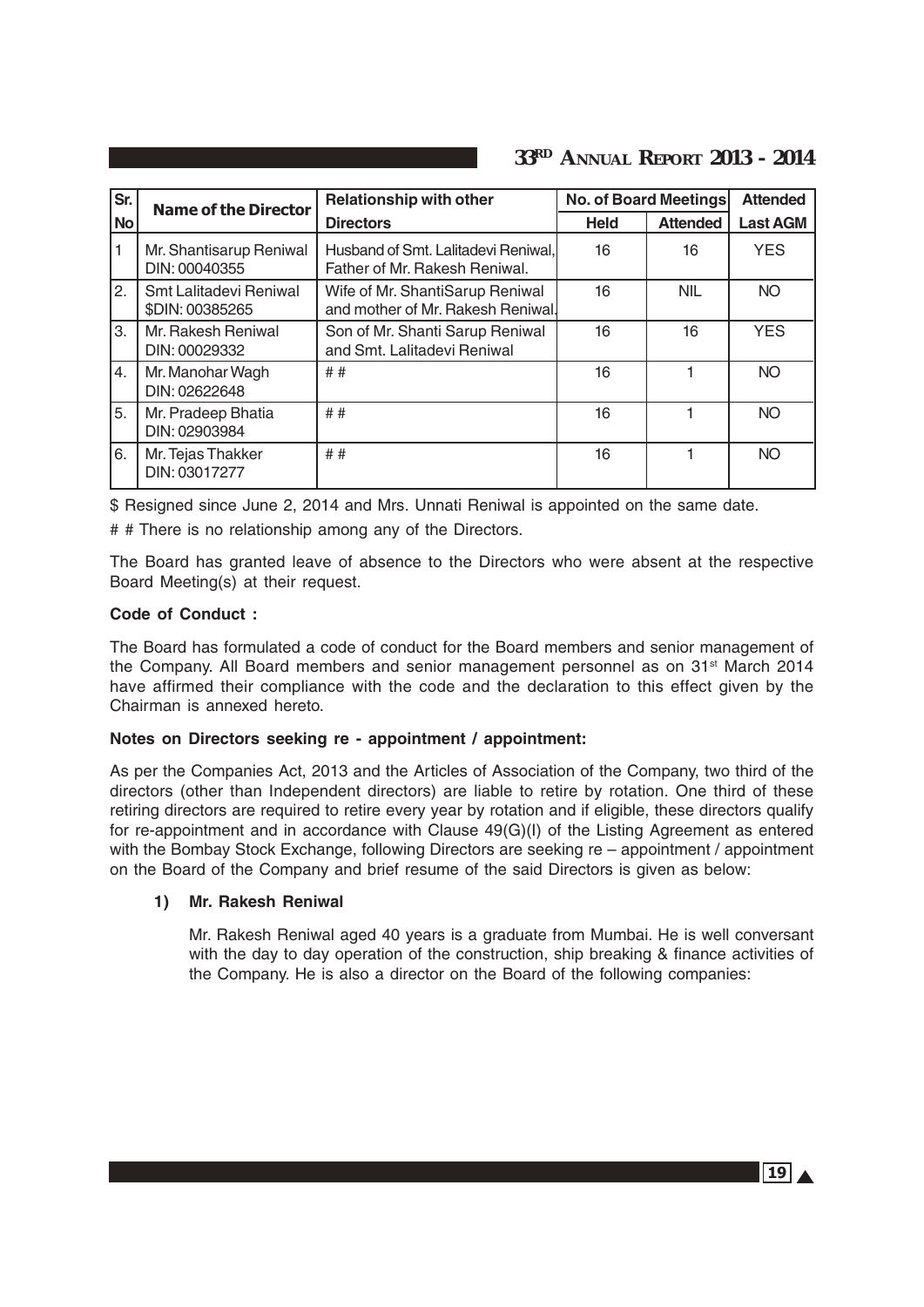| Name of Company ^                    | <b>Designation</b> | Shareholding in<br>Hariyana Ship Breakers Ltd. |
|--------------------------------------|--------------------|------------------------------------------------|
| Bapa Real Estate Pvt. Ltd.           | <b>Director</b>    | 858230 Shares 13.92% Shareholding.             |
| Black Stone Properties Pvt. Ltd.     | <b>Director</b>    |                                                |
| Hybrid Properties Pvt. Ltd.          | <b>Director</b>    |                                                |
| Hariyana International Pvt. Ltd.     | <b>Director</b>    |                                                |
| Reniwal Properties Pvt. Ltd.         | <b>Director</b>    |                                                |
| Hariyana Real Estate Private Limited | <b>Director</b>    |                                                |
| Valentine Properties Pvt. Ltd.       | <b>Director</b>    |                                                |
| SS Infrastructure Private Limited    | <b>Director</b>    |                                                |
| Shogun Vanijya Pvt. Ltd.             | Director           |                                                |

^ Does not include the Trust, Not for Profit Organisations, Association, NGO's and other Body Corporates incorporated outside India.

### **2. Audit Committee :**

Your Company has an independent Audit Committee. The composition, procedures, power, role and functions of the Audit Committee are in compliance with the requirements of Section 292A of the Companies Act, 1956 and also Clause 49 of the Listing Agreements. The Audit Committee of your Company comprises of all Independent directors, Mr. Pradeep Bhatia (DIN: 02903984) being the Chairman while Mr. Tejas Thakker and **(**DIN: 03017277) Mr. Manohar Wagh (DIN: 02622648) as Members of the Committee. All the members of the Committee are financially literate person and have sound accounting knowledge. The Statutory auditors are always the invitee to the Audit committee meetings.

### **Composition and attendance during the period ended 31st March 2014 :**

The Committee met 9 times during the period under review. The said meetings were held on 09/ 04/2013, 13/05/2013, 28/05/2013, 12/06/2013 22/07/2013, 12/11/2013 10/01/2014, 31/01/2014 and 12/02/2014 respectively.

| Sr. No. | <b>Name of Director</b>               | <b>Designation</b> | No of Meetings attended |
|---------|---------------------------------------|--------------------|-------------------------|
|         | Mr. Pradeep Bhatia<br>(DIN: 02903984) | Chairman           |                         |
|         | Mr. Tejas Thakker<br>(DIN: 03017277)  | Member             |                         |
|         | Mr. Manohar Wagh<br>(DIN: 02622648)   | Member             |                         |

**Terms of Reference :**

### **The terms of reference of the Audit Committee, inter-alia, includes the following :**

- Oversight of the Company's financial reporting process and the disclosure of its financial information to ensure that the financial statement is correct, sufficient and credible.
- Recommending to the Board, the appointment, re-appointment and, if required, the replacement or removal of the Statutory Auditors and the fixation of audit fees.
- Approval of payment to Statutory Auditors for any other services rendered by them.

 $\triangle$  20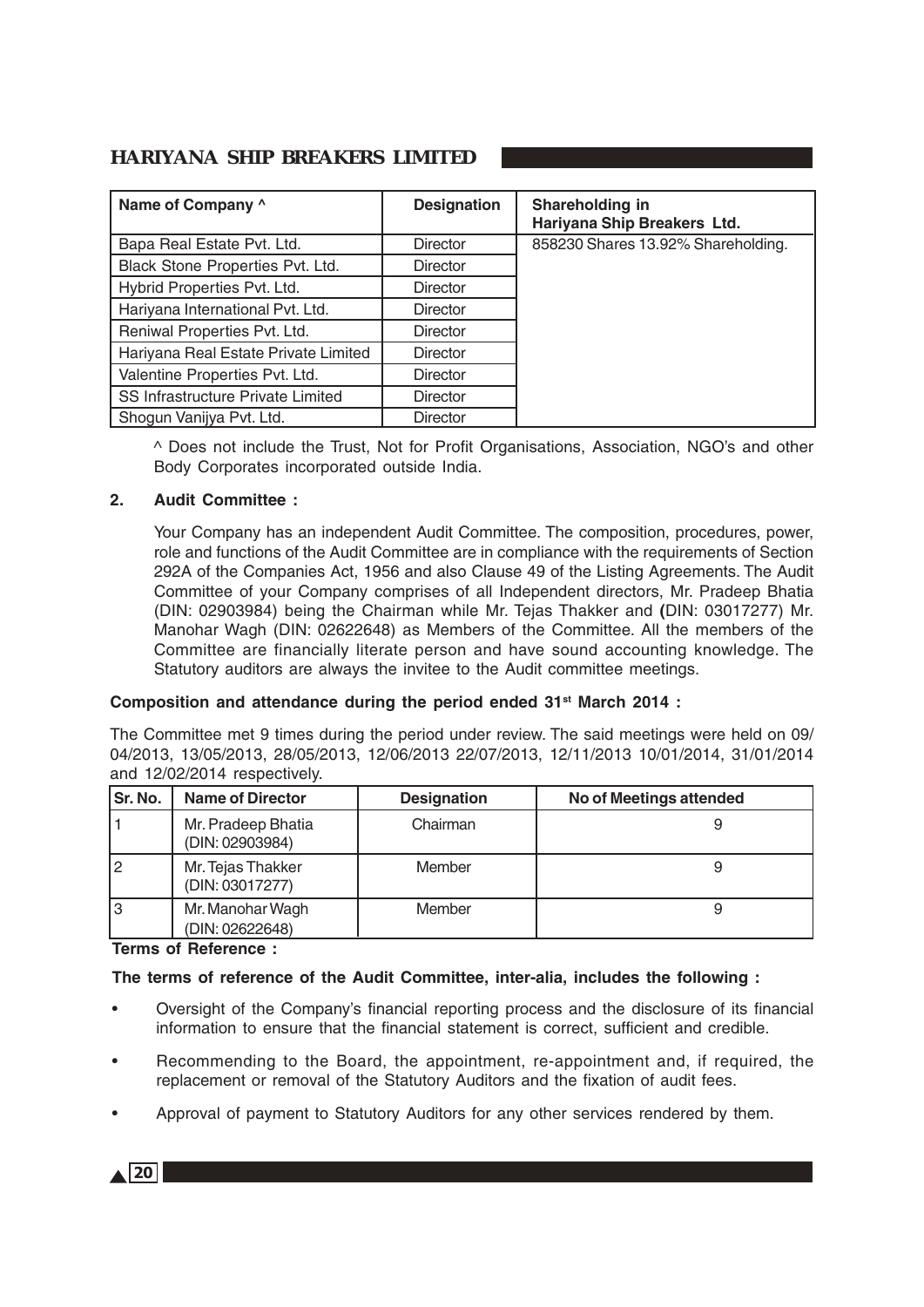- Reviewing, with the management, the annual financial statements before submission to the Board for approval, with particular reference to:
	- § Matters required to be included in the Director's Responsibility Statement to be included in the Board's report in terms of clause (2AA) of section 217 of the Companies Act, 1956. Changes, if any, in accounting policies and practices and reasons for the same.
	- § Major accounting entries involving estimates based on the exercise of judgment by management.
	- § Significant adjustments made in the financial statements arising out of audit findings.
	- § Compliance with listing and other legal requirements relating to financial statements.
	- § Disclosure of any related party transactions.
	- § Qualifications in the draft audit report.
- Reviewing with the management, the quarterly financial statements before submission to the Board for approval.
- Reviewing, with the management, performance of statutory and internal auditors, and adequacy of the internal control systems.
- Reviewing the adequacy of internal audit function, if any, including reporting structure coverage and frequency of internal audit.
- Discussion with internal auditors any significant findings and follow up there on.
- Reviewing the findings of any internal investigations by the internal auditors into matters where there is suspected fraud or irregularity or a failure of internal control systems of a material nature and reporting the matter to the Board.
- Discussion with statutory auditors before the audit commences, about the nature and scope of audit as well as post-audit discussion to ascertain any area of concern.
- To look into the reasons for substantial defaults in the payment to the depositors, debenture holders, shareholders (in case of non payment of declared dividends) and creditors.
- Carrying out any other function as is mentioned in the terms of reference of the Audit Committee.
- CFO appointment

The powers and terms of reference of the Audit Committee are in accordance with the provisions of Clause 49 of the Listing Agreement.

The Chairman of the Audit Committee normally attends the Annual General Meeting of the Company.

### **3. Cost Audit** :

The Company has appointed M/s Kewlani & Associates, Cost Accountants, (Membership No. 32543), Ahmedabad as the Cost Auditors for conducting Cost Audit as per the Companies (Cost Accounting Records) Rules 2011

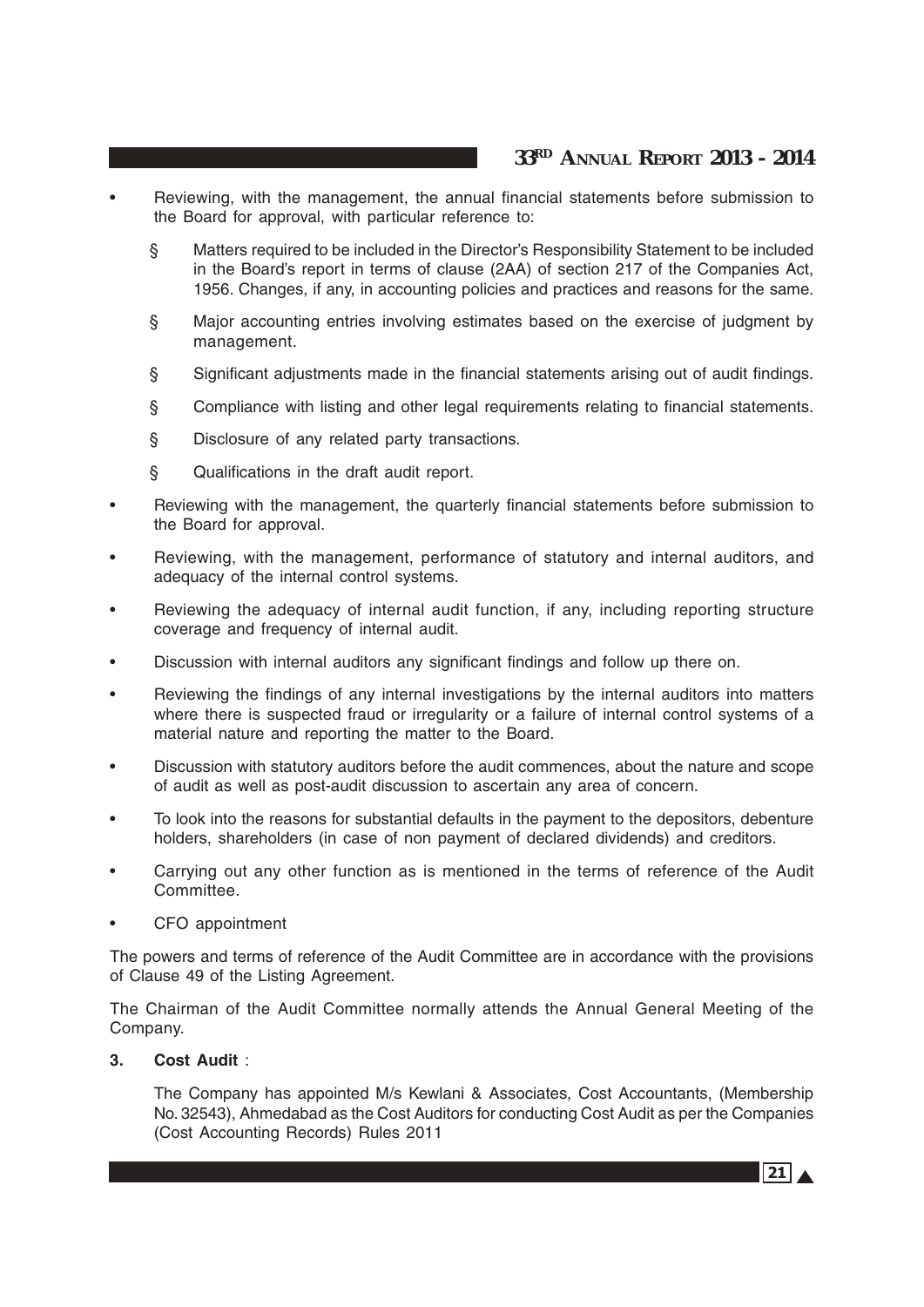### **4. Subsidiary Companies :**

The Company does not have any subsidiary Company.

### **5. Remuneration Committee :**

The Company does not have a Remuneration Committee and no remuneration or commission is paid to any Directors. There is no pecuniary relationship or any transaction with the directors of the company. No payment except sitting fees is been given to the nonexecutive directors and other promoters/directors.

### **6. Shareholder's / Investor's Grievance & Share Transfer Committee :**

As on 31st March 2014, the Shareholder's / Investor's Grievance Share Transfer Committee comprised of Mr. Manohar Wagh (DIN: 02622648) as a Chairman and Mr. Rakesh Reniwal (DIN: 00029332) and Mr. Shantisarup Reniwal (DIN: 00040355) as a Members of the Committee. The Company has also appointed Sharex Dynamic (India) Private Limited, Mumbai to act as Registrar and Share Transfer Agent of the Company. The committee also monitors redressal of investors' grievances.

The Company has appointed Mr. Shantisarup Reniwal as the Compliance Officer of the Company.

### **Composition of the Committee and attendance during the year ended 31st March 2014** :

Pursuant to Clause 49 (VI) of the Listing Agreement, the Committee met 7 (Seven) times during the financial year ended on 31<sup>st</sup> March, 2014 to review, to approve matters related to Shares, etc. namely on 12/4/13, 19/4/13, 2/9/13, 12/10/13, 22/10/13, 8/1/14 and 16/01/2014 respectively:

| Sr. No. | <b>Name of Director</b>              | <b>Designation</b> | No. of meetings attended |
|---------|--------------------------------------|--------------------|--------------------------|
|         | Mr. Manohar WaghDIN: 02622648        | Chairman           |                          |
|         | Mr. Rakesh ReniwalDIN: 00029332      | Member             |                          |
| 3       | Mr. Shantisarup ReniwalDIN: 00040355 | Member             |                          |

All valid requests for the share transfers received during the year have been acted upon. There is no share transfer request pending as on  $31<sup>st</sup>$  March, 2014. The Board had delegated the authority for approving transfer, transmission etc. of the Company's securities to the Compliance officer.

The Company has received no complaints from shareholders / investors during the year. There are no shareholders / investors complaints pending as on 31st March, 2014.

### **7. CEO / CFO Certification :**

The CEO and CFO certification of the financial statements and the cash flow statement for the year are enclosed separately at the end of this report.

### **8. General Body Meetings :**

Location and time, where last three Annual General Meetings were held:

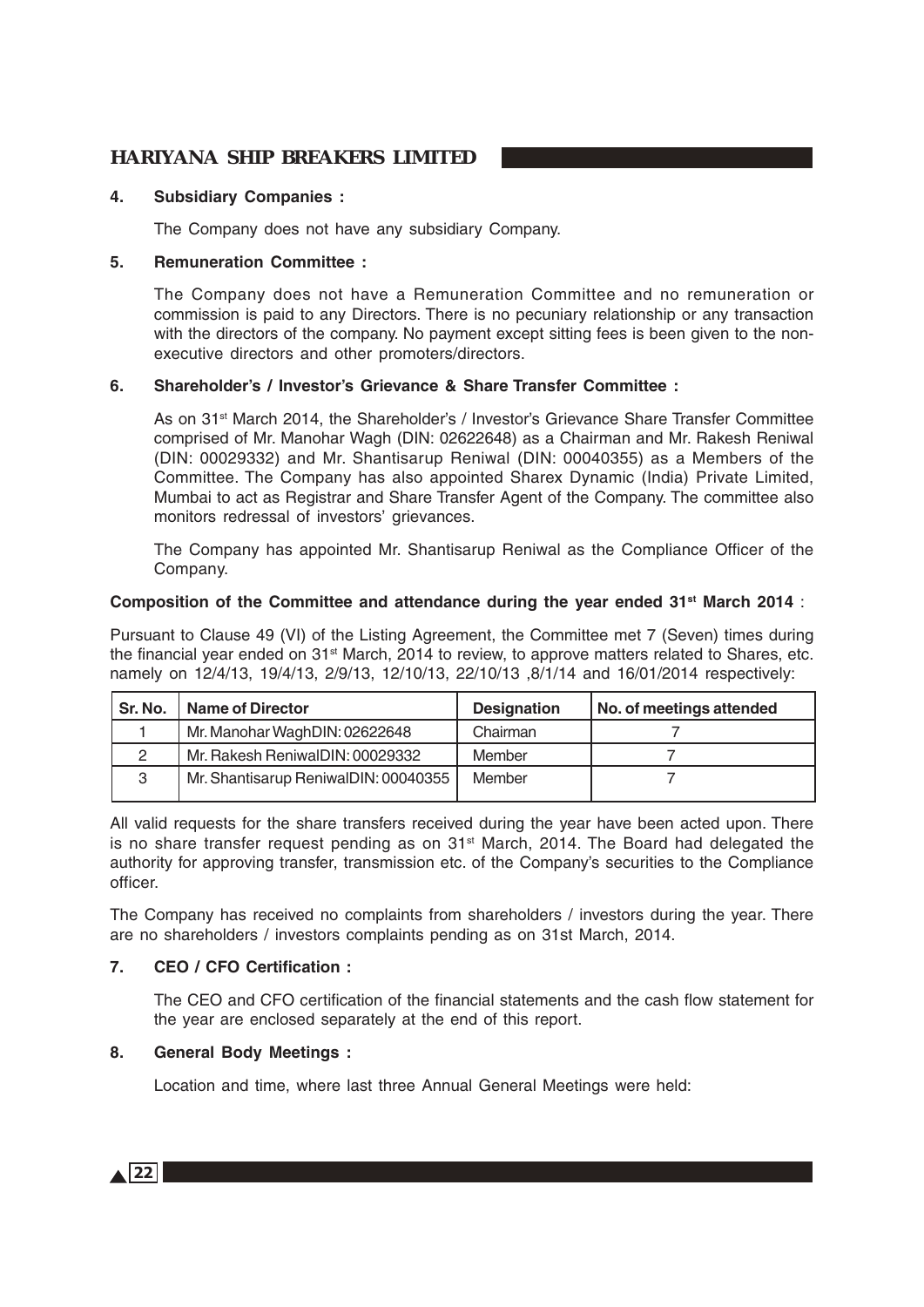| Location                                                    | <b>Date</b> | Time         |
|-------------------------------------------------------------|-------------|--------------|
| <b>Registered Office:</b>                                   | 30.09.2011  | 11.00 $a.m.$ |
| 302, Sylverton Building,<br>102, Wode House Road, Colaba.   | 28.09.2012  | 12.00 noon   |
| Mumbai - 400005.                                            |             |              |
| 156, Maker Chambers VI.                                     | 28.09.2013  | 10.00 a.m.   |
| 220, Jamnalal Bajaj Marg,<br>Nariman Point, Mumbai 400 001. |             |              |

Special resolutions passed at last three Annual General Meetings (AGM):

- a) 30<sup>th</sup> AGM held on 30<sup>th</sup> September, 2011: NONE
- b)  $31<sup>st</sup>$  AGM held on  $28<sup>th</sup>$  September, 2012:
	- a. For appointment of Managing Director and Payment of Remuneration to Mr. Shantisarup Reniwal.
	- b. For Payment of Remuneration to other Non-Executive Directors
- c) 32<sup>nd</sup> AGM held on 30<sup>th</sup> September, 2013: NONE

No Postal ballot was conducted during the year 2013-14.

### **Extraordinary General Meetings :**

No Extraordinary General Meeting were held during the past three years.

### **9. Disclosures :**

### **a) Related party transactions**

All the transactions with the related parties are at the prevalent market rate and details and the quantum of such transactions are disclosed in the schedules of notes to accounts as a practice of sound accounting policy and they are not conflicting in any manner with the interest of the Company at large.

### **b) Accounting Treatment**

The accounts are prepared in line with the accounting standard followed and any treatment which is not in consonance with the generally accepted accounting standard and principles are separately stated in the schedules of notes to the accounts with reasons and justifications for such treatment.

#### **c) Risk Management**

The Board regularly reviews and discusses the risk perception of the Company and executive management of the Company is guided to control risk through means of a properly defined framework.

#### **d) Remuneration of Directors**

The Company does not have practice of payment of any remuneration / fees etc. to Non Executive Director. However in the future if any payment is to be made to Non Executive Director, the same shall be paid having regard to prevalent practice in the

 $23 \Delta$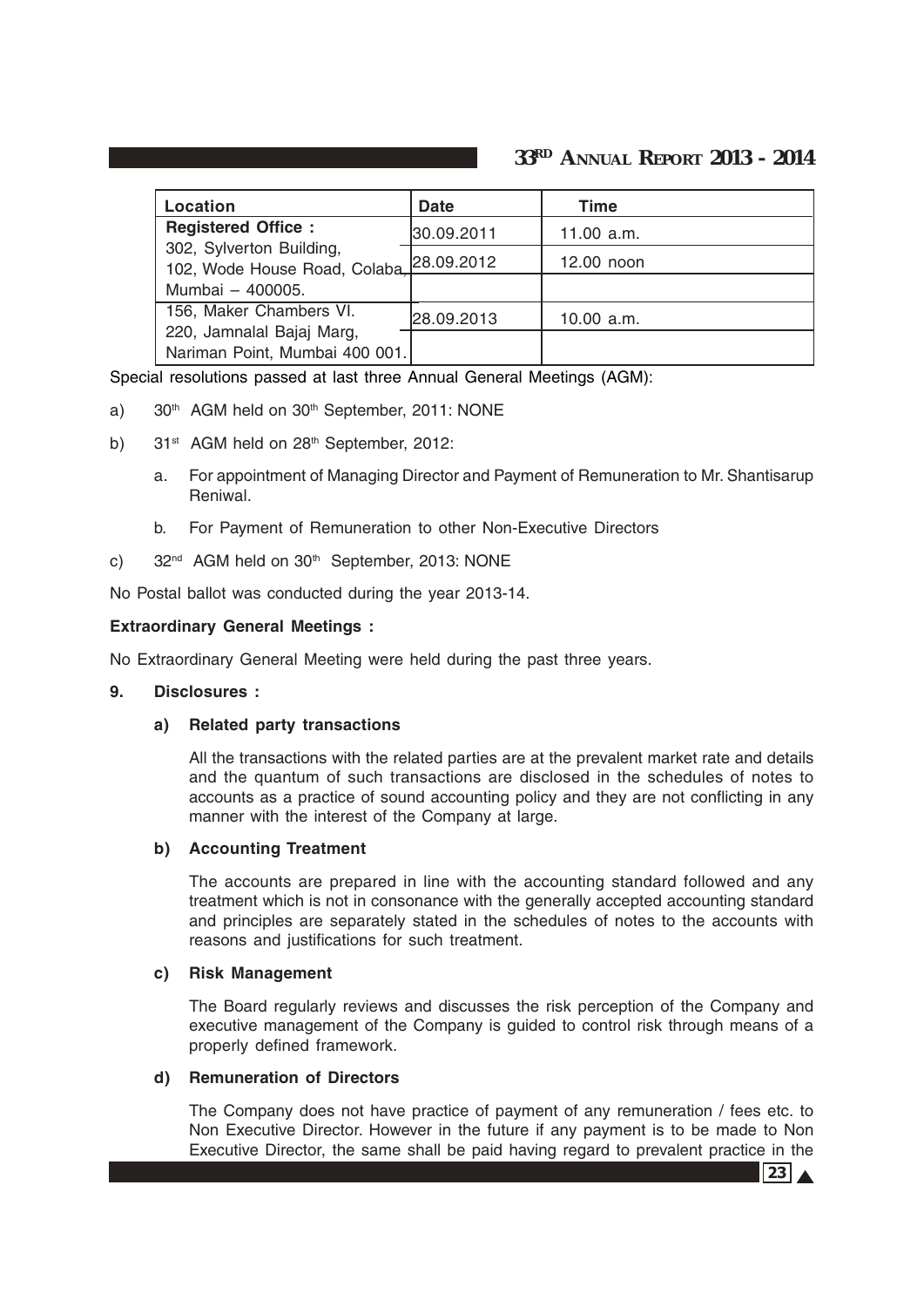industry & commensurate with their experience. Besides the above, there is no pecuniary relationship or transaction by the Company with its Non Executive Director. Further there is no remuneration being paid to Chairman and Managing Director of the Company.

### **e) Management Discussion and Analysis**

In addition to the Directors Report, Management Discussion and Analysis forms part of the Annual Report.

### **f) Shareholders**

Whenever a new Director is appointed or an existing director seeks re-appointment on the Board of the Company, brief resume, his experience and expertise, his directorships on other Boards and membership of committees and shareholding of all the Directors etc are disclosed in the relevant section of the Corporate Governance Report included in the Annual Report.

### **g) Non compliance with any statutory provisions and penalties, strictures etc.**

Non compliance with any of the statutory provisions, if any are disclosed in the Directors report and wherever penalties, strictures are imposed, if any they are distinctively disclosed in the schedules of notes to the accounts.

### **h) Whistle Blower Policy**

Though there is no formal Whistle Blower Policy, the Company takes cognizance of the complaints made and suggestions given by the employees and others. Even anonymous complaints are looked into and wherever necessary, suitable corrective steps are taken. No employee of the Company has been denied access to the Audit Committee of the Board of Directors of the Company.

**i)** The Company is yet to adopt Non mandatory requirement as per Clause 49 of Listing Agreement as amended from time to time. The Company has adopted all mandatory requirements as are required to be adopted by the Company and to the extent applicable.

### **10. Means of communication**

- · The Unaudited Quarterly Financial Results of the Company to be submitted to the Bombay Stock Exchange Limited (BSE) are approved and taken on record by the Board of Directors of the Company within forty five days of the close of the respective quarter. The approved results are forthwith sent to BSE as prescribed in the Listing Agreement.
- The Company has its own web-site www.hariyanagroup.com. The Company is sending the quarterly results and presentations to the stock exchange on which the Company is listed so as to put it on its web site. No presentations have been made to institutional investors or to the analysts.

### **11. Green Initiative :**

Your Company encourages the shareholders to register their email addresses with the Company or its Registrar & Transfer Agents, Sharex Dynamic (India) Pvt Ltd, by sending a

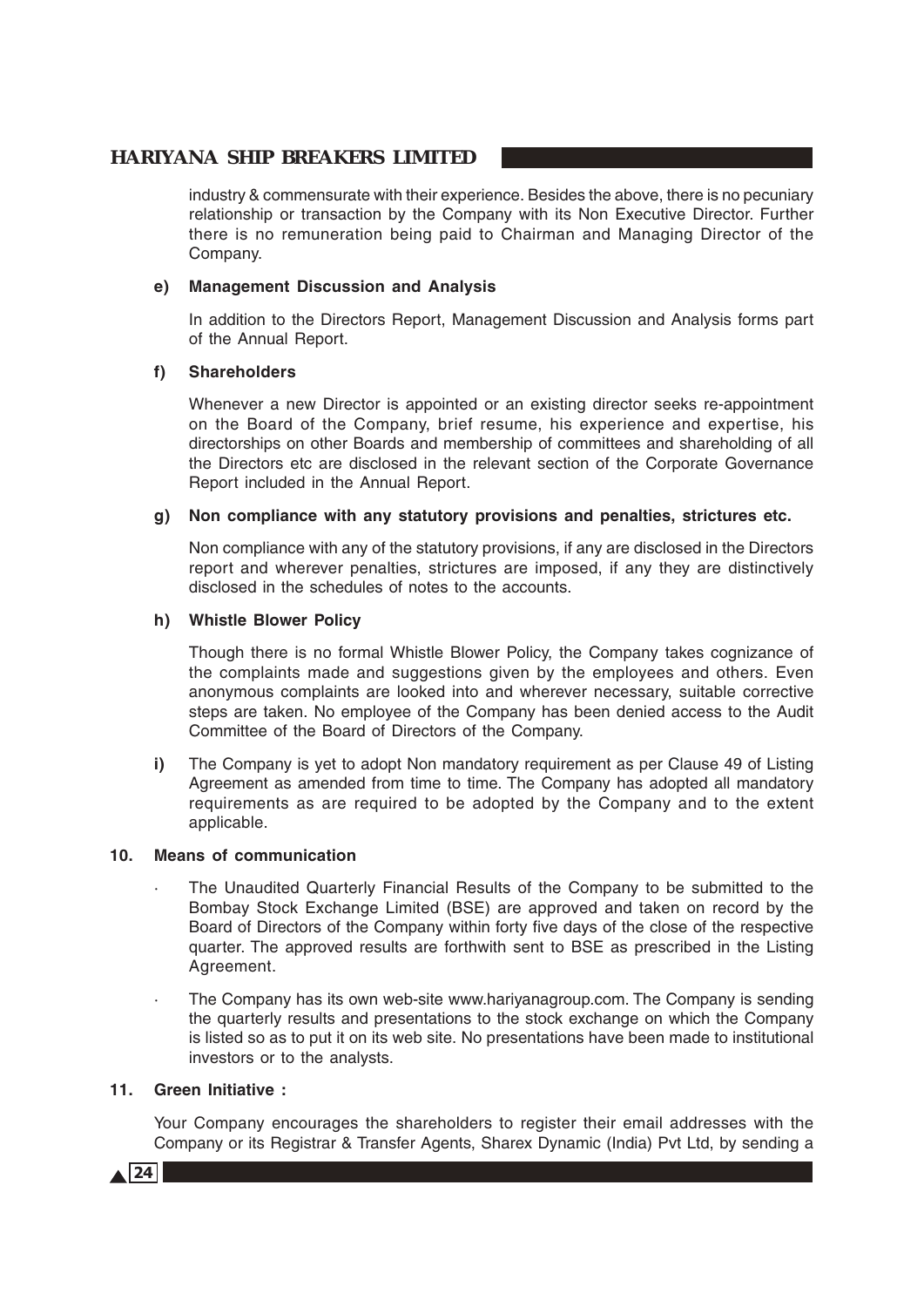letter signed by the Shareholders on addresses given below and intimate changes in the email ids from time to time.

Those shareholders who have not opted for receiving the Annual Report in physical form, we look forward to receiving your full support in our Endeavour to contribute towards greener environment and request you to join us in this noble initiative and look forward to your consent to receive Annual Report from now onwards in electronic form.

#### **12. General Shareholders information :**

- **a)** Thirty Third Annual General Meeting will be held on Tuesday, 30<sup>th</sup> September, 2014 at the Registered Office of the Company at 9.00 A.M.
- **b)** Financial Year: 1<sup>st</sup> April 2013 to 31<sup>st</sup> March, 2014.

For the Financial year ending on 31st March, 2015 result will be announced tentatively.

| <b>First Quarter Results</b>  |      | On or around 15 <sup>th</sup> August 2014    |
|-------------------------------|------|----------------------------------------------|
| Second Quarter Results        | di s | On or around 15 <sup>th</sup> November, 2014 |
| <b>Third Quarter Results</b>  |      | On or around 15 <sup>th</sup> February 2015  |
| <b>Fourth Quarter Results</b> | ÷.   | On or around 15 <sup>th</sup> May 2015       |

### **c) Date of Book Closure :**

20<sup>th</sup> September, 2014 to 30<sup>th</sup> September, 2014 (both days inclusive)

- **b)** Dividend Payment Date: Dividend, if declared by the Company at the  $33<sup>rd</sup>$  Annual General Meeting of the Company scheduled to be held on Tuesday,  $30<sup>th</sup>$  September, 2014 will be paid on or after  $6<sup>th</sup>$  October, 2014 to those shareholders, who's names appear in the Register of Members of the Company as on 20<sup>th</sup> September, 2014.
- **e)** Postal Ballot Papers :

The Board of Directors have decided to opt for the following agenda for approval of shareholders by special resolution through postal ballots:

- 1. Create a charge on the assets of the Company.
- 2. To make investments and to provide loan, give securities, guarantee in excess of 60% of the aggregate of the paid-up share capital and free reserves and/or upto 100% of free reserves of the Company as per the limits prescribed under section 186 in the bodies corporate as they may in their absolute discretion deem beneficial and in the interest of the Company subject to the maximum aggregate amount not exceeding Rs. 500 Crores at any time together with the existing loans, securities, guarantees and investments;
- 3. Addition in the Main Object Clause of the Company by diversifying the Business in Real Estate Sector too.

The Postal ballot papers will be soon dispatched to the shareholders. The Shareholders are requested to send the Postal Ballot Papers expressing their assent or dissent in this Postal Ballot Form by placing the tick mark at the appropriate box. Duly completed

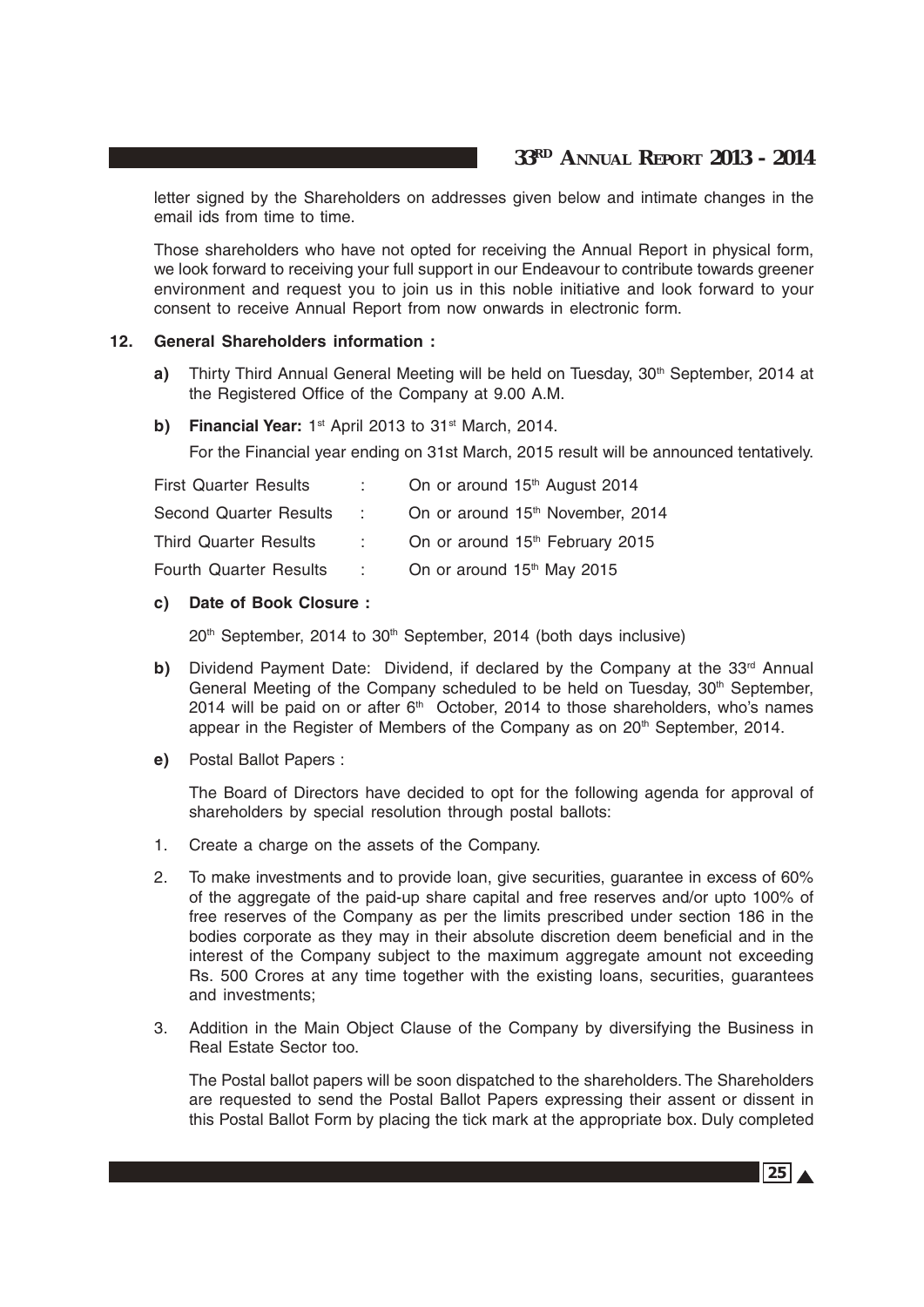Postal Ballot Form should reach the scrutinizer not later than 5.00 p.m. on Wednesday, the 1st Day of October 2014.

The e-voting facility has also been granted to the Members and the directions for evoting have also been provided to the shareholders. The members who have not received Postal Ballot form may apply to the Company mentioning the Folio No. /DP ID & Client ID & contact details, under the signature of the member at the registered office of the Company addressed to the Compliance Officer for issue of duplicate postal ballot form or alternatively send a scanned copy of such application by way of an email to contact@hariyanagroup.com. However, the duly filled in duplicate postal Ballot Form should reach the Scrutinizer not later than 5.00 p.m on Wednesday, the 1st day of October, 2014

### **e) Listing on stock exchange :**

The Company's Equity Shares are listed on the Bombay Stock Exchange Limited and all applicable listing fees have been paid up till date. The stock exchange with respective stock code is as follows:

| ISIN NO.               |              | <b>INE400G01011</b>                |
|------------------------|--------------|------------------------------------|
| Name of Stock Exchange | and the con- | Bombay Stock Exchange Ltd., Mumbai |
| Code No.               |              | 526931                             |

**f)** Market Price data, high, low during each month in the last financial year and Performance in comparison to broad-based indices such as BSE Sensex is as under:

| <b>Month</b>  | <b>High Price</b> | <b>Low Price</b> | No. of   |
|---------------|-------------------|------------------|----------|
| Apr-13        | 58.90             | 47.10            | 15,798   |
| $May-13$      | 53.00             | 44.00            | 8,931    |
| $Jun-13$      | 53.55             | 45.65            | 6,846    |
| $Jul-13$      | 51.25             | 40.90            | 6,242    |
| Aug-13        | 41.70             | 34.30            | 10,565   |
| Sep-13        | 50.00             | 40.05            | 12,218   |
| Oct-13        | 51.50             | 39.95            | 6,700    |
| <b>Nov-13</b> | 47.50             | 36.00            | 11,944   |
| Dec-13        | 43.95             | 38.05            | 3,659    |
| $Jan-14$      | 43.45             | 38.10            | 13,970   |
| Feb-14        | 42.00             | 34.55            | 23,313   |
| Mar-14        | 42.95             | 34.90            | 1,07,304 |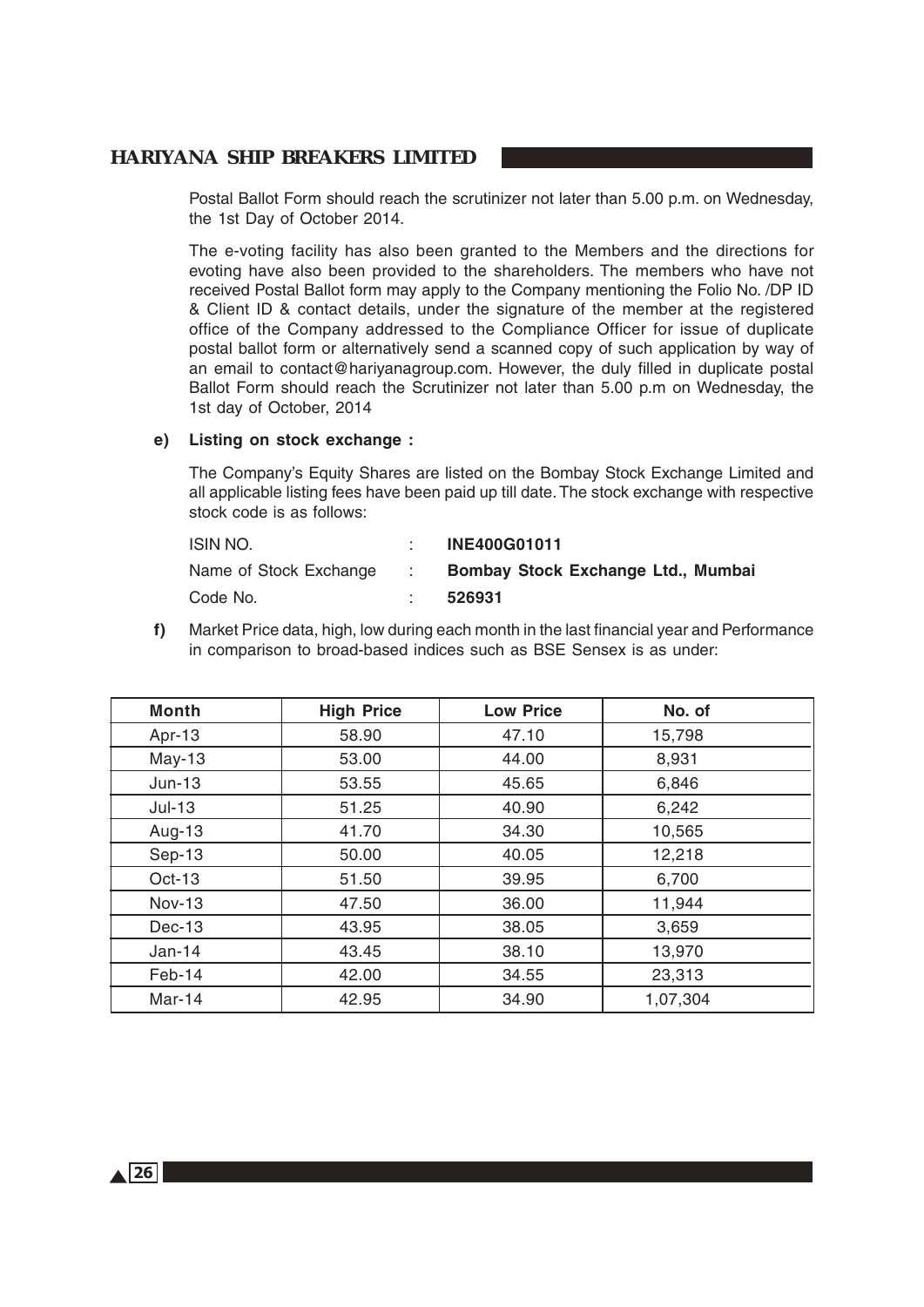## **33RD ANNUAL REPORT 2013 - 2014**

**Performance of the share price of the Company in comparison to the BSE Sensex :**



### **e. Registrar and Share Transfer Agents :**

Contact Person : Shri Shashikumar **Sharex Dynamic (India) Pvt Ltd** Unit-1, Luthra Ind. Premises, Safed Pool, Andheri Kurla Road, Andheri (E), Mumbai – 400 072. Ph: 022 28515606, 022 28515644 l Fax: 022 2851 2885 l Email: info@sharexindia.com

### **f. Share Transfer Systems :**

All the shares related work is being undertaken by our Registrar & Transfer Agent, **M/ s. Sharex Dynamic (India) Private Limited.** The Shareholder's / Investor's Grievance Committee consisting of three Directors has been constituted to specifically look into the redressal of shareholder and investors complaints. The Compliance Officer of the Company has been delegated the power to approve Share Transfer, Transmission, Split, Consolidated, etc. of shares. The shares transfers are registered and returned within 30 days from the date of the receipt if relevant documents are complete in all respects. The investors / shareholders grievances are also taken-up by our Registrar & Transfer Agent.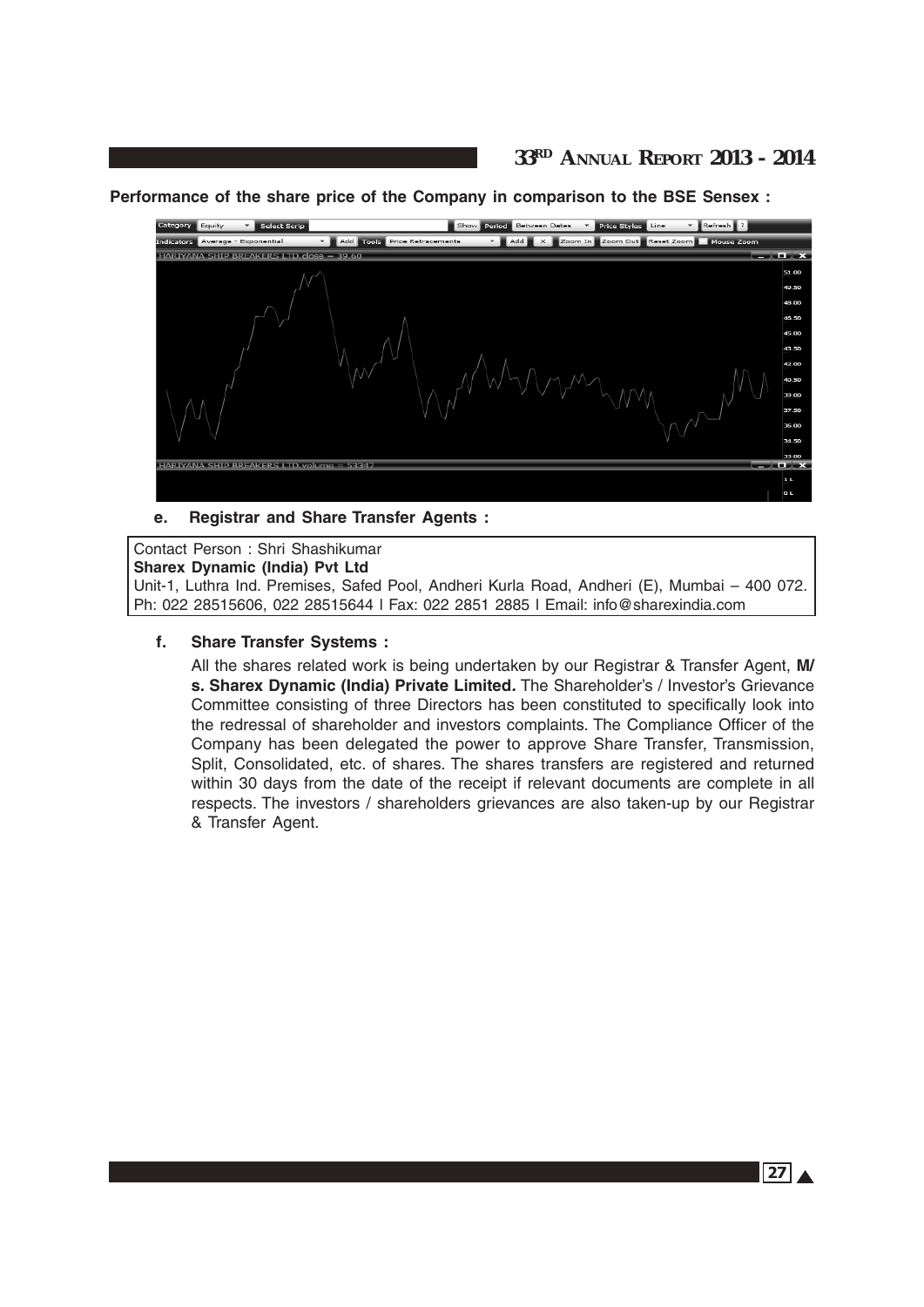| DISTRIBUTION SCHEDULE ON NUMBER OF SHARES/DEBS - As On :31 <sup>st</sup> March 2014 |                                 |                            |                                           |            |  |  |
|-------------------------------------------------------------------------------------|---------------------------------|----------------------------|-------------------------------------------|------------|--|--|
| <b>SHARE</b><br>(OR DEBENTURE)                                                      | <b>NUM OF</b><br><b>HOLDERS</b> | $(%)$ OF<br><b>HOLDERS</b> | TOTAL<br><b>SHARES</b><br>(or DEBENTURES) | % OF SH/DB |  |  |
| <b>UPTO</b><br>TO 100                                                               | 915                             | 47.83                      | 64474                                     | 1.05       |  |  |
| TO 200<br>101                                                                       | 289                             | 15.11                      | 53157                                     | 0.86       |  |  |
| 201<br>500<br>TO                                                                    | 332                             | 17.35                      | 131144                                    | 2.13       |  |  |
| 1000<br>501<br>T0                                                                   | 193                             | 10.09                      | 158918                                    | 2.58       |  |  |
| 5000<br>1001<br>TO                                                                  | 141                             | 7.37                       | 316924                                    | 5.14       |  |  |
| 10000<br>5001<br>TO                                                                 | 22                              | 1.15                       | 156331                                    | 2.54       |  |  |
| 100000<br>10001 TO                                                                  | 12                              | 0.63                       | 447727                                    | 7.26       |  |  |
| 100001 TO ABOVE                                                                     | 9                               | 0.47                       | 4837992                                   | 78.45      |  |  |
| TOTAL                                                                               | 1913                            | 100.00                     | 6166667                                   | 100.00     |  |  |

# **h) Distribution of shareholding as on 31st March 2014**

# **i) Details of Shares held by Directors as on 31st March 2014:**

| <b>Name of Directors</b>                    | <b>No. of Equity Shares Held</b> |
|---------------------------------------------|----------------------------------|
| Mr. Shanti Sarup Reniwal<br>(DIN: 00040355) | 80080                            |
| Smt. Lalitadevi Reniwal<br>(DIN: 00385265)  | 414800                           |
| Mr. Rakesh Reniwal<br>(DIN: 00029332)       | 858230                           |
| Mr. Manohar Wagh<br>(DIN: 02622648)         |                                  |
| Mr. Pradeep Bhatia<br>(DIN: 02903984)       | Ω                                |
| Mr. Tejas Thakkar<br>(DIN: 03017277)        | Λ                                |

 $\triangle$ <sup>28</sub></sup>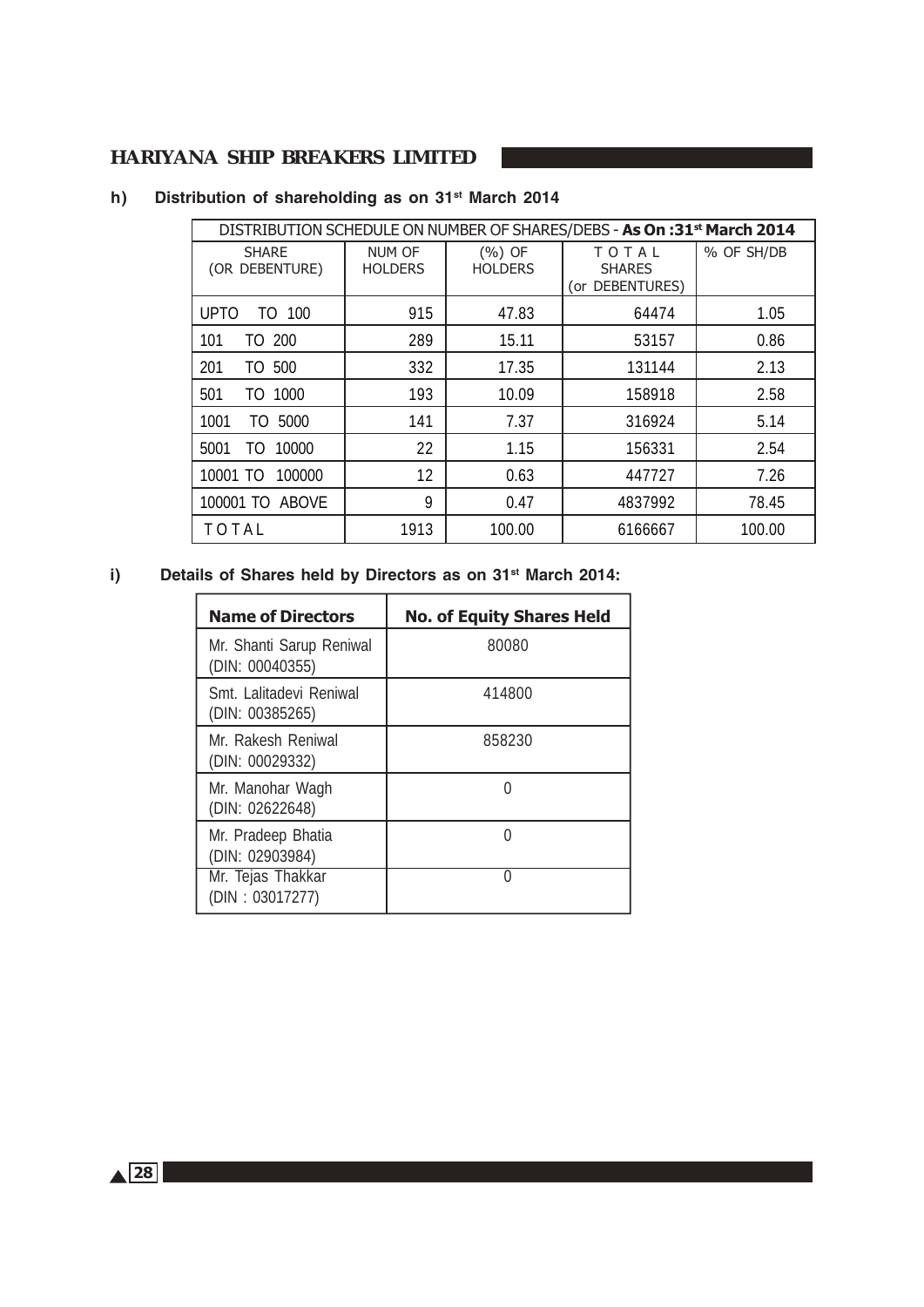# **j) Details of Shareholding pattern as on 31st March 2014 :**

|                                                          | STATEMENT SHOWING SHAREHOLDING PATTERN                                       |                                      |                              |                                       |                         |                                                                    |                            |                                                |
|----------------------------------------------------------|------------------------------------------------------------------------------|--------------------------------------|------------------------------|---------------------------------------|-------------------------|--------------------------------------------------------------------|----------------------------|------------------------------------------------|
| Name of the Company: HARIYANA SHIP BREAKERS LIMITED      |                                                                              |                                      |                              |                                       |                         |                                                                    |                            |                                                |
| <b>Scrip Code: 526931</b><br>Year Ended: 31st March 2014 |                                                                              |                                      |                              |                                       |                         |                                                                    |                            |                                                |
| Cateq-<br>ory<br>Code                                    | <b>Category of Shareholder</b>                                               | <b>Number</b><br>Οf<br>Shareh-olderl | Total<br><b>Number</b><br>of | <b>Number</b><br>of shares<br>held in |                         | Total shareholding as<br>a percentage of total<br>number of shares |                            | shares pledged or<br>otherwise encu-<br>mbered |
|                                                          |                                                                              |                                      | <b>Shares</b>                | demeter-<br>ialized<br>form           | Asa%<br>of<br>$(A+B)^1$ | Asa%<br>οf<br>$(A+B+C)$                                            | No.<br>of<br><b>Shares</b> | Asa%<br>Total No. of İ<br><b>Shares</b>        |
| (A)                                                      | <b>Shareholding of</b><br><b>Promoter and</b><br>Promoter Group <sup>2</sup> |                                      |                              |                                       |                         |                                                                    |                            |                                                |
| ī<br>a                                                   | Indian<br>Individual/Huf                                                     | 9                                    | 4529814                      | 4529814                               | 73.456                  | 73.456                                                             | 0                          | 0.000                                          |
| b<br>C                                                   | Central/State Gov<br><b>Bodies Corporates</b>                                | 0<br>0                               | $\Omega$<br>0                | $\Omega$<br>0                         | 0.000<br>0.000          | 0.000<br>0.000                                                     | 0<br>0                     | 0.000<br>0.000                                 |
| d                                                        | Fins / Banks                                                                 | 0                                    | 0                            | 0                                     | 0.000                   | 0.000                                                              | 0                          | 0.000                                          |
| e                                                        | Any Other specify                                                            | 0                                    | 0                            | 0                                     | 0.000                   | 0.000                                                              | 0                          | 0.000                                          |
| $e-1$<br>$e-2$                                           |                                                                              | 0<br>0                               | 0<br>0                       | 0<br>0                                | 0.000<br>0.000          | 0.000<br>0.000                                                     | 0<br>0                     | 0.000<br>0.000                                 |
|                                                          | Sub Total(A)(1)                                                              | 9                                    | 4529814                      | 4529814                               | 73.456                  | 73.456                                                             | 0                          | 0.000                                          |
| $\overline{2}$                                           | Foreign                                                                      |                                      |                              |                                       |                         |                                                                    |                            |                                                |
| a<br>b                                                   | Indy NRI/For Ind<br><b>Bodies Corporate</b>                                  | 0<br>0                               | 0<br>0                       | $\mathbf 0$<br>0                      | 0.000<br>0.000          | 0.000<br>0.000                                                     | 0<br>0                     | 0.000<br>0.000                                 |
| C                                                        | <b>Institutions</b>                                                          | 0                                    | 0                            | 0                                     | 0.000                   | 0.000                                                              | 0                          | 0.000                                          |
| d                                                        | <b>Qualified For.Inv.</b>                                                    | 0                                    | 0                            | 0                                     | 0.000                   | 0.000                                                              | 0                          | 0.000                                          |
| e<br>$e-1$                                               | <b>Any Other Specify</b>                                                     | 0<br>0                               | $\Omega$<br>0                | 0<br>$\mathbf 0$                      | 0.000<br>0.000          | 0.000<br>0.000                                                     | 0<br>0                     | 0.000<br>0.000                                 |
| $e-2$                                                    |                                                                              | 0                                    | 0                            | 0                                     | 0.000                   | 0.000                                                              | 0                          | 0.000                                          |
|                                                          | SubTotal(A)(2)                                                               | 0                                    | 0                            | 0                                     | 0.000                   | 0.000                                                              | 0                          | 0.000                                          |
|                                                          | <b>Total Shareholding of</b><br><b>Promoter &amp; Promoter Group</b>         | 9                                    | 4529814                      | 4529814                               | 73.456                  | 73.456                                                             | $\Omega$                   | 0.000                                          |
|                                                          | Total (A)= $(A)(1)+(A)(2)$                                                   |                                      |                              |                                       |                         |                                                                    |                            |                                                |
| (B)                                                      | <b>Public shareholding</b>                                                   |                                      |                              |                                       |                         |                                                                    |                            |                                                |
| 1                                                        | <b>Institutions</b>                                                          |                                      |                              |                                       |                         |                                                                    |                            |                                                |
| a<br>b                                                   | <b>Mutual Funds</b><br>Fins / Banks                                          | 0<br>0                               | 0<br>$\Omega$                | 0<br>0                                | 0.000<br>0.000          | 0.000<br>0.000                                                     |                            |                                                |
| C                                                        | <b>Central/State Govt</b>                                                    | 0                                    | 0                            | 0                                     | 0.000                   | 0.000                                                              |                            |                                                |
| d                                                        | <b>Venture Cap Fund</b>                                                      | 0                                    | 0                            | 0                                     | 0.000                   | 0.000                                                              |                            |                                                |
| e<br>f                                                   | <b>Insurance Comp(s)</b><br><b>Foreign Ins Invest</b>                        | 0<br>0                               | $\overline{0}$<br>0          | 0<br>0                                | 0.000<br>0.000          | 0.000<br>0.000                                                     |                            |                                                |
| g                                                        | Foreign Ven Cap In                                                           | 0                                    | 0                            | 0                                     | 0.000                   | 0.000                                                              |                            |                                                |
| h                                                        | <b>Qualified For.Inv.</b>                                                    | 0                                    | 0                            | 0                                     | 0.000                   | 0.000                                                              |                            |                                                |
| i.<br>$i-1$                                              | <b>Any Other-Specify</b>                                                     | 0<br>0                               | 0<br>0                       | 0<br>$\mathbf 0$                      | 0.000<br>0.000          | 0.000<br>0.000                                                     |                            |                                                |
| $i-2$                                                    |                                                                              | 0                                    | 0                            | 0                                     | 0.000                   | 0.000                                                              |                            |                                                |
|                                                          | Sub-Total (B)(1)                                                             | 0                                    | 0                            | 0                                     | 0.000                   | 0.000                                                              |                            |                                                |
| <b>B2</b><br>a<br>b                                      | <b>Non-institutions</b><br><b>Bodies Corporates</b><br><b>Individuals</b>    | 55                                   | 417614                       | 415414                                | 6.772                   | 6.772                                                              |                            |                                                |
|                                                          | i) upto Rs 1-Lac                                                             | 1824                                 | 830474                       | 754774                                | 13.467                  | 13.467                                                             |                            |                                                |
|                                                          | ii) above Rs1-Lac<br><b>Qualified For.Inv.</b>                               | 10                                   | 375452                       | 375452                                | 6.088                   | 6.088                                                              |                            |                                                |
| c<br>d                                                   | Any Other-Cir-Mem                                                            | 0<br>$\overline{7}$                  | 0<br>3889                    | 0<br>3889                             | 0.000<br>0.063          | 0.000<br>0.063                                                     |                            |                                                |
| d-1                                                      |                                                                              | 0                                    | 0                            | 0                                     | 0.000                   | 0.000                                                              |                            |                                                |
| $d-2$                                                    |                                                                              | 0                                    | 0                            | 0                                     | 0.000                   | 0.000                                                              |                            |                                                |
|                                                          | -OCB<br>-NRI                                                                 | 0<br>8                               | 0<br>9424                    | 0<br>9424                             | 0.000<br>0.153          | 0.000<br>0.153                                                     |                            |                                                |
|                                                          | Sub-Total (B)(2)                                                             | 1904                                 | 1636853                      | 1558953                               | 26.544                  | 26.544                                                             |                            |                                                |
| (B)                                                      | Total $(B)=(B)(1)+(B)(2)$                                                    | 1904                                 | 1636853                      | 1558953                               | 26.544                  | 26.544                                                             |                            |                                                |
| (C)                                                      | TOTAL $(A)+(B)$<br><b>Held by Custodians against</b>                         | 1913                                 | 6166667                      | 6088767                               | 100.000                 | 0                                                                  | 0.000                      |                                                |
|                                                          | <b>Depository Receipts</b>                                                   |                                      |                              |                                       |                         |                                                                    |                            |                                                |
|                                                          | <b>PROMOTER &amp; PRO GRP</b>                                                | 0                                    | 0                            | 0                                     |                         | 0.000                                                              |                            |                                                |
|                                                          | <b>PUBLIC</b><br><b>GRANDTOTAL</b>                                           | 0                                    | $\bf{0}$                     | 0                                     |                         | 0.000                                                              |                            |                                                |
|                                                          | (A)+(B)+(C)                                                                  | 1913                                 | 6166667                      | 6088767                               | 100.000                 | 0                                                                  | 0.000                      |                                                |

29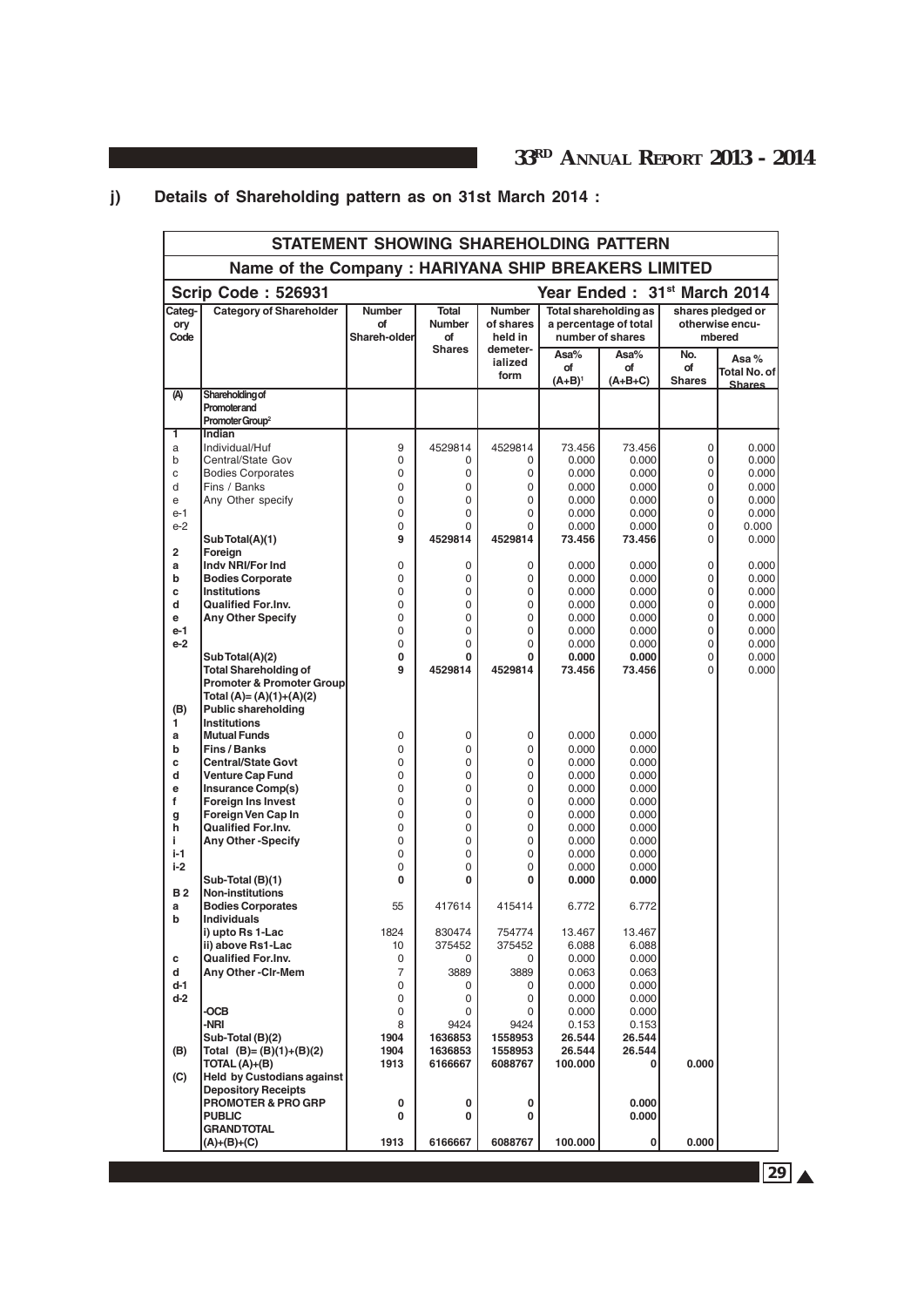#### **k. Dematerialization of shares and liquidity :**

As on 31<sup>st</sup> March, 2014, 98.74% of the total equity share capital of the Company is held in dematerialized form with National Securities Depository Limited and Central Depository Services (India) Limited. The market lot is one share as the trading in equity shares of the Company is permitted only in dematerialized form.

### **l) Outstanding GDRs / ADRs / Warrants / Convertible instruments and their impact on equity:**

The Company does not have any outstanding GDRs / ADRs / warrants / convertible instruments as on 31st March 2014.

### **m) The plant of the company is situated at :**

Ship Breaking Yard Sponge Iron Plant Plot No.14, **Harivana Steel & Power** Ship Breaking Yard Survey No. 12,14,15 Gujarat **Dist. Hassan - 573 201** 

### **Registered Office : Branch Office:**

156 Maker Chambers VI, Hariyana House, 220, Jamnalal Bajaj Marg, 2165/A2, 2<sup>nd</sup> Floor Nariman Point Sanskar Mandal Chowk Mumbai 400 021. Bhavnagar Ph. 022-22043211 Gujarat 364 002. Fax 022-22043215 Ph. 0278-3005955

Alang, Dist. Bhavnagar-364001 Shanthigrama (Hubli) Kanchanhally Ville. Ph. 08172-290011

Fax 0278-567222

### **Branch Office:**

Hariyana Steel & Power 206, Barton Centre, 84, M G Road, Bangalore 560 001 Ph. 080-25325716 Fax 080-25091411.

#### **13. Compliance Certificate of the Auditors :**

The Company has obtained a Certificate from the Statutory Auditors regarding compliance of conditions of Corporate Governance as stipulated in clause 49 of the Listing Agreement. The certificate is annexed.

> By order of the Board For **HARIYANA SHIP BREAKERS LIMITED** Sd/- **Shantisarup Reniwal** DIN: 00040355 **Chairman & Managing Director**

Place : Mumbai Date :23/08/2014

 $\triangle$  30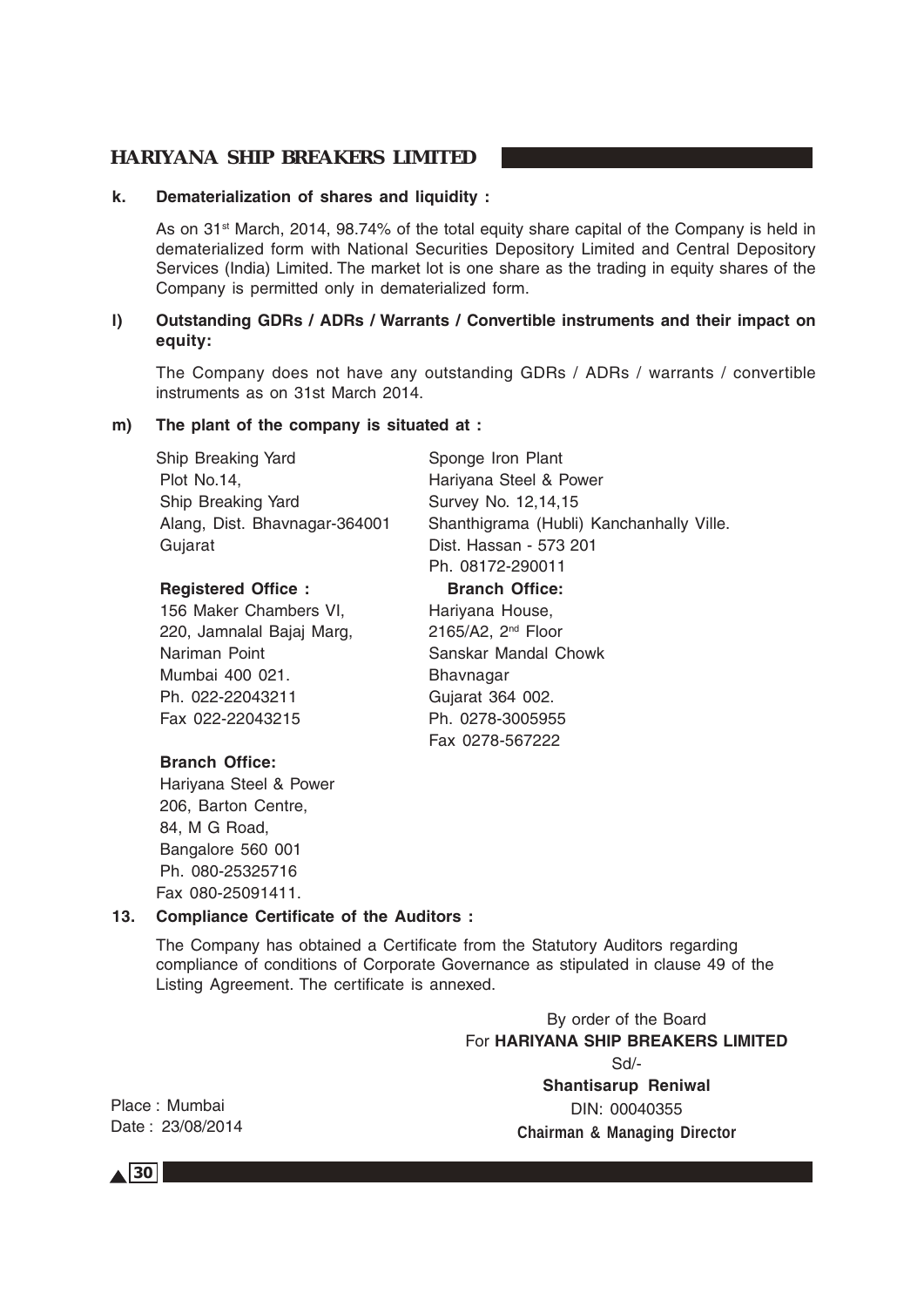# **ANNEXURE TO CORPORATE GOVERNANCE REPORT**

Declaration regarding affirmation of Code of Conduct

In terms of the requirements of the amended Clause 49 of the listing Agreement, this is to confirm that all members of the Board and the senior management personnel have affirmed compliance with the Code of Conduct for the year ended 31<sup>st</sup> March, 2014.

By order of the Board For **HARIYANA SHIP BREAKERS LIMITED** Sd/- **Shantisarup Reniwal** DIN: 00040355 **Chairman & Managing Director CHIEF EXECUTIVE OFFICER (CEO) AND CHIEF FINANCIAL OFFICER (CFO) CERTIFICATION**

To The Board of Directors Hariyana Ship-Breakers Limited 156, Maker Chamber VI, 220, Jamnalal Bajaj Marg, Nariman Point, Mumbai 400021

Place : Mumbai Date :23/08/2014

We hereby certify that for the financial year, ending 31<sup>st</sup> March 2014 on the basis of the review of the financial statements and the cash flow statement and to the best of our knowledge and belief that:

- 1. These statements do not contain any materially untrue statement or omit any material fact or contain statement that might be misleading.
- 2. These statements together present a true and a fair view of the Company's affairs and are in compliance with the existing accounting standards, applicable laws and regulations.
- 3. There are, to the best of our knowledge and belief, no transactions entered into by the Company during the year which are fraudulent, illegal or violative of the Company's code of conduct.
- 4. We accept responsibility for establishing and maintaining internal control systems of the Company and we have evaluated the effectiveness of the internal control system of the Company and we have disclosed to the auditors and the Audit Committee, deficiencies in the design or operation of internal controls, if any of which we are aware and steps we have taken or propose to take to rectify these deficiencies.
- 5. We further certify that:
	- a. There have been no significant changes in internal control during the year;
	- b. There have been no significant changes in accounting policies during the year;
	- c. There have been no instances of significant fraud of which we are become aware and the involvement therein, if any, of the management or an employee having a significant role in the Company's internal control system.

By order of the Board For **HARIYANA SHIP BREAKERS LIMITED** Sd/-

Place : Mumbai Date : 23/08/2014

**Shantisarup Reniwal** DIN: 00040355 Chairman & Managing Director

 $31 \triangle$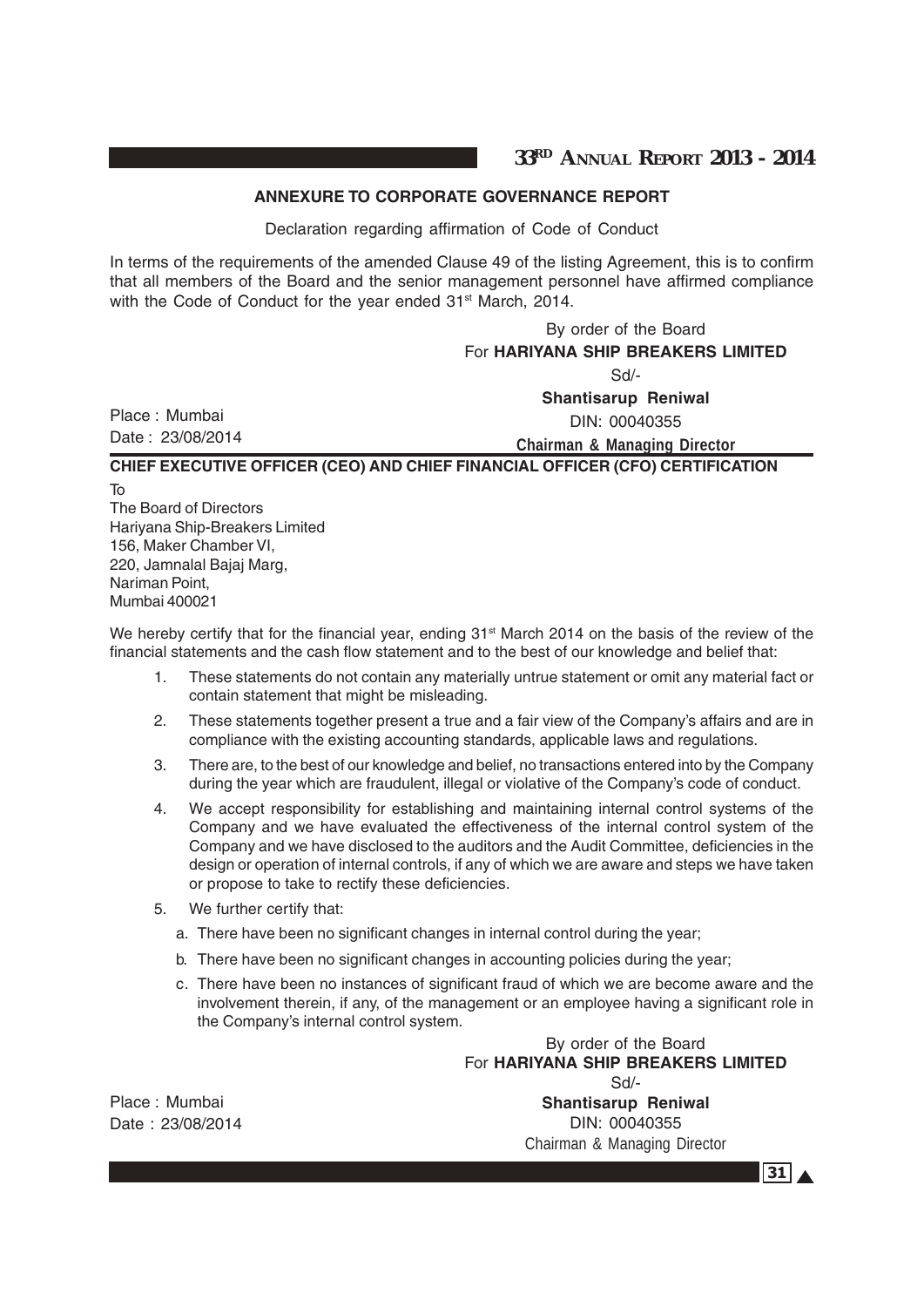To

The Members of Hariyana Ship-Breakers Limited Mumbai

We have examined the compliance of conditions of Corporate Governance by Hariyana Ship-Breakers Limited (the Company) for the financial year ended on 31<sup>st</sup> March 2014, as stipulated in Clause 49 of the Listing Agreement of the said Company with the Stock Exchange. The Compliance of conditions of Corporate Governance is the responsibility of the Management. Our examination was limited to procedures and implementation thereof, adopted by the Company to ensure compliance with the conditions of Corporate Governance. It is neither an audit nor an expression of opinion on the financial statements of the Company.

In our opinion and to the best of our information and according to the explanations given to us, we certify that the Company has complied with the conditions of Corporate Governance as stipulated in Clause 49 of the above mentioned Listing Agreement.

We state that in respect of investor grievances received during the year ended on March 31, 2014, no investor grievances are pending against the Company for more than one month as per records maintained by the Company and presented to the Investor Grievance / Share Transfer Committee.

We further state that such compliance is neither an assurance as to the future viability of the Company nor the efficiency of effectiveness with which the management has conducted the affairs of the Company.

> For P.D.Goplani & Associates, Chartered Accountants (FRN : 118023W)

> > Sd/-

Prem Goplani Place : Bhavnagar Partner Partner Partner Partner Partner Partner Partner Partner Date : 23/08/2014 **Membership No.103765** 

 $\triangle$  32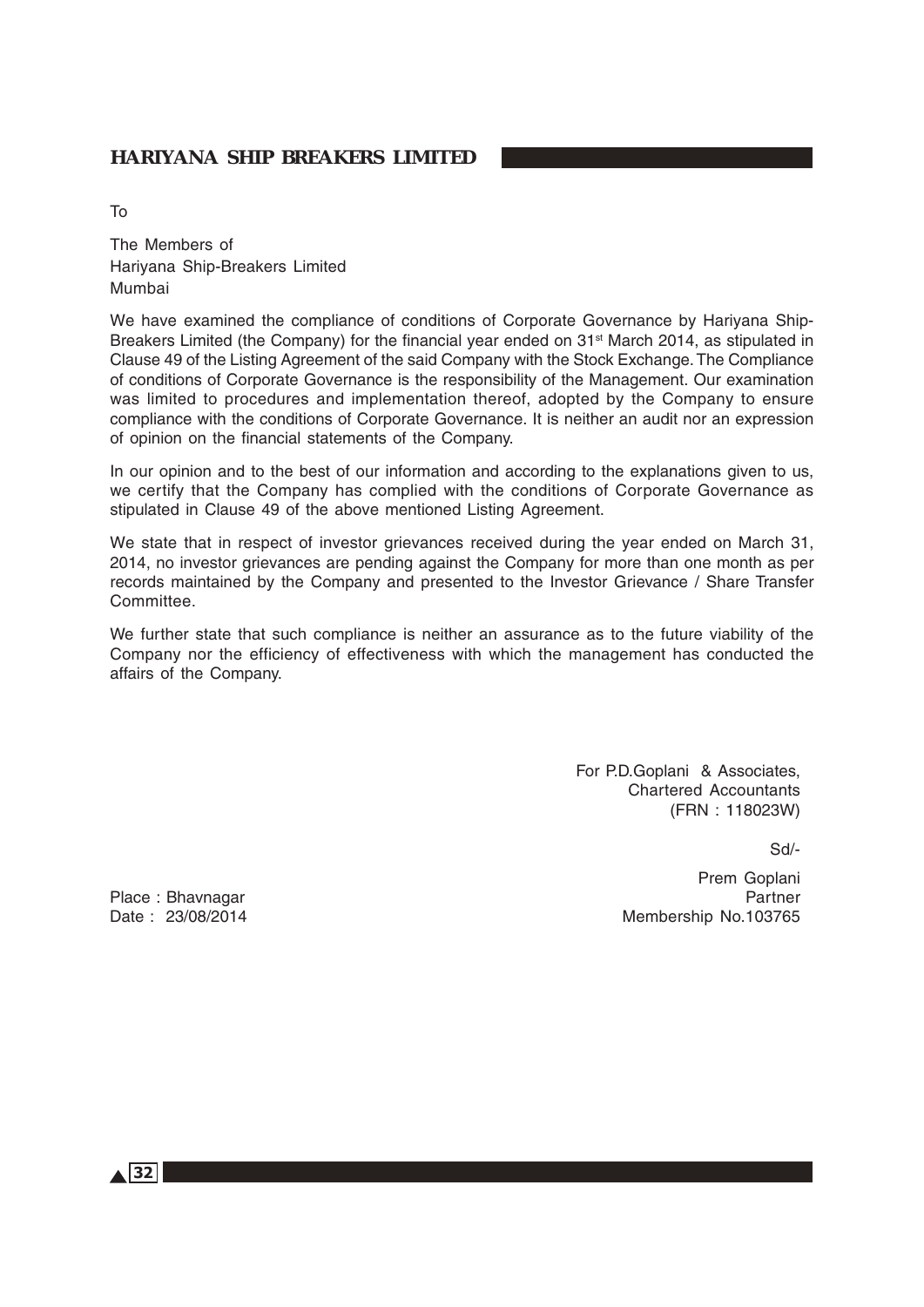**33RD ANNUAL REPORT 2013 - 2014**

# P. D. Goplani & Associates

Chartered Accountants

A/104-105,Leela Efcee, Waghawadi Road, Bhavnagar 364 001

# **AUDITOR'S REPORT**

To The Members, **HARIYANA SHIP BREAKERS LIMITED**

### **REPORT ON THE FINANCIAL STATEMENTS**

We have audited the accompanying financial statements of **HARIYANA SHIP BREAKERS LIMITED**(the company), which comprise the Balance Sheet as at March 31, 2014, and the Statement of Profit and Loss and Cash Flow Statement for the year then ended, and a summary of significant accounting policies and other explanatory information.

### **MANAGEMENT'S RESPONSIBILITY FOR THE FINANCIAL STATEMENTS**

The Company's Management is responsible for the preparation of these financial statements that give a true and fair view of the financial position, financial performance and cash flows of the Company in accordance with the Accounting Standards notified under the Companies Act, 1956 (the Act) read with the General Circular 15/2013 dated 13th September, 2013 of the Ministry of Corporate Affairs in respect of Section 133 of the Companies Act, 2013 and in accordance with the accounting principles generally accepted in India. This responsibility includes the design, implementation and maintenance of internal control relevant to the preparation and presentation of the financial statements that give a true and fair view and are free from material misstatement, whether due to fraud or error.

### **AUDITORS' RESPONSIBILITY**

Our responsibility is to express an opinion on these financial statements based on our audit. We conducted our audit in accordance with the Standards on Auditing issued by the Institute of Chartered Accountants of India. Those Standards require that we comply with ethical requirements and plan and perform the audit to obtain reasonable assurance about whether the financial statements are free from material misstatement.

An audit involves performing procedures to obtain audit evidence about the amounts and disclosures in the financial statements. The procedures selected depend on the auditor's judgment, including the assessment of the risks of material misstatement of the financial statements, whether due to fraud or error. In making those risk assessments, the auditor considers internal control relevant to the Company's preparation and fair presentation of the financial statements in order to design audit procedures that are appropriate in the circumstances, but not for the purpose of expressing an opinion on the effectiveness of the Company's internal control. An audit also includes evaluating the appropriateness of accounting policies used and the reasonableness of the accounting estimates made by management, as well as evaluating the overall presentation of the financial statements.

We believe that the audit evidence we have obtained is sufficient and appropriate to provide a basis for our audit opinion.

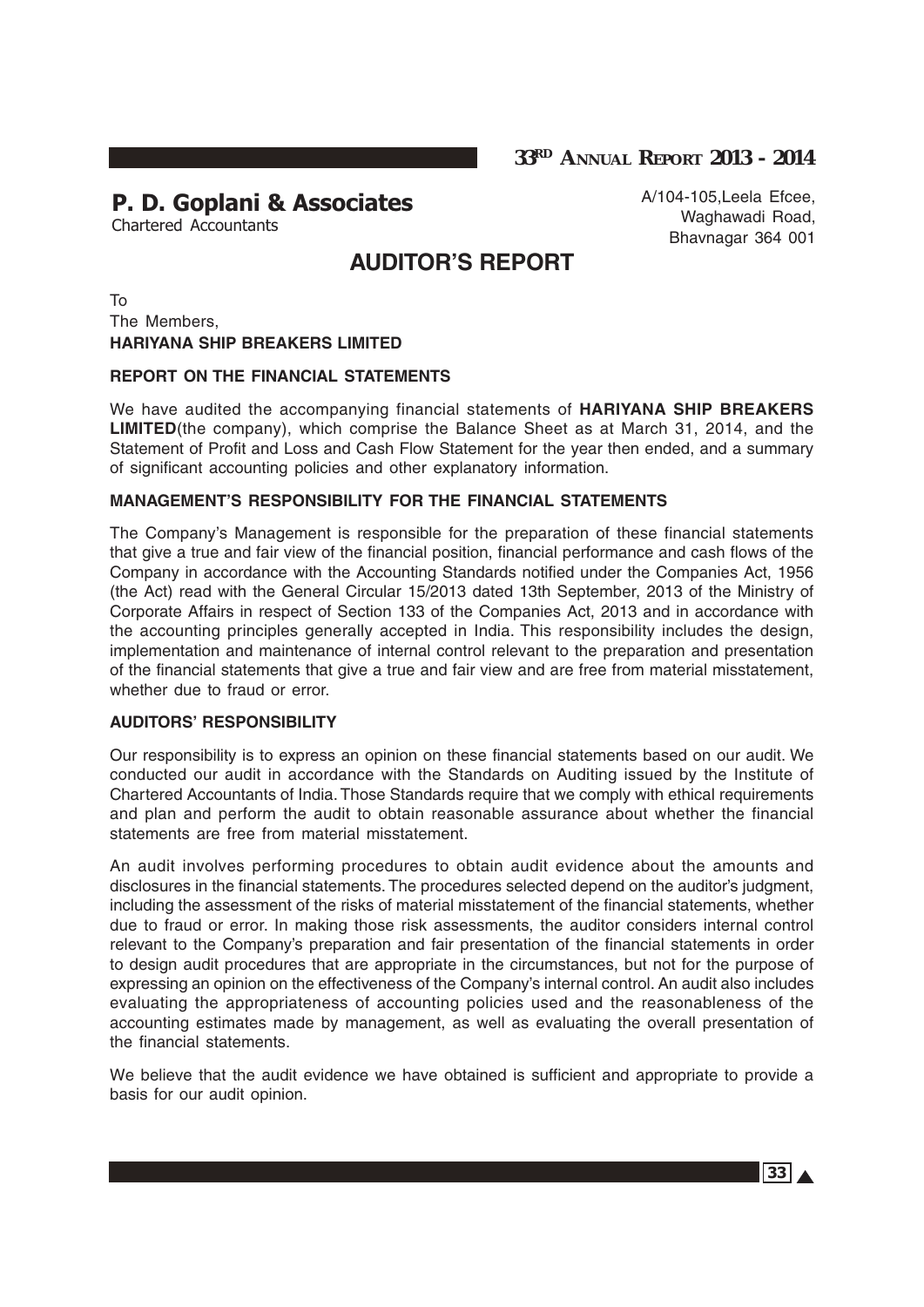### **OPINION**

In our opinion and to the best of our information and according to the explanations given to us, the aforesaid financial statements give the information required by the Act in the manner so required and give a true and fair view in conformity with the accounting principles generally accepted in India: **AS-15 for non provision for gratuity and long terms employee benefits.**

- a) In the case of the Balance Sheet, of the state of affairs of the Company as at March 31, 2014;
- b) in the case of the Statement of Profit and Loss, of the profit for the year ended on that date; and
- c) In the case of the Cash Flow Statement, of the cash flows for the year ended on that date.

### **REPORT ON OTHER LEGAL AND REGULATORY REQUIREMENTS**

- 1. As required by the Companies (Auditor's Report) Order, 2003 (the Order) issued by the Central Government of India in terms of Section 227(4A) of the Act, we give in the Annexure a statement on the matters specified in paragraphs 4 and 5 of the Order.
- 2. As required by Section 227(3) of the Act, we report that :
	- a) We have obtained all the information and explanations which to the best of our knowledge and belief were necessary for the purpose of our audit;
	- b) In our opinion, proper books of account as required by law have been kept by the Company so far as appears from our examination of those books.
	- c) The Balance Sheet, the Statement of Profit and Loss, and the Cash Flow Statement dealt with by this Report are in agreement with the books of account.
	- d) In our opinion, the Balance Sheet, the Statement of Profit and Loss, and the Cash Flow Statement comply with Accounting Standards notified under the Act read with the General Circular 15/2013 dated 13th September, 2013 of the Ministry of Corporate Affairs in respect of Section 133 of the Companies Act, 2013 except **AS-15 for non provision for gratuity and long terms employee benefits.**
	- e) On the basis of the written representations received from the directors as on March 31, 2014, taken on record by the Board of Directors, none of the directors is disqualified as on March 31, 2014, from being appointed as a director in terms of Section 274(1) (g) of the Act.

For P.D.Goplani & Associates, Chartered Accountants (FRN : 118023W)

Sd/-

CA Prem Goplani Place : Bhavnagar **Place : Bhavnagar** Partner Partner Partner Partner Partner Partner Partner Partner Partner Partner Date: 28<sup>th</sup> May 2014 Membership No.103765

 $\triangle$  34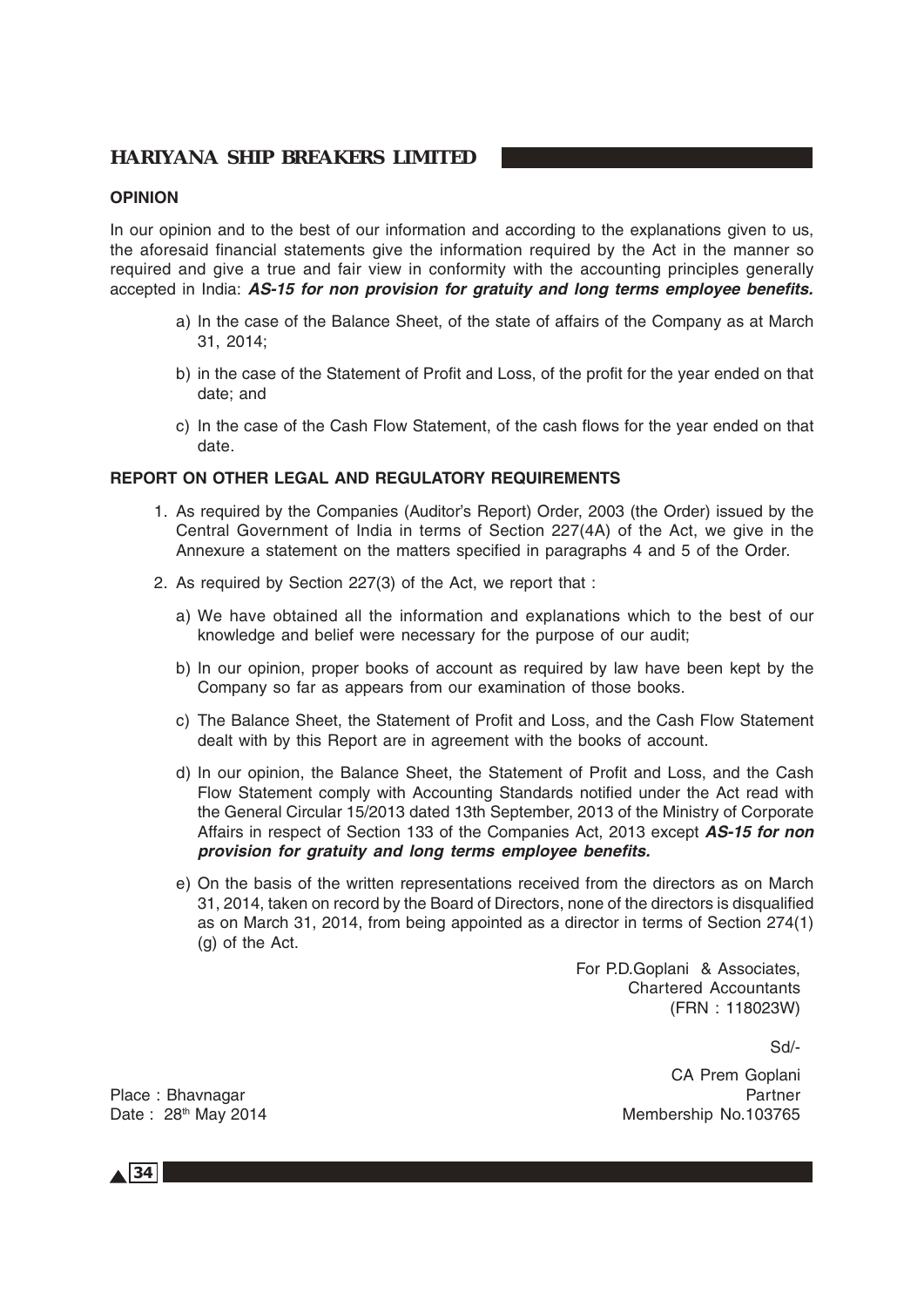### **ANNEXURE TO INDEPENDENT AUDITORS' REPORT**

Referred to in Paragraph 1 under the heading of "report on other legal and regulatory requirements" of our report of even date

- i) In respect of its fixed assets :
	- a) The Company has maintained proper records showing full particulars including quantitative details and situation of fixed assets on the basis of available information.
	- b) All the assets have not been physically verified by the management during the year, but there is a regular programme of physical verification, which in our opinion, is reasonable having regard to the size of the Company and the nature of its assets. No material discrepancies were noticed on such verification.
- ii) In respect of its inventories:
	- a) The inventory has been physically verified during the year by the management. In our opinion, the frequency of verification is reasonable.
	- b) In our opinion and according to the information and explanations given to us, the procedures of physical verification of inventories followed by the management are reasonable and adequate in relation to the size of the Company and the nature of its business.
	- c) The Company has maintained proper records of the inventory. As explained to us, there were no material discrepancies noticed on physical verification of inventories as compared to the book records.
- iii) In respect of the loans, secured or unsecured, granted or taken by the Company to / from companies, firms or other parties covered in the register maintained under Section 301 of the Companies Act, 1956:
	- a) The Company has not granted secured or unsecured loan. Balance outstanding at the beginning of the year was recovered.
	- b) In our opinion and according to the information and explanations given to us, the rate of interest and other terms and conditions of the loans given by the Company, are not, prima facie, prejudicial to the interest of the Company.
	- c) The principal amounts are repayable over a stipulated period of time, while the interest is payable annually, both at the discretion of the Company.
	- d) In respect of the said loans and interest thereon, there are no overdue amounts.
	- e) The Company has accepted loan during the year from one company and one firm covered in the Register maintained under Section 301 of the Companies Act, 1956. Transaction with the parties have been maintained on current account basis and repayable on demand, Rs. 4.79 Crores is payable at the year end. The rate of interest and other terms and conditions of loans accepted by the company are not, *prima facie*, prejudicial to the interest of the company.
- iv) In our opinion and according to the information and explanations given to us, there is an adequate internal control system commensurate with the size of the Company and the nature of its business for the purchases of inventory and fixed assets and for the sale of

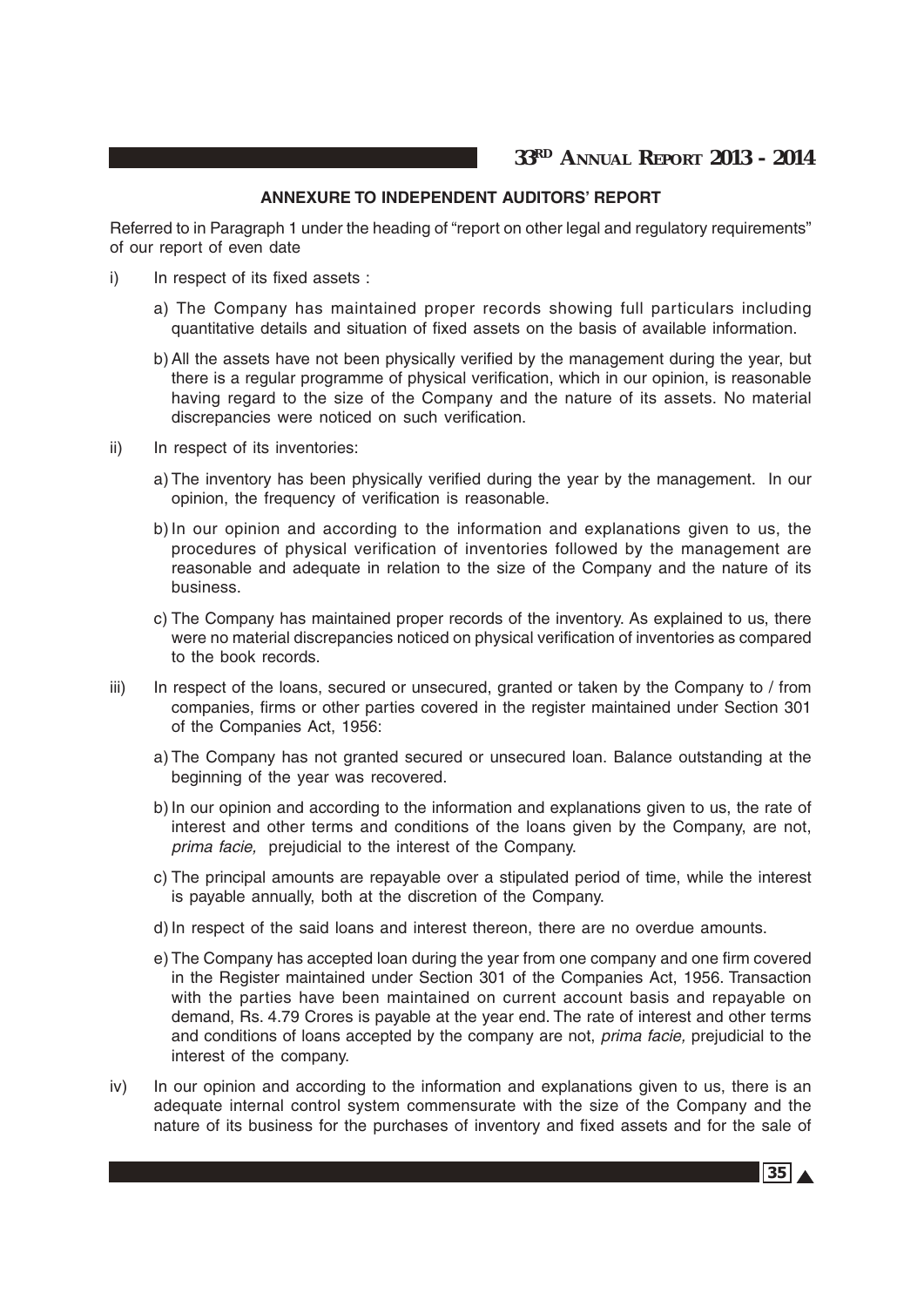goods and services. During the course of our audit, we have not observed any continuing failure to correct major weaknesses in such internal control system.

- v) In respect of the contracts or arrangements referred to in Section 301 of the Companies Act, 1956:
	- a) In our opinion and according to the information and explanations given to us, the transactions made in pursuance of contracts or arrangements that need to be entered in the register maintained under Section 301 of the Companies Act, 1956 have been so entered.
	- b) In our opinion and according to the information and explanations given to us, the transactions made in pursuance of contracts / arrangements entered in the Register maintained under section 301 of the Companies Act, 1956 and exceeding the value of Rupees Five Lacs in respect of each party during the year have been made at prices which appear reasonable as per information available with the Company.
- vi) According to the information and explanations given to us, the Company has not accepted any deposit from the public. Therefore, the provisions of Clause (vi) of paragraph 4 of the Companies (Auditors' Report) Order, 2003 are not applicable to the Company.
- vii) The Directors themselves conduct the affairs of the company. The company does not have a formal system of internal audit but there are adequate checks and controls at all levels.
- viii) We have broadly reviewed the cost records maintained by the Company pursuant to the Companies (Cost Accounting Records) Rules, 2011 prescribed by the Central Government under Section 209(1)(d) of the Companies Act, 1956 and are of the opinion that prima facie the prescribed cost records have been maintained. We have, however, not made a detailed examination of the cost records with a view to determine whether they are accurate or complete.
- ix) In respect of statutory dues:
	- a) According to the records of the Company, undisputed statutory dues including Provident Fund, Investor Education and Protection Fund, Employees' State Insurance, Income– Tax, Sales Tax, Wealth Tax, Service Tax, Customs Duty, Excise Duty, and other material statutory dues have been generally regularly deposited with the appropriate authorities.
	- b) According to the information and explanations given to us, no undisputed amounts payable in respect of the aforesaid dues were outstanding as at March 31, 2014 for a period of more than six months from the date of becoming payable.
	- c) According to the information and explanations given to us, there are no dues related to Sales tax, Custom Duty, Excise Duty and Cess of the company which have not been paid/ deposited on account of any dispute except :

| <b>Amount</b> | Nature of payment | <b>Related period</b> | Pending with         |
|---------------|-------------------|-----------------------|----------------------|
| 3,96,780.00   | Income Tax        | AY: 2007-08           | $CIT(A)$ - Circle 41 |
| 1,88,120.00   | Income Tax        | AY: 2009-10           | Appellate Tribunal   |
| 2,00,550.00   | Income Tax        | AY: 2010-11           | $CIT(A) - Circle 38$ |
| 3,58,140.00   | Income Tax        | $AY: 2011 - 12$       | $CIT(A) - Circle 7$  |

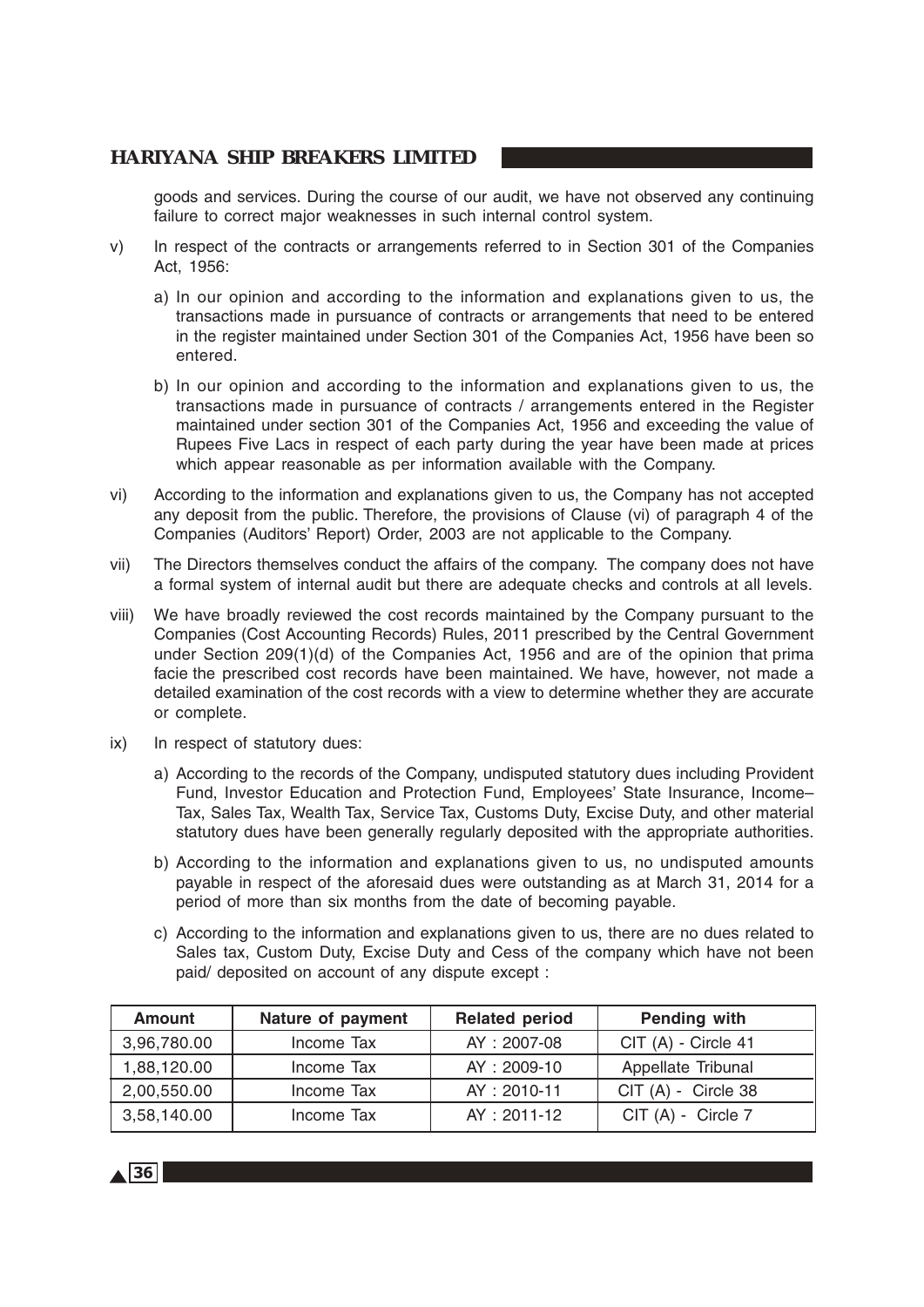# **33RD ANNUAL REPORT 2013 - 2014**

- x) The Company does not have accumulated losses at the end of the financial year. The Company has not incurred cash losses during the financial year covered by the audit and in the immediately preceding financial year.
- xi) In our opinion and according to the information and explanations given to us, we are of the opinion that the Company has not defaulted in repayment of dues to financial institutions, banks and debenture holders.
- xii) In our opinion and according to the explanations given to us and based on the information available, no loans and advances have been granted by the Company on the basis of security by way of pledge of shares, debentures and other securities.
- xiii) In our opinion, the Company is not a chit fund / nidhi / mutual benefit fund / society. Therefore, the provisions of clause (xiii) of paragraph 4 of the Companies (Auditors' Report) Order, 2003 are not applicable to the Company.
- xiv) The Company is not dealing or trading in shares, securities, debentures and other investments. Accordingly the provisions of Clause 4(xiv) of the Companies (Auditors' Report) Order, 2003 are not applicable to the Company.
- xv) As per the information provided to us, the company has not given guarantees for loans taken by others from banks or financial institutions.
- xvi) As per the information and explanation given to us the company has not raised any term loans during the year.
- xvii) According to the information and explanations given to us and on an overall examination of the Balance Sheet of the Company, we are of the opinion that there are no funds raised on short–term basis that have been used for long–term investment.
- xviii) The Company has not made any preferential allotment of shares to parties and companies covered in the Register maintained under Section 301 of the Companies Act, 1956.
- xix) According to the information and explanations given to us, during the period covered by our audit, the company has not issued any debentures.
- xx) According to the information and explanations given to us, during the period covered by our audit, the company has not raised any money by public issue.
- xxi) In our opinion and according to the information and explanations given to us, no material fraud on or by the Company has been noticed or reported during the year.

For P.D.Goplani & Associates, Chartered Accountants (FRN : 118023W)

Sd/-

CA Prem Goplani Place : Bhavnagar Partner Partner Partner Partner Partner Partner Partner Partner Date : 28<sup>th</sup> May 2014 Membership No.103765

 $37<sub>A</sub>$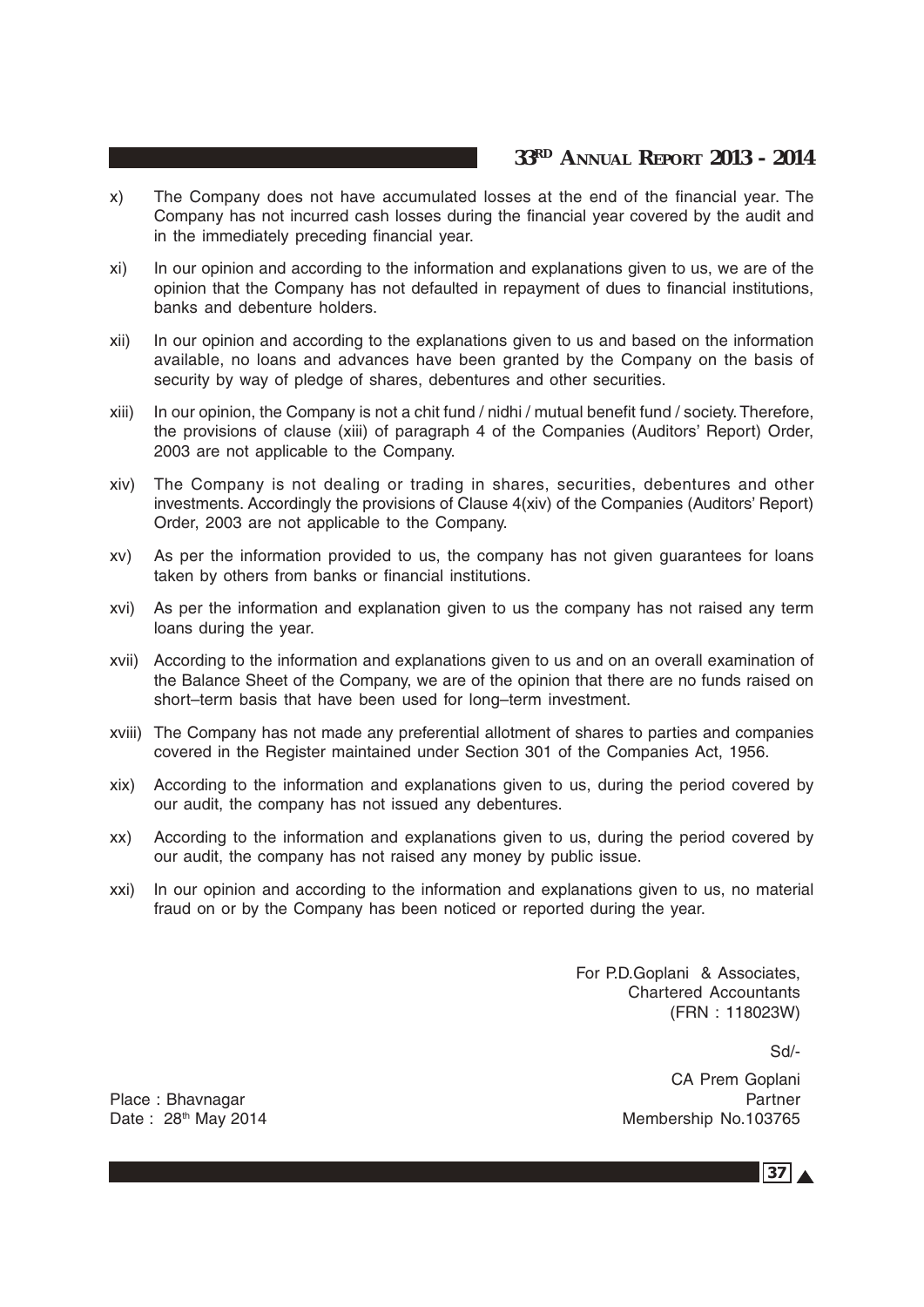# **INDEPENDENT AUDITORS'REPORT ON CONSOLIDATED FINANCIAL STATEMENTS**

#### To the Board of Directors of **HARIYANA SHIP BREAKERS LIMITED**

We have audited the accompanying consolidated financial statements of **HARIYANA SHIP BREAKERS LIMITED** ("the Company") and its subsidiaries, which comprise the consolidated Balance Sheet as at March 31, 2014, and the consolidated Statement of Profit and Loss and consolidated Cash Flow Statement for the year then ended, and a summary of significant accounting policies and other explanatory information.

#### **MANAGEMENT'S RESPONSIBILITY FOR THE CONSOLIDATED FINANCIAL STATEMENTS**

Management is responsible for the preparation of these consolidated financial statements that give a true and fair view of the consolidated financial position, consolidated financial performance and consolidated cash flows of the Company in accordance with the Accounting Standards referred to in sub-section (3C) of section 211 of the Companies Act, 1956 ("the Act") read with the General Circular 15/2013 dated 13 September 2013 of the Ministry of Corporate Affairs in respect of Section 133 of the Companies Act, 2013. This responsibility includes the design, implementation and maintenance of internal control relevant to the preparation and presentation of the financial statements that give a true and fair view and are free from material misstatement, whether due to fraud or error.

#### **AUDITOR'S RESPONSIBILITY**

Our responsibility is to express an opinion on these consolidated financial statements based on our audit. We conducted our audit in accordance with the Standards on Auditing issued by the Institute of Chartered Accountants of India. Those Standards require that we comply with ethical requirements and plan and perform the audit to obtain reasonable assurance about whether the consolidated financial statements are free from material misstatement.

An audit involves performing procedures to obtain audit evidence about the amounts and disclosures in the consolidated financial statements. The procedures selected depend on the auditor's judgment, including the assessment of the risks of material misstatement of the consolidated financial statements, whether due to fraud or error. In making those risk assessments, the auditor considers internal control relevant to the Company's preparation and presentation of the consolidated financial statements that give a true and fair view in order to design audit procedures that are appropriate in the circumstances. An audit also includes evaluating the appropriateness of accounting policies used and the reasonableness of the accounting estimates made by management, as well as evaluating the overall presentation of the consolidated financial statements.

We believe that the audit evidence we have obtained is sufficient and appropriate to provide a basis for our audit opinion.

#### **OPINION**

In our opinion and to the best of our information and according to the explanations given to us and based on the consideration of the reports of the other auditors on the financial statements of the Mumbai Division (HO) as noted below, the consolidated financial statements give a true and fair view in conformity with the accounting principles generally accepted in India: **subject to: Note 1(m): with regard to non-Provision for liability for gratuity**

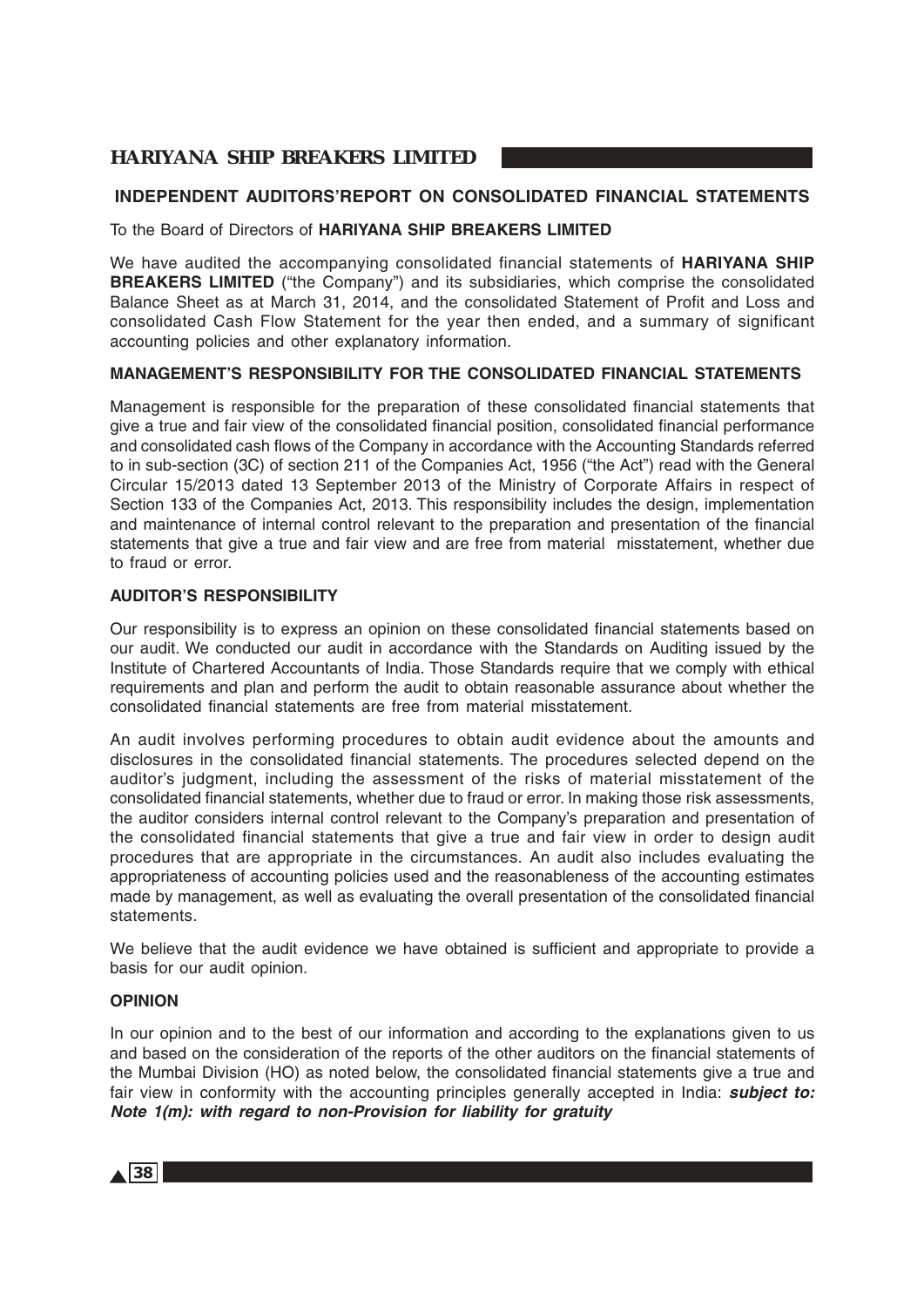# **33RD ANNUAL REPORT 2013 - 2014**

- (a) in the case of the consolidated Balance Sheet, of the state of affairs of the Company as at March 31, 2014;
- (b) in the case of the consolidated Statement of Profit and Loss , of the **profit** for the year ended on that date; and
- (c) in the case of the consolidated Cash Flow Statement, of the cash flows for the year ended on that date

#### **OTHER MATTER**

We have not audited the financial statements of HO/Trading Division (Mumbai) and Hariyana Steel & Power (Banglore), whose financial statements reflect total assets (net) of Rs. 23,087.66 Lacs as at March 31, 2014, total revenues of Rs. 35,157.47 Lacs financial statements have been audited by other auditors whose reports have been furnished to us by the Management, and our opinion is based solely on the reports of the other auditors. Our opinion is not qualified in respect of this matter.

> For P.D.Goplani & Associates, Chartered Accountants (FRN : 118023W)

> > Sd/-

CA Prem Goplani Place : Bhavnagar Partner Partner Date : 28<sup>th</sup> May 2014 Membership No.103765

 $39A$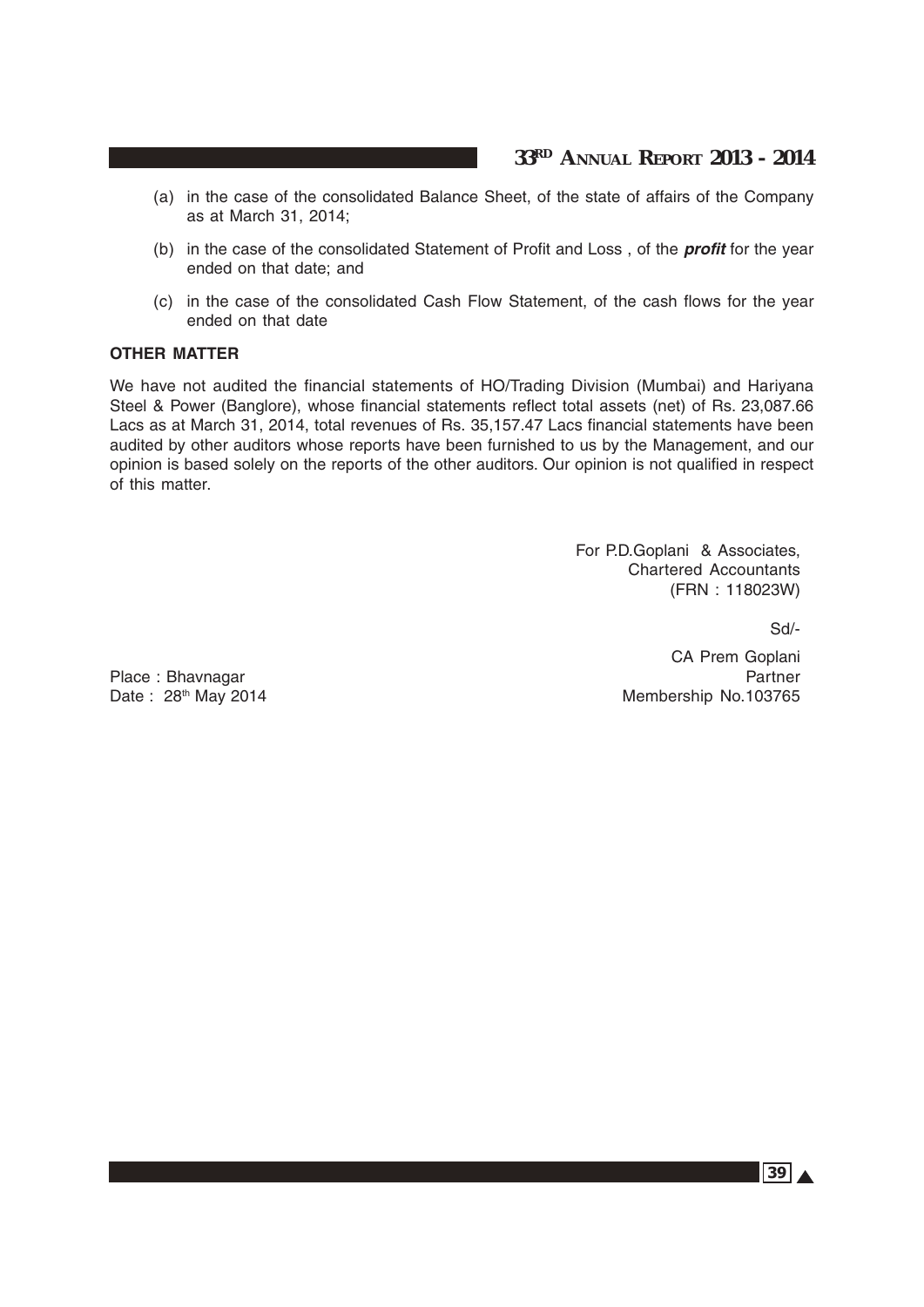#### **BALANCE SHEET AS AT 31st MARCH, 2014**

|                | <b>Particulars</b>                   | NoteNo.      | As at          |                |
|----------------|--------------------------------------|--------------|----------------|----------------|
|                |                                      |              | March 31, 2014 | March 31, 2013 |
| ı.             | <b>EQUITY AND LIABILITIES</b>        |              |                |                |
| 1              | <b>SHARE HOLDERS'FUNDS</b>           |              |                |                |
|                | <b>SHARE CAPITAL</b><br>(a)          | 2.1          | 61,666,670     | 61,666,670     |
|                | (b)<br><b>RESERVES &amp; SURPLUS</b> | 2.2          | 779,216,640    | 647,978,290    |
| $\overline{2}$ | <b>NON-CURRENT LIABILITIES</b>       |              |                |                |
|                | (a) LONG-TERM BORROWINGS             | 2.3          | 55,214,686     | 51,077,414     |
|                | (b) DEFERRED TAX LIABILITIES         | 2.4          | 35,070,173     | 37,054,179     |
|                | (c) OTHER LONG TERM LIABILITIES      | 2.5          | 1,459,274      | 1,417,650      |
| 3              | <b>CURRENT LIABILITIES</b>           |              |                |                |
|                | (a) SHORT TERM BORROWINGS            | 2.6          | 2,056,780,956  | 1,085,158,485  |
|                | (b) TRADE PAYABLES                   | 2.7          | 414,034,434    | 2,917,250,460  |
|                | (c) OTHER CURRENT LIABILITIES        | 2.8          | 105,500,068    | 281,571,458    |
|                | (d) SHORT-TERM PROVISIONS            | 2.9          | 26,757,159     | 35, 161, 571   |
|                |                                      | <b>TOTAL</b> | 3,535,700,060  | 5,118,336,177  |
| ΙΙ.            | <b>ASSETS</b>                        |              |                |                |
| 1              | <b>NON-CURRENT ASSETS</b>            |              |                |                |
|                | (a) FIXED ASSETS                     |              |                |                |
|                | (i) Tangible assets                  | 2.10         | 240,374,016    | 257,478,342    |
|                | (iii) Intangible Assets              |              | 65,050         | 86,576         |
|                | (ii) Capital work-in-progress        |              |                |                |
|                | (b) NON-CURRENT INVESTMENTS          | 2.11         | 134,048,925    | 241,003,156    |
|                | (c) LONG-TERM LOANS & ADVANCES       | 2.12         | 2,805,624      | 1,142,636      |
|                | (d) OTHER NON-CURRENT ASSETS         | 2.13         |                | 3,018,523      |
| $\overline{2}$ | <b>CURRENT ASSETS</b>                |              |                |                |
|                | (a) INVENTORIES                      | 2.14         | 1,144,057,627  | 222,237,638    |
|                | (b) TRADE RECEIVABLES                | 2.15         | 382,308,841    | 2,999,419,346  |
|                | (c) CASH & CASH EQUIVALENTS          | 2.16         | 29,367,217     | 1,626,423      |
|                | (d) SHORT-TERM LOAN & ADVANCES       | 2.17         | 1,199,935,480  | 1,391,792,012  |
|                | (e) OTHER CURRENT ASSETS             | 2.18         | 402,737,280    | 531,525        |
|                |                                      | <b>TOTAL</b> | 3,535,700,060  | 5,118,336,177  |

See Accompanying Notes to Financial Statements

As per our separate report of even date attached **For P. D. Goplani & Associates** Chartered Accountants Firm Registration No:118023W Sd/- CA Prem Goplani **Partner** M.No.: 103765 Place:Bhavnagar Date : 28th May, 2014

# For and on behalf of the Board of Directors **Hariyana Ship Breakers Limited**

 Sd/- Sd/- Shantisarup Reniwal Rakesh Reniwal Chairman and MD Director

 $\blacktriangle$  40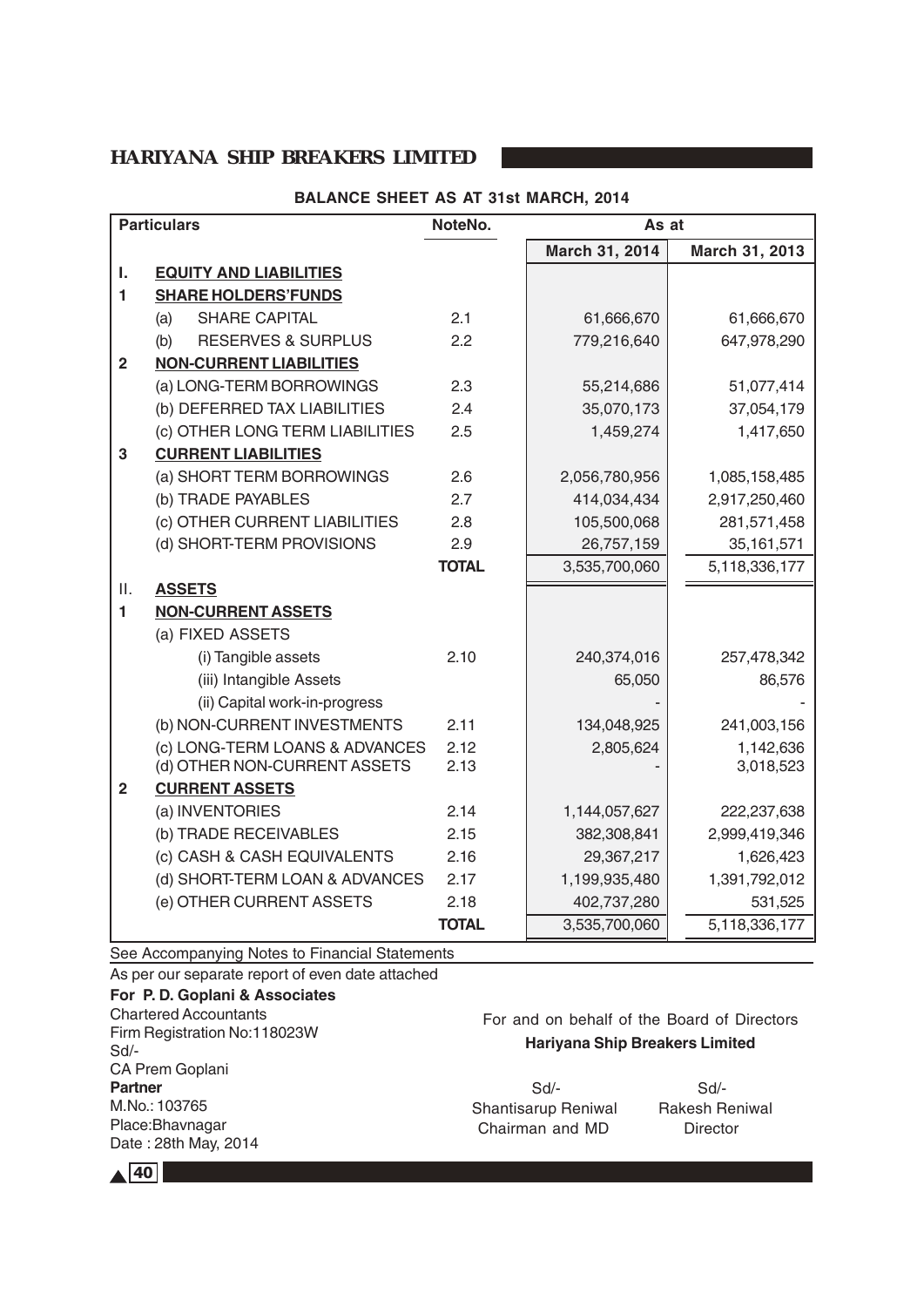**33RD ANNUAL REPORT 2013 - 2014**

#### **STATEMENT OF PROFIT & LOSS FOR THE YEAR ENDED ON 31st MARCH, 2014**

| <b>Particulars</b>                                         | Note No.             | For the Year Ended on |                |
|------------------------------------------------------------|----------------------|-----------------------|----------------|
|                                                            |                      | March 31, 2014        | March 31, 2013 |
| <b>INCOME</b>                                              |                      |                       |                |
| a) REVENUE FROM OPERATION                                  | 2.19                 | 4,691,287,990         | 10,145,892,338 |
| b) OTHER INCOME                                            | 2.20                 | 317,006,899           | 238,899,038    |
| <b>Total Revenue</b>                                       |                      | 5,008,294,889         | 10,384,791,376 |
| <b>EXPENSES:</b>                                           |                      |                       |                |
| a) COST OF MATERIALS CONSUMED                              | 2.21                 | 1,445,135,668         | 1,805,504,316  |
| b) PURCHASE OF STOCK-IN-TRADE                              | 2.22                 | 2,955,809,623         | 7,792,751,583  |
| c) MANUFACTURING & OPERATING COSTS 2.23                    |                      | 36,240,547            | 55,534,826     |
| d) CHANGES IN INVENTORIES OF FINISHED 2.24<br><b>GOODS</b> |                      | 30,651,000            | 7,643,569      |
| e) EMPLOYEE BENEFITS EXPENSES                              | 2.25                 | 17,696,046            | 25, 175, 722   |
| f) FINANCE COSTS                                           | 2.26                 | 129,851,588           | 227,879,584    |
| g) DEPRECIATION & AMORTIZATION<br><b>EXPENSES</b>          | 2.10                 | 18, 155, 762          | 18,350,476     |
| h) OTHER EXPENSES                                          | 2.27                 | 219,280,695           | 225,315,011    |
|                                                            | <b>Total Expenss</b> | 4,852,820,929         | 10,158,155,087 |
| PROFIT/(LOSS) BEFORE TAX                                   |                      | 155,473,960           | 226,636,289    |
| <b>Extraordinary Items</b>                                 |                      |                       |                |
| <b>PROFIT/(LOSS) AFTER TAX</b>                             |                      | 155,473,960           | 226,636,289    |
| <b>TAX EXPENSES:</b>                                       | 2.28                 |                       |                |
| (1) CURRENT TAX                                            |                      | 25,546,509            | 64,183,630     |
| (2) DEFERRED TAX                                           |                      | (1,984,006)           | (1,801,523)    |
| (3) TAXES OF EARLIER YEARS                                 |                      |                       |                |
| <b>PROFIT/(LOSS) AFTER TAX</b>                             |                      | 131,911,457           | 164,254,182    |
| <b>EARNINGS PER EQUITY SHARES:</b>                         |                      |                       |                |
| EQUITY SHARES OF PAR VALUE OF Rs. 10/- EACH                |                      |                       |                |
| $(1)$ BASIC                                                |                      | 21.39                 | 26.64          |
| (2) DILUTED                                                |                      | 21.39                 | 26.64          |
| Weighted average number of shares outstanding              |                      | 6,166,667             | 6,166,667      |

As per our separate report of even date attached **For P. D. Goplani & Associates** Chartered Accountants Firm Registration No:118023W Sd/- CA Prem Goplani **Partner** M.No.: 103765 Place:Bhavnagar Date : 28th May, 2014

# For and on behalf of the Board of Directors **Hariyana Ship Breakers Limited**

 Sd/- Sd/- Shantisarup Reniwal Rakesh Reniwal Chairman and MD Director

 $\overline{41}$   $\overline{4}$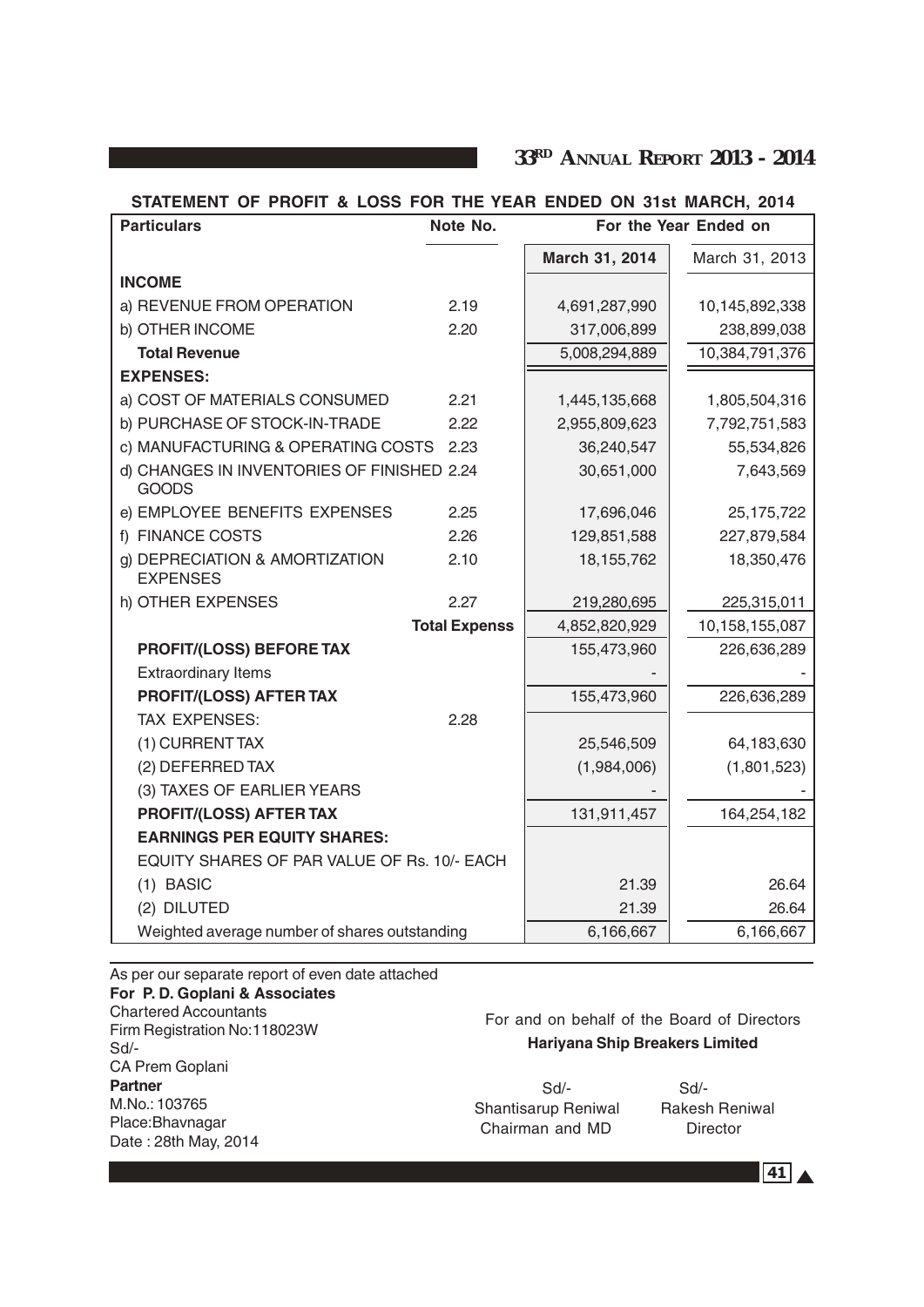# **CASH FLOW STATEMENT FOR THE YEAR ENDED 31ST MARCH, 2014**

| <b>Particulars</b>                                                                                                                                                                               | March 31, 2014                | March 31, 2013                |
|--------------------------------------------------------------------------------------------------------------------------------------------------------------------------------------------------|-------------------------------|-------------------------------|
|                                                                                                                                                                                                  | Rs.                           | Rs.                           |
| <b>CASH FLOW FROM OPERATING ACTIVITIES :</b><br>A                                                                                                                                                |                               |                               |
| NET PROFIT BEFORE TAX AND EXTRAORDINARY                                                                                                                                                          | 155,473,960                   | 226,636,289                   |
| <b>ITEMS</b>                                                                                                                                                                                     |                               |                               |
| - Adjustment for:                                                                                                                                                                                |                               |                               |
| Depreciation                                                                                                                                                                                     | 18, 155, 762                  | 18,350,476                    |
| <b>Preliminary Expenses</b>                                                                                                                                                                      | 5,797                         | 72,497                        |
| <b>Extra Ordinary Item</b>                                                                                                                                                                       |                               |                               |
| <b>Operating Profit before Working Capital Changes</b>                                                                                                                                           | 173,629,722                   | 244,986,765                   |
| - Adjustments for:                                                                                                                                                                               |                               |                               |
| <b>Trade Receivable</b>                                                                                                                                                                          | 2,617,110,505                 | (1,956,501,737)               |
| <b>Other Receivable</b>                                                                                                                                                                          | (208, 993, 688)               | (283, 181, 576)               |
| Inventories                                                                                                                                                                                      | (921, 819, 989)               | 527,537,719                   |
| Trade Payable & Other current Liabilities                                                                                                                                                        | (2,687,650,204)               | 1,390,393,251                 |
| <b>Cash Flow from operation</b>                                                                                                                                                                  | (1,027,723,654)               | (76, 765, 578)                |
| <b>Income Tax Paid</b><br><b>Net Cash Inflow/(Outflow) from Operating Activities</b>                                                                                                             | 25,546,509<br>(1,053,270,163) | 64,183,630<br>(140, 949, 208) |
| <b>CASH FLOW ARISING FROM INVESTING ACTIVITIES:</b>                                                                                                                                              |                               |                               |
| - Purchase of Fixed Assets                                                                                                                                                                       | (5,281,610)                   | (2,574,398)                   |
| - Sale of Fixed Assets                                                                                                                                                                           | 3,578,593                     |                               |
|                                                                                                                                                                                                  |                               |                               |
| - Sale (Purchase) of Investment                                                                                                                                                                  | 106,954,231                   | (28, 464, 430)                |
|                                                                                                                                                                                                  | 105,251,214                   | (31,038,828)                  |
| <b>Cash Flow arising from Financing Activities:</b>                                                                                                                                              |                               |                               |
| - Proceeds from Long Term Secured Borrowings                                                                                                                                                     |                               | (89, 896)                     |
| - Proceeds from Long Unsecured Loan                                                                                                                                                              | 4,137,272                     | 4,925,405                     |
| - Proceeds from Short Term Secured Borrowing                                                                                                                                                     | 977,834,333                   | 150,240,368                   |
| - Proceeds from Short Unsecured Loan                                                                                                                                                             | (6,211,862)                   | 40,717,902                    |
| - Dividend Proposed                                                                                                                                                                              |                               | (25,084,691)                  |
| Net Cash (Outflow) in the course of Financing Activities                                                                                                                                         | 975,759,743                   | 170,709,088                   |
| Net Increase/(Decrease) in Cash/Cash Equivalents (A+B+C)                                                                                                                                         | 27,740,794                    | (1,278,948)                   |
| Add: Balance at the beginning of the year                                                                                                                                                        | 1,626,423                     | 2,905,371                     |
| Cash and Cash Equivalents at the close of the year                                                                                                                                               | 29,367,217                    | 1,626,423                     |
| (Refer Note 2.16)                                                                                                                                                                                |                               |                               |
| Cash flow Statement has been prepared under the indirect method as set out in Accounting Standard- 3<br>'Cash Flow Statement' as notified under the Companies (Accounting standard) Rules, 2006. |                               |                               |

As per our separate report of even date attached

| For P. D. Goplani & Associates<br><b>Chartered Accountants</b><br>Firm Registration No:118023W<br>$Sd$ /-<br>CA Prem Goplani | For and on behalf of the Board of Directors<br><b>Hariyana Ship Breakers Limited</b> |                                                    |  |
|------------------------------------------------------------------------------------------------------------------------------|--------------------------------------------------------------------------------------|----------------------------------------------------|--|
| <b>Partner</b><br>M.No.: 103765<br>Place: Bhavnagar<br>Date: 28th May, 2014                                                  | Sd<br>Shantisarup Reniwal<br>Chairman and MD                                         | $Sd$ -<br><b>Rakesh Reniwal</b><br><b>Director</b> |  |
|                                                                                                                              |                                                                                      |                                                    |  |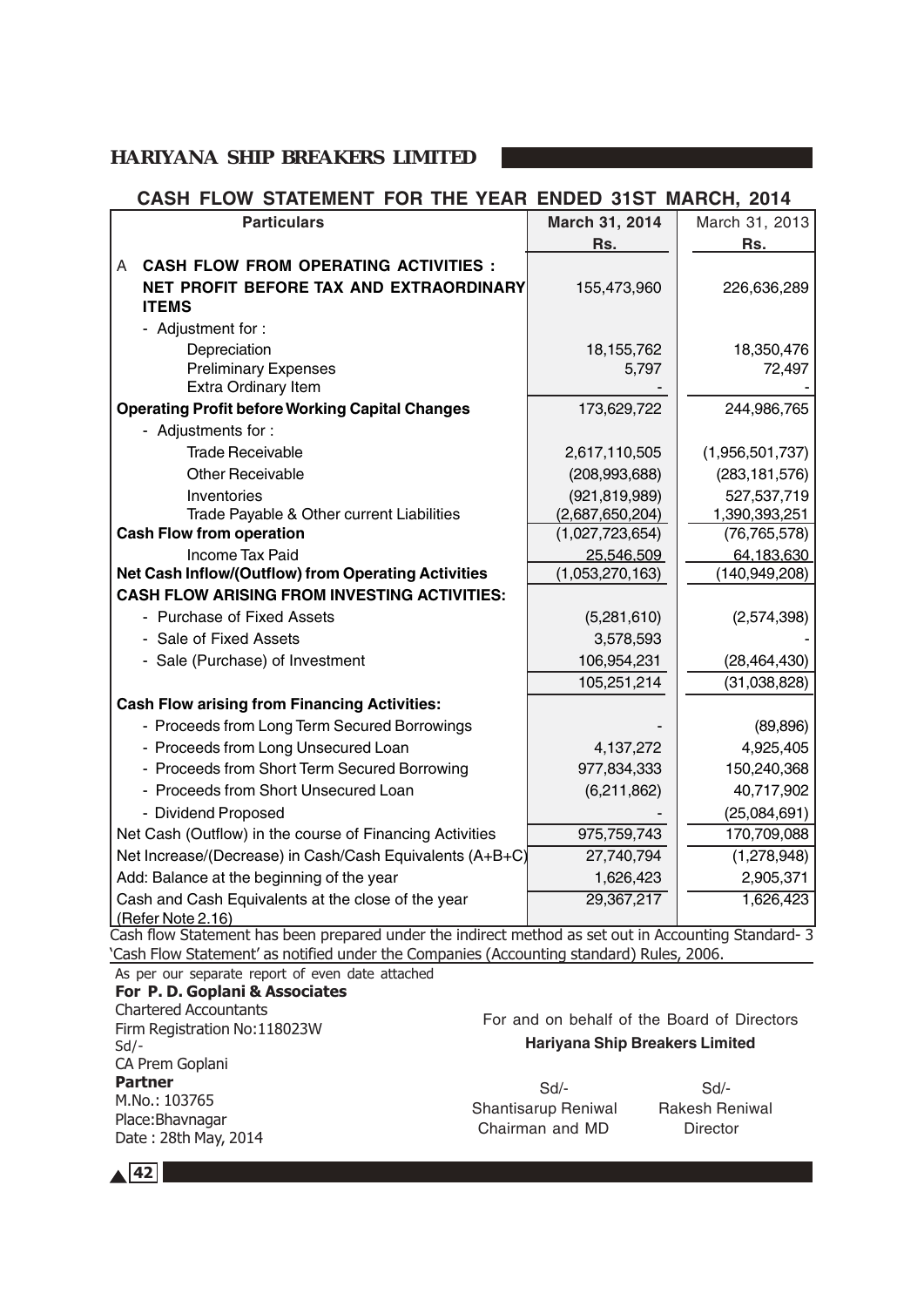#### **NOTES TO FINANCIAL STATEMSNTS FOR THE YEAR ENDED 31st MARCH, 2014**

#### **1 CORPORATE INFORMATION**

Hariyana Ship Breakers Limited is a public company domiciled in India and incorporated under the provisions of the Companies Act,1956. Its shares is listed on One stock exchanges in India. The company is engaged in various business activities.

During the year, the Company was engaged in Ship Recycling (ship breaking), Manufacturing of Sponge Iron & Steels, Trading in Ferrous & Non-Ferrous Metals and Coal and Investment. As and when any surplus fund are available, the same is given on interest to other parties and also invested in the shares and securities to earn short term and long term capital gains.

#### 1.1 **BASIS OF PRESENTATION :**

The financial statements of the company have been prepared in accordance with generally accepted accounting principles in India (Indian GAAP). The company has prepared these financial statements to comply in all material respects with the accounting standards notified under the Companies (Accounting Standards) Rules, 2006 (as amended) and the relevant provisions of the Companies Act, 1956. The financial statements have been prepared on an accrual basis and under the historical cost convention.

The accounting policies adopted in the preparation of financial statements are consistent with those of previous year, except for the change in accounting policy explained below.

#### **a) SIGNIFICANT ACCOUNTING POLICIES**

During the year ended 31 March 2014, the revised Schedule VI notified under the Companies Act 1956, has become applicable to the company, for preparation and presentation of its financial statements. Adoption of revised ScheduleVI does not materially impact recognition and measurement principles followed for preparation of financial statements.

However, it has significant impact on presentation and disclosures made in the financial statements. The company has also reclassified the previous year figures in accordance with the requirements applicable in the current year.

## **b) USE OF ESTIMATES**

The preparation of financial statements in conformity with Indian GAAP requires the management to make judgements, estimates and assumptions that affect the reported amounts of revenues, expenses, assets and liabilities and the disclosure of contingent liabilities, at the end of the reporting period. Although these estimates are based on the management's best knowledge of current events and actions, uncertainty about these assumptions and estimates could result in the outcomes requiring a material adjustment to the carrying amounts of assets or liabilities in future periods.

#### **c) TANGIBLE FIXED ASSETS**

Fixed Assets are stated at cost, less accumulated depreciation (other than 'Freehold Land' where no depreciation is charged) and impairment loss, if any. Cost comprises the purchase price, including duties and other non-refundable taxes or levies any

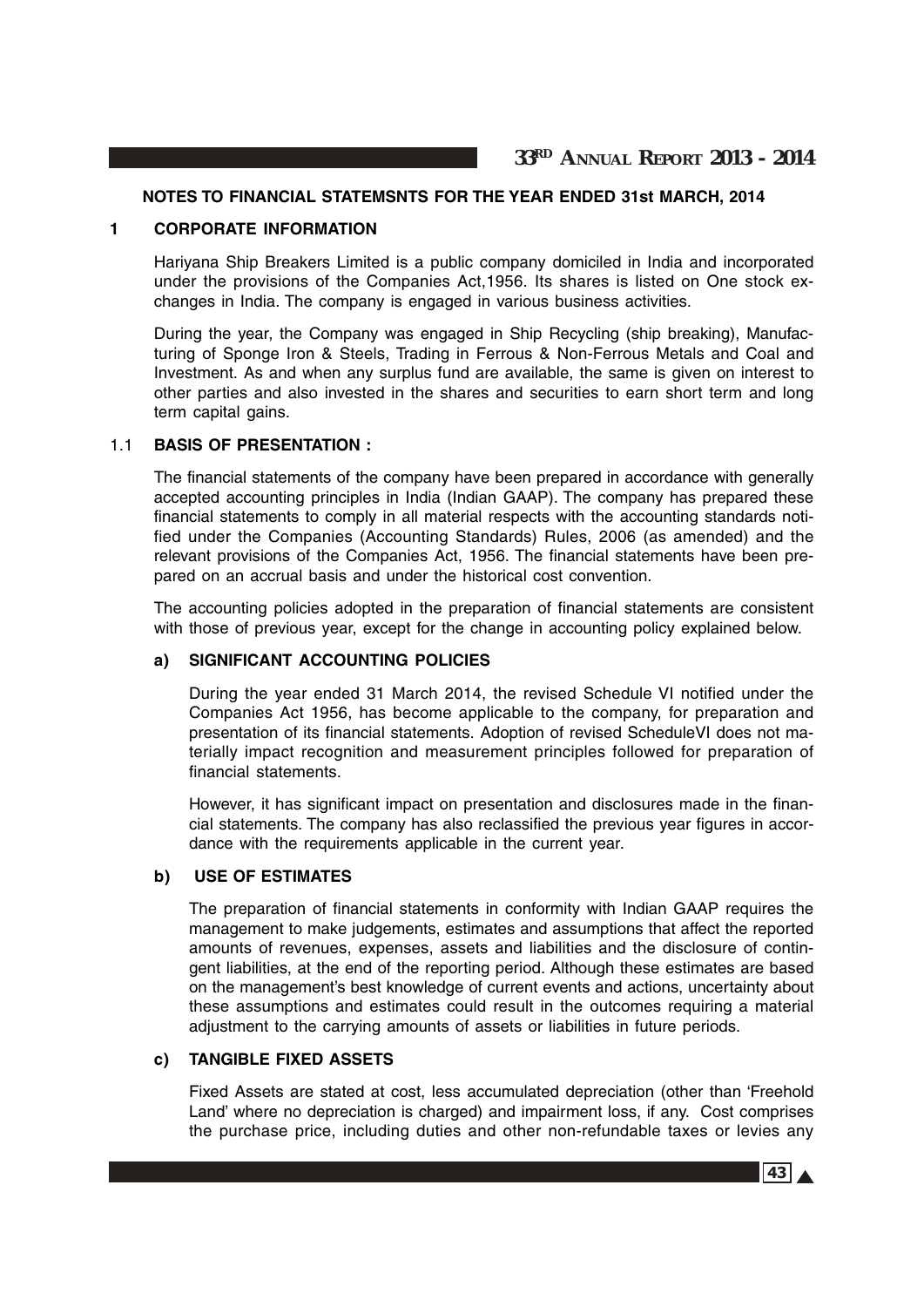directly attributable cost of bringing the asset to its working condition and indirect costs specifically attributable to construction of a project or to the acquisition of a fixed asset.

In the event of the same having been revalued, they are stated at the revalued figures. Expenditure relating to fixed assets is added to costs only when the same involved modification work whereby it increases the life of the assets. Fixed assets acquired from ships during the course of scrapping operation are capitalised at value estimated by the management.

#### **d) DEPRECIATION ON TANGIBLE ASSETS**

I Depreciation is provided on the straight line method, pro-rata basis to the period of use, so as to write off the original cost of the asset over the remaining estimated useful life (as per technical evaluation by the Management at the time of acquisition) or at rates prescribed under the Schedule XIV to the Companies Act, 1956, whichever is higher, on the following basis :

| <b>Tangible Fixed Assets</b>                     | <b>Method</b>                                                 | <b>Estimated useful Life</b> |
|--------------------------------------------------|---------------------------------------------------------------|------------------------------|
| Factory Shed & Building                          | Straight line                                                 | Not Estimated                |
| <b>Other Buildings</b>                           | Straight line                                                 | Not Estimated                |
| Plant & Machinery                                | Straight line                                                 | 3 to 10 Years                |
| Furniture & Fixtures,<br>Office Equipments, etc. | Straight line                                                 | 5 Years                      |
| Vehicle                                          | Straight line                                                 | 4 Years                      |
| Computers                                        | Straight line                                                 | 3 Years                      |
| Leasehold improvements                           | 25% or the rate based on lease<br>period, whichever is higher |                              |

II No depreciation is provided for assets sold during the year whereas pro-rata depreciation is provided on assets acquired during the year.

#### **e) IMPAIRMENT OF ASSTES**

The Company assesses on each balance sheet date whether there is any indication that an asset may be impaired. If any such indication exists, the Company estimates the recoverable amount of the asset. If such recoverable amount of the asset is less than its carrying amount, the carrying amount is reduced to its recoverable amount. The amount so reduced is treated as an impairment loss and is recognised in the Statement of Profit and Loss, except in case of revalued assets, where it is first adjusted against the related balance in fixed assets revaluation reserve.

If at the balance sheet date, there is an indication that a previously assessed impairment loss no longer exists, the recoverable amount is reassessed and the asset is carried at the recoverable amount subject to a maximum of depreciated historical cost.

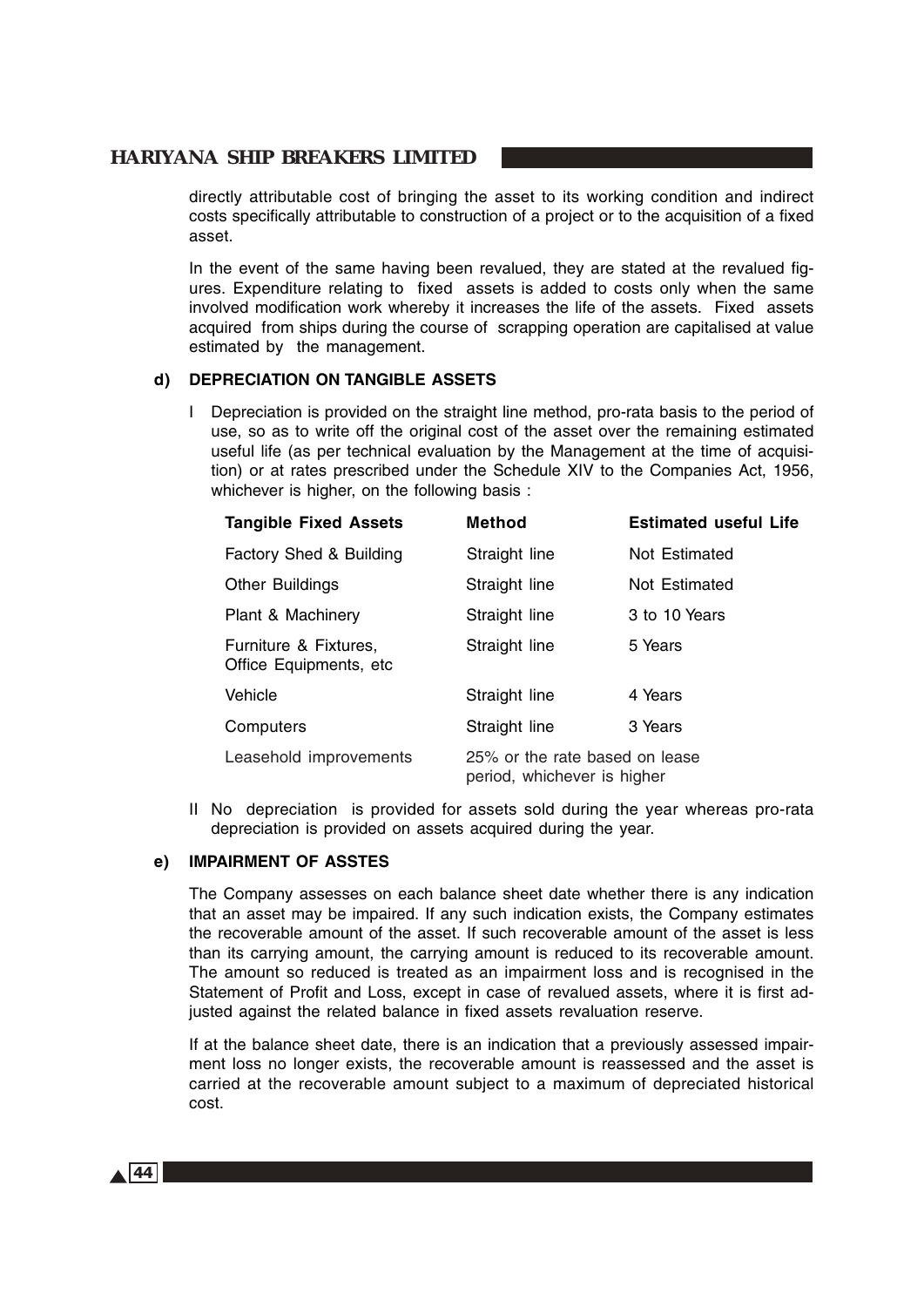#### **f) BORROWING COSTS**

Borrowing costs that are directly attributable to the acquisition, construction/development of a qualifying asset are capitalized as a part of cost of such asset. A qualifying asset is one that necessarily takes substantial period of time to get ready for its intended use.

Costs in connection with borrowing of funds to the extent not directly related to the acquisition of fixed assets are amortised and charged to the Statement of Profit and Loss, over the tenure of the loan.

#### **g) INVESTMENTS**

Investments, which are readily realizable and intended to be held for not more than one year from the date on which such investments are made, are classified as current investments. All other investments are classified as long-term investments.

Investment in Partnership Firm as trade investment which shown at their book value at cost.

#### **h) VALUATION OF INVENTORIES**

Items of inventories are measured as :

| i) Ship Materials           | At Cost                                  |
|-----------------------------|------------------------------------------|
| ii) Trading Goods in Trade  | At Lower of cost or net realisable value |
| iii) Steel Raw Materials    | At cost                                  |
| iv) Steel Finished Products | At Lower of cost or net realisable value |

The weight of the ship purchased is accounted in terms of LDT of the ship at the time of its construction. Ascertaining of weight of ship at the time of purchase is not possible due to its nature and size. There is loss of weight on account of corrosion and other factors during the usage of the ship and its voyage for about 20 to 25 years.

Inventory at the close of the year is ascertained by reducing the weight of the scrap sold together with the estimated wastage of the material.

Stores & Spares are written off at the time of purchase itself and no inventory is maintained.

# **i) RECOGNITION OF INCOME AND EXPENDITURE**

Revenue is recognised only when it can be reliably measured and it is reasonable to expect ultimate collection. Turnover include sale of goods, services, sales tax, service tax, excise duty and sales during trial run period, adjusted for discounts (net) , Value Added Tax and gain/loss corresponding hedge contracts.

Dividend income is recognized when right to receive is established. Interest income is recognized on time proportion basis taking into account of the amount outstanding and rate applicable.

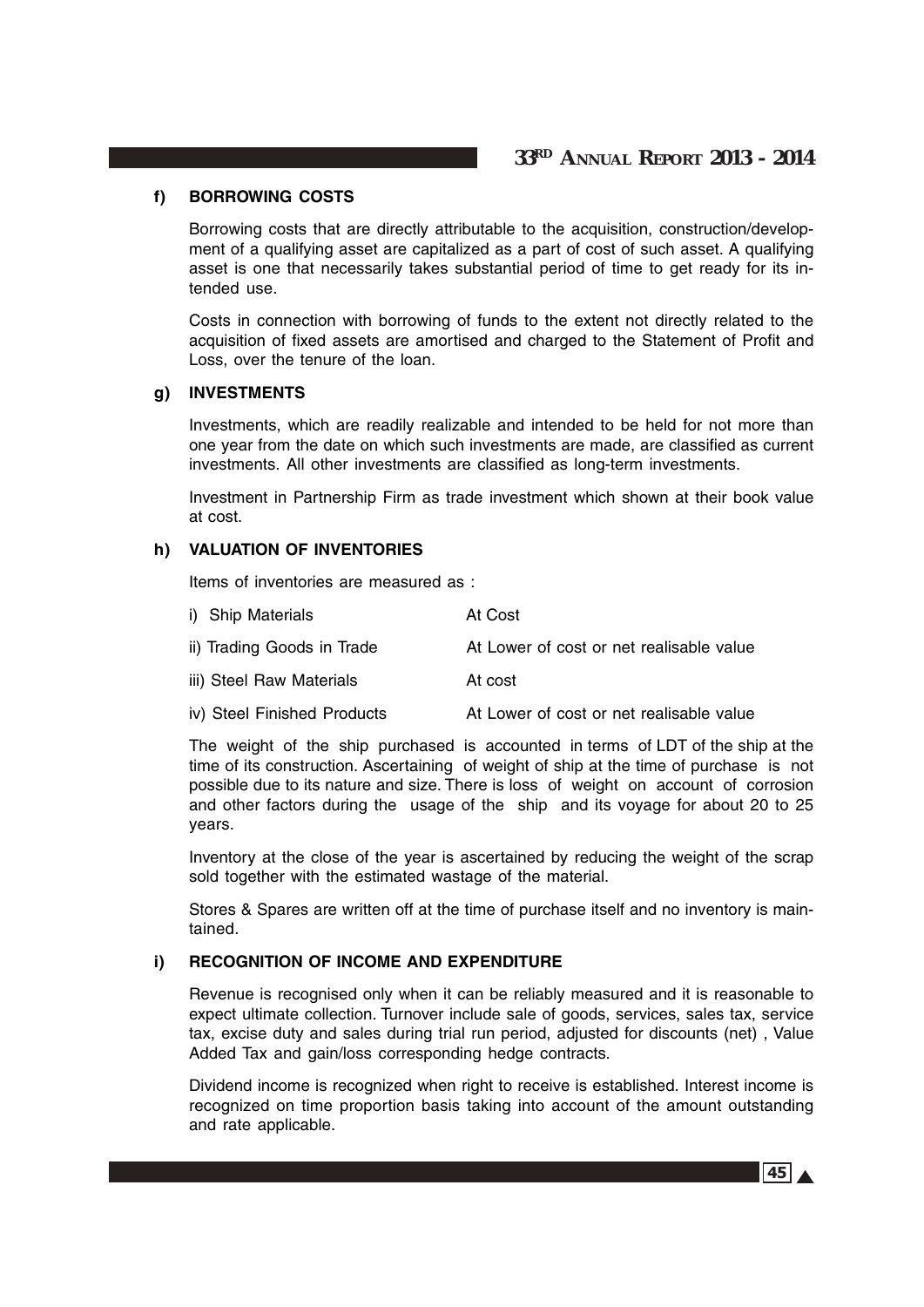#### **j) FOREIGN CURRENCY TRANSACTIONS**

Purchase in respect of raw materials are accounted for on actual payment basis if the same are made before the year end , and/or at the rate of foreign exchange booking are made. In all other cases, the purchases and also the liability in respect of said foreign exchange are stated as converted at the exchnage rate prevalent at the last day of the financial year.

#### **k) EXCISE DUTY & CENVAT**

Excise duty is chargeable on production but is payable on clearance of goods. Accordingly excise duty on the goods manufactured by the company is accounted for at the time of their clearance. Excise duty payable is adjusted against the Cenvat credits, to the extent it is available and balance duty is paid and debited to Revenue.

#### **l) PROVISION FOR TAXATION**

Tax expense comprises both current and deferred tax.

Current income-tax is recognised at the amount expected to be paid to the tax authorities, using the tax rates and tax laws, enacted or substantially enacted as at the balance sheet date. Income from shipping activities is assessed on the basis of deemed tonnage income of the Company.

Deferred income-tax is recognised on timing differences, between taxable income and accounting income which originate in one period and are capable of reversal in one or more subsequent periods only in respect of the non shipping activities of the Company. The tax effect is calculated on the accumulated timing differences at the year end based on tax rates and laws, enacted or substantially enacted as of the balance sheet date. Deferred Tax Assets are recognised and carried forward only to the extent that there is reasonable certainty that sufficient future taxable income will be available against which such Deferred Tax Assets can be realised.

Minimum Alternate Tax (MAT) credit is recognised as an asset only when and to the extent there is convincing evidence that the company will pay normal income tax during the specified period.

#### **m) RETIREMENT AND OTHER EMPLOYEE BENEFITS**

Retirement benefit in the form of provident fund is a defined contribution scheme. The contributions to the provident fund are charged to the statement of profit and loss for the year when the contributions are due. The company has no obligation, other than the contribution payable to the provident fund.

The Management is also of the opinion that the payment of pension Act, is not applicable to the Company. Employees are eligible for gratuity at the time of retirement as per provisions of Payment of Gratuity Act. Provision for Gratuity has not been made in the Accounts as per AS - 15 and the same will be accounted for as and when payment is made.

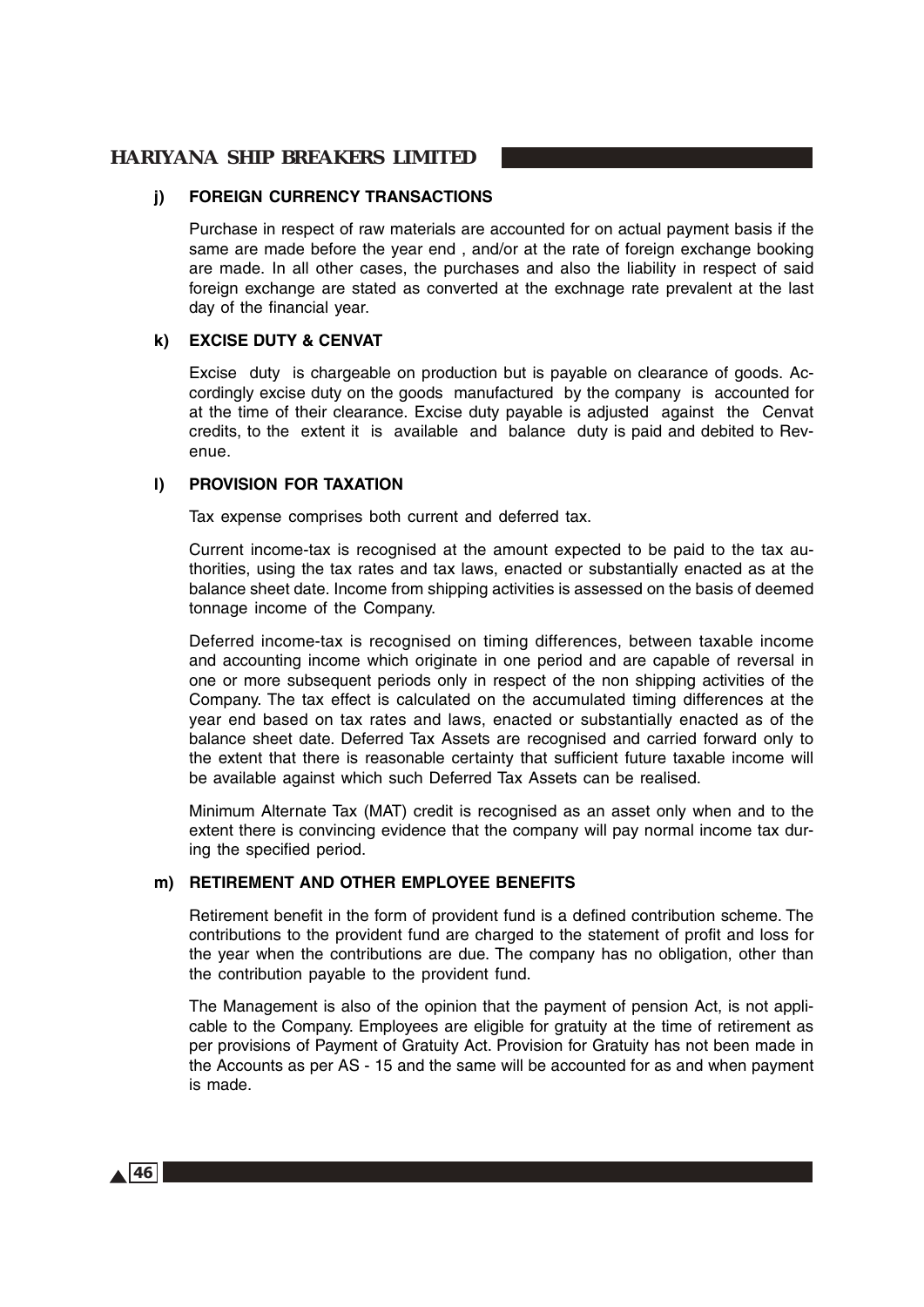#### **n) AMORTIZATION OF PRELIMINARY EXPENSES**

Preliminary expenditure amounting to Rs. 30,18,523 /- has been written off during the year.

#### **o) EARNING PER SHARE**

Basic earnings per share are calculated by dividing the net profit or loss for the period attributable to equity shareholders by the weighted average number of equity shares outstanding during the period. The weighted average number of equity shares outstanding during the period is adjusted for events such as bonus issue, bonus element in a rights issue, share split, and reverse share split (consolidation of shares) that have changed the number of equity shares outstanding, without a corresponding change in resources.

For the purpose of calculating diluted earnings per share, the net profit or loss for the period attributable to equity shareholders and the weighted average number of shares outstanding during the period are adjusted for the effects of all dilutive potential equity shares.

#### **p) PROVISIONS, CONTINGENT LIABILITIES AND CONTINGENT ASSETS**

A provision is recognized when the company has a present obligation as a result of past event, it is probable that an outflow of resources embodying economic benefits will be required to settle the obligation and a reliable estimate can be made of the amount of the obligation. Provisions are not discounted to their present value and are determined based on the best estimate required to settle the obligation at the reporting date. These estimates are reviewed at each reporting date and adjusted to reflect the current best estimates.

A contingent liability is a possible obligation that arises from past events whose existence will be confirmed by the occurrence or non-occurrence of one or more uncertain future events beyond the control of the company or a present obligation that is not recognized because it is not probable that an outflow of resources will be required to settle the obligation. A contingent liability also arises in extremely rare cases where there is a liability that cannot be recognized because it cannot be measured reliably. The company does not recognize a contingent liability but discloses its existence in the financial statements.

Contingent assets are neither recognised nor disclosed in the financial statements.

#### **q) CASH & CASH EQUIVALENTS**

For the purpose of presentation in the statement of cash flows, cash and cash equivalents include cash on hand, cash at bank and short-term fixed deposits with maturity period not more than three months.

#### **r) MEASUREMENT OF EBITDA**

As permitted by the Guidance Note on the Revised Schedule VI to the Companies Act, 1956, the company has elected to present earnings before interest, tax, depreciation and amortization (EBITDA) as a separate line item on the face of the statement of

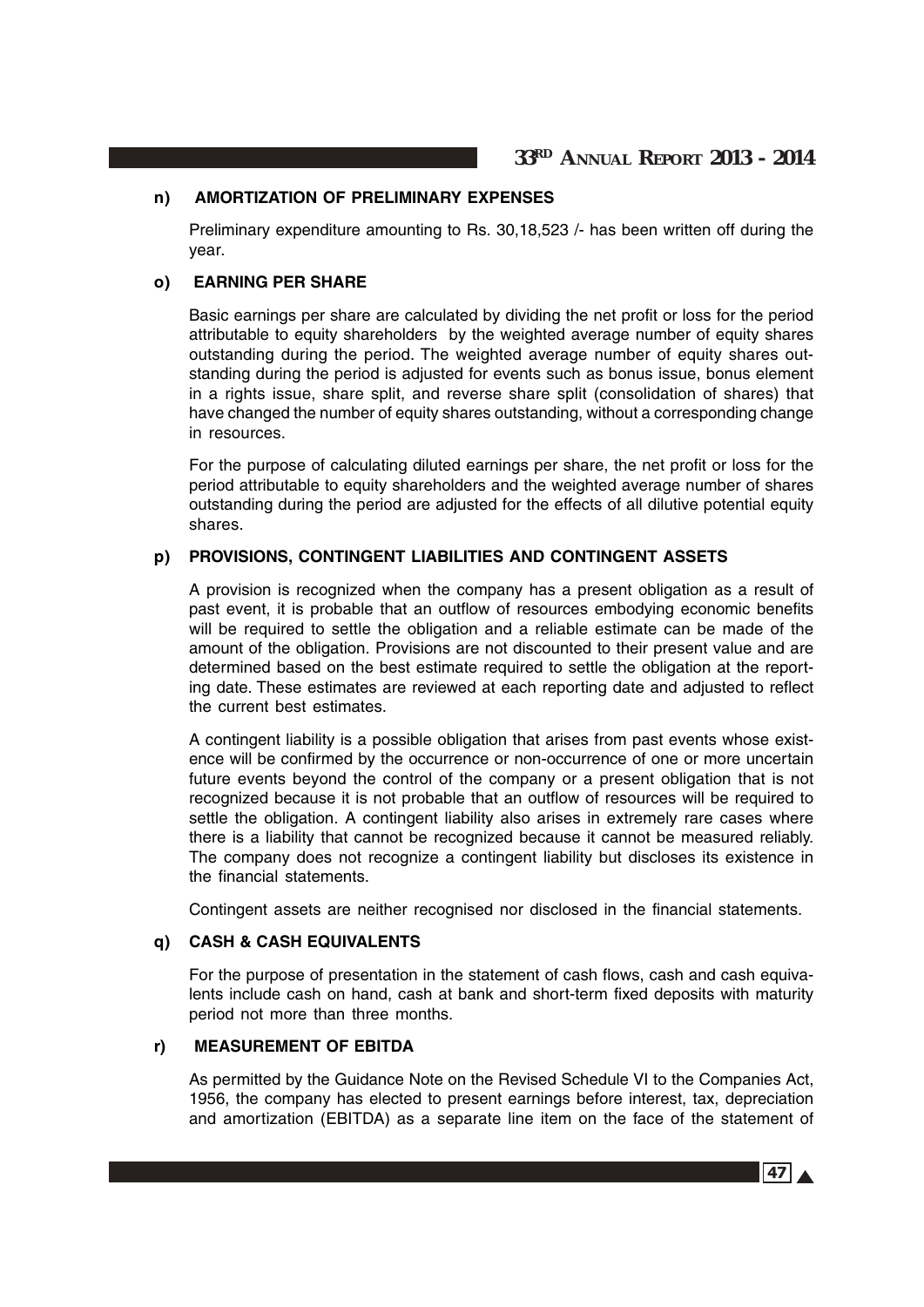profit and loss. The company measures EBITDA on the basis of profit/ (loss) from current year operations. In its measurement, the company does not include depreciation and amortization expense, finance costs and tax expense.

#### **1.2 NOTES FORMING PART OF THE ACCOUNTS**

- a) During the year, the Company was engaged in Ship Recycling (ship breaking), Manufacturing of Sponge Iron & Steels and Trading in Ferrous & Non-Ferrous Metals activities. However, as and when any surplus fund are available, the same is given on interest to other parties and also invested in the shares and securities to earn short term and long term capital gains.
- b) In the opinion of the Management, the realisable value of the fixed assets of the company are much higher than the carrying cost and therefore, no provision for impairment is required to be made.
- c) There are no micro, small and Medium enterprises, to which the company owes dues, which are outstanding for more than 45 days as at March 31, 2014. This information as required to be disclosed under the Micro, Small and Medium Enterprises Development Act, 2006 has been determined to the extent such parties have been identified on the basis of information available with the company.
- d) The major components of the Deferred Tax Assets/Liabilities, based on the tax effect of the timing differences, as at 31st March 2014, are as under.

| <b>Particulars</b>                                   | 31-March-2014 | 31-March-2013 |
|------------------------------------------------------|---------------|---------------|
| Deferred Tax Liability on account of<br>Depreciation | 35,070,173    | 37,054,179    |
| Deferred Tax Assets                                  |               |               |
| Net deferred tax liability at the year end           | 35,070,173    | 37,054,179    |
| Net deferred tax aseets at the year end              |               |               |

- e) The company has taken lease right of the ship Breaking plot No. 14 Alang ship breaking yard. The consideration paid to GMB and party for which such plot has been taken over as treated as deferred revenue expenses and written off over the balance lease period.
- f) Income Tax assessment has been completed upto the year assessment year 2011- 12. The Management has an opinion that no additional liability will arise in the case of pending assessment.
- g) Sales tax assessment has been completed upto the year 2008-09. The Company does not anticipate any liability on account of the pending sales tax assessment.
- h) As per provisions of Payment of Gratuity Act. Provision for Gratuity has not been made in the Accounts as per AS - 15 and the same will be accounted for as and when payment is made.

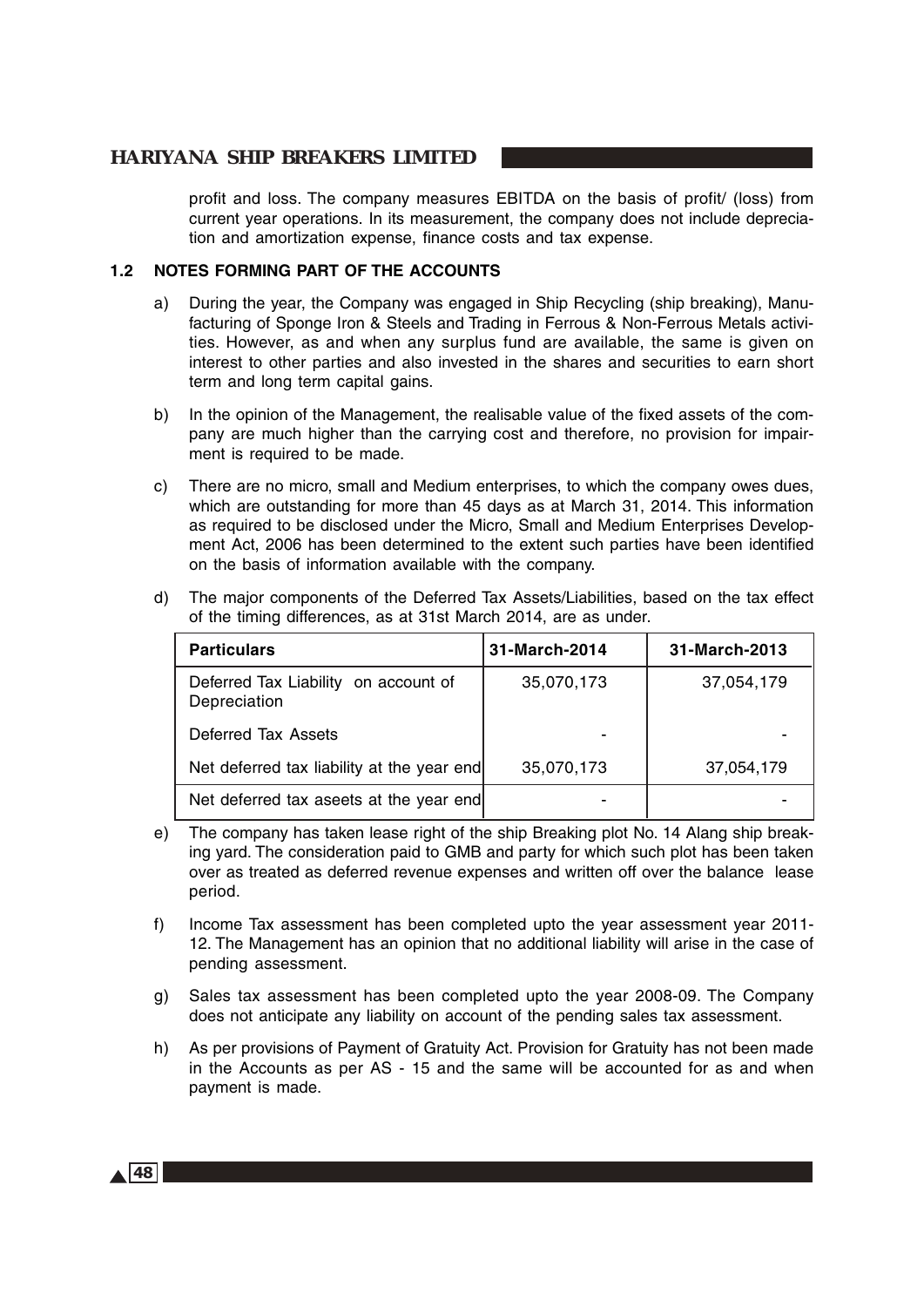- i) In the opinion of the Board of Directors, Current Assets, Loans & Advances have a value of realisation at least equal to the amount at which they are stated in the Balance Sheet. Adequate provision have been made in the accounts for all the known liabilites.
- j) The Balance of Sundry Creditors, Sundry Debtors, Loans & Advances are unsecured, considered goods and subject to confirmation.
- k) Previous years figures have been regrouped/rearranged wherever necessary so as to make them comparable with current years figures.

## ( **C ) ADDITIONAL INFORMATION AS REQUIRED UNDER PART-IV OF SCHEDULE VI TO THE COMPANIES ACT, 1956.**

Balance Sheet Abstract and Company's General Business Profile:

| 1 | <b>Registration Details</b>                                           |            |                            |                       |
|---|-----------------------------------------------------------------------|------------|----------------------------|-----------------------|
|   | Registration No.                                                      |            |                            | L61100MH1981PLC024774 |
|   | <b>State Code</b>                                                     |            |                            | 11                    |
|   | <b>Balance Sheet Date</b>                                             |            |                            | 31st March, 2014      |
|   | 2 Capital raised during the year                                      |            |                            | Rs '000's             |
|   | Public Issue                                                          | Nil        | <b>Right Issue</b>         | <b>Nil</b>            |
|   | <b>Bonus Issue</b>                                                    | <b>Nil</b> | <b>Private Placement</b>   | <b>Nil</b>            |
| 3 | Position of mobilisation and<br>deployment of funds.                  |            |                            |                       |
|   | <b>Total Liabilities</b>                                              | 3,535,701  | <b>Total Assets</b>        | 3,535,701             |
|   | Sources of Funds                                                      |            |                            |                       |
|   | Paid up Capital                                                       | 61,667     | Reserve & Surplus          | 779,217               |
|   | <b>Secured Loans</b>                                                  | 2,008,825  | <b>Unsecured Loans</b>     | 103,171               |
|   | <b>Deferred Tax Liability</b>                                         | 35,070     | <b>Current Liabilities</b> | 547,751               |
|   | <b>Application of Funds</b>                                           |            |                            |                       |
|   | <b>Net Fixed Assets</b>                                               | 240,439    | Investments                | 134,049               |
|   | <b>Current Assets</b>                                                 | 3,161,212  | Misc Expenditure           | Nil                   |
| 4 | Performance of Company                                                |            |                            |                       |
|   | Turnover                                                              | 5,008,295  | <b>Total Expenditure</b>   | 4,852,821             |
|   | Profit/(Loss) before tax                                              | 155,474    | Profit/(Loss) after tax    | 131,911               |
|   | <b>Bacis Earning per Share</b>                                        |            |                            | 21.39                 |
|   | <b>Diluted Earning per Share</b>                                      |            |                            | 21.39                 |
|   | <b>Dividend Rate</b>                                                  |            |                            |                       |
|   | 5 Generic Names of Principal<br>Products, services of the<br>Company. |            |                            |                       |
|   | Item Code No.                                                         |            | 72042909                   |                       |
|   | <b>Product Description</b>                                            |            | Ship Breaking              |                       |
|   | Item Code No.                                                         |            |                            |                       |
|   | <b>Product Description</b>                                            |            | Iron and Steel             |                       |

 $\boxed{49}$   $\blacktriangle$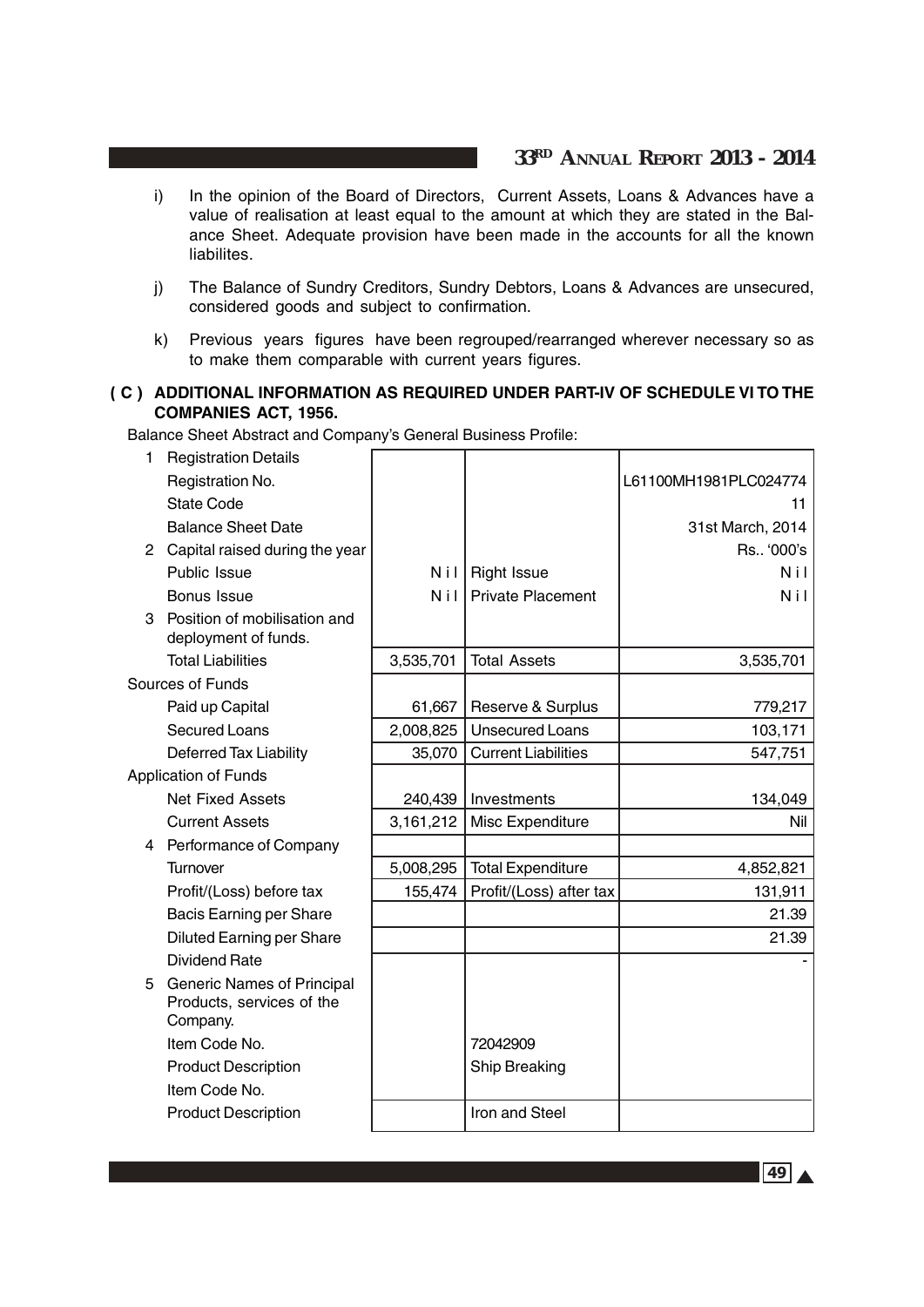#### **SIGNATURE TO NOTE "1" TO "2. 33" FORMING PART OF THE BALANCE SHEET AND STATEMENT OF PROFIT & LOSS.**

As per our separate report of even date attached For P. D. Goplani & Associates Chartered Accountants Firm Registration No:118023W Sd/- CA Prem Goplani Partner M.No.: 103765 Place:Bhavnagar Date : 28th May, 2014

For and on behalf of the Board of Directors **Hariyana Ship Breakers Limited**

 Sd/- Sd/- Shantisarup Reniwal Rakesh Reniwal Chairman and MD Director

 $\triangle$  50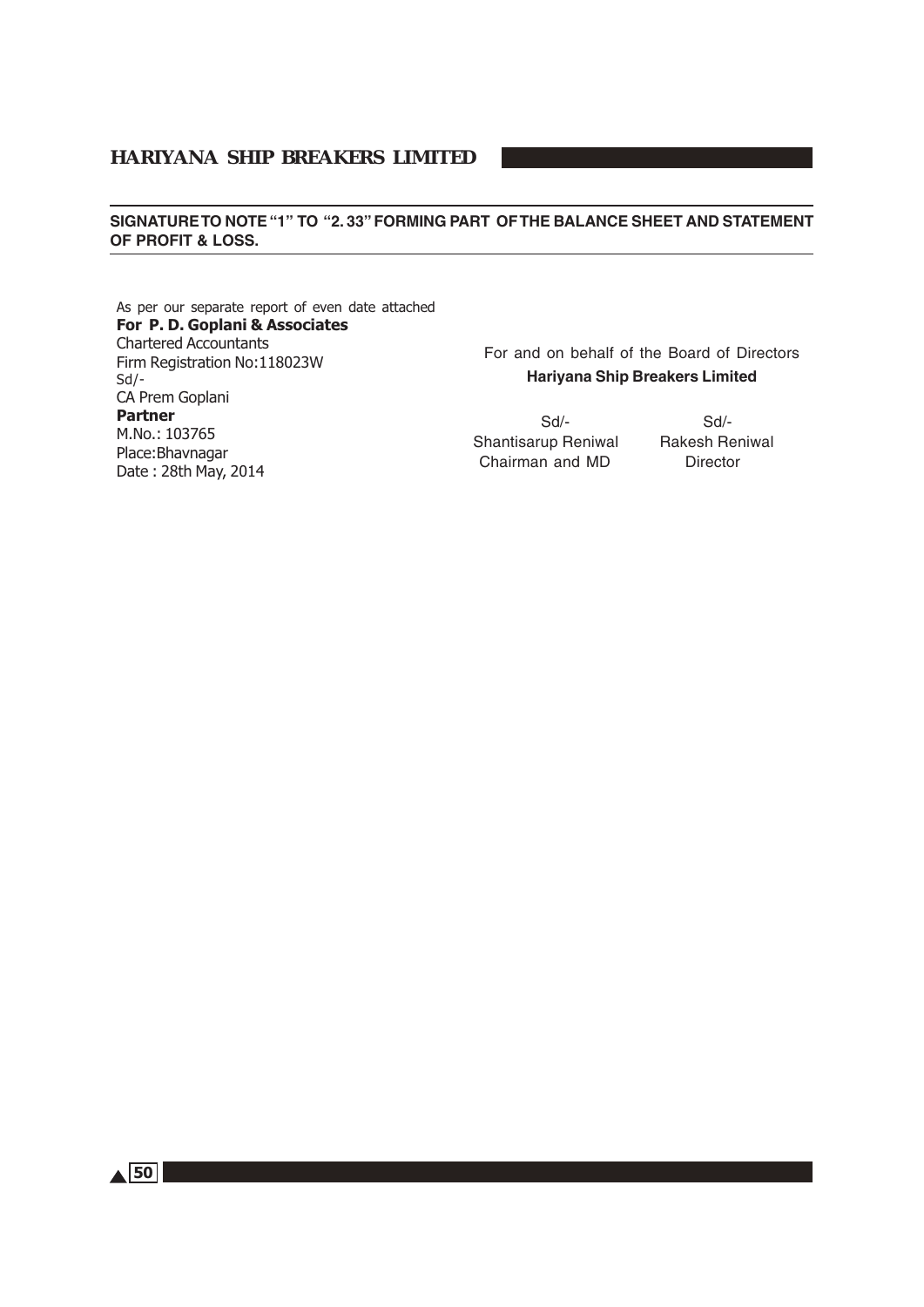#### **2.1 SHARE CAPITAL**

#### **A SHARE CAPITAL**

| <b>PARTICULAR</b>                                  | As at 31st March, 2014 | As at 31st March, 2013 |
|----------------------------------------------------|------------------------|------------------------|
|                                                    | <b>Amount</b>          | <b>Amount</b>          |
| <b>AUTHORISED CAPITAL:</b>                         |                        |                        |
| Equity Shares of Rs. 10/- Each                     | 65,000,000             | 65,000,000             |
| 4% Redeemable Preference Share<br>Of Rs. 10/- Each | 50,000,000             | 50,000,000             |
| <b>ISSUED SHARES CAPITAL</b>                       |                        |                        |
| Equity Shares of Rs. 10/- Each                     | 61,666,670             | 61,666,670             |
| <b>SUBSCRIBED &amp; PAID UP CAPITAL</b>            |                        |                        |
| Equity Shares of Rs. 10/- Each                     | 61,666,670             | 61,666,670             |
| Total                                              | 61,666,670             | 61,666,670             |

#### **B. Reconciliation of the number of outstanding shares as at the beginning and at the end of the reporting period**

| <b>Particulars</b>                         | As at 31st March, 2014 |            | <b>As at 31st March, 2013</b> |               |
|--------------------------------------------|------------------------|------------|-------------------------------|---------------|
|                                            | <b>Number</b>          | Amount     | <b>Number</b>                 | <b>Amount</b> |
| At the beginning of the year               | 6,166,667              | 61,666,670 | 6,166,667                     | 61,666,670    |
| Add: Issue of Bonus Shares during the year |                        |            |                               |               |
| Less: Shares bought back during the year   |                        |            |                               |               |
| Shares outstanding at the end of the year  | 6,166,667              | 61,666,670 | 6,166,667                     | 61,666,670    |

#### **C. Terms/rights attached to equity shares**

The Company has one class of equity shares having par value of Rs. 10/- each. Each shareholder of the equity shares is entitled to one vote per share entitled to receive dividends as declared from time to time. The company declares and pays dividends in Indian rupees. The dividend proposed by the Board of of Directors is subject to the approval of the share holders in the ensuing Annual General Meeting.

During the year ended 31 March 2014, the amount of per share dividend recognized as distributions to equity share holders was Rs. Nil (31 March 2013: Rs. 3.50).

In the event of liquidation of the company, the holders of the Equity shares will be entitled to receive remaining assets of the company, after distribution of preferential amounts. The distribution will be in proporation to the number of equity shares held by the share holders.

 $\overline{51}$   $\overline{4}$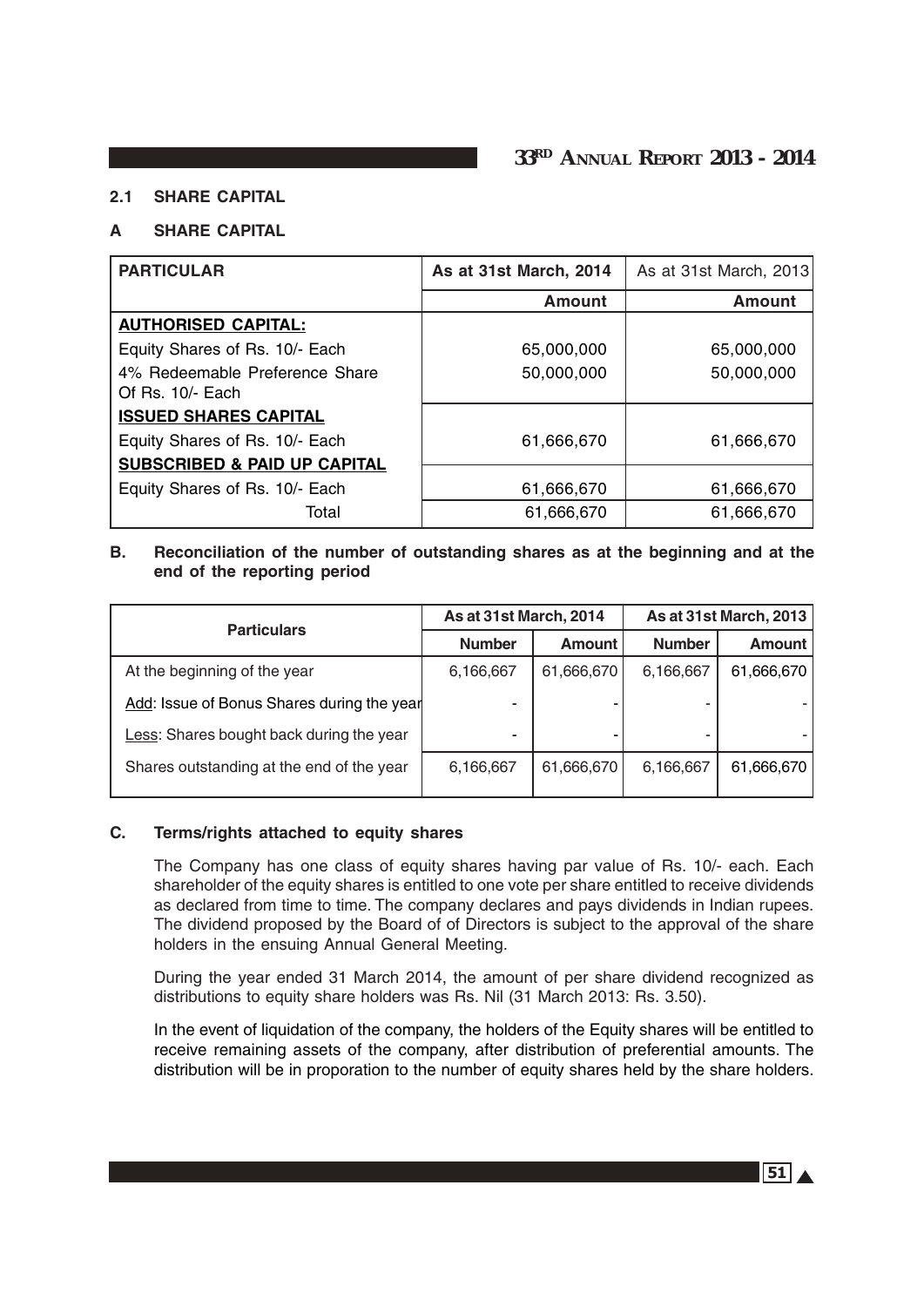**D. The details of shareholder holding more than 5% shares as at 31st March, 2014 and 31st March 2013 is set out below :**

|                            | As at 31 March 2014                              |        | As at 31 March 2013  |                   |  |
|----------------------------|--------------------------------------------------|--------|----------------------|-------------------|--|
| <b>NAME OF SHAREHOLDER</b> | $%$ of<br><b>No. of Shares</b><br><b>Holding</b> |        | <b>No. of Shares</b> | $%$ of<br>Holding |  |
| 1 Rakesh Reniwal           | 858,230                                          | 13.92% | 858,230              | 13.92%            |  |
| 2 Lalitadevi Reniwal       | 414,800                                          | 6.72%  | 414,800              | 6.72%             |  |
| 3 Sanjeev Reniwal          | 438,267                                          | 7.11%  | 438,267              | 7.11%             |  |
| 4 Shantisarup Reniwal HUF  | 625,178                                          | 10.14% | 625,178              | 10.14%            |  |
| 5 Rajeev Reniwal           | 1,539,009                                        | 24.95% | 1,539,009            | 24.95%            |  |
| 6 Unnati Reniwal           | 400,000                                          | 6.48%  | 400,000              | 6.48%             |  |

As per records of the company, including its register of shareholders/members and other declarations received from share holders regarding beneficial interest, the above shareholding represents both legal and beneficial ownership of shares.

#### **2. 2 RESERVES & SURPLUS**

| <b>Particulars</b>                                                | As at            |                  |  |
|-------------------------------------------------------------------|------------------|------------------|--|
|                                                                   | 31st March, 2014 | 31st March, 2013 |  |
| A CAPITAL RESERVES                                                |                  |                  |  |
| <b>Balance as per the last Financial Statements</b>               | 89,360,940       | 89,360,940       |  |
| <b>Add: Current Year Transfer</b>                                 |                  |                  |  |
| <b>Closing Balance</b>                                            | 89,360,940       | 89,360,940       |  |
| <b>CAPITAL REDEMPTION RESERVE</b><br>в                            |                  |                  |  |
| <b>Balance as per the last Financial Statements</b>               | 50,000,000       | 50,000,000       |  |
| <b>Add:</b> Current Year Transfer                                 |                  |                  |  |
| <b>Less: Written Back in Current Year</b>                         |                  |                  |  |
| <b>Closing Balance</b>                                            | 50,000,000       | 50,000,000       |  |
| <b>C SECURITIES PREMIUM ACCOUNT</b>                               |                  |                  |  |
| <b>Balance as per the last Financial Statements</b>               | 14,038,400       | 14,038,400       |  |
| Add: Securities premium credited on Share issue                   |                  |                  |  |
| <b>Less: Premium Utilised for various reasons</b>                 |                  |                  |  |
| Amount utilized toward Issue of Fully paid Bonus<br><b>Shares</b> |                  |                  |  |
| <b>Closing Balance</b>                                            | 14,038,400       | 14,038,400       |  |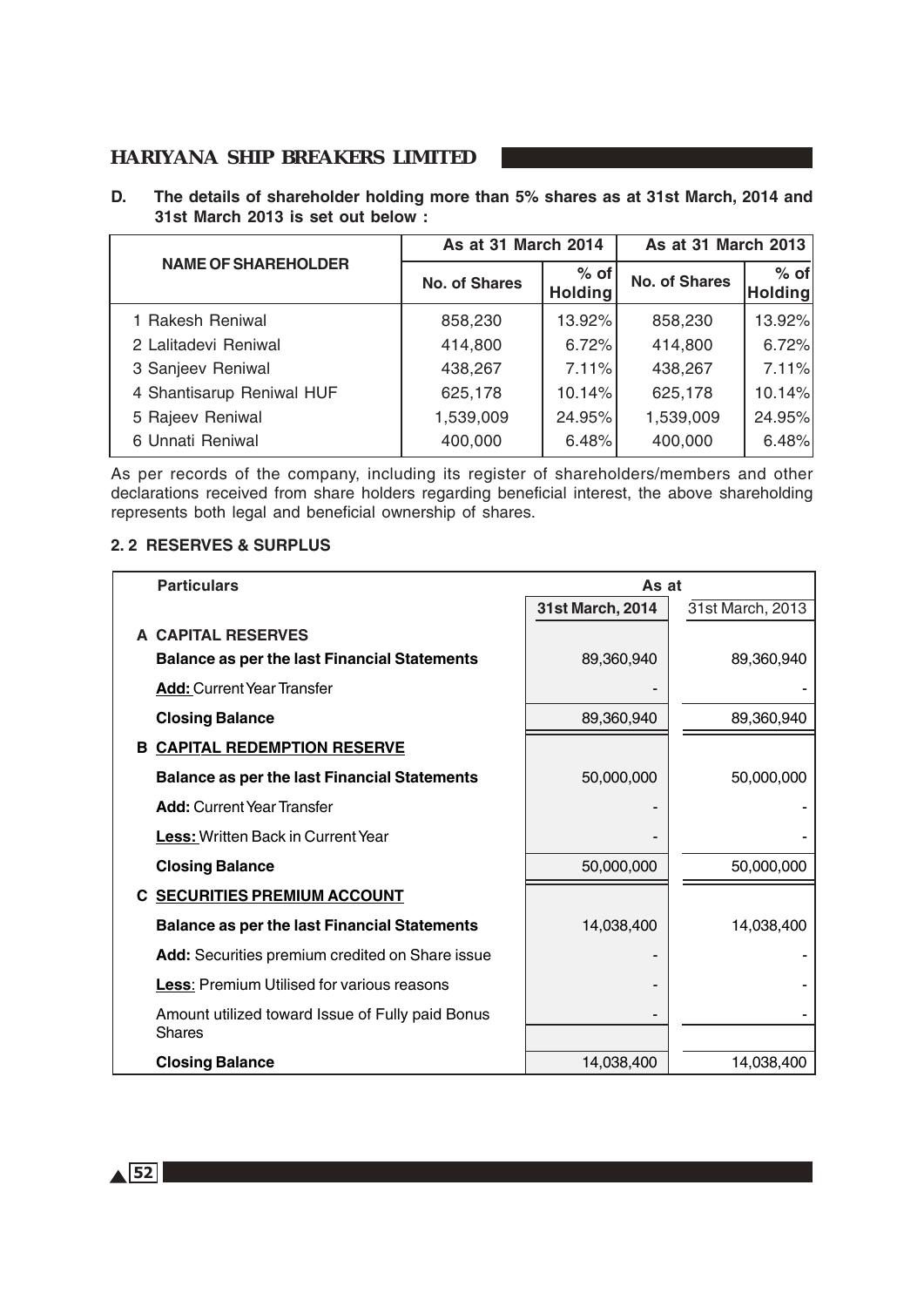**33RD ANNUAL REPORT 2013 - 2014**

| <b>Particulars</b>                                                  | As at            |                  |
|---------------------------------------------------------------------|------------------|------------------|
|                                                                     | 31st March, 2014 | 31st March, 2013 |
| <b>D REVALUATION RESERVE</b>                                        |                  |                  |
| <b>Balance as per the last Financial Statements</b>                 | 6,440,182        | 7,113,289        |
| <b>Add: Current Year Transfer</b>                                   |                  |                  |
| Less: Written Back in Current Year                                  | 673,107          | 673,107          |
| <b>Closing Balance</b>                                              | 5,767,075        | 6,440,182        |
| <b>E GENERAL RESERVE</b>                                            |                  |                  |
| <b>Balance as per the last Financial Statements</b>                 | 37,425,418       | 21,000,000       |
| <b>Add: Current Year Transfer</b>                                   |                  | 16,425,418       |
| Less: Written Back in Current Year                                  |                  |                  |
| <b>Closing Balance</b>                                              | 37,425,418       | 37,425,418       |
| F SURPLUS/(DEFICIT) IN THE STATEMENT OF<br><b>PROFIT &amp; LOSS</b> |                  |                  |
| <b>Balance as per the last Financial Statements</b>                 | 450,713,350      | 327,969,279      |
| Net Profit/(Net Loss) For the current year                          | 131,911,457      | 164,254,182      |
| <b>Transfer From Reserves</b>                                       |                  |                  |
| <b>Less: APPROPRIATIONS</b>                                         |                  |                  |
| Proposed Final Equity Dividend                                      |                  | 21,583,335       |
| {Current Year of Rs. Nil per Share<br>(P.Y of Rs. 3.50 per Share)}  |                  |                  |
| Tax on Proposed Equity Dividends                                    |                  | 3,501,358        |
| <b>Transfer to General Reserves</b>                                 |                  | 16,425,418       |
| <b>Total Appropriations</b>                                         |                  | 41,510,111       |
| Net Surplus in the Statement of Profit & Loss                       | 582,624,807      | 450,713,350      |
| <b>Total Reserve &amp; Surrplus</b>                                 | 779,216,640      | 647,978,290      |
| <b>2.3 LONG TERM BORROWINGS</b>                                     |                  |                  |
| <b>SECURED</b>                                                      |                  |                  |
| A TERM LOANS                                                        |                  |                  |
| (A)                                                                 |                  |                  |
| <b>UNSECURED</b><br><b>B LOANS &amp; ADVANCES</b>                   |                  |                  |
| - From Related Parties                                              | 55,214,686       | 51,077,414       |
| - From other Parties                                                |                  |                  |
| (B)                                                                 | 55,214,686       | 51,077,414       |
| Total(A+B)                                                          | 55,214,686       | 51,077,414       |

53 A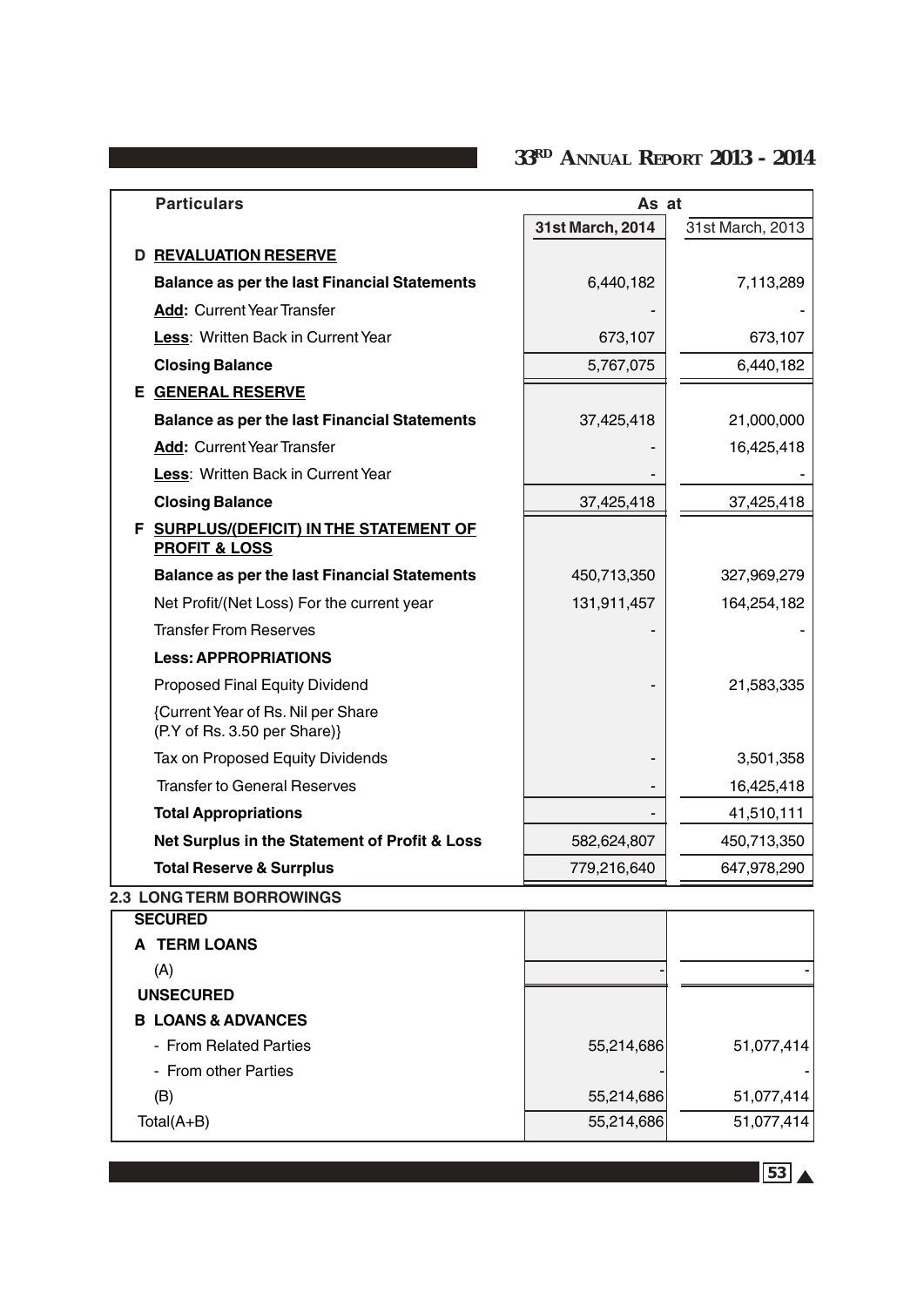# **2.4 DEFERRED TAX LIABILITIES**

| <b>Particulars</b>              | As at            |                  |
|---------------------------------|------------------|------------------|
|                                 | 31st March, 2014 | 31st March, 2013 |
| <b>Deferred Tax Liabilities</b> |                  |                  |
| - On account of Depreciation    | 35,070,173       | 37,054,179       |
|                                 | 35,070,173       | 37,054,179       |
| <b>Deferred Tax Assets</b>      |                  |                  |
| - On disallowances of expenses  |                  |                  |
|                                 |                  |                  |
| Total                           | 35,070,173       | 37,054,179       |

The major components of deferred tax assets/ liabilities, based on the tax effect of the timing difference as at the year end. Deferred tax is accounted using the tax rates and laws that are enacted or substantively enacted as on the balance sheet date.

# **2.5 OTHER LONG TERM LIABILITIES**

| (A) Trade Payables (Including Acceptance) | 1,19,274  | 277,650   |
|-------------------------------------------|-----------|-----------|
| (B) Other Payables                        |           |           |
| <b>Advance from Customers</b>             | -         |           |
| <b>Security Deposit From Tenants</b>      | 13,40,000 | 1,140,000 |
| Total                                     | 14,59,274 | 1,417,650 |

# **2. 6 SHORT TERM BORROWINGS**

| <b>SECURED</b>                                 |               |               |
|------------------------------------------------|---------------|---------------|
| A LOANS REPAYABLE ON DEMAND                    |               |               |
| I Working Capital Loans From Banks             | 2,179,597     | 172,616,182   |
|                                                |               |               |
| (Secured)                                      |               |               |
| <b>II</b> Foreign Letter of Credits            | 2,006,645,318 | 858,374,400   |
| (Secured)                                      |               |               |
| (A)                                            | 2,008,824,915 | 1,030,990,582 |
| <b>UNSECURED</b>                               |               |               |
| <b>B LOANS &amp; ADVANCES</b>                  |               |               |
| <b>From Related Parties</b>                    | 47,956,041    | 54,167,903    |
| (B)                                            | 47,956,041    | 54,167,903    |
| Total(A+B)                                     | 2,056,780,956 | 1,085,158,485 |
| <b>Working Capital Loan</b>                    |               |               |
| from banks:                                    |               |               |
| - Punjab National Bank<br>a                    |               | 2,943,256     |
| - Punjab National Bank OD-376097<br>b          |               | 158,022,504   |
| - Punjab National Bank CC-2793<br>$\mathsf{C}$ | 1,272,776     | 1,624,838     |
| - Punjab National Bank CC-600<br>d             | 906,821       | 10,025,584    |
| Total from banks                               | 2.179.597     | 172,616,182   |
| 54                                             |               |               |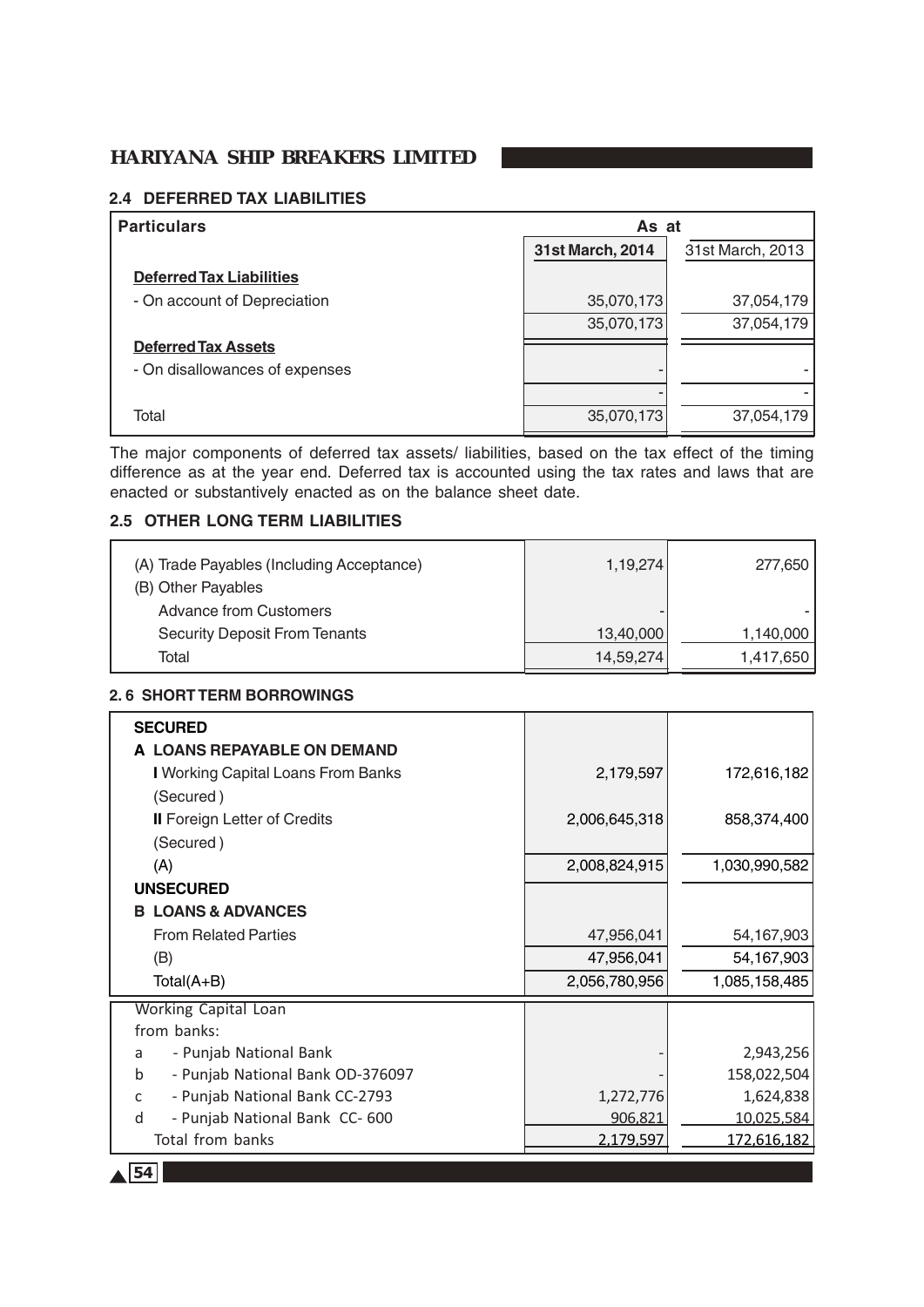# **2. Details of Security :**

- a. Cash Credit facility from Punjab National Bank is secured by way of hypothecation of Stock of Raw-Material, Finished goods, Work in progress, Books debts & personal guarantee of the Directors.
- b Bank overdraft facility from Punjab National Bank OD-376097 is secured by way of equitable mortgage of immovable property of the company & associated concern as collateral security & personal guarantee of the associated concern & relatives of the key management personnels.
- c Cash Credit facility from Punjab National Bank CC-2793 is secured by way of hypothecation of Stocks & book debts of the company as primary security and equitable mortgage of immovable property of the company & associated concern as collateral security.
- d. Cash Credit facility from Punjab National Bank CC-600 is secured by way of hypothecation of Stocks & book debts of the company as primary security.

#### **2. 7 TRADE PAYABLES**

| <b>Particulars</b>                      | As at            |                  |
|-----------------------------------------|------------------|------------------|
|                                         | 31st March, 2014 | 31st March, 2013 |
| a. Trade Payables                       |                  |                  |
| - Advance From Customers                | 1,500,000        |                  |
| - Creditors Payable                     | 9,246,702        | 23,558,797       |
| - Other Creditors Payable               | 403,287,732      | 2,893,691,663    |
| Total                                   | 414,034,434      | 2,917,250,460    |
| <b>2.8 OTHER CURRENT LIABILITIES</b>    |                  |                  |
| <b>INCOME RECEIVED IN ADVANCE</b>       |                  | 3,050,000        |
| <b>OTHER PAYABLE</b>                    |                  |                  |
| <b>Advance From Services Receipents</b> |                  | 67,345           |
| <b>Statutory Dues</b>                   | 10,801,928       | 3,252,980        |
| <b>Advanvce from Customers</b>          | 2,593,448        | 1,461,301        |
| <b>Margin From Customers Received</b>   | 91,900,001       | 273,600,000      |
| <b>Outstanding Liabilities</b>          | 204,691          | 139,832          |
| Total                                   | 105,500,068      | 281,571,458      |
| <b>2. 9 SHORT-TERM PROVISIONS</b>       |                  |                  |
| (A) Provision for Employee Benefits     |                  |                  |

| (A) Provision for Employee Benefits    |            |              |
|----------------------------------------|------------|--------------|
| <b>Contribution to Provident Funds</b> | 11,711     |              |
| Contribution to ESIC                   | 105,085    |              |
| <b>Outstanding Liabilities</b>         | 1,093,854  | 3,621,795    |
| <b>Others</b><br>(B)                   |            |              |
| Provision for Income Tax               | 25,546,509 | 6,455,083    |
| <b>Proposed Dividend</b>               |            | 21,583,335   |
| Tax on proposed Dividend               |            | 3,501,358    |
| Total                                  | 26,757,159 | 35, 161, 571 |

**55** A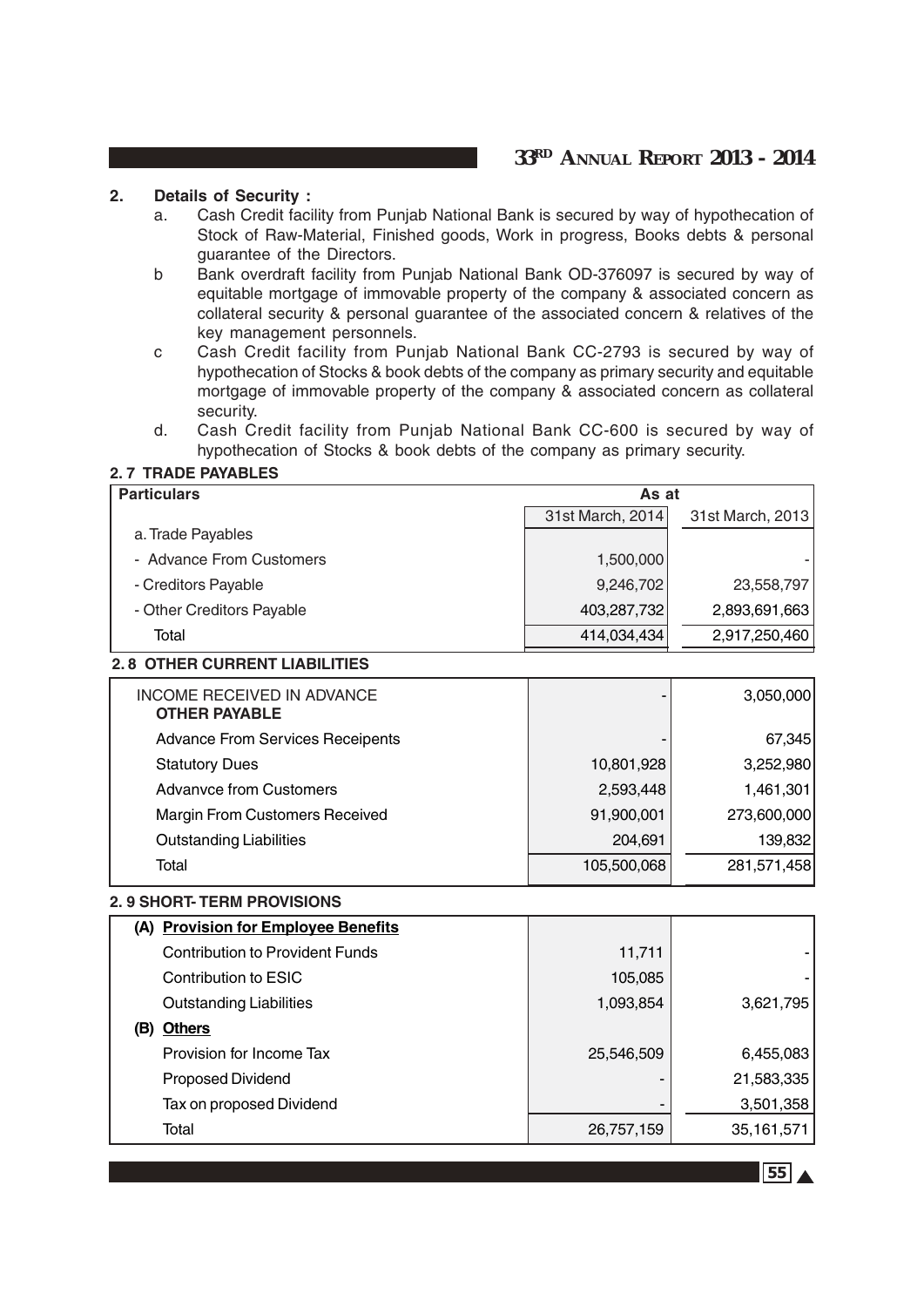| t. |  |
|----|--|
| ٦  |  |
|    |  |
|    |  |
|    |  |
| ı  |  |

| 2.10 FIXED ASSETS            |                     |                    |           |                     |                           |                 |              |             |                 |                                  |                     |                     |
|------------------------------|---------------------|--------------------|-----------|---------------------|---------------------------|-----------------|--------------|-------------|-----------------|----------------------------------|---------------------|---------------------|
|                              |                     | <b>GROSS BLOCK</b> |           |                     |                           |                 | DEPRICIATION |             |                 |                                  | <b>NET BLOCK</b>    |                     |
| <b>ASSETS</b>                | 01.04.2013<br>AS ON | <b>ADDITION</b>    | DEDUCTION | 31.03.2014<br>TOTAL | <b>DLdn</b><br>01.04.2013 | RATE OF<br>DEP  | DEP. FOR THE | REVALUATION | WRITTEN<br>BACK | 31.03.2014<br><b>TOTAL AS ON</b> | 31.03.2014<br>AS ON | 31.03.2013<br>AS ON |
| FACTORY LAND                 | 23,529,682          |                    |           | 23,529,682          |                           |                 |              |             |                 |                                  | 23,529,682          | 23,529,682          |
| PREMISES                     |                     |                    |           |                     |                           |                 |              |             |                 |                                  |                     |                     |
| - Non Factory                | 39,733,150          |                    |           | 39,733,150          | 13,011,733                | 1.63            | 49,190       | 598,461     |                 | 13,659,384                       | 26,073,766          | 26,721,417          |
| - Warehouse (Leasehold)      | 4,817,420           |                    |           | 4,817,420           | 1,613,817                 | 1.63            | 3,878        | 74,646      |                 | 1,692,341                        | 3,125,079           | 3,203,603           |
| -Godown                      | 1,356,796           |                    |           | 1,356,796           | 377,849                   | 1.63            | 22,116       |             |                 | 399,965                          | 956,831             | 978,947             |
| - Office                     | 2,041,059           |                    |           | 2,041,059           | 254,650                   | 1.63            | 33,269       |             |                 | 287,919                          | 1,753,140           | 1,786,409           |
| - Flate Madhavhil            |                     | 1,264,697          |           | 1,264,697           |                           |                 |              |             |                 |                                  | 1,264,697           |                     |
| FACTORY BUILDING             | 23,427,076          |                    |           | 23,427,076          | 4,782,403                 | 3.34            | 782,464      |             |                 | 5,564,867                        | 17,862,209          | 18,644,673          |
| ROADS & CULVETS              | 72,850              |                    |           | 72,850              | 16,625                    | 3.34            | 2,433        |             |                 | 19,058                           | 53,792              | 56,225              |
| PLANT & MACHINERY            | 213,229,427         |                    | 3,451,423 | 209,778,004         | 92,925,727                | 4.75            | 10,859,976   |             | 1,617,417       | 102,168,286                      | 107,609,718         | 120,303,700         |
| CRANE                        | 16,805,083          |                    |           | 16,805,083          | 4,609,453                 | 4.75            | 870,916      |             |                 | 5,480,369                        | 11,324,714          | 12,195,630          |
| POLLUTION CONTROL EQUIPMENTS | 43,999,330          |                    | 481,403   | 43,517,927          | 17,117,846                | 5.28            | 2,322,329    |             | 227,926         | 19,212,249                       | 24,305,678          | 26,881,484          |
| PLANT & MACHINERY (OTHERS)   | 10,677,199          |                    |           | 10,677,199          | 3,236,795                 | 4.75            | 507,167      |             |                 | 3,743,962                        | 6,933,237           | 7,440,404           |
| ASBESTO HANDLING SYSTEM      | 283,500             |                    |           | 283,500             | 36,488                    | 4.75            | 13,466       |             |                 | 49,954                           | 233,546             | 247,012             |
| OFFICE EQUIPMENTS            | 2,582,595           |                    |           | 2,582,595           | 1,026,006                 | 4.75            | 122,675      |             |                 | 1,148,681                        | 1,433,914           | 1,556,589           |
| <b>MOBILE</b>                | 137,130             | 51,500             |           | 188,630             | 17,659                    | 4.75            | 6,601        |             |                 | 24,260                           | 164,370             | 119,471             |
| <b>FURNITURE</b>             | 4,235,846           |                    |           | 4,235,846           | 2,558,692                 | 6.33            | 232,579      |             |                 | 2,791,271                        | 1,444,575           | 1,677,154           |
| <b>COMPUTERS</b>             | 2,647,559           | 38,438             |           | 2,685,997           | 2,349,491                 | 16.21           | 262,800      |             |                 | 2,612,291                        | 73,706              | 298,068             |
| <b>AIRCONDITIONERS</b>       | 341,570             | 31,500             |           | 373,070             | 51,450                    | 4.75            | 20,413       |             |                 | 71,863                           | 301,207             | 290,120             |
| METAL DETECTOR               | 102,222             |                    |           | 102,222             | 20,701                    | 16.21           | 16,570       |             |                 | 37,271                           | 64,951              | 81,521              |
| VEHICLE                      | 87,822              | 58,800             |           | 146,622             | 12.744                    | 9.50            | 10,134       |             |                 | 22,878                           | 123,744             | 75,078              |
| <b>VEHICLES</b>              | 9,133,737           | 2,317,058          | 4,501,287 | 6,949,508           | 6,603,884                 | 9.50            | 999,655      |             | 3,298,017       | 4,305,522                        | 2,643,986           | 2,529,853           |
| <b>TRANSPORT VEHICLES</b>    | 6,973,620           | 1,519,617          | 1,209,391 | 7,283,846           | 2,825,906                 | $\frac{6}{250}$ | 689,541      |             | 921,551         | 2,593,896                        | 4,689,948           | 4,147,712           |
| PORTABLE GENERATOR SE        | 23,800              |                    |           | 23,800              | 18,754                    | 4.75            | 1,131        |             |                 | 19,885                           | 3,915               | 5,046               |
| WIRE ROPES                   | 4,258,041           |                    |           | 4,258,041           | 1,094,254                 | 4.75            | 202,257      |             |                 | 1,296,511                        | 2,961,530           | 3,163,787           |
| FIRE FIGHTING EQUIPMENTS     | 165,134             |                    |           | 165,134             | 62,088                    | 4.75            | 7,844        |             |                 | 69,932                           | 95,202              | 103,046             |
| BUILDING                     | 292,542             |                    |           | 292,542             | 28,249                    | 3.34            | 9.771        |             |                 | 38,020                           | 254,522             | 264,293             |
| SPECTROMETER                 | 811,981             |                    |           | 811,981             | 124,138                   | 4.75            | 38,569       |             |                 | 162,707                          | 649,274             | 687,843             |
| WEIGHING MACHINE             | 87,289              |                    |           | 87,289              | 32,629                    | 4.75            | 4,146        |             |                 | 36,775                           | 50,514              | 54,660              |
| WEIGH BRIDGE                 | 790,492             |                    |           | 790,492             | 403,735                   | 4.75            | 37,548       |             |                 | 441,283                          | 349,209             | 386,757             |
| WINCH                        | 101,000             |                    |           | $\frac{101,000}{2}$ | 52,843                    | 4.75            | 4,798        |             |                 | 57,641                           | 43,359              | 48,157              |
| TOTA                         | 412,744,952         | 5,281,610          | 9,643,504 | 408,383,058         | 155,266,609               |                 | 18,134,236   | 673,107     | 6,064,911       | 168,009,041                      | 240,374,016         | 257,478,342         |
| <b>INTENGIBLE ASSESTS</b>    |                     |                    |           |                     |                           |                 |              |             |                 |                                  |                     |                     |
| WEBSITE                      | 107,630             |                    |           | 107,630             | 21,054                    | 20.00           | 21,526       |             |                 | 42,580                           | 65,050              | 86,576              |
| TO <sub>TA</sub>             | 412,852,582         | 5,281,610          | 9,643,504 | 408,490,688         | 155,287,663               |                 | 18,155,762   | 673,107     | 6,064,911       | 168,051,621                      | 240,439,066         | 257,564,918         |
| PREVIOUS YEAR                | 408,876,527         | 1,401,658          |           | 410,278,185         | 117,166,144               |                 | 18,273,344   | 824,593     |                 | 136,264,080                      | 274,014,105         | 291,710,383         |
|                              |                     |                    |           |                     |                           |                 |              |             |                 |                                  |                     |                     |

 $\triangle$  56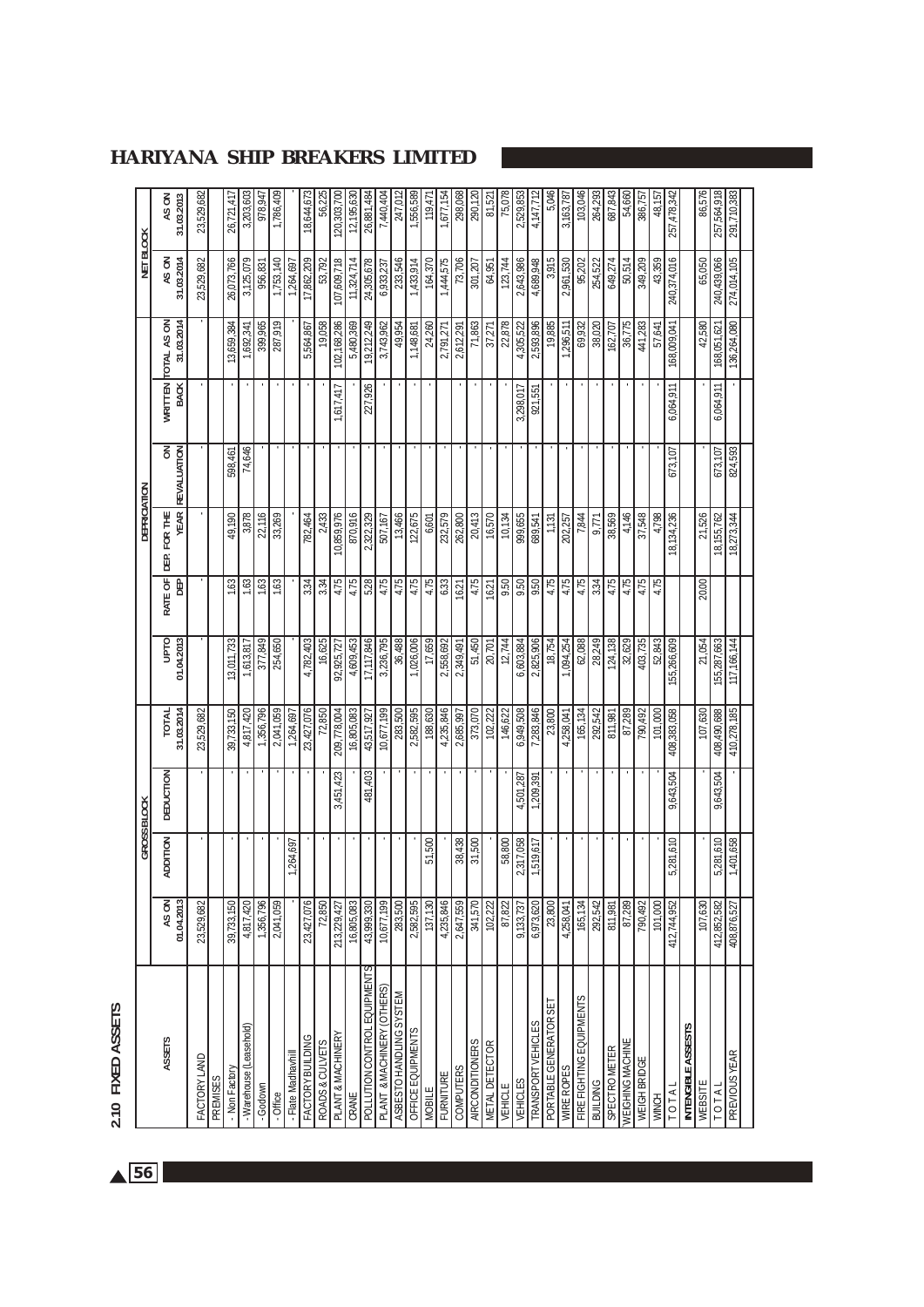# **2.11 NON-CURRENT INVESTMENTS**

| <b>Particulars</b>                                        |                  | As at            |
|-----------------------------------------------------------|------------------|------------------|
|                                                           | 31st March, 2014 | 31st March, 2013 |
| A LONG TERM INVESTMENTS (AT COST)                         |                  |                  |
| <b>INVESTMENT IN EQUITY SHARES - UNQUOTED</b>             | 10.00            | 10.00            |
| The Cuffe Parade Persepolis premises of Co-Operative Ltd. |                  |                  |
| 1 (PY 1.00) share of Rs.10/- each paid up                 |                  |                  |
| <b>INVESTMENTS IN PARTNERSHIP FIRMS *</b>                 | 13,40,48,915     | 24, 10, 03, 146  |
| Total                                                     | 13,40,48,925     | 24, 10, 03, 156  |

\* Details Of Investment in Firms

| <b>Particulars</b>                | <b>Share in Profit/ (Loss)</b> | Amount         |                |
|-----------------------------------|--------------------------------|----------------|----------------|
|                                   |                                | March, 31 2014 | March, 31 2013 |
| In Partnership Firms              |                                |                |                |
| <b>Fixed Capital</b>              |                                |                |                |
| <b>Orchid Lakeview Developers</b> | 20.00%                         | 100,000        | 100,000        |
| <b>White Mountain</b>             | 25.00%                         | 25,000         | 25,000         |
| <b>Orchid Woods Project</b>       | 50.00%                         | 65,644,140     | 10,000,000     |
| Goyal Hariyana Realty             | 50.00%                         | 50,000         | 50,000         |
| Hariyana Air Product              | 60.00%                         | 4,500,000      | 4,500,000      |
| <b>Current A/c</b>                |                                |                |                |
| <b>Whitefield Projects</b>        | 40.00%                         | 1,585,955      |                |
| <b>Swastik Developers</b>         | 33.33%                         | 34,205,342     | 30,540,484     |
| <b>Orchid Lakeview Developers</b> | 20.00%                         | 12,358,353     | 111,543,498    |
| <b>White Mountain</b>             | 25.00%                         | 4,486,368      | 62,861,712     |
| Goyal Hariyana Realty             | 50.00%                         | 6,102,577      | 16,261,699     |
| Hariyana Air Product              | 60.00%                         | 4,991,180      | 5,120,753      |
|                                   |                                | 134,048,915    | 241,003,146    |

#### **2.12 LONG TERM LOANS & ADVANCES**

| A | <b>Security Deposits</b><br>Secured, considered good<br>Unsecured, considered good | 90,000    | 65,000    |
|---|------------------------------------------------------------------------------------|-----------|-----------|
|   | (A)                                                                                | 90,000    | 65,000    |
| В | <b>Unsecured, Considered good</b>                                                  |           |           |
|   | Loans and advances to:                                                             |           |           |
|   | - Related parties                                                                  |           |           |
|   | - Other                                                                            |           | 894,075   |
|   | (B)                                                                                |           | 894,075   |
| С | Other loans and advances (specify nature)                                          |           |           |
|   | Income Tax                                                                         |           |           |
|   | Balance with statutory/government authorities                                      | 2,715,624 | 183,561   |
|   | (C)                                                                                | 2,715,624 | 183,561   |
|   | $Total(A+B+C)$                                                                     | 2,805,624 | 1,142,636 |

<u>57</u>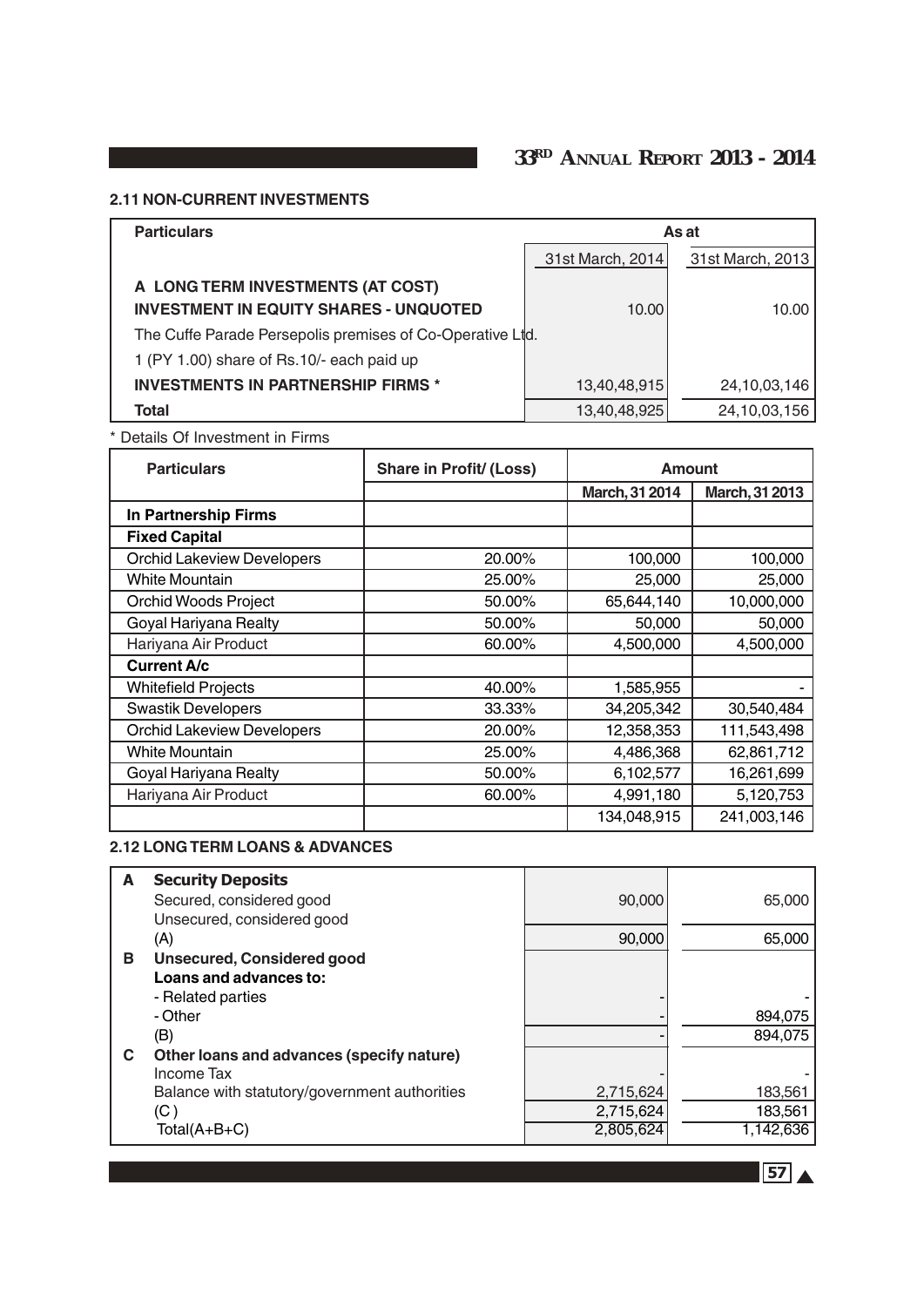#### **2.13 NON-CURRENT ASSETS**

| <b>Particulars</b>                                                  |                  | As at            |
|---------------------------------------------------------------------|------------------|------------------|
|                                                                     | 31st March, 2014 | 31st March, 2013 |
| Miscellaneous expenses to the extent to be<br>w/off or adjusted     |                  |                  |
| <b>Preliminary Expenses</b><br>$\blacksquare$                       |                  |                  |
| Pre-operative Expenses pending for Capitalisation<br>$\blacksquare$ |                  | 3,018,523        |
| Total                                                               |                  | 3,018,523        |

#### **2.14 INVENTORIES**

| A | RAW MATERIALS & COMPONENTS (Valued at Cost)      |               |             |
|---|--------------------------------------------------|---------------|-------------|
|   | <b>CLOSING BALANCE OF UNCUT SHIP</b>             | 1,138,464,500 | 154,254,200 |
|   | <b>CLOSING BALANCE OF MANUFACTURING OF</b>       | 5,398,912     | 34,926,298  |
|   | <b>SPONGE IRON</b>                               |               |             |
|   |                                                  | 1,143,863,412 | 189,180,498 |
| B | FINISHED GOODS (At Cost or Net realisable Value) |               |             |
|   | <b>CLOSING BALANCE</b>                           |               | 29,593,785  |
| C | BY PRODUCTS (DOLACHAR) - Valued at realisable    |               |             |
|   | Value                                            |               |             |
|   | <b>CLOSING BALANCE</b>                           | 194,215       | 228,929     |
| D | <b>STORES AND SPARES</b>                         |               |             |
|   | <b>CLOSING BALANCE</b>                           |               | 2,211,925   |
| Е | WORK-IN-PROGRESS- (Valued at Cost)               |               |             |
|   | <b>CLOSING BALANCE</b>                           |               | 1,022,501   |
|   | Total                                            | 1,144,057,627 | 222,237,638 |

# **2.15 TRADE RECEIVABLES**

| Trade receivables outstanding                                               |             |               |
|-----------------------------------------------------------------------------|-------------|---------------|
| For a period less than six months from the date they<br>are due for payment |             |               |
| Unsecured, Considered good                                                  | 63,947,112  | 2,996,488,862 |
| (A)                                                                         | 63,947,112  | 2,996,488,862 |
| Trade receivables outstanding                                               |             |               |
| For a period exceeding six months from the date they<br>are due for payment |             |               |
| Unsecured, Considered good                                                  | 318,361,730 | 2,930,484     |
| (B)                                                                         | 318,361,730 | 2,930,484     |
| Total(A+B                                                                   | 382,308,842 | 2,999,419,346 |

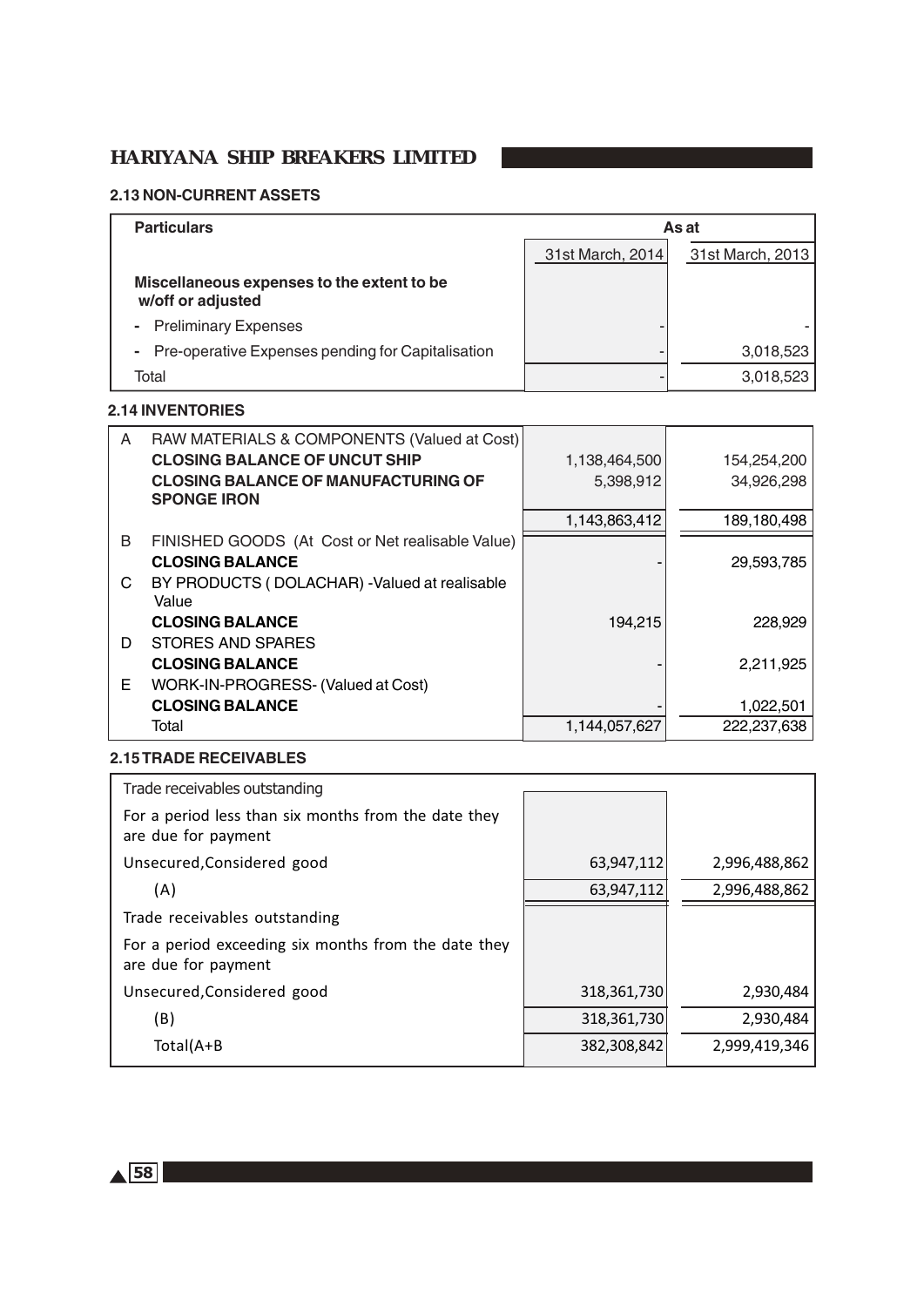# **2.16 CASH &CASH EQUIVALENTS**

| <b>Particulars</b>                                                          | <u>As at</u>           |                  |
|-----------------------------------------------------------------------------|------------------------|------------------|
|                                                                             | 31st March, 2014       | 31st March, 2013 |
| Cash in Hand                                                                | 5,27,008               | 1,344,188        |
| Balances with scheduled banks                                               | 2,88,40,209            | 282,232          |
| Total                                                                       | 2,93,67,217            | 1,626,420        |
| The details of balances as on balance sheet dates with banks are as follows |                        |                  |
| In current account                                                          |                        |                  |
| - Punjab National Bank (Mumbai) HFPL A/c No.34332                           |                        | 13,500           |
| - Punjab National Bank (Mumbai) HMEPL A/c No.32662                          |                        | 11,445           |
| Balances with scheduled banks (In Current Accounts)                         | 3,366,019              | 156,310          |
| - Punjab National Bank - CC 1040                                            | 14,413                 | 45,089           |
| - Punjab National Bank - CC2793                                             |                        | 9,634            |
| - State Bank of India                                                       | 88,314                 | 46,254           |
| - Punjab National Bank (Mumbai) OD 376097                                   | 25,371,463             |                  |
| Total                                                                       | 28,840,209             | 282,232          |
| <b>2.17 SHORT-TERM LOANS &amp; ADVANCES</b>                                 |                        |                  |
| Unsecured, considered good                                                  |                        |                  |
| <b>Loans and Advances to</b><br>A                                           |                        |                  |
| - Related parties                                                           |                        | 248,845,725      |
| - Other parties                                                             | 1,171,508,775          | 1,080,000,000    |
| (A)                                                                         | 1,171,508,775          | 1,328,845,725    |
| Unsecured, considered good                                                  |                        |                  |
| в<br><b>Others</b>                                                          |                        |                  |
| <b>Prepaid Expenses</b>                                                     | 83,304                 | 259,568          |
| Deposits                                                                    | 627,204                | 3,738,031        |
| <b>Staff Advances</b>                                                       | 163,294                |                  |
| Advances recoverable in cash or kind or value to<br>be received             | 1,241,815              | 55,845,519       |
| Balance with statutory/government authorities                               | 1,957,482              | 3,103,169        |
| Advance Income Taxes                                                        | 24,353,606             |                  |
| B)                                                                          | 28,426,705             | 62,946,287       |
| $Total(A+B)$                                                                | 1,199,935,480          | 1,391,792,012    |
| <b>2.18 OTHER CURRENT ASSETS</b>                                            |                        |                  |
| <b>Unsecured, considered good</b>                                           |                        |                  |
| Current portion of Preliminary & Share Issue Expenses                       |                        | 5,797            |
| Advance to suppliers<br>Deposits                                            | 402,470,320<br>266,960 | 524,728<br>1,000 |
| Total                                                                       | 402,737,280            | 531,525          |
|                                                                             |                        |                  |
|                                                                             |                        | 59               |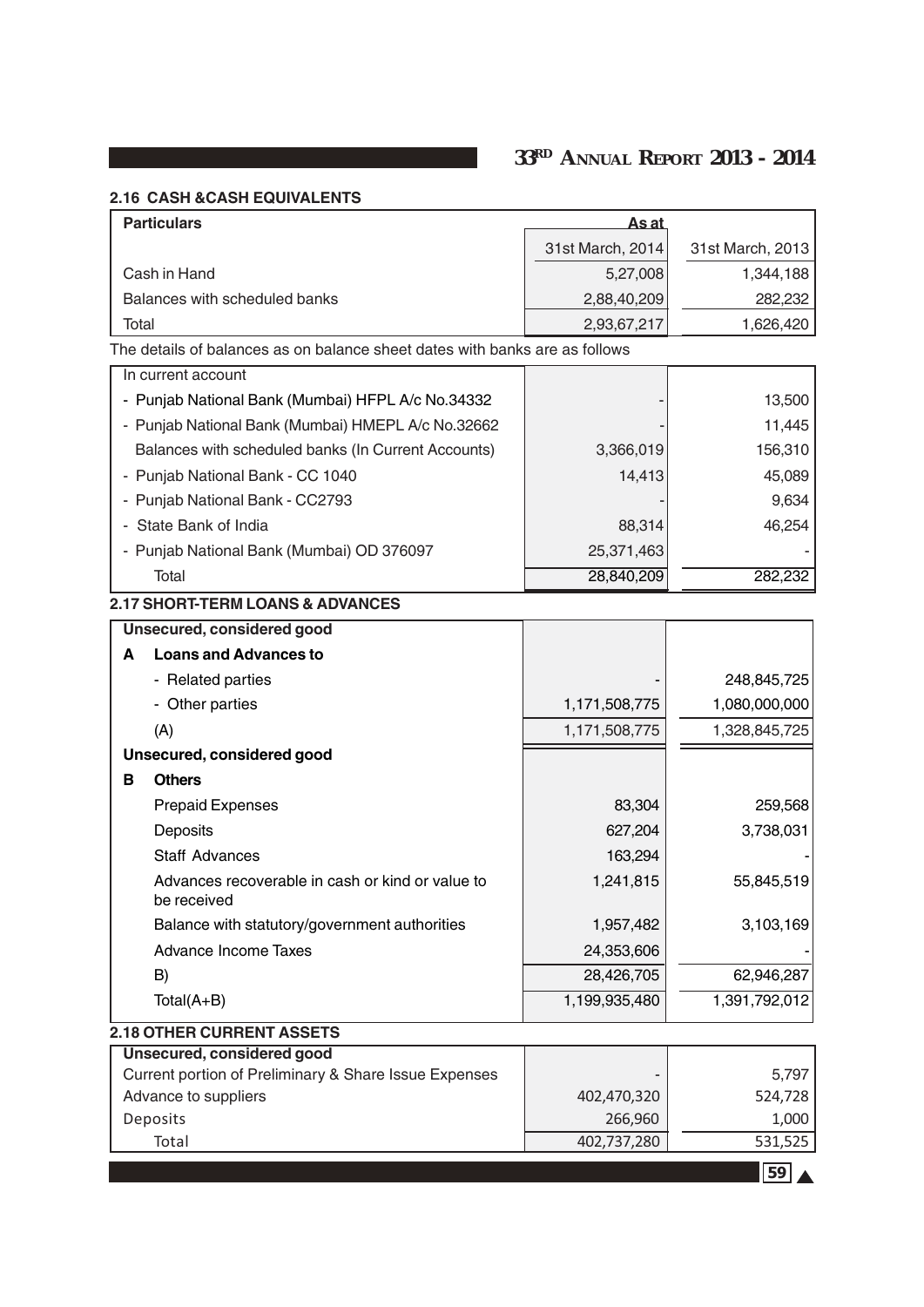# **2. 19 REVENUE FROM OPERATIONS**

| <b>Particulars</b>                                                   | As at            |                  |
|----------------------------------------------------------------------|------------------|------------------|
|                                                                      | 31st March, 2014 | 31st March, 2013 |
| <b>SALES OF PRODUCTS</b>                                             | 1,589,724,991    | 2,003,014,637    |
| SALES OF TRADING GOODS                                               |                  |                  |
| - HIGH SEAS SALES                                                    |                  | 163,082,706      |
| - LOCAL SALES                                                        | 3, 122, 534, 764 | 8,049,879,978    |
| <b>Gross Sales</b>                                                   | 4,712,259,755    | 10,215,977,321   |
| Less: Excise Duty                                                    | (20, 971, 765)   | (70,084,983)     |
| Total                                                                | 4,691,287,990    | 10,145,892,338   |
| 2.20 OTHER INCOME                                                    |                  |                  |
| <b>INTEREST INCOME ON</b>                                            |                  |                  |
| ON BANK FDR                                                          | 17,146           | 240              |
| <b>INTEREST INCOME FROM CUSTOMER</b>                                 | 55,709,713       | 29,346,812       |
| <b>FROM OTHER PARTIES</b>                                            | 172,362,443      | 170,781,416      |
| <b>FROM PARTNERSHIP FIRMS</b>                                        | 1,258,324        | 698,654          |
| <b>RENT RECEIVED</b>                                                 | 3,359,251        | 2,851,076        |
| <b>INSURANCE CLAIM RECEIVED</b>                                      |                  | 298,895          |
| PROFIT/(LOSS) FROM PARTNERSHIP FIRM                                  |                  |                  |
| SHARE OF PROFIT/(LOSS) OF WHITEFIELD<br>PROJECTS (FY 2012-13)        |                  | 34,900,079       |
| SHARE OF PROFIT/(LOSS) OF WHITEFIELD<br>PROJECTS (FY 2013-14)        | 29,785,955       |                  |
| SHARE OF PROFIT/(LOSS) OF ORCHID LAKEVIEW<br>DEVELOPERS (FY 2011-12) |                  | (760)            |
| SHARE OF PROFIT/(LOSS) OF ORCHID WOOD<br>PROJECTS (FY 2013-14)       | 55,644,140       |                  |
| SHARE OF PROFIT/(LOSS) OF WHITEFIELD<br>PROJECTS (FY 2011-12)        |                  | (440, 774)       |
| SHARE OF PROFIT/(LOSS) OF WHITE MOUNTAIN<br>(FY 2011-12)             |                  | (4,582)          |
| SHARE OF PROFIT/(LOSS) OF GOYAL<br><b>HARIYANA REALITY</b>           | (956)            |                  |
| SHARE OF PROFIT/(LOSS) -<br><b>HARIYANA AIR PRODUCT</b>              | (2,717,144)      | 179,877          |
| <b>OTHER INCOME</b>                                                  |                  |                  |
| <b>EXCISE REFUNDS</b>                                                |                  | 70,864           |
| AMOUNT WRITTEN OFF AS NO LONGER PAYABLE                              | 281,129          | 14,081           |
| <b>BROKERAGE &amp; COMMISSION</b>                                    |                  | 135,928          |
| PROFIT ON SALE OF ASSET                                              | 1,271,345        |                  |
| <b>OTHER MISC - INCOME</b>                                           | 35,553           | 67,232           |
| Total                                                                | 317,006,899      | 238,899,038      |

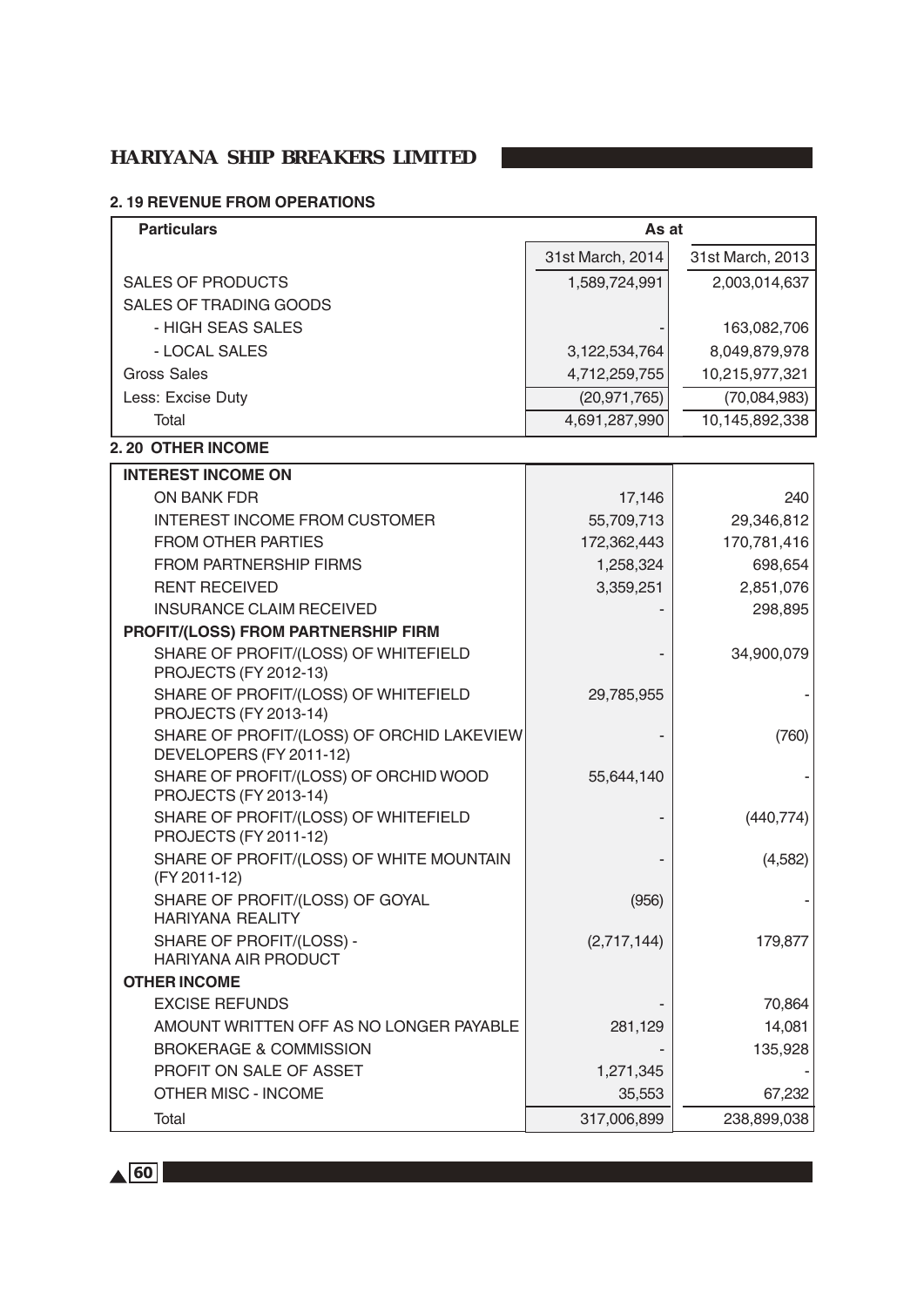# **2. 21 COST OF MATERIALS CONSUMED**

| <b>Particulars</b>                                   | As at                   |                  |  |
|------------------------------------------------------|-------------------------|------------------|--|
|                                                      | 31st March, 2014        | 31st March, 2013 |  |
| INVENTORY AT THE BEIGINNING OF THE YEAR              | 189,180,498             | 704,712,233      |  |
| <b>ADD: PURCHASE OF RAW MATERIAL</b>                 | 2,399,818,582           | 1,289,972,581    |  |
|                                                      | 2,588,999,080           | 1,994,684,814    |  |
| <b>LESS: INVENTORY AT THE END OF THE YEAR</b>        | 1,143,863,412           | 189,180,498      |  |
| <b>COST OF RAW MATERIAL CONSUMED</b>                 | 1,445,135,668           | 1,805,504,316    |  |
| 2.22 PURCHASE OF STOCK-IN-TRADE                      |                         |                  |  |
| <b>PURCHASES</b>                                     | 2,955,809,623           | 7,792,751,583    |  |
| <b>PURCHASE OF RAW MATERIAL</b>                      | 2,955,809,623           | 7,792,751,583    |  |
| 2.23 MANUFACTURING & OPERATING COSTS                 |                         |                  |  |
| <b>CARRIGE &amp; CARTAGE</b>                         | 14,340                  | 1,413,056        |  |
| <b>COMPENSATION TO FARMERS</b>                       | 849,377                 | 1,102,214        |  |
| <b>CONSUMPTION OF STORE &amp; SPARE PARTS</b>        | 5,857,265               | 3,954,314        |  |
| <b>ENVIRONMENT PROTECTION CHARGES</b>                | 148,744                 | 151,150          |  |
| <b>GASES EXPENSES</b>                                | 18,961,931              | 26,968,528       |  |
| <b>GMB PENALTY CHARGES</b>                           |                         | 10,000           |  |
| OTHER MANUFACTURING & OPERATING EXPENSES             | 10,112                  | 10,112           |  |
| PLOT RENT & PLOT DEVELOPMENT CHARGES                 | 1,223,601               | 1,223,600        |  |
| <b>POWER &amp; FUEL</b>                              | 13,471,720<br>3,334,686 |                  |  |
| <b>REPAIRS &amp; MAINTENACES</b>                     | 2,755,421               | 6,670,842        |  |
| <b>SCREENING WORK</b>                                | 2,817,500               |                  |  |
| <b>OTHER EXPENSE</b>                                 |                         | 474,300          |  |
| <b>JCB HIRE CHARGES</b>                              | 265,500                 |                  |  |
| <b>WEIGHING EXP</b>                                  | 2,070                   | 84,990           |  |
| <b>TOTAL</b>                                         | 36,240,547              | 55,534,826       |  |
| <b>2.24 CHANGES IN INVENTORIES OF FINISHED GOODS</b> |                         |                  |  |
| <b>INVENTORY AT THE BEIGINNING OF THE YEAR</b>       |                         |                  |  |
| - FINISHED GOODS                                     | 29,593,785              | 35,808,903       |  |
| - BY PRODUCT GOODS                                   | 228,929                 | 52,281           |  |
| - WORK-IN-PROGRESS                                   | 1,022,501               | 2,627,600        |  |
| (A)                                                  | 30,845,215              | 38,488,784       |  |
| <b>INVENTORY AT THE END OF THE YEAR</b>              |                         |                  |  |
| - FINISHED GOODS                                     |                         | 29,593,785       |  |
| - BY PRODUCT GOODS                                   | 194,215                 | 228,929          |  |
| - WORK-IN-PROGRESS                                   |                         | 1,022,501        |  |
| INCREASE/(DECREASE) IN FINISHED STOCK (A-B)          | 30,651,000              | 7,643,569        |  |

e de la construcción de la construcción de la construcción de la construcción de la construcción <mark>61.</mark> A la cons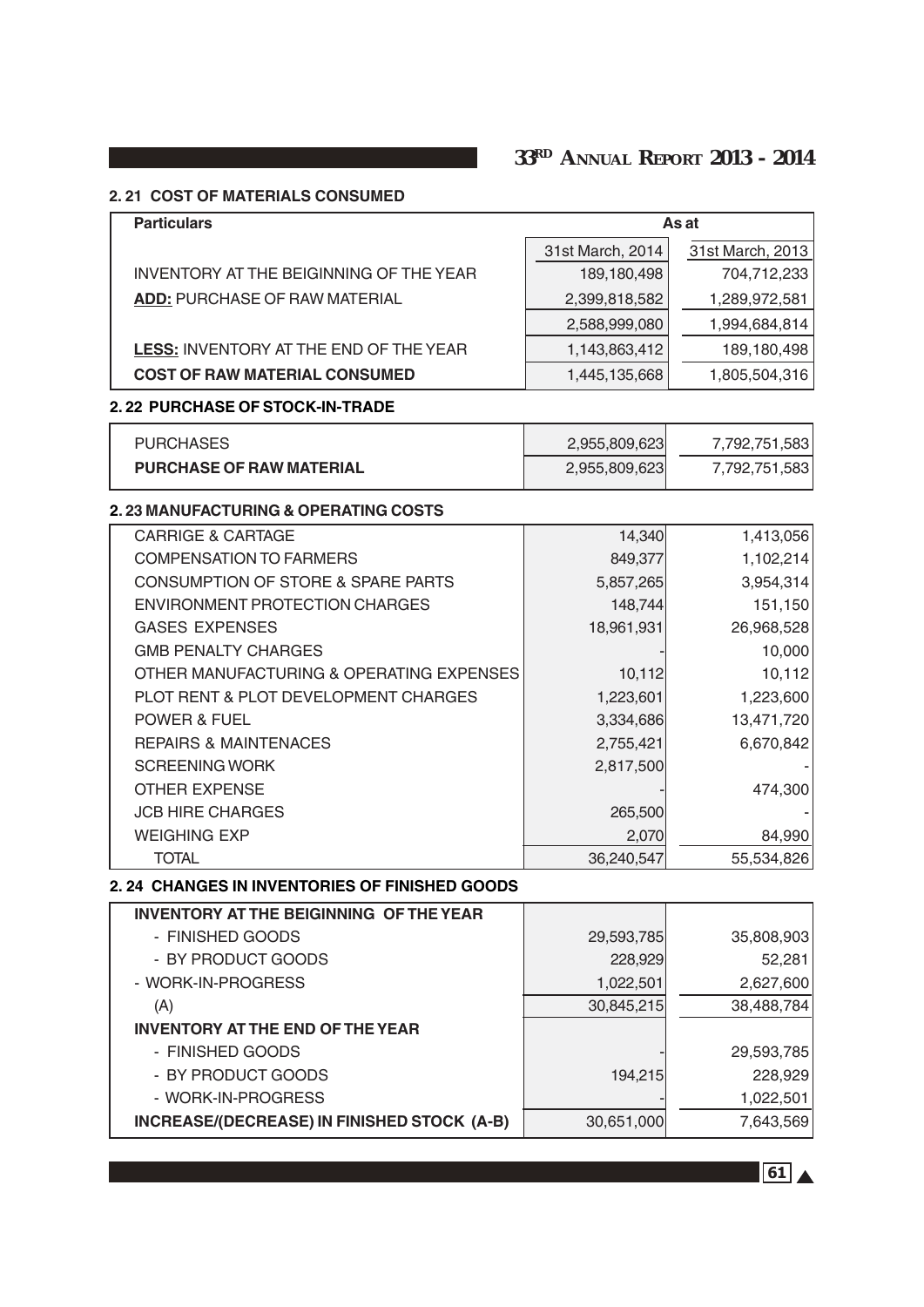# **2. 25 EMPLOYEE BENEFITS EXPENSES**

| <b>Particulars</b>                          | As at            |                  |  |
|---------------------------------------------|------------------|------------------|--|
|                                             | 31st March, 2014 | 31st March, 2013 |  |
| <b>SALARIES &amp; WAGES</b>                 | 14,476,210       | 21,921,527       |  |
| CONTRIBUTION TO PROVIDENT FUND              | 94,901           | 243,066          |  |
| CONTRIBUTION TO E.S.I.C.                    | 474,190          | 137,248          |  |
| <b>BONUS</b>                                | 1,919,317        | 2,081,413        |  |
| <b>WORKER INSURANCE</b>                     | 282,177          | 286,573          |  |
| LABOUR WELFARE FUND- EMPLOYERS CONTRIBUTION |                  | 468              |  |
| STAFF WELFARE EXPENSES                      | 449,251          | 505,427          |  |
| <b>TOTAL</b>                                | 17,696,046       | 25, 175, 722     |  |
| 2.26 FINANCE COSTS                          |                  |                  |  |
| <b>BANK COMMISSION &amp; CHARGES</b>        | 2,944,538        | 143,109,072      |  |
| <b>INTEREST EXPENSES ON:</b>                |                  |                  |  |
| <b>BANK LOANS</b>                           | 22,007,250       | 22,815,085       |  |
| PAID TO BRANCH OFFICE                       |                  | 1,529            |  |
| PAID TO OTHER PARTIES                       | 14,798,509       | 12,861,349       |  |
| DELAYED PAYMENT OF STATUTORY DUES           | 60,642           | 211,320          |  |
| LC DISCOUNTING CHARGES                      | 90,040,649       | 48,881,229       |  |
| Total                                       | 129,851,588      | 227,879,584      |  |
| 2.27 OTHER EXPENSES                         |                  |                  |  |
| <b>ADMINISTRATIVE EXPENSES</b>              |                  |                  |  |
| <b>ADVERTISEMENTS</b>                       | 31,424           | 39,994           |  |
| ACCOUNTING CHARGES                          | 120,000          | 120,000          |  |
| <b>BAD DEBTS</b>                            | 47,295,340       | 1,636,300        |  |
| <b>COMPUTER CHARGES</b>                     | 63,690           | 53,792           |  |
| <b>COMPESATION-OTHERS</b>                   |                  | 40,000           |  |
| <b>CUSTOMS DUTY EXPENSE</b>                 | 27,707           | 46,480           |  |
| <b>DONATION</b>                             | 86,301           | 100,396          |  |
| <b>ELECTRIC EXPESNSES</b>                   | 115,148          | 175,459          |  |
| <b>FEES &amp; SUBSCRIPTION</b>              | 167,004          | 26,234           |  |
| FOREIGN CURRENCY TRANSACTION VARIATION      | 104,286,040      | 128,343,447      |  |
| <b>GENERAL EXPENSES</b>                     | 207,394          | 291,269          |  |
| <b>INSURANCE</b>                            | 85,424           | 245,622          |  |
| LEGAL & PROFESSIONAL EXPENSES               | 2,632,736        | 1,714,009        |  |
| LOSS ON SALE OF ASSETS                      | 1,002,552        |                  |  |
| <b>LISTING EXPENSES</b>                     | 61,798           | 61,798           |  |
| OFFICE RENT                                 | 158,500          | 216,000          |  |
|                                             |                  |                  |  |

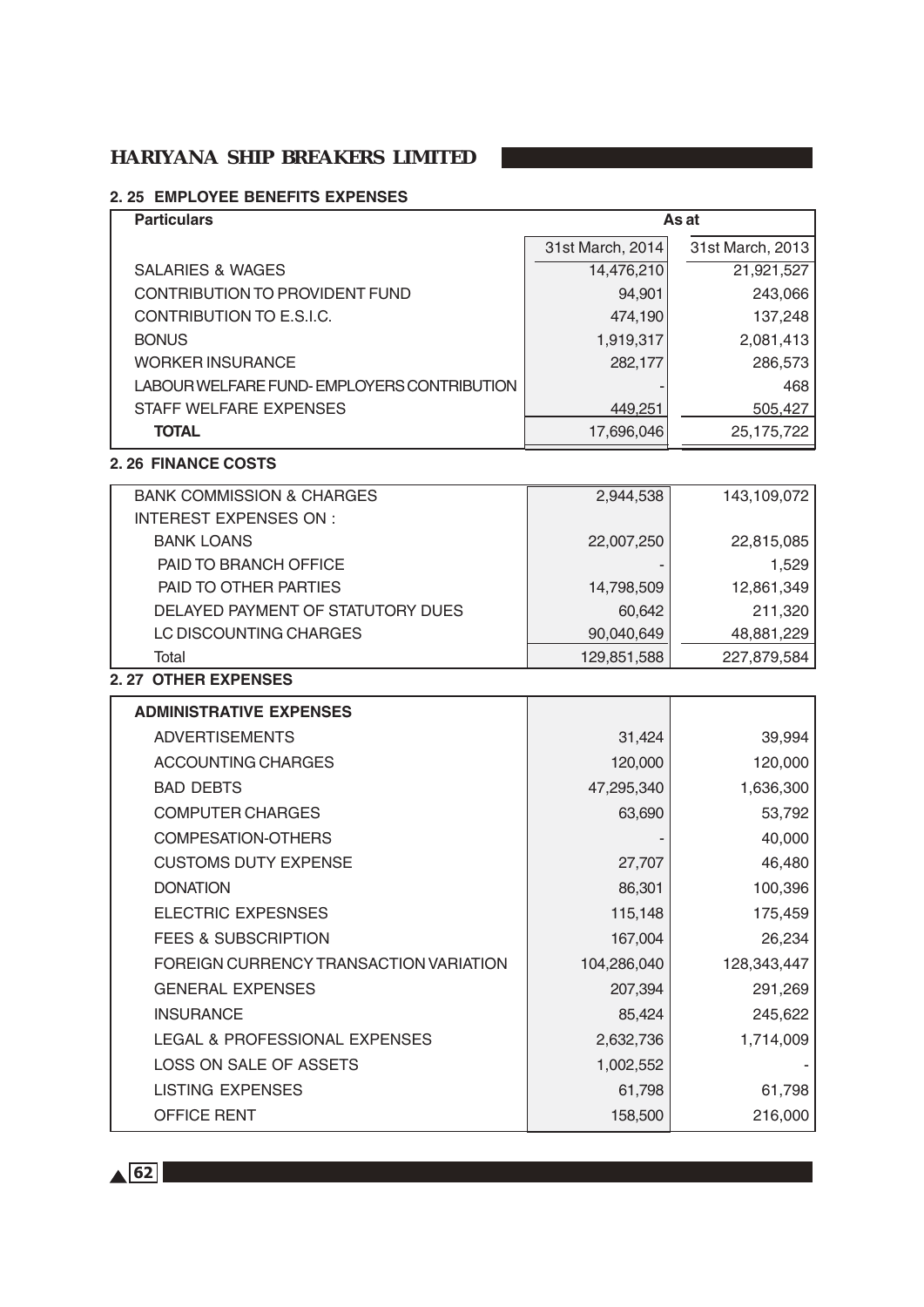| <b>OFFICE &amp; FACTORY MAINTENANCE</b>    | 31,416      | 6,335       |
|--------------------------------------------|-------------|-------------|
| PAYMENT TO AUDITOR *                       | 179,246     | 182,789     |
| PENALTY & INTEREST CHARGES                 | 115,819     |             |
| POSTAGE & COURIER                          | 78,473      | 218,665     |
| PRELIMINARY EXPENSES-WRITTEN OFF           | 5,797       | 72,497      |
| PRINTING & STATIONERY                      | 155,017     | 302,181     |
| PROFESSIONAL TAX                           | 2,000       | 2,000       |
| <b>RATE &amp; TAXES</b>                    | 8,097,491   | 1,356,789   |
| <b>REPAIR &amp; MAINTENANCE</b>            | 17,635      | 193,545     |
| SECURITIES GAURD EXPENSES                  | 1,045,988   | 1,683,998   |
| <b>SHARE DEMAT</b>                         | 1,144       | 449         |
| <b>SOCIETY MAINTENANCE</b>                 | 375,653     | 119,871     |
| <b>TELEPHONE EXPENSES</b>                  | 147,027     | 221,252     |
| <b>TESTING &amp; INSPECTION CHARGES</b>    | 3,100       | 26,090      |
| <b>TRAVELLING EXPENSES</b>                 | 770,689     | 470,556     |
| <b>VEHICLE &amp; CONVEYNCE EXPENSES</b>    | 724,346     | 1,433,175   |
| <b>WATER EXPENSES</b>                      |             | 5,340       |
|                                            |             |             |
| <b>SUBTOTAL</b>                            | 168,091,899 | 139,406,332 |
| <b>SELLING &amp; DISTRIBUTION EXPENSES</b> |             |             |
| <b>BUSINESS PROMOTION CHARGES</b>          | 121,989     | 283,511     |
| <b>BROKERAGE &amp; COMMISSION</b>          | 842,810     | 925,682     |
| <b>FREIGHT OUTWARD</b>                     | 235,058     | 693,862     |
| PACKING MATERIAL                           | 14,020      | 280         |
| <b>SALES TAX</b>                           | 49,974,919  | 84,005,344  |
| <b>SUBTOTAL</b>                            | 51,188,796  | 85,908,679  |
| Total                                      | 219,280,695 | 225,315,011 |
|                                            |             |             |
| # PAYMENT TO AUDITOR                       |             |             |
| <b>AS AUDITOR:</b>                         |             |             |
| <b>AUDIT FEE</b>                           | 136,662     | 136,662     |
| TAX AUDIT FEE                              | 23,483      | 23,483      |
| <b>OTHER SERVICES</b>                      | 19,101      | 22,644      |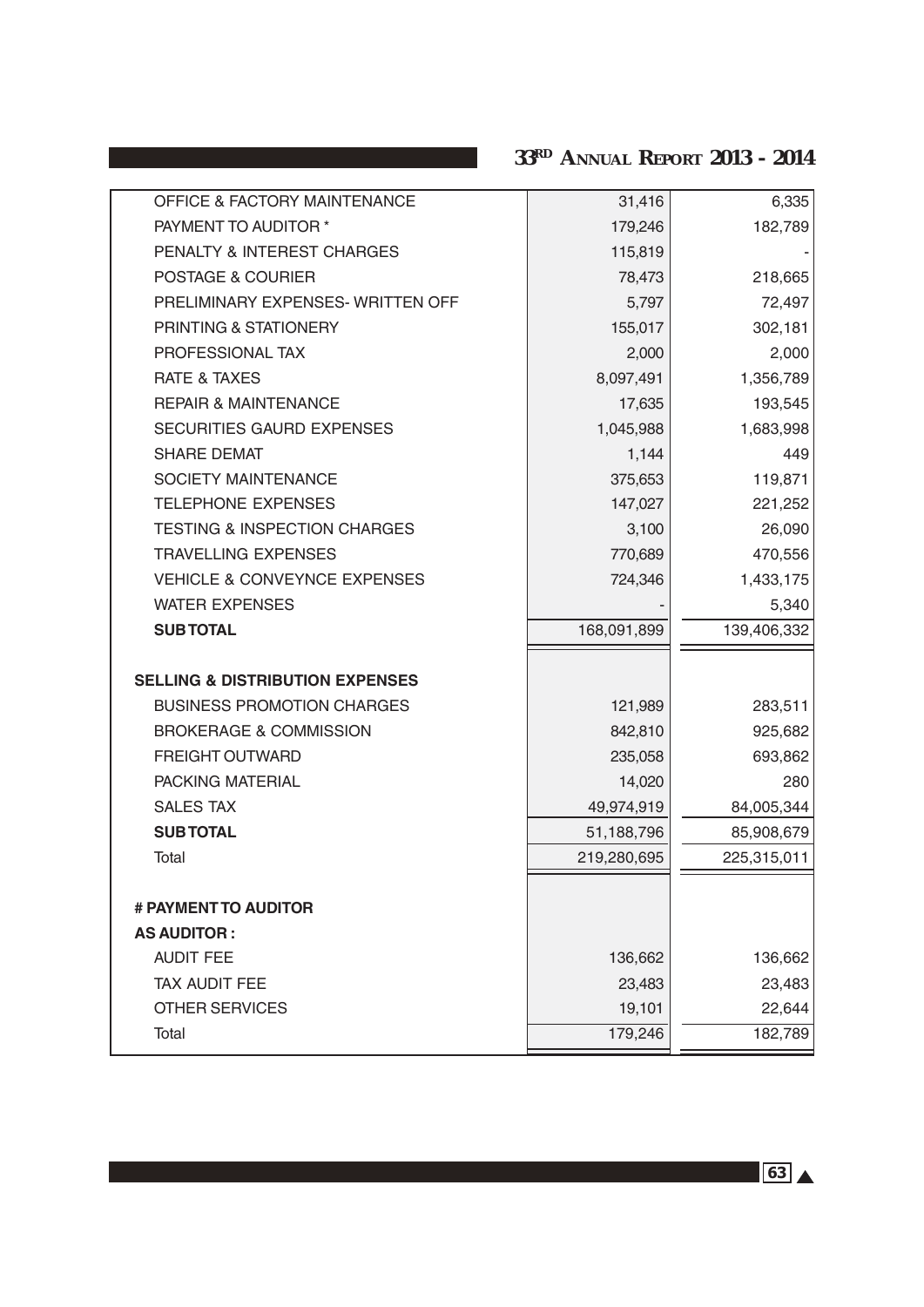#### **2. 28 TAX EXPENSES**

| <b>Particulars</b>           | As at                                |             |  |
|------------------------------|--------------------------------------|-------------|--|
|                              | 31st March, 2014<br>31st March, 2013 |             |  |
| Current tax:                 |                                      |             |  |
| - Income taxes               | 25,546,509                           | 64,183,630  |  |
| Deferred taxes               | (1,984,006)                          | (1,801,523) |  |
| Taxes of earlier years w/off | $\blacksquare$                       |             |  |
| Total                        | 23,562,503                           | 62,382,107  |  |

#### **2. 29 EARNING PER SHARES**

The annualised earning per equity shares has been calculated as under.

| Profit after tax as per profit & Loss accounts                | 131,911,457 | 164,254,182 |
|---------------------------------------------------------------|-------------|-------------|
| Add: Prior Period Adjustments                                 |             |             |
| Less: Dividend on Preference Shares including<br>dividend Tax |             |             |
| Net profit for calculation of Earning per shares              | 131,911,457 | 164,254,182 |
| Weighted average No. of shares outstanding during<br>the year | 6,166,667   | 6,166,667   |
| Weighted average No. of shares including to be issued         | 6,166,667   | 6,166,667   |
| <b>Basic Earning per shares</b>                               | 21.39       | 26.64       |
| Diluted earnings per share                                    | 21.39       | 26.64       |

#### **2. 30 SEGMENT INFORMATION**

The business of the company is divided into three segments: Invevestment & Trading Activities, Ship Recycling and Manufacturing of Sponge Iron & Steels and separate set of books of accounts are maintained. The principal activities of these segments are as under:

| <b>Principal Activities</b>                               |
|-----------------------------------------------------------|
| Trading in Ferrous and Non Ferrous Metals, Coils and Coal |
| Dismentling / Breaking of old and used ships              |
| Manufacture of Sponge Iron                                |
|                                                           |

Segment Revenue, Segment Expenses and Segment Result include inter segment revenues / expenses between business segments. Those transfer are eliminated in total revenue/expense/ results.

 $\triangle$  64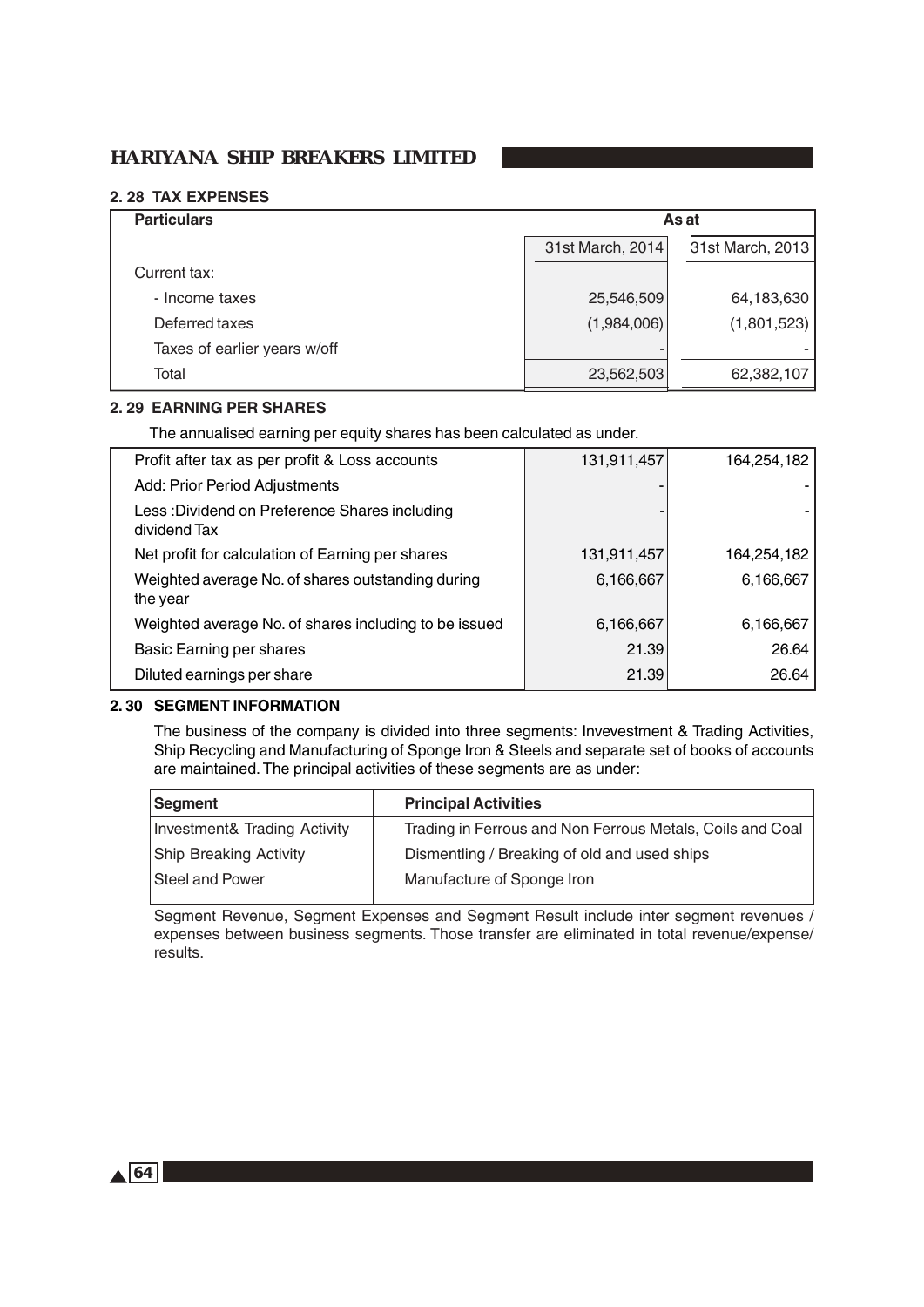# **Business Segments**

(Rs.In lacs)

| <b>Particulars</b>                   | <b>Investment</b><br>& Trading | <b>Ship</b><br><b>Breaking</b> | Steel &<br><b>Power</b> | <b>Total</b><br><b>Operation</b> |
|--------------------------------------|--------------------------------|--------------------------------|-------------------------|----------------------------------|
| <b>Segment Revenue</b>               |                                |                                |                         |                                  |
| External revenue from activities     | 31,225.35                      | 14,938.77                      | 748.76                  | 46,912.88                        |
|                                      | 82,129.63                      | 16,376.97                      | 2,952.33                | 101,458.92                       |
| Other Income                         | 3,160.45                       | (13.29)                        | 22.90                   | 3,170.07                         |
|                                      | 2,372.30                       | 12.19                          | 4.50                    | 2,388.99                         |
| Total revenue as per Profit & Loss   | 34,385.80                      | 14,925.48                      | 771.67                  | 50,082.95                        |
|                                      | 84,501.93                      | 16,389.16                      | 2,956.83                | 103,847.91                       |
| Add: Inter segment Interest income   |                                | 536.81                         |                         | 536.81                           |
|                                      |                                | 827.78                         |                         | 827.78                           |
| <b>Total Segment Revenue</b>         | 34,385.80                      | 15,462.29                      | 771.67                  | 50,619.76                        |
|                                      | 84,501.93                      | 17,216.94                      | 2,956.83                | 104,675.69                       |
| Less: Finanacial Charges(external)   | 1,167.76                       | 73.05                          | 57.70                   | 1,298.52                         |
|                                      | 2,057.78                       | 99.15                          | 121.87                  | 2,278.80                         |
| Less: Inter segment Interest expense | 244.11                         |                                | 292.70                  | 536.81                           |
|                                      | 441.61                         |                                | 386.17                  | 827.78                           |
| Less: Operating expnses              | 29,666.63                      | 16,002.56                      | 1,560.50                | 47,229.69                        |
|                                      | 78,309.83                      | 17,640.93                      | 3,352.00                | 99,302.76                        |
| <b>Segment Results</b>               | 3,307.29                       | $-613.32$                      | $-1,139.23$             | 1,554.74                         |
|                                      | 3,692.71                       | -523.15                        | -903.20                 | 2,266.36                         |
| <b>Less: Current Taxs</b>            |                                |                                |                         | (235.63)                         |
|                                      |                                |                                |                         | (623.82)                         |
| Extraordinary profit/loss            |                                |                                |                         |                                  |
| <b>Net Profit</b>                    |                                |                                |                         | 1,319.11                         |
|                                      |                                |                                |                         | 1,642.54                         |
| <b>Segment Assets</b>                |                                |                                |                         |                                  |
| <b>Total Assets</b>                  | 21,015.32                      | 12,269.34                      | 2,072.35                | 35,357.00                        |
|                                      | 45,319.38                      | 2,229.63                       | 3,634.35                | 3,634.35                         |
| <b>Segment Liabilities</b>           |                                |                                |                         |                                  |
| <b>Total Liabilities</b>             | 6,083.42                       | 20,197.98                      | 666.76                  | 26,948.17                        |
|                                      | 34,553.45                      | 8,700.23                       | 833.23                  | 44,086.91                        |
| <b>Net Asstes</b>                    | 14,931.89                      | $-7,928.64$                    | 1,405.58                | 8,408.83                         |
|                                      | 79,872.83                      | 10,929.87                      | 4,467.58                | 47,721.26                        |

(\* Figures in italics are in respect of the previous year)

# **2. 31 Related Party Transactions :**

### **a) Key Management personnel**

- i) Sweety Reniwal
- ii) Tanmay Agarwal
- iii) Sandeep Rampurshottam Agarwal

65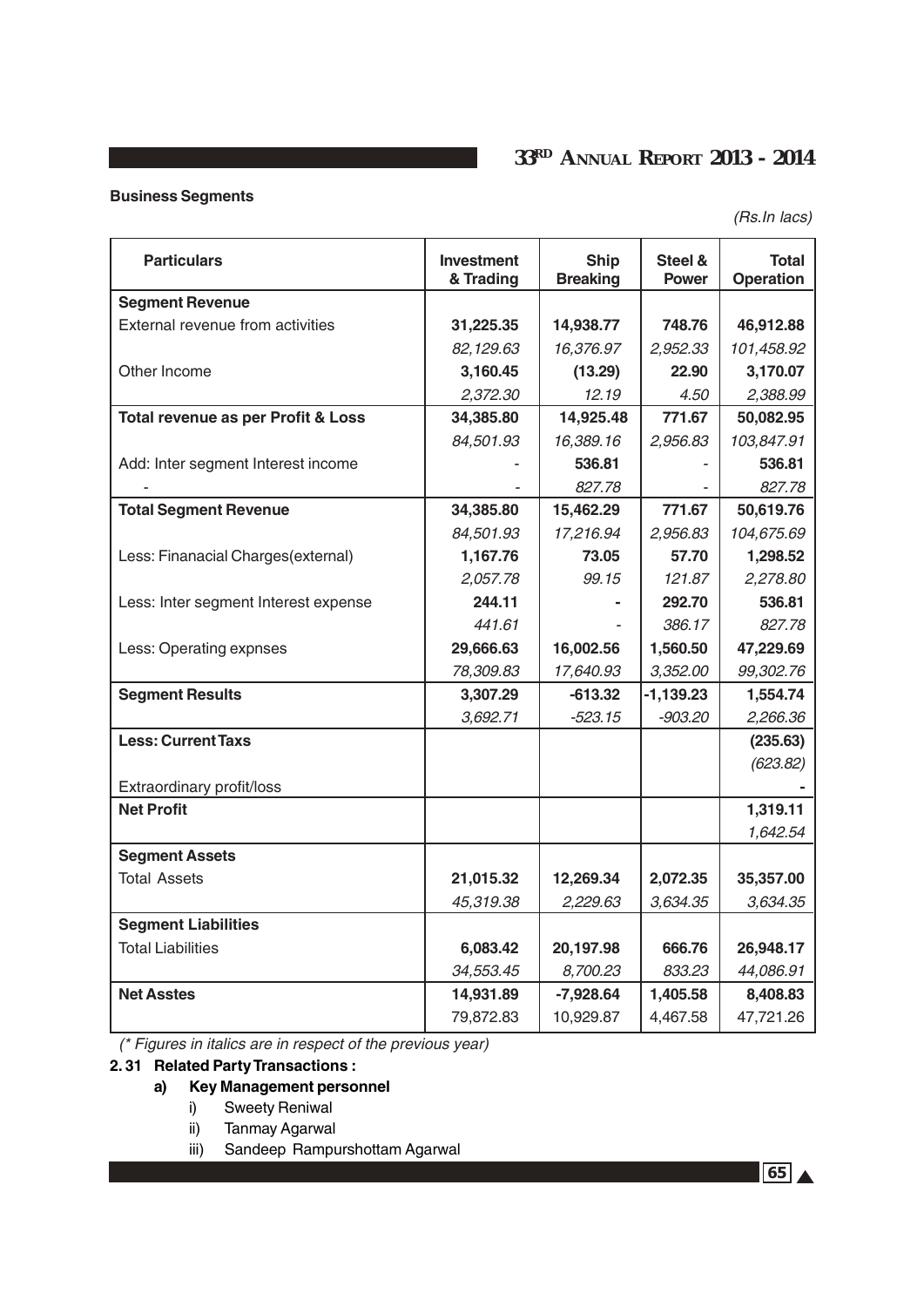- iv) Shivshankar G. Agarwal
- v) Tanmay Trilokchand Agarwal
- **b) Other related parties where there have been transactions :**

Enterprises commonly controlled or influnced by major shareholder/directors/ relative of directors of the Company:

- i) Orchid Lakeview Developers
- ii) Swastik Developers
- iii) White Mountain
- iv) Whitefield Project
- v) Hariyana Internation Private Limited
- vi) Hariyana Ship Demolition Private Limited
- vii) Hariyana Air Product
- viii) Inducto Steel Limited

#### **The details of transaction with related parties In Rupees** In Rupees

| Nature of transactions                   | Related    |            | Other related |                             |
|------------------------------------------|------------|------------|---------------|-----------------------------|
|                                          | Personnel  |            | parties       |                             |
|                                          | 31.03.2014 | 31.03.2013 | 31.03.2014    | 31.03.2013                  |
| <b>INCOME</b>                            |            |            |               |                             |
| <b>INTEREST INCOME</b>                   |            |            |               |                             |
| Hariyana Ship Demolition Private Limited |            |            |               | 11,536,861                  |
| <b>Orchid Lakeview Developers</b>        |            |            | 3,303,855     | 9,803,447                   |
| <b>Swastik Developers</b>                |            |            | 3,664,858     | 3,272,195                   |
| <b>White Mountain</b>                    |            |            | 1,624,656     | 6,732,216                   |
| Goyal Hariyana Realty                    |            |            | 1,341,834     | 261,699                     |
| Hariyana Air Product                     |            |            | 1,258,324     | 698,654                     |
|                                          |            |            | 11,193,527    | 32,305,072                  |
| <b>OXYGEN GAS PURCHASES</b>              |            |            |               |                             |
| Hariyana Air Product                     |            |            | 7,396,819     | 13,297,326                  |
|                                          |            |            | 7,396,819     | 13,297,326                  |
| <b>INTEREST PAID</b>                     |            |            |               |                             |
| Hariyana Ship Demolition Private Limited |            |            | 8,113,073     |                             |
| <b>Whitefield Project</b>                |            |            | 2,088,468     |                             |
| <b>Tanmay Trilokchand Agarwal</b>        | 1,532,322  | 1,843,948  |               |                             |
|                                          | 1,532,322  | 1,843,948  | 10,201,541    |                             |
| <b>LOAN GIVEN</b>                        |            |            |               |                             |
| Hariyana Ship Demolition Private Limited |            |            |               | 1,904,355,725 3,714,205,005 |
| Inducto Steel Ltd.                       |            |            | 6,574,000     |                             |
| <b>Whitefield Project</b>                |            |            | 92,847,523    | 22,500,000                  |
|                                          |            |            |               | 2,003,777,248 3,736,705,005 |
| <b>LOANTAKEN</b>                         |            |            |               |                             |
| Hariyana Ship Demolition Private Limited |            |            |               | 1,945,010,000 3,815,392,224 |
| Inducto Steel Ltd.                       |            |            | 6,574,000     |                             |
| <b>Whitefield Project</b>                |            |            | 65,000,000    | 148,500,000                 |
|                                          |            |            |               | 2,016,584,000 3,963,892,224 |
|                                          |            |            |               |                             |

 $\triangle$  66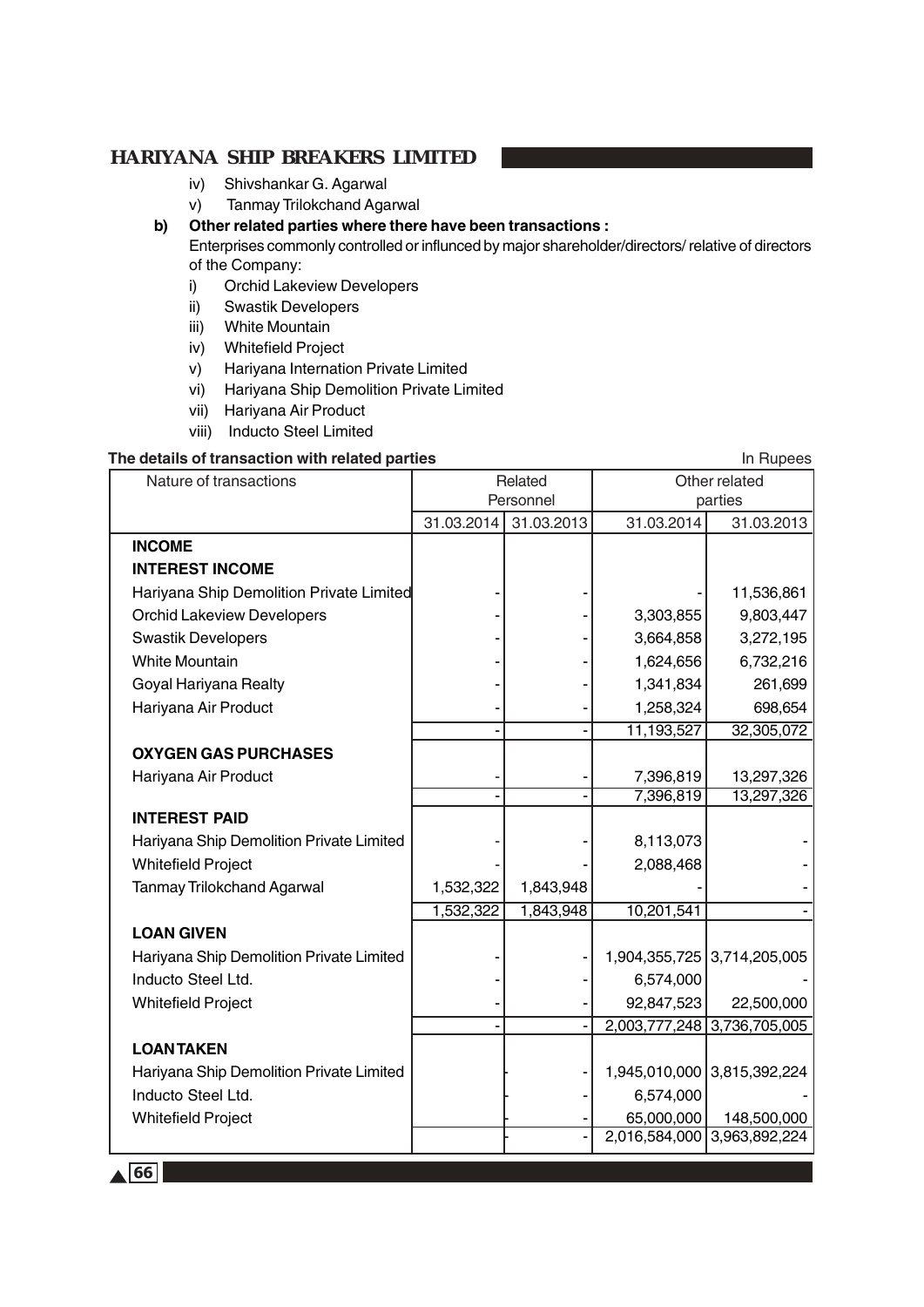# **33RD ANNUAL REPORT 2013 - 2014**

#### **OUTSTANDING BALANCES AS ON MARCH 31, 2014**

#### **The details of transaction with related parties**

| Nature of transactions                   | Key Management<br>Personnel |            | Other related<br>parties |             |
|------------------------------------------|-----------------------------|------------|--------------------------|-------------|
|                                          | 31.03.2014                  | 31.03.2013 | 31.03.2014               | 31.03.2013  |
| <b>SUNDRY CREDITORS</b>                  |                             |            |                          |             |
| Hariyana Air Product                     |                             |            | 1,187,166                | 430,591     |
|                                          |                             |            | 1,187,166                | 430,591     |
| <b>LOANTAKEN</b>                         |                             |            |                          |             |
| Hariyana Ship Demolition Private Limited |                             |            | 47,956,041               |             |
|                                          |                             |            | 47,956,041               |             |
| <b>LOAN &amp; ADVANCE GIVEN</b>          |                             |            |                          |             |
| Hariyana Ship Demolition Private Limited | -                           | ۰          |                          | 248,845,725 |
|                                          |                             |            |                          | 248,845,725 |

#### **CONTINGENT LIABILITIES & COMMITMENTS (TO EXTENT NOT PROVIDED FOR)**

| (A) | <b>Contingent Liabilities</b>                                                |           |         |
|-----|------------------------------------------------------------------------------|-----------|---------|
|     | - FY: 2006-07, Pending appeal before Hon. ACIT,<br>Central circle 41, Mumbai | 396.780   | 396,780 |
|     | - FY: 2008-09, Pending appeal before Hon. ITAT, Mumbai                       | 188.120   | 188,120 |
|     | - FY: 2009-10, Pending appeal before Hon. ACIT,<br>Central circle 38, Mumbai | 200,550   | 200,550 |
|     | - FY: 2010-11, Pending appeal before Hon. ACIT,<br>Central circle 7, Mumbai  | 358,140   |         |
|     |                                                                              | 1,143,590 | 785.450 |

- 1. The company do not anticipate any liability on account of counter guarantees given to bank for various loan facility availed by associated concerns.
- 2. The company does not anticipate any liability except above on account of pending income tax and sales tax assessments.

#### **2. 32 Detail of Quantity & Value of Stock**

Information Pursuant to para No.3 & 4 of the Part-II of Schedule -VI of the Companies Act, 1956

| Particulars of licenced, installed<br>capacity & actual production | As at 31st March 2014          |             | As at 31st March 2013 |                    |
|--------------------------------------------------------------------|--------------------------------|-------------|-----------------------|--------------------|
|                                                                    | Steel & Power<br>Ship Breaking |             | Ship Breaking         | Steel & Power      |
|                                                                    | <b>Quantity MT</b>             | Quantity MT | <b>Quantity MT</b>    | <b>Quantity MT</b> |
| Licenced capacity                                                  | N.A.                           | 85,000.000  | N.A.                  | N.A                |
| Installed capacity<br>ii)                                          | N.A.                           | 60,000.000  | N.A.                  | N.A                |
| iii) Actual production                                             | 42,229.170                     | 4,635.070   | 49,530.950            | 15,601.140         |

 $\boxed{67}$   $\blacktriangle$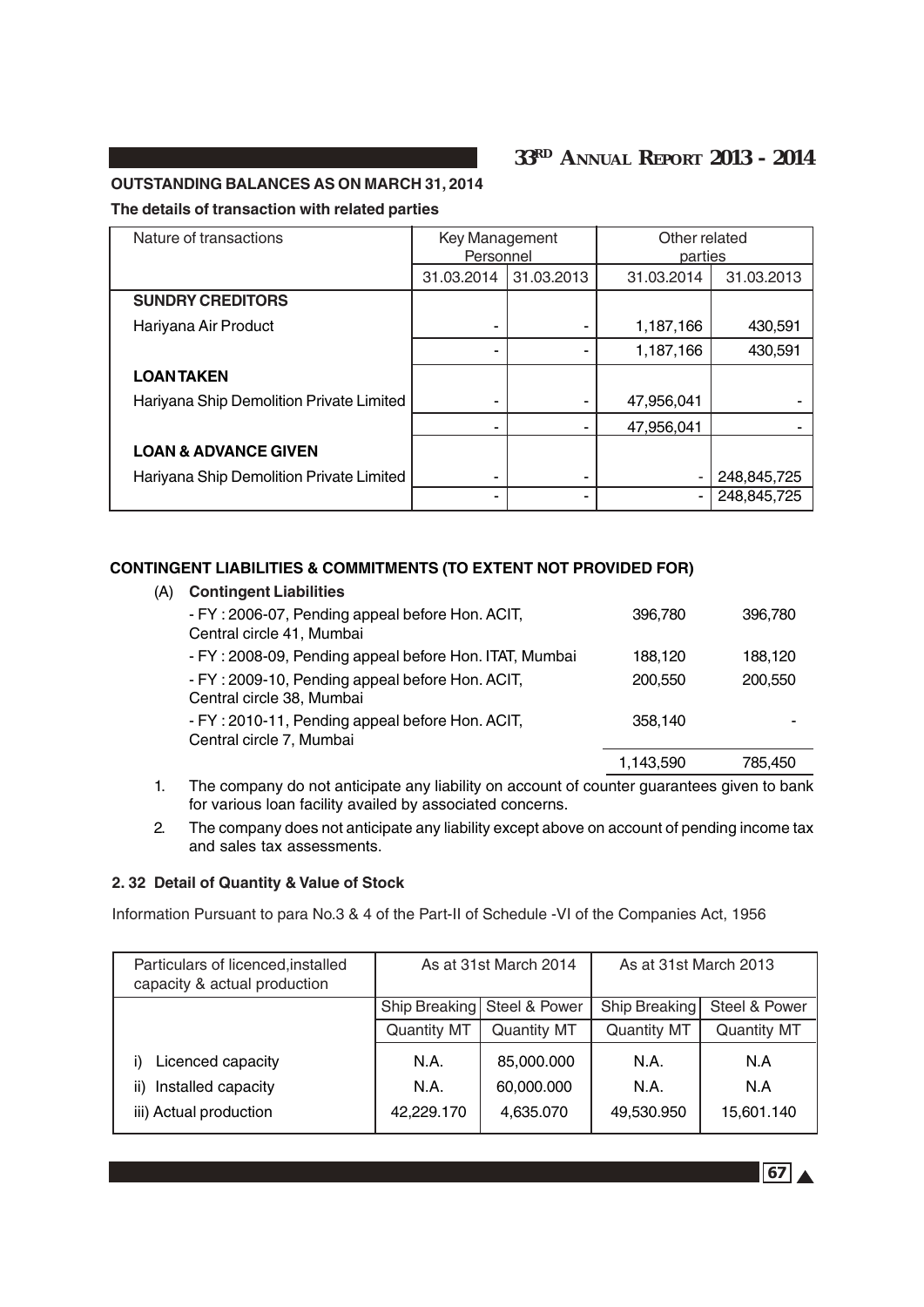|       |                                           |                |                          |                                 | (In Lacs)             |
|-------|-------------------------------------------|----------------|--------------------------|---------------------------------|-----------------------|
| $1-A$ | <b>Particulars of Finished Goods</b>      | Quantity MT.   |                          | Value Rs.                       |                       |
|       |                                           | March 31, 2014 | March 31, 2013           | March 31, 2014   March 31, 2013 |                       |
|       | <b>Ship Breaking</b>                      |                |                          |                                 |                       |
|       | <b>Opening Stock</b>                      |                |                          |                                 |                       |
|       | Production                                | 42,229.170     | 48,728.190               | 14,054.84                       | 15,381.65             |
|       | <b>Sales of Finished Goods</b>            | 42,229.170     | 48,728.190               | 15,058.80                       | 16,712.70             |
|       | <b>Closing Stock</b>                      |                |                          |                                 |                       |
|       | <b>Steel &amp; Power</b>                  |                |                          |                                 |                       |
|       | <b>Opening Stock</b>                      | 2,098.850      | 2,554.140                | 295.94                          | 358.09                |
|       | <b>Sales of Finished Goods</b>            | 4,635.070      | 16,056.420               | 748.76                          | 2,952.33              |
|       | <b>Closing Stock</b>                      |                | 2,098.850                |                                 | 295.94                |
|       | <b>Trading Division</b>                   |                |                          |                                 |                       |
|       | <b>Opening Stock</b>                      |                |                          |                                 |                       |
|       | Purchases                                 | 131,804.059    | 513,555.854              | 29,558.10                       | 77,927.52             |
|       | <b>Sales</b>                              | 131,804.059    | 513,555.854              | 31,225.35                       | 82,129.63             |
|       | <b>Closing Stock</b>                      |                |                          |                                 |                       |
|       | <b>B</b> Value of Imported and indigenous |                |                          |                                 |                       |
|       | <b>Raw Materials consumed</b>             |                |                          |                                 |                       |
|       | (Excluding Trading)                       | 7,567.110      |                          | 396.52                          |                       |
|       | Indigenous<br>Imported                    | 47,583.000     | 57,228.280<br>53,820.200 | 14,054.84                       | 2,673.39<br>15,381.65 |
|       |                                           | 55,150.110     | 111,048.480              | 14,451.36                       | 18,055.04             |
|       | C Value of Imported and indigenous        |                |                          |                                 |                       |
|       | <b>Stores &amp; Spares consumed</b>       |                |                          |                                 |                       |
|       | Indigenous                                |                |                          | 4,010,752.00                    | 1,691,932.00          |
|       | Imported                                  |                |                          |                                 |                       |
|       |                                           |                |                          | 4,010,752.00                    | 1,691,932.00          |
|       | D CIF Value of Imports                    |                |                          |                                 |                       |
|       | Raw Material of Melting Scrap             |                |                          | 20,066.45                       | 8,583.74              |
|       | Stores & Spares                           |                |                          |                                 |                       |
|       | <b>Trading Goods</b>                      |                |                          |                                 | 1,597.58              |
|       | <b>Capital Goods</b>                      |                |                          |                                 |                       |
|       | Total                                     |                |                          | 20,066.45                       | 10,181.32             |
|       |                                           |                |                          |                                 |                       |

2. 34 Significant accounting policies and practices adopted by the Company are disclosed in the statement annexed to these financial statements.

Significant accounting policies & notes on account **For P. D. Goplani & Associates** Chartered Accountants Firm Registration No:118023W Sd/- CA Prem Goplani **Partner** M.No.: 103765 Place:Bhavnagar Date : 28th May, 2014

For and on behalf of the Board of Directors HARIYANA SHIP BREAKERS LIMITED

 Sd/- Sd/- Shantisarup Reniwal Rakesh Reniwal Chairman and MD Director

 $\triangle$  68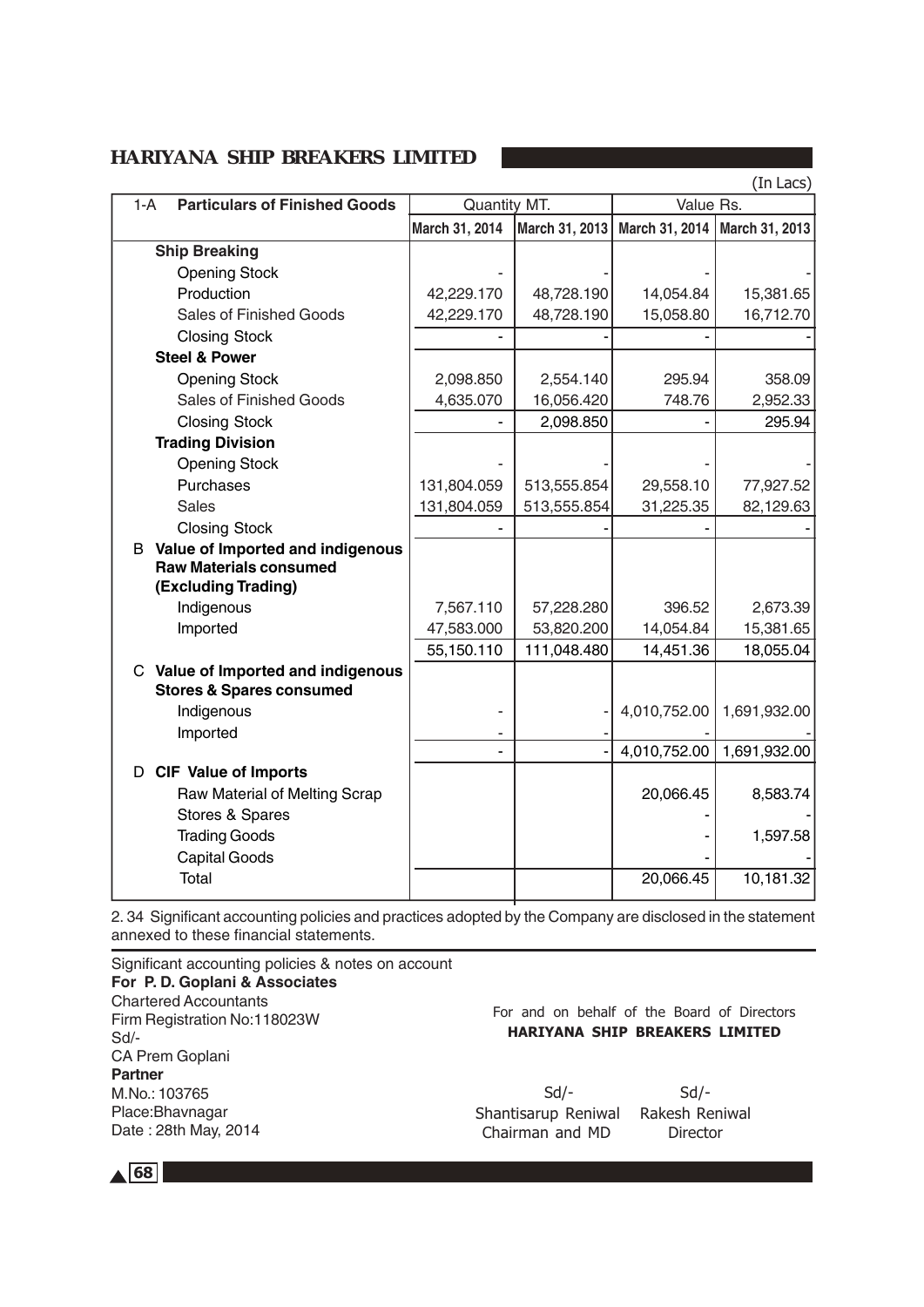**33RD ANNUAL REPORT 2013 - 2014**

# **HARIYANA SHIP BREAKERS LIMITED**

Reg, Office: 156 Maker Chambers VI, 220 Jamnalal Bajaj Marg, Nariman Point, Mumbai – 400 021. CIN: L61100MH1981PLC024774, Web: www.hariyanagroup.com, Email: contact@hariyanagroup.com, Tel: 022 22043211 Fax 022 22043215

# **ATTENDANCE SLIP**

PLEASE FILL ATTENDANCE SLIP AND HAND IT OVER AT THE ENTRANCE OF THE MEETING VENUE. Name of the Member:

Registered Address

| Folio No. | DP ID*                         | Client ID* | No. of shares held |
|-----------|--------------------------------|------------|--------------------|
|           |                                |            |                    |
| --        | $\overline{\phantom{0}}$<br>-- |            |                    |

\*applicable in case of shares held in electronic form

I hereby record my presence at the 33<sup>rd</sup> ANNUAL GENERAL MEETING of the Company to be held on Tuesday, the 30<sup>th</sup> day of September, 2014 at 9.00 a.m. at 156 Maker Chambers VI, 220 Jamnalal Bajaj Marg, Nariman Point, Mumbai – 400 021.

Signature of the Shareholder or Proxy\*

\* Strike out whichever is not applicable

# **HARIYANA SHIP BREAKERS LIMITED**

Reg, Office: 156 Maker Chambers VI, 220 Jamnalal Bajaj Marg, Nariman Point, Mumbai – 400 021. CIN: L61100MH1981PLC024774, Web: www.hariyanagroup.com, Email: contact@hariyanagroup.com, Tel: 022 22043211 Fax 022 22043215

### PROXY FORM

(As per MGT -11 and pursuant to Section 105(6) of the Companies Act, 2013 and Rule 19(3) of the Companies (Management & Administration Rules, 2014)

| Name of the Member(s) :   | No. of shares held |
|---------------------------|--------------------|
| <b>Registered Address</b> |                    |
| $E$ – mail id             |                    |
| Folio No. / Client ID*    |                    |
| DP ID <sup>*</sup>        |                    |

\*applicable in case of shares held in electronic form

................................ , Email id: .......................................... Signature: ................ or failing him; as my/our proxy to attend and vote (on a poll) for me/us and on my/our behalf at the 33rd ANNUAL GENERAL MEETING of the Company to be held on Tuesday, the 30<sup>th</sup> day of September, 2014 at 9.00 A.M. at 156, Maker Chamber VI, 220, Jamnalal Bajaj Marg, Nariman Point, Mumbai 400021 and at any

69 A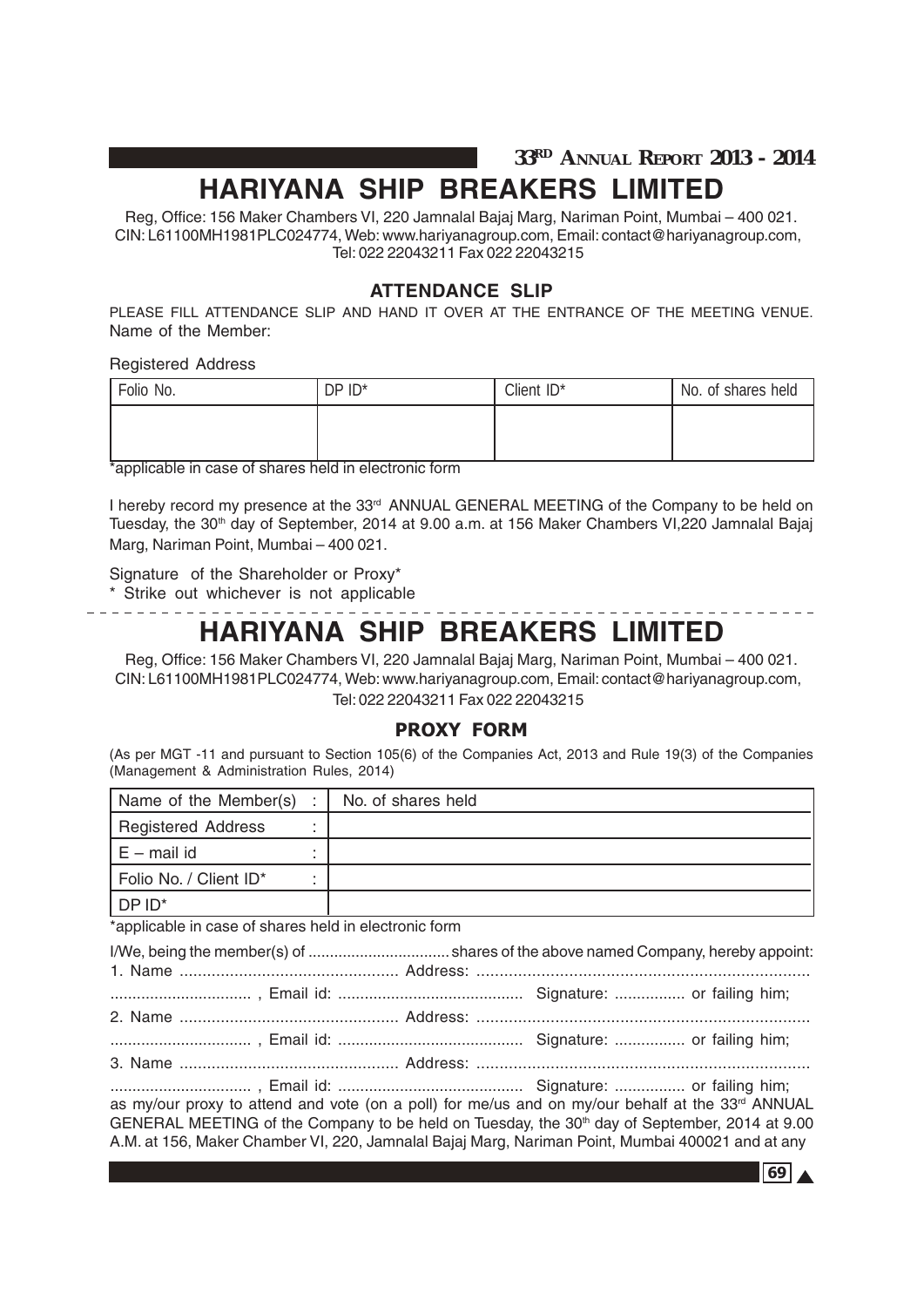adjournment thereof in respect of such resolutions as are indicated below:

| Iteml          | Resolutions(s)                                                                                                              | Type of       | <b>Assent</b> | Dissent |
|----------------|-----------------------------------------------------------------------------------------------------------------------------|---------------|---------------|---------|
| No.            |                                                                                                                             | resolution(s) |               |         |
|                | Adoption of Financial Statements                                                                                            | Ordinary      |               |         |
| 2              | Appointment of Director                                                                                                     | Ordinary      |               |         |
| 3              | Appointment of Auditors and fixing their remuneration                                                                       | Ordinary      |               |         |
| $\overline{4}$ | Regularisation of Mrs. Unnati Reniwal as a Director                                                                         | Ordinary      |               |         |
| 5              | Appointment of Mr. Pradeep Bhatia as an Independent Director                                                                | Ordinary      |               |         |
| 6              | Appointment of Mr. Tejas Thakkar as an Independent Director                                                                 | Ordinary      |               |         |
| 17             | Appointment of Mr. Shantisarup Reniwal as the Managing Director                                                             | Special       |               |         |
| 18             | To borrow monies in excess of its paid up share capital and<br>reserves, to the extent of Rs. 500 crores.                   | Special       |               |         |
| 9              | Adoption of new Articles of Association of the Company containing<br>regulations in conformity with the Companies Act, 2013 | Special       |               |         |

Signed this …………………… day of ……………………… 2014

Signature of the shareholder

Signature of the Proxy holder (s)

Affix One Rupee Revenue Stamp

- Note: 1. This form of proxy in order to be effective should be duly stamped, completed and deposited at the Registered Office of the Company, not less than 48 hours before the commencement of the Meeting.
	- 2. Those members who have multiple folios with different jointholders may use copies of this Attendance slip/proxy form.

 $\triangle$  70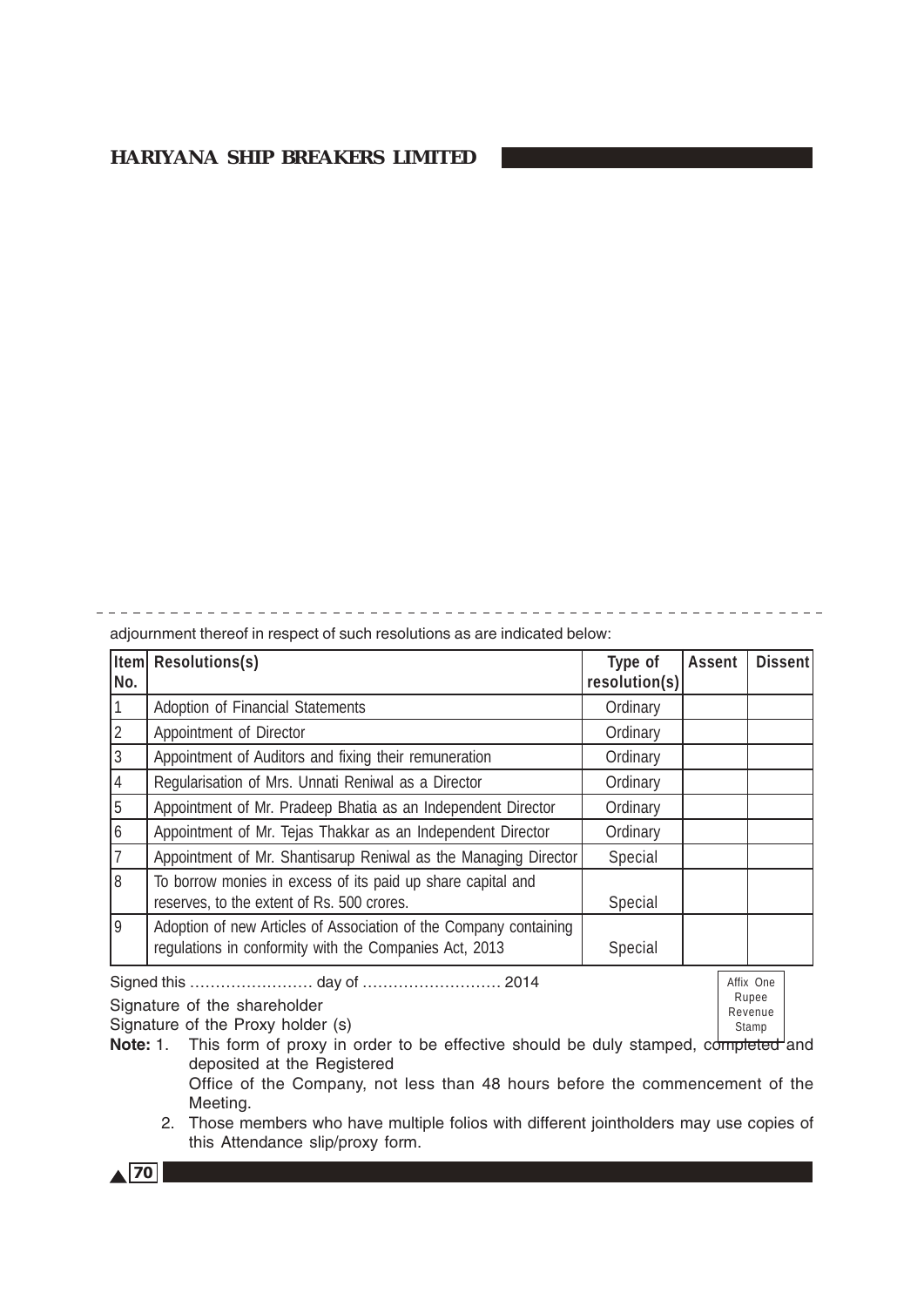# FORM A

| 1. | Name of the Company                               | Hariyana Ship Breakers Limited                                                                                                                        |
|----|---------------------------------------------------|-------------------------------------------------------------------------------------------------------------------------------------------------------|
| 2. | Annual financial statements for the year<br>ended | 31st March 2014                                                                                                                                       |
| 3. | Type of Audit observation                         | Matter of Emphasis:<br>Consolidated audited<br>financial<br>statements include<br>divisions/<br>branches audited by<br>respective<br>branch auditors. |
| 4. | Frequency of observation                          |                                                                                                                                                       |
| 5. | To be signed by-<br>• CEO/Managing Director       | FOR HARIYANA SHIP BREAKERS LTD.<br>Sprinte Seur<br><b>DIRECTOR</b>                                                                                    |
|    | $\cdot$ CFO<br>• Auditor of the company           | There is no CFO appointed yet.                                                                                                                        |
|    | · Audit Committee Chairman                        |                                                                                                                                                       |

Format of covering letter of the annual audit report to be filed with the Stock Exchange

ER **NV** 

ED ACI